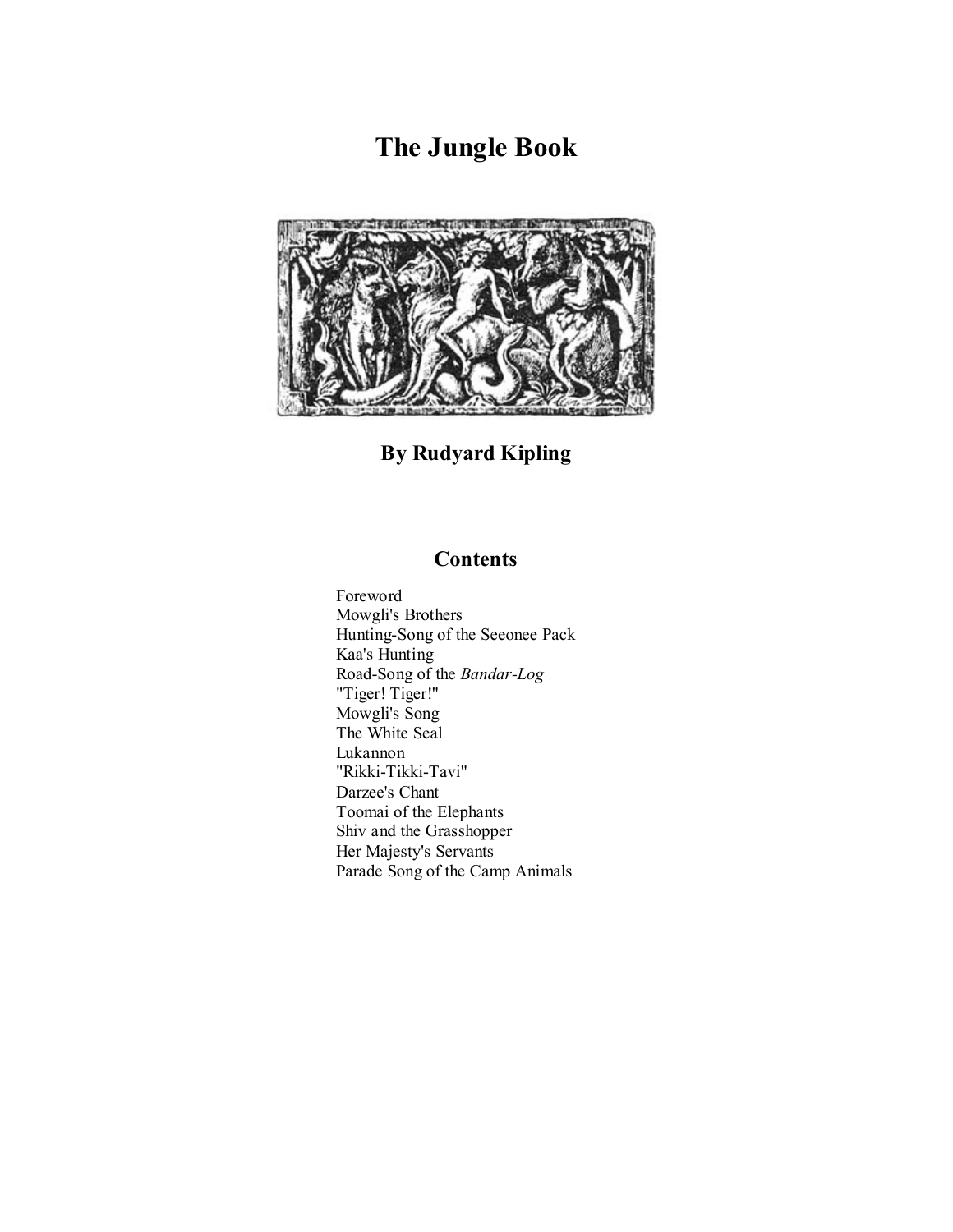## **PREFACE**

The demands made by a work of this nature upon the generosity of specialists are very numerous, and the Editor would be wanting in all title to the generous treatment he has received were he not willing to make the fullest possible acknowledgment of his indebtedness.

His thanks are due in the first place to the scholarly and accomplished Bahadur Shah, baggage elephant 174. on the Indian Register, who, with his amiable sister Pudmini, most courteously supplied the history of 'Toomai of the Elephants' and much of the information contained in 'Her Majesty's Servants.' The adventures of Mowgli were collected at various times and in various places from a multitude of informants, most of whom desire to preserve the strictest anonymity. Yet, at this distance, the Editor feels at liberty to thank a Hindu gentleman of the old rock, an esteemed resident of the upper slopes of Jakko, for his convincing if somewhat caustic estimate of the national characteristics of his caste— the Presbytes. Sahi, a savant of infinite research and industry, a member of the recently disbanded Seeonee Pack, and an artist well known at most of the local fairs of Southern India, where his muzzled dance with his master attracts the youth, beauty, and culture of many villages, have contributed most valuable data on peoples, manners, and customs. These have been freely drawn upon, in the stories of 'Tiger! Tiger!', 'Kaa's Hunting,' and 'Mowgli's Brothers.' For the outlines of'Rikkitikki-tavi' the Editor stands indebted to one of the leading herpetologists of Upper India, a fearless and independent investigator who, resolving 'not to live but know,' lately sacrificed his life through over-application to the study of our Eastern Thanatophidia. A happy accident of travel enabled the Editor, when a passenger on the *Empress of India,* to be of some slight assistance to a fellow-passenger. How richly his poor services were repaid, readers of 'The White Seal' may judge for themselves.

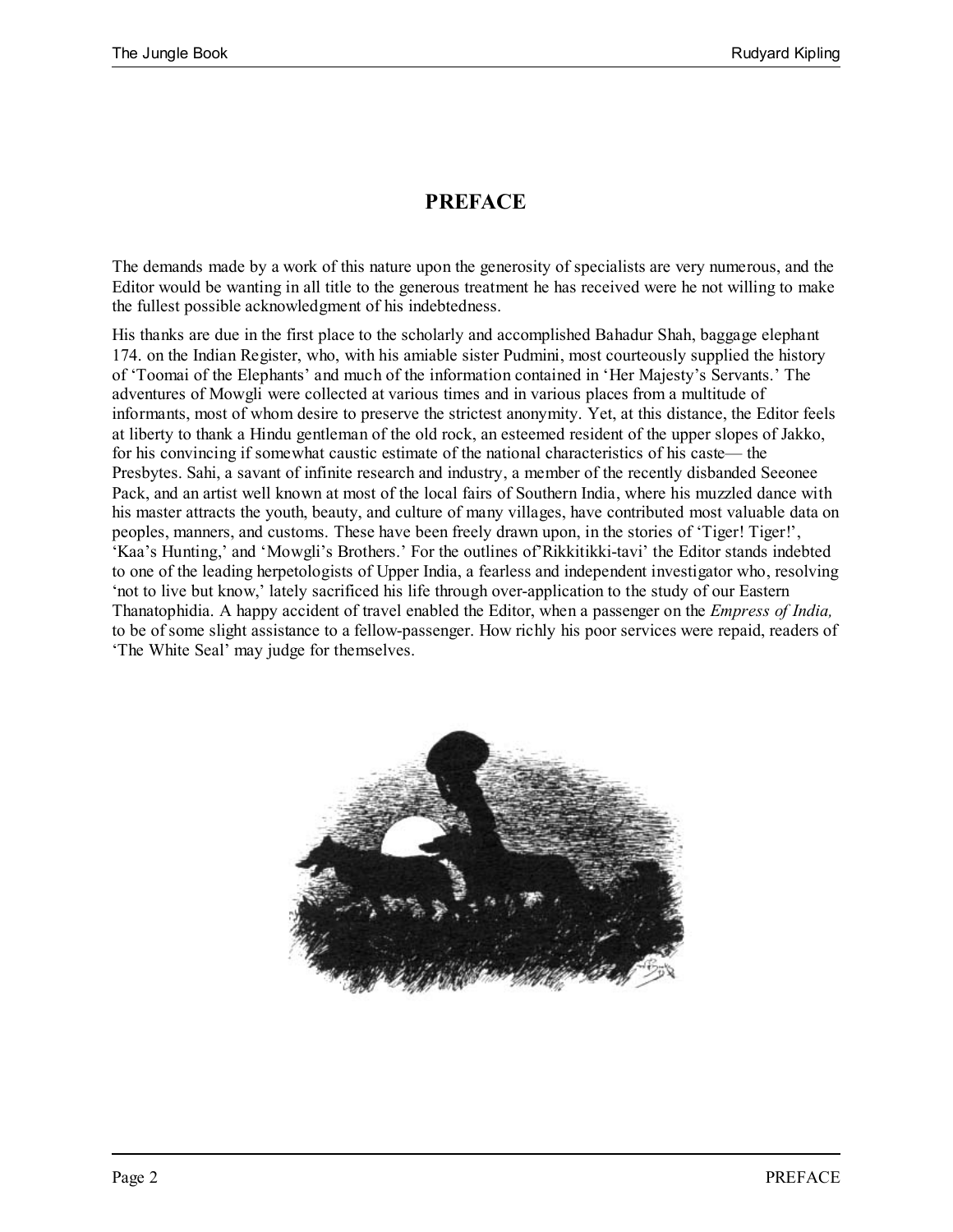### **Mowgli's Brothers**

*Now Rann the Kite brings home the night That Mang the Bat sets free — The herds are shut in byre and hut For loosed till dawn are we.*

*This is the hour of pride and power, Talon and tush and claw. Oh, hear the call! —Good hunting all That keep the Jungle Law!*

#### *Night-Song in the Jungle*

It was seven o'clock of a very warm evening in the Seeonee hills when Father Wolf woke up from his day's rest, scratched himself, yawned, and spread out his paws one after the other to get rid of the sleepy feeling in their tips. Mother Wolf lay with her big gray nose dropped across her four tumbling, squealing cubs, and the moon shone into the mouth of the cave where they all lived. "Augrh!" said Father Wolf. "It is time to hunt again." He was going to spring down hill when a little shadow with a bushy tail crossed the threshold and whined: "Good luck go with you, O Chief of the Wolves. And good luck and strong white teeth go with noble children that they may never forget the hungry in this world."

It was the jackal —Tabaqui, the Dish-licker —and the wolves of India despise Tabaqui because he runs about making mischief, and telling tales, and eating rags and pieces of leather from the village rubbishheaps. But they are afraid of him too, because Tabaqui, more than anyone else in the jungle, is apt to go mad, and then he forgets that he was ever afraid of anyone, and runs through the forest biting everything in his way. Even the tiger runs and hides when little Tabaqui goes mad, for madness is the most disgraceful thing that can overtake a wild creature. We call it hydrophobia, but they call it dewanee —the madness — and run.

"Enter, then, and look," said Father Wolf stiffly, "but there is no food here."

"For a wolf, no," said Tabaqui, "but for so mean a person as myself a dry bone is a good feast. Who are we, the Gidur-log [the jackal people], to pick and choose?" He scuttled to the back of the cave, where he found the bone of a buck with some meat on it, and sat cracking the end merrily.

"All thanks for this good meal," he said, licking his lips. "How beautiful are the noble children! How large are their eyes! And so young too! Indeed, indeed, I might have remembered that the children of kings are men from the beginning."

Now, Tabaqui knew as well as anyone else that there is nothing so unlucky as to compliment children to their faces. It pleased him to see Mother and Father Wolf look uncomfortable.

Tabaqui sat still, rejoicing in the mischief that he had made, and then he said spitefully:

"Shere Khan, the Big One, has shifted his hunting grounds. He will hunt among these hills for the next moon, so he has told me."

Shere Khan was the tiger who lived near the Waingunga River, twenty miles away.

"He has no right!" Father Wolf began angrily —"By the Law of the Jungle he has no right to change his quarters without due warning. He will frighten every head of game within ten miles, and I —I have to kill for two, these days."

"His mother did not call him Lungri [the Lame One] for nothing," said Mother Wolf quietly. "He has been lame in one foot from his birth. That is why he has only killed cattle. Now the villagers of the Waingunga are angry with him, and he has come here to make our villagers angry. They will scour the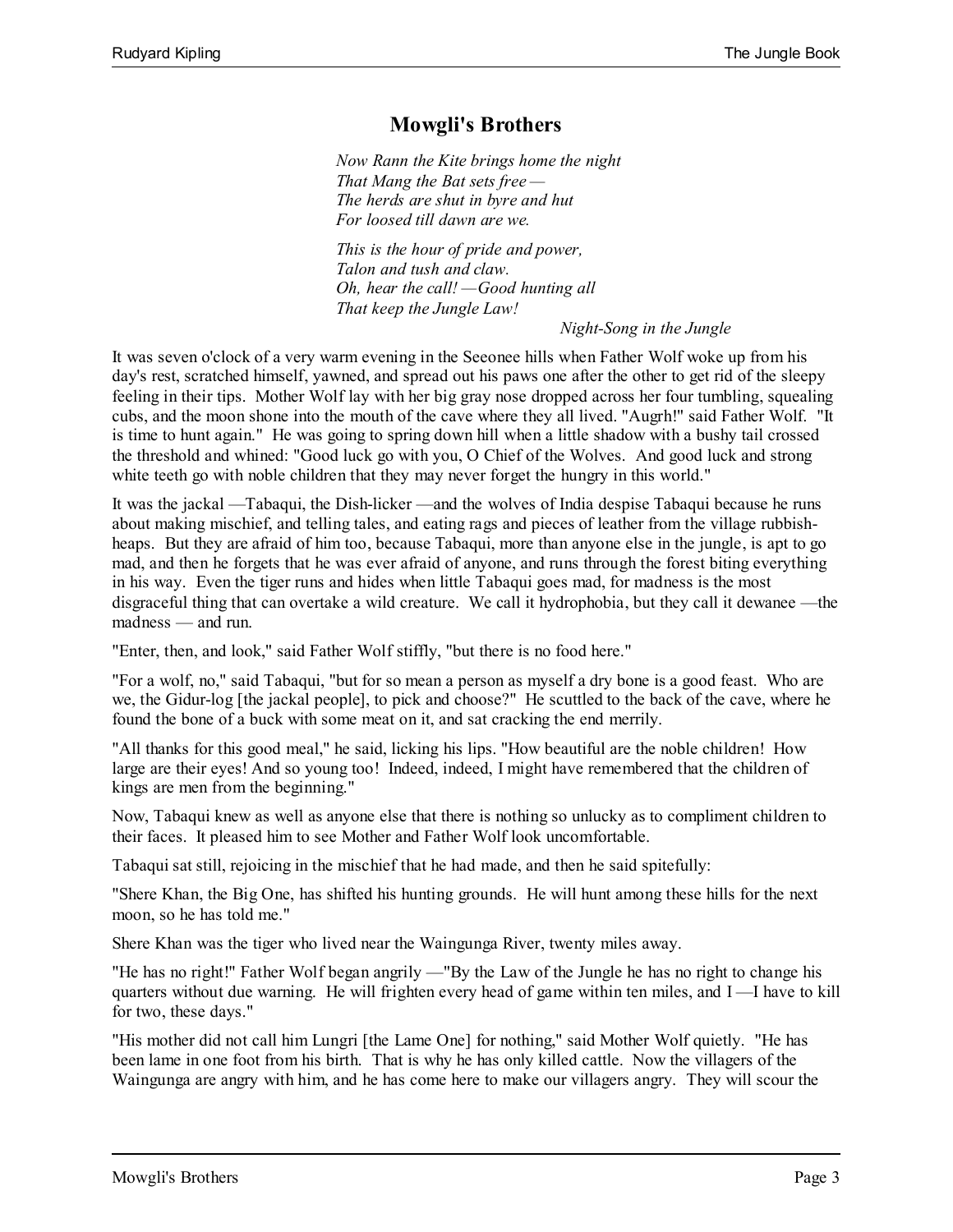jungle for him when he is far away, and we and our children must run when the grass is set alight. Indeed, we are very grateful to Shere Khan!"

"Shall I tell him of your gratitude?" said Tabaqui.

"Out!" snapped Father Wolf. "Out and hunt with your master. You have done harm enough for one night."

"I go," said Tabaqui quietly. "You can hear Shere Khan below in the thickets. I might have saved myself the message."

Father Wolf listened, and below in the valley that ran down to a little river he heard the dry, angry, snarly, singsong whine of a tiger who has caught nothing and does not care if all the jungle knows it.

"The fool!" said Father Wolf. "To begin a night's work with that noise! Does he think that our buck are like his fat Waingunga bullocks?"

"H'sh. It is neither bullock nor buck he hunts to-night," said Mother Wolf. "It is Man."

The whine had changed to a sort of humming purr that seemed to come from every quarter of the compass. It was the noise that bewilders woodcutters and gypsies sleeping in the open, and makes them run sometimes into the very mouth of the tiger.

"Man!" said Father Wolf, showing all his white teeth. "Faugh! Are there not enough beetles and frogs in the tanks that he must eat Man, and on our ground too!"

The Law of the Jungle, which never orders anything without a reason, forbids every beast to eat Man except when he is killing to show his children how to kill, and then he must hunt outside the hunting grounds of his pack or tribe. The real reason for this is that man-killing means, sooner or later, the arrival of white men on elephants, with guns, and hundreds of brown men with gongs and rockets and torches. Then everybody in the jungle suffers. The reason the beasts give among themselves is that Man is the weakest and most defenseless of all living things, and it is unsportsmanlike to touch him. They say too and it is true —that man-eaters become mangy, and lose their teeth.

The purr grew louder, and ended in the full-throated "Aaarh!" of the tiger's charge.

Then there was a howl —an untigerish howl —from Shere Khan. "He has missed," said Mother Wolf. "What is it?"

Father Wolf ran out a few paces and heard Shere Khan muttering and mumbling savagely as he tumbled about in the scrub.

"The fool has had no more sense than to jump at a woodcutter's campfire, and has burned his feet," said Father Wolf with a grunt. "Tabaqui is with him."

"Something is coming uphill," said Mother Wolf, twitching one ear. "Get ready."

The bushes rustled a little in the thicket, and Father Wolf dropped with his haunches under him, ready for his leap. Then, if you had been watching, you would have seen the most wonderful thing in the world the wolf checked in mid-spring. He made his bound before he saw what it was he was jumping at, and then he tried to stop himself. The result was that he shot up straight into the air for four or five feet, landing almost where he left ground.

"Man!" he snapped. "A man's cub. Look!"

Directly in front of him, holding on by a low branch, stood a naked brown baby who could just walk —as soft and as dimpled a little atom as ever came to a wolf's cave at night. He looked up into Father Wolf's face, and laughed.

"Is that a man's cub?" said Mother Wolf. "I have never seen one. Bring it here."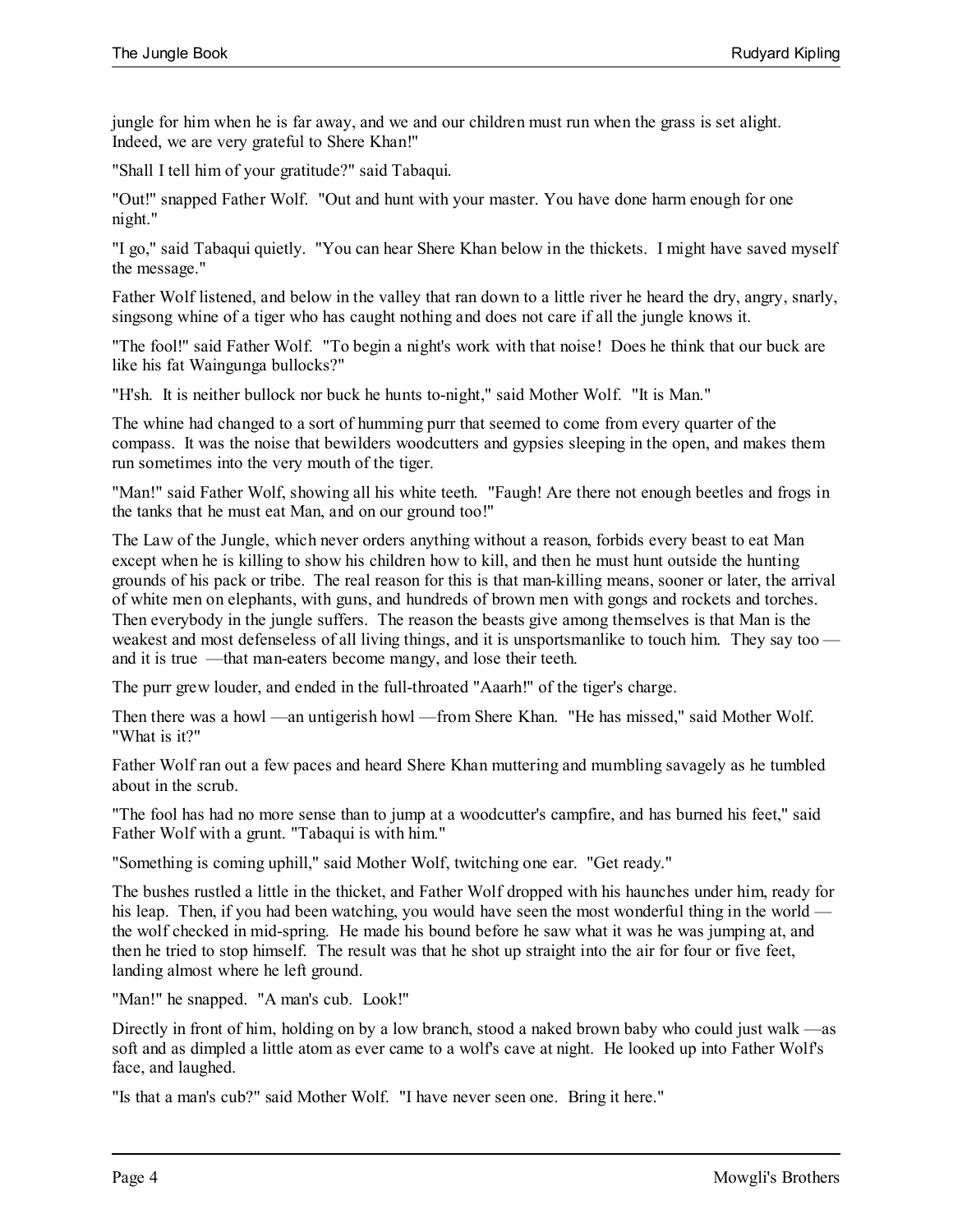A Wolf accustomed to moving his own cubs can, if necessary, mouth an egg without breaking it, and though Father Wolf's jaws closed right on the child's back not a tooth even scratched the skin as he laid it down among the cubs.

"How little! How naked, and —how bold!" said Mother Wolf softly. The baby was pushing his way between the cubs to get close to the warm hide. "Ahai! He is taking his meal with the others. And so this is a man's cub. Now, was there ever a wolf that could boast of a man's cub among her children?"

"I have heard now and again of such a thing, but never in our Pack or in my time," said Father Wolf. "He is altogether without hair, and I could kill him with a touch of my foot. But see, he looks up and is not afraid."

The moonlight was blocked out of the mouth of the cave, for Shere Khan's great square head and shoulders were thrust into the entrance. Tabaqui, behind him, was squeaking: "My lord, my lord, it went in here!"

"Shere Khan does us great honor," said Father Wolf, but his eyes were very angry. "What does Shere Khan need?"

"My quarry. A man's cub went this way," said Shere Khan. "Its parents have run off. Give it to me."

Shere Khan had jumped at a woodcutter's campfire, as Father Wolf had said, and was furious from the pain of his burned feet. But Father Wolf knew that the mouth of the cave was too narrow for a tiger to come in by. Even where he was, Shere Khan's shoulders and forepaws were cramped for want of room, as a man's would be if he tried to fight in a barrel.

"The Wolves are a free people," said Father Wolf. "They take orders from the Head of the Pack, and not from any striped cattle-killer. The man's cub is ours —to kill if we choose."

"You choose and you do not choose! What talk is this of choosing? By the bull that I killed, am I to stand nosing into your dog's den for my fair dues? It is I, Shere Khan, who speak!"

The tiger's roar filled the cave with thunder. Mother Wolf shook herself clear of the cubs and sprang forward, her eyes, like two green moons in the darkness, facing the blazing eyes of Shere Khan.

"And it is I, Raksha [The Demon], who answers. The man's cub is mine, Lungri —mine to me! He shall not be killed. He shall live to run with the Pack and to hunt with the Pack; and in the end, look you, hunter of little naked cubs —frog-eater — fish-killer —he shall hunt you! Now get hence, or by the Sambhur that I killed (I eat no starved cattle), back you goest to your mother, burned beast of the jungle, lamer than ever you camest into the world! Go!"

Father Wolf looked on amazed. He had almost forgotten the days when he won Mother Wolf in fair fight from five other wolves, when she ran in the Pack and was not called The Demon for compliment's sake. Shere Khan might have faced Father Wolf, but he could not stand up against Mother Wolf, for he knew that where he was she had all the advantage of the ground, and would fight to the death. So he backed out of the cave mouth growling, and when he was clear he shouted:

"Each dog barks in his own yard! We will see what the Pack will say to this fostering of man-cubs. The cub is mine, and to my teeth he will come in the end, O bush-tailed thieves!"

Mother Wolf threw herself down panting among the cubs, and Father Wolf said to her gravely:

"Shere Khan speaks this much truth. The cub must be shown to the Pack. Will you still keep him, Mother?"

"Keep him!" she gasped. "He came naked, by night, alone and very hungry; yet he was not afraid! Look, he has pushed one of my babes to one side already. And that lame butcher would have killed him and would have run off to the Waingunga while the villagers here hunted through all our lairs in revenge!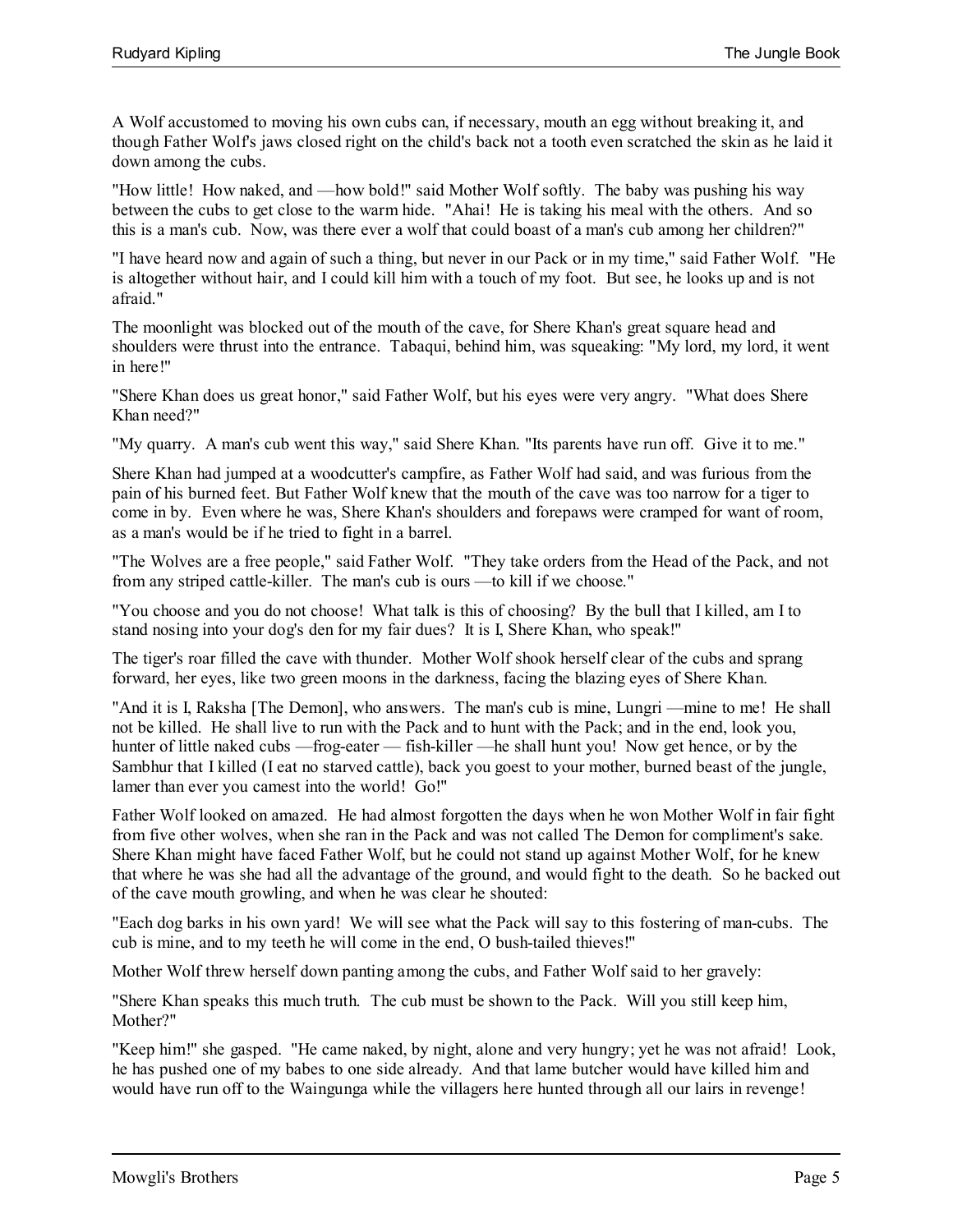Keep him? Assuredly I will keep him. Lie still, little frog. O you Mowgli —for Mowgli the Frog I will call you —the time will come when you will hunt Shere Khan as he has hunted you."

"But what will our Pack say?" said Father Wolf.

The Law of the Jungle lays down very clearly that any wolf may, when he marries, withdraw from the Pack he belongs to. But as soon as his cubs are old enough to stand on their feet he must bring them to the Pack Council, which is generally held once a month at full moon, in order that the other wolves may identify them. After that inspection the cubs are free to run where they please, and until they have killed their first buck no excuse is accepted if a grown wolf of the Pack kills one of them. The punishment is death where the murderer can be found; and if you think for a minute you will see that this must be so.

Father Wolf waited till his cubs could run a little, and then on the night of the Pack Meeting took them and Mowgli and Mother Wolf to the Council Rock —a hilltop covered with stones and boulders where a hundred wolves could hide. Akela, the great gray Lone Wolf, who led all the Pack by strength and cunning, lay out at full length on his rock, and below him sat forty or more wolves of every size and color, from badger-colored veterans who could handle a buck alone to young black three-year-olds who thought they could. The Lone Wolf had led them for a year now. He had fallen twice into a wolf trap in his youth, and once he had been beaten and left for dead; so he knew the manners and customs of men. There was very little talking at the Rock. The cubs tumbled over each other in the center of the circle where their mothers and fathers sat, and now and again a senior wolf would go quietly up to a cub, look at him carefully, and return to his place on noiseless feet. Sometimes a mother would push her cub far out into the moonlight to be sure that he had not been overlooked. Akela from his rock would cry: "You know the Law —you know the Law. Look well, O Wolves!" And the anxious mothers would take up the call: "Look —look well, O Wolves!"

At last —and Mother Wolf's neck bristles lifted as the time came —Father Wolf pushed "Mowgli the Frog," as they called him, into the center, where he sat laughing and playing with some pebbles that glistened in the moonlight.

Akela never raised his head from his paws, but went on with the monotonous cry: "Look well!" A muffled roar came up from behind the rocks —the voice of Shere Khan crying: "The cub is mine. Give him to me. What have the Free People to do with a man's cub?" Akela never even twitched his ears. All he said was: "Look well, O Wolves! What have the Free People to do with the orders of any save the Free People? Look well!"

There was a chorus of deep growls, and a young wolf in his fourth year flung back Shere Khan's question to Akela: "What have the Free People to do with a man's cub?" Now, the Law of the Jungle lays down that if there is any dispute as to the right of a cub to be accepted by the Pack, he must be spoken for by at least two members of the Pack who are not his father and mother.

"Who speaks for this cub?" said Akela. "Among the Free People who speaks?" There was no answer and Mother Wolf got ready for what she knew would be her last fight, if things came to fighting.

Then the only other creature who is allowed at the Pack Council —Baloo, the sleepy brown bear who teaches the wolf cubs the Law of the Jungle: old Baloo, who can come and go where he pleases because he eats only nuts and roots and honey —rose upon his hind quarters and grunted.

"The man's cub —the man's cub?" he said. "I speak for the man's cub. There is no harm in a man's cub. I have no gift of words, but I speak the truth. Let him run with the Pack, and be entered with the others. I myself will teach him."

"We need yet another," said Akela. "Baloo has spoken, and he is our teacher for the young cubs. Who speaks besides Baloo?"

A black shadow dropped down into the circle. It was Bagheera the Black Panther, inky black all over, but with the panther markings showing up in certain lights like the pattern of watered silk. Everybody knew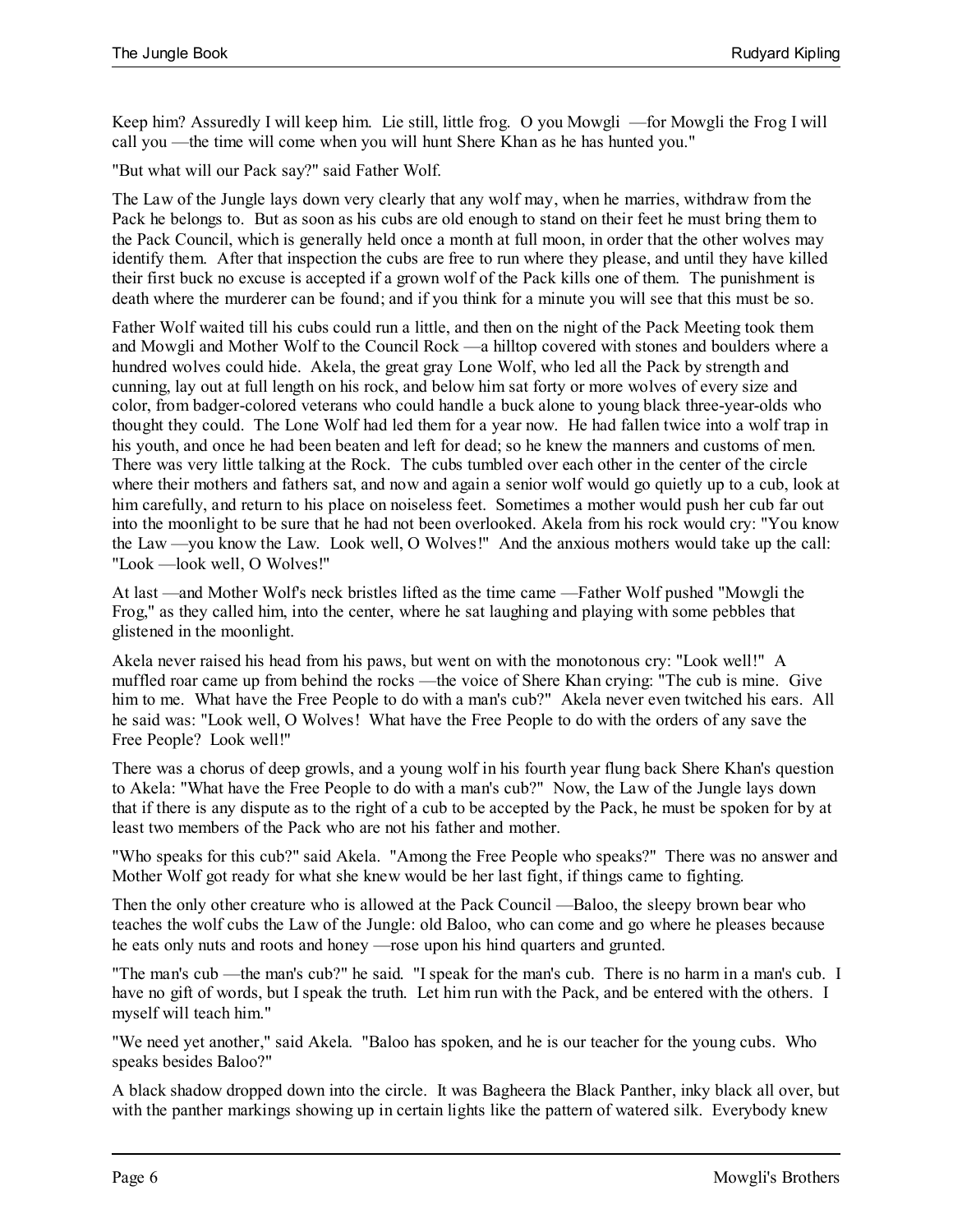Bagheera, and nobody cared to cross his path; for he was as cunning as Tabaqui, as bold as the wild buffalo, and as reckless as the wounded elephant. But he had a voice as soft as wild honey dripping from a tree, and a skin softer than down.

"O Akela, and you the Free People," he purred, "I have no right in your assembly, but the Law of the Jungle says that if there is a doubt which is not a killing matter in regard to a new cub, the life of that cub may be bought at a price. And the Law does not say who may or may not pay that price. Am I right?"

"Good! Good!" said the young wolves, who are always hungry. "Listen to Bagheera. The cub can be bought for a price. It is the Law."

"Knowing that I have no right to speak here, I ask your leave."

"Speak then," cried twenty voices.

"To kill a naked cub is shame. Besides, he may make better sport for you when he is grown. Baloo has spoken in his behalf. Now to Baloo's word I will add one bull, and a fat one, newly killed, not half a mile from here, if you will accept the man's cub according to the Law. Is it difficult?"

There was a clamor of scores of voices, saying: "What matter? He will die in the winter rains. He will scorch in the sun. What harm can a naked frog do us? Let him run with the Pack. Where is the bull, Bagheera? Let him be accepted." And then came Akela's deep bay, crying: "Look well —look well, O Wolves!"

Mowgli was still deeply interested in the pebbles, and he did not notice when the wolves came and looked at him one by one. At last they all went down the hill for the dead bull, and only Akela, Bagheera, Baloo, and Mowgli's own wolves were left. Shere Khan roared still in the night, for he was very angry that Mowgli had not been handed over to him.

"Ay, roar well," said Bagheera, under his whiskers, "for the time will come when this naked thing will make you roar to another tune, or I know nothing of man."

"It was well done," said Akela. "Men and their cubs are very wise. He may be a help in time."

"Truly, a help in time of need; for none can hope to lead the Pack forever," said Bagheera.

Akela said nothing. He was thinking of the time that comes to every leader of every pack when his strength goes from him and he gets feebler and feebler, till at last he is killed by the wolves and a new leader comes up —to be killed in his turn.

"Take him away," he said to Father Wolf, "and train him as befits one of the Free People."

And that is how Mowgli was entered into the Seeonee Wolf Pack for the price of a bull and on Baloo's good word.

 Now you must be content to skip ten or eleven whole years, and only guess at all the wonderful life that Mowgli led among the wolves, because if it were written out it would fill ever so many books. He grew up with the cubs, though they, of course, were grown wolves almost before he was a child. And Father Wolf taught him his business, and the meaning of things in the jungle, till every rustle in the grass, every breath of the warm night air, every note of the owls above his head, every scratch of a bat's claws as it roosted for a while in a tree, and every splash of every little fish jumping in a pool meant just as much to him as the work of his office means to a business man. When he was not learning he sat out in the sun and slept, and ate and went to sleep again. When he felt dirty or hot he swam in the forest pools; and when he wanted honey (Baloo told him that honey and nuts were just as pleasant to eat as raw meat) he climbed up for it, and that Bagheera showed him how to do. Bagheera would lie out on a branch and call, "Come along, Little Brother," and at first Mowgli would cling like the sloth, but afterward he would fling himself through the branches almost as boldly as the gray ape. He took his place at the Council Rock, too, when the Pack met, and there he discovered that if he stared hard at any wolf, the wolf would be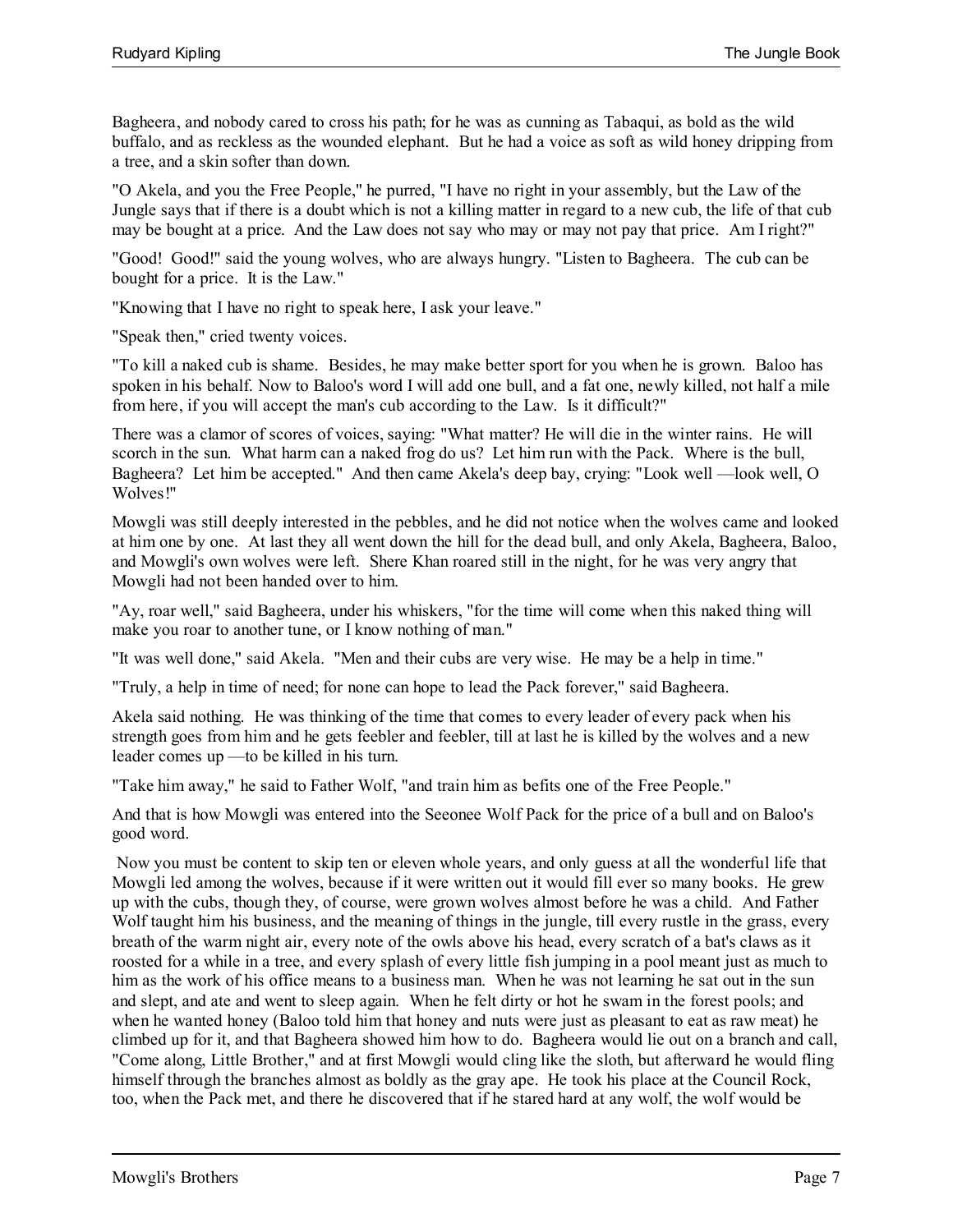forced to drop his eyes, and so he used to stare for fun. At other times he would pick the long thorns out of the pads of his friends, for wolves suffer terribly from thorns and burs in their coats. He would go down the hillside into the cultivated lands by night, and look very curiously at the villagers in their huts, but he had a mistrust of men because Bagheera showed him a square box with a drop gate so cunningly hidden in the jungle that he nearly walked into it, and told him that it was a trap. He loved better than anything else to go with Bagheera into the dark warm heart of the forest, to sleep all through the drowsy day, and at night see how Bagheera did his killing. Bagheera killed right and left as he felt hungry, and so did Mowgli —with one exception. As soon as he was old enough to understand things, Bagheera told him that he must never touch cattle because he had been bought into the Pack at the price of a bull's life. "All the jungle is yours," said Bagheera, "and you canst kill everything that you are strong enough to kill; but for the sake of the bull that bought you you must never kill or eat any cattle young or old. That is the Law of the Jungle." Mowgli obeyed faithfully.

And he grew and grew strong as a boy must grow who does not know that he is learning any lessons, and who has nothing in the world to think of except things to eat.

Mother Wolf told him once or twice that Shere Khan was not a creature to be trusted, and that some day he must kill Shere Khan. But though a young wolf would have remembered that advice every hour, Mowgli forgot it because he was only a boy —though he would have called himself a wolf if he had been able to speak in any human tongue.

Shere Khan was always crossing his path in the jungle, for as Akela grew older and feebler the lame tiger had come to be great friends with the younger wolves of the Pack, who followed him for scraps, a thing Akela would never have allowed if he had dared to push his authority to the proper bounds. Then Shere Khan would flatter them and wonder that such fine young hunters were content to be led by a dying wolf and a man's cub. "They tell me," Shere Khan would say, "that at Council you dare not look him between the eyes." And the young wolves would growl and bristle.

Bagheera, who had eyes and ears everywhere, knew something of this, and once or twice he told Mowgli in so many words that Shere Khan would kill him some day. Mowgli would laugh and answer: "I have the Pack and I have you; and Baloo, though he is so lazy, might strike a blow or two for my sake. Why should I be afraid?"

It was one very warm day that a new notion came to Bagheera — born of something that he had heard. Perhaps Ikki the Porcupine had told him; but he said to Mowgli when they were deep in the jungle, as the boy lay with his head on Bagheera's beautiful black skin, "Little Brother, how often have I told you that Shere Khan is your enemy?"

"As many times as there are nuts on that palm," said Mowgli, who, naturally, could not count. "What of it? I am sleepy, Bagheera, and Shere Khan is all long tail and loud talk —like Mao, the Peacock."

"But this is no time for sleeping. Baloo knows it; I know it; the Pack know it; and even the foolish, foolish deer know. Tabaqui has told you too."

"Ho! ho!" said Mowgli. "Tabaqui came to me not long ago with some rude talk that I was a naked man's cub and not fit to dig pig-nuts. But I caught Tabaqui by the tail and swung him twice against a palm-tree to teach him better manners."

"That was foolishness, for though Tabaqui is a mischief-maker, he would have told you of something that concerned you closely. Open those eyes, Little Brother. Shere Khan dare not kill you in the jungle. But remember, Akela is very old, and soon the day comes when he cannot kill his buck, and then he will be leader no more. Many of the wolves that looked you over when you wast brought to the Council first are old too, and the young wolves believe, as Shere Khan has taught them, that a man-cub has no place with the Pack. In a little time you will be a man."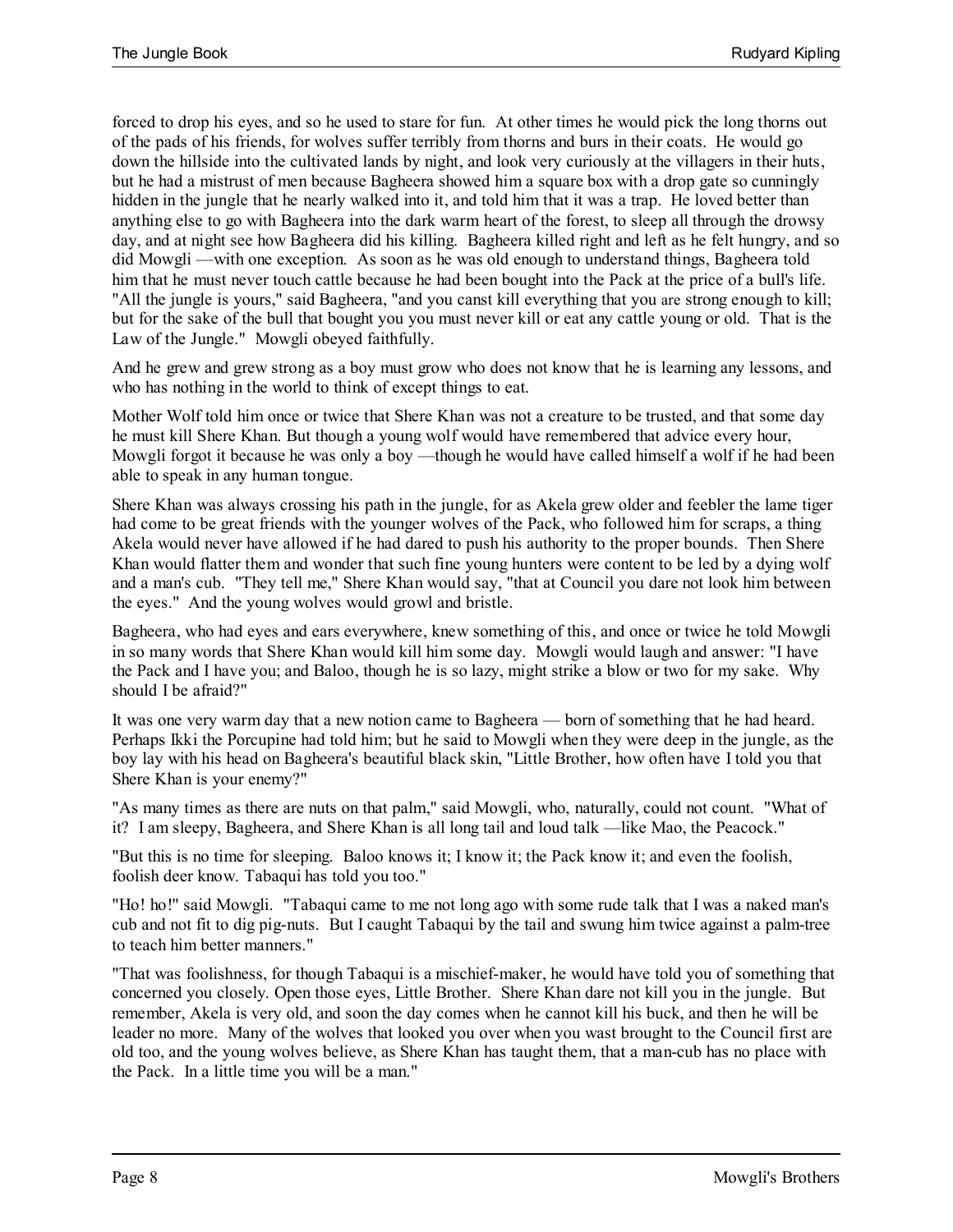"And what is a man that he should not run with his brothers?" said Mowgli. "I was born in the jungle. I have obeyed the Law of the Jungle, and there is no wolf of ours from whose paws I have not pulled a thorn. Surely they are my brothers!"

Bagheera stretched himself at full length and half shut his eyes. "Little Brother," said he, "feel under my jaw."

Mowgli put up his strong brown hand, and just under Bagheera's silky chin, where the giant rolling muscles were all hid by the glossy hair, he came upon a little bald spot.

"There is no one in the jungle that knows that I, Bagheera, carry that mark —the mark of the collar; and yet, Little Brother, I was born among men, and it was among men that my mother died —in the cages of the king's palace at Oodeypore. It was because of this that I paid the price for you at the Council when you wast a little naked cub. Yes, I too was born among men. I had never seen the jungle. They fed me behind bars from an iron pan till one night I felt that I was Bagheera —the Panther — and no man's plaything, and I broke the silly lock with one blow of my paw and came away. And because I had learned the ways of men, I became more terrible in the jungle than Shere Khan. Is it not so?"

"Yes," said Mowgli, "all the jungle fear Bagheera —all except Mowgli."

"Oh, you are a man's cub," said the Black Panther very tenderly. "And even as I returned to my jungle, so you must go back to men at last —to the men who are your brothers —if you are not killed in the Council."

"But why —but why should any wish to kill me?" said Mowgli.

"Look at me," said Bagheera. And Mowgli looked at him steadily between the eyes. The big panther turned his head away in half a minute.

"That is why," he said, shifting his paw on the leaves. "Not even I can look you between the eyes, and I was born among men, and I love you, Little Brother. The others they hate you because their eyes cannot meet yours; because you are wise; because you have pulled out thorns from their feet —because you are a man."

"I did not know these things," said Mowgli sullenly, and he frowned under his heavy black eyebrows.

"What is the Law of the Jungle? Strike first and then give tongue. By your very carelessness they know that you are a man. But be wise. It is in my heart that when Akela misses his next kill —and at each hunt it costs him more to pin the buck —the Pack will turn against him and against you. They will hold a jungle Council at the Rock, and then —and then —I have it!" said Bagheera, leaping up. "Go you down quickly to the men's huts in the valley, and take some of the Red Flower which they grow there, so that when the time comes you mayest have even a stronger friend than I or Baloo or those of the Pack that love you. Get the Red Flower."

By Red Flower Bagheera meant fire, only no creature in the jungle will call fire by its proper name. Every beast lives in deadly fear of it, and invents a hundred ways of describing it.

"The Red Flower?" said Mowgli. "That grows outside their huts in the twilight. I will get some."

"There speaks the man's cub," said Bagheera proudly. "Remember that it grows in little pots. Get one swiftly, and keep it by you for time of need."

"Good!" said Mowgli. "I go. But are you sure, O my Bagheera" —he slipped his arm around the splendid neck and looked deep into the big eyes —"are you sure that all this is Shere Khan's doing?"

"By the Broken Lock that freed me, I am sure, Little Brother."

"Then, by the Bull that bought me, I will pay Shere Khan full tale for this, and it may be a little over," said Mowgli, and he bounded away.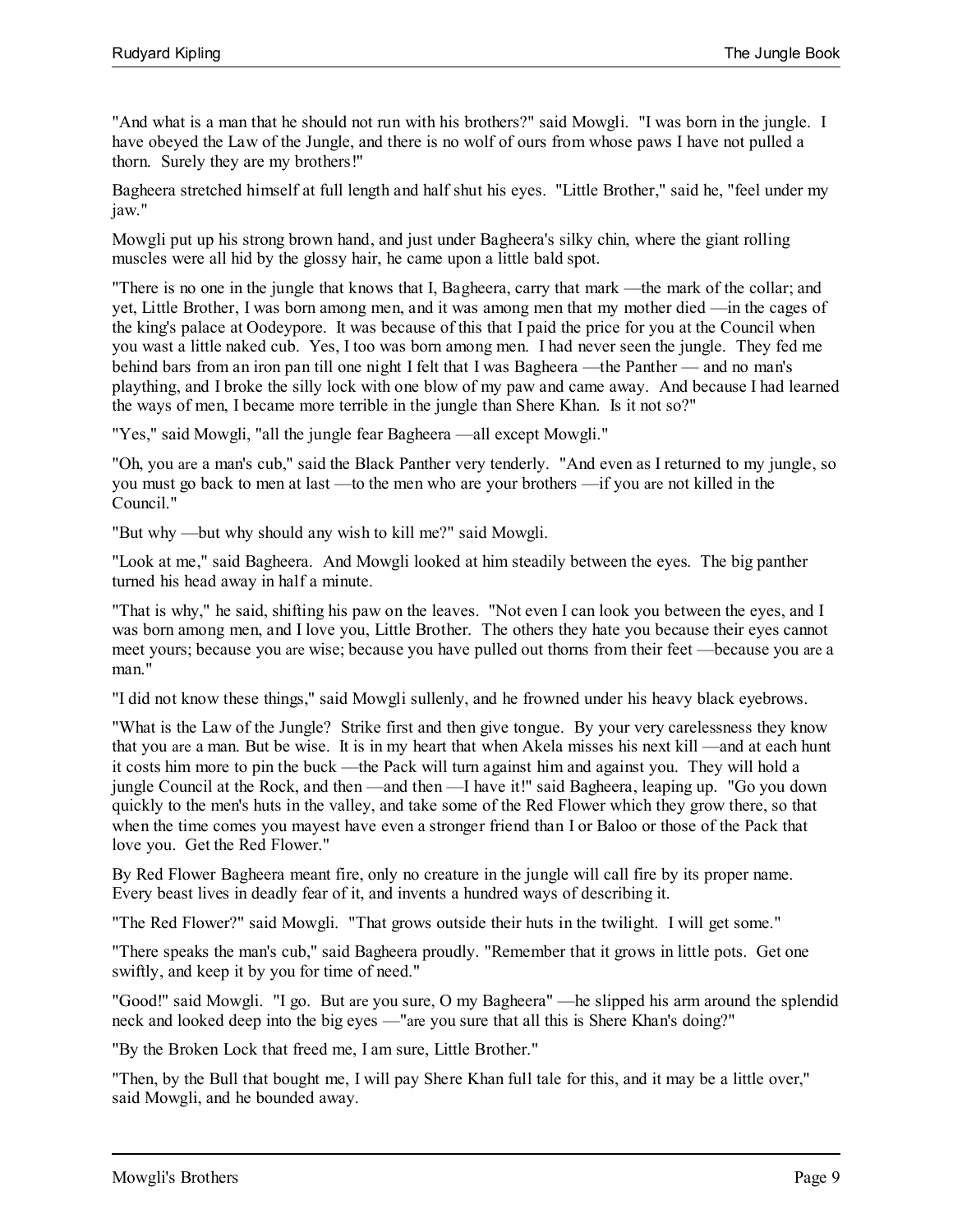"That is a man. That is all a man," said Bagheera to himself, lying down again. "Oh, Shere Khan, never was a blacker hunting than that frog-hunt of yours ten years ago!"

Mowgli was far and far through the forest, running hard, and his heart was hot in him. He came to the cave as the evening mist rose, and drew breath, and looked down the valley. The cubs were out, but Mother Wolf, at the back of the cave, knew by his breathing that something was troubling her frog.

"What is it, Son?" she said.

"Some bat's chatter of Shere Khan," he called back. "I hunt among the plowed fields tonight," and he plunged downward through the bushes, to the stream at the bottom of the valley. There he checked, for he heard the yell of the Pack hunting, heard the bellow of a hunted Sambhur, and the snort as the buck turned at bay. Then there were wicked, bitter howls from the young wolves: "Akela! Akela! Let the Lone Wolf show his strength. Room for the leader of the Pack! Spring, Akela!"

The Lone Wolf must have sprung and missed his hold, for Mowgli heard the snap of his teeth and then a yelp as the Sambhur knocked him over with his forefoot.

He did not wait for anything more, but dashed on; and the yells grew fainter behind him as he ran into the croplands where the villagers lived.

"Bagheera spoke truth," he panted, as he nestled down in some cattle fodder by the window of a hut. "Tomorrow is one day both for Akela and for me."

Then he pressed his face close to the window and watched the fire on the hearth. He saw the husbandman's wife get up and feed it in the night with black lumps. And when the morning came and the mists were all white and cold, he saw the man's child pick up a wicker pot plastered inside with earth, fill it with lumps of red-hot charcoal, put it under his blanket, and go out to tend the cows in the byre.

"Is that all?" said Mowgli. "If a cub can do it, there is nothing to fear." So he strode round the corner and met the boy, took the pot from his hand, and disappeared into the mist while the boy howled with fear.

"They are very like me," said Mowgli, blowing into the pot as he had seen the woman do. "This thing will die if I do not give it things to eat"; and he dropped twigs and dried bark on the red stuff. Halfway up the hill he met Bagheera with the morning dew shining like moonstones on his coat.

"Akela has missed," said the Panther. "They would have killed him last night, but they needed you also. They were looking for you on the hill."

"I was among the plowed lands. I am ready. See!" Mowgli held up the fire-pot.

"Good! Now, I have seen men thrust a dry branch into that stuff, and presently the Red Flower blossomed at the end of it. Are you not afraid?"

"No. Why should I fear? I remember now —if it is not a dream —how, before I was a Wolf, I lay beside the Red Flower, and it was warm and pleasant."

All that day Mowgli sat in the cave tending his fire pot and dipping dry branches into it to see how they looked. He found a branch that satisfied him, and in the evening when Tabaqui came to the cave and told him rudely enough that he was wanted at the Council Rock, he laughed till Tabaqui ran away. Then Mowgli went to the Council, still laughing.

Akela the Lone Wolf lay by the side of his rock as a sign that the leadership of the Pack was open, and Shere Khan with his following of scrap-fed wolves walked to and fro openly being flattered. Bagheera lay close to Mowgli, and the fire pot was between Mowgli's knees. When they were all gathered together, Shere Khan began to speak —a thing he would never have dared to do when Akela was in his prime.

"He has no right," whispered Bagheera. "Say so. He is a dog's son. He will be frightened."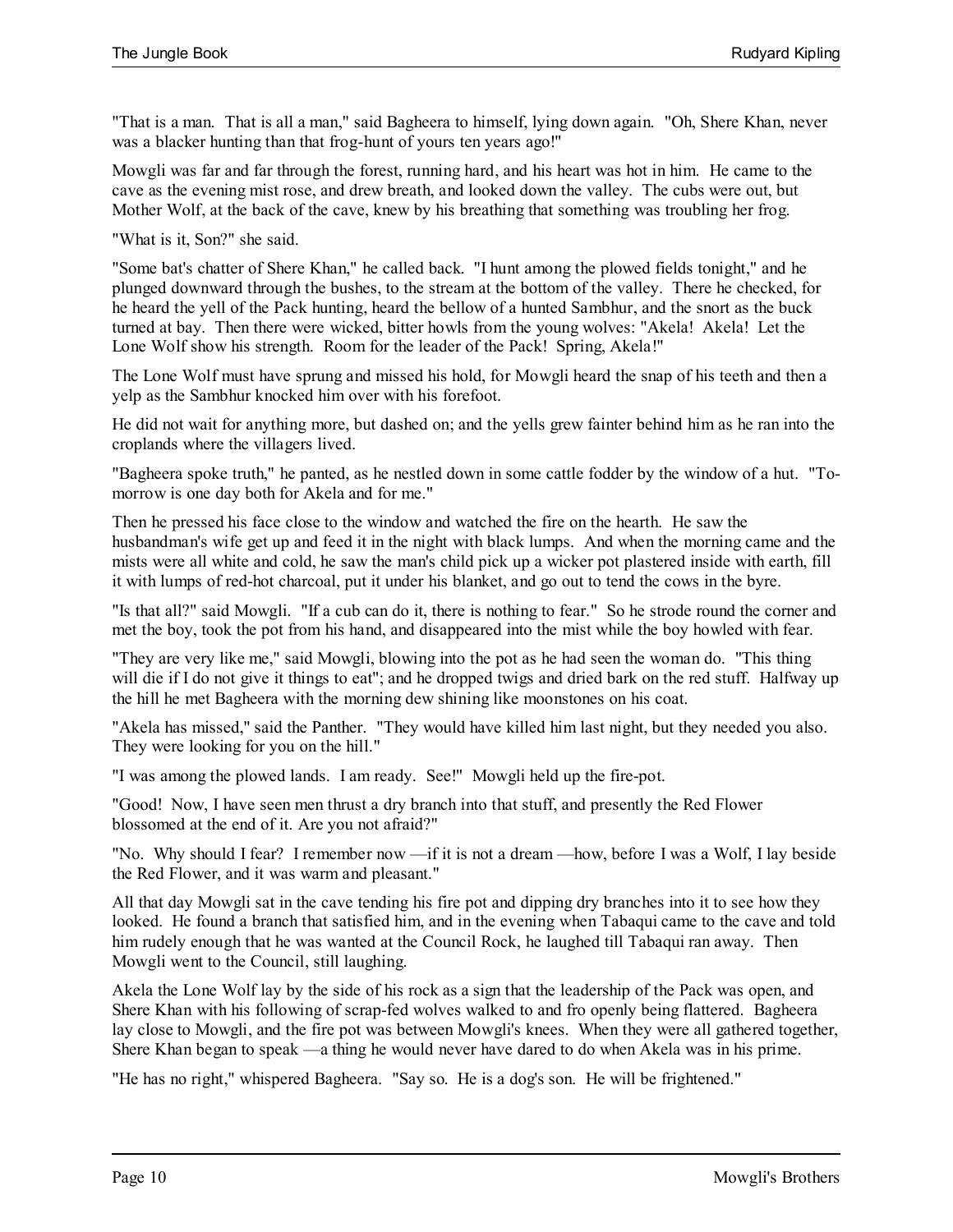Mowgli sprang to his feet. "Free People," he cried, "does Shere Khan lead the Pack? What has a tiger to do with our leadership?"

"Seeing that the leadership is yet open, and being asked to speak —" Shere Khan began.

"By whom?" said Mowgli. "Are we all jackals, to fawn on this cattle butcher? The leadership of the Pack is with the Pack alone."

There were yells of "Silence, you man's cub!" "Let him speak. He has kept our Law"; and at last the seniors of the Pack thundered: "Let the Dead Wolf speak." When a leader of the Pack has missed his kill, he is called the Dead Wolf as long as he lives, which is not long.

Akela raised his old head wearily: —

"Free People, and you too, jackals of Shere Khan, for twelve seasons I have led you to and from the kill, and in all that time not one has been trapped or maimed. Now I have missed my kill. You know how that plot was made. You know how you brought me up to an untried buck to make my weakness known. It was cleverly done. Your right is to kill me here on the Council Rock, now. Therefore, I ask, who comes to make an end of the Lone Wolf? For it is my right, by the Law of the Jungle, that you come one by one."

There was a long hush, for no single wolf cared to fight Akela to the death. Then Shere Khan roared: "Bah! What have we to do with this toothless fool? He is doomed to die! It is the man-cub who has lived too long. Free People, he was my meat from the first. Give him to me. I am weary of this manwolf folly. He has troubled the jungle for ten seasons. Give me the man-cub, or I will hunt here always, and not give you one bone. He is a man, a man's child, and from the marrow of my bones I hate him!"

Then more than half the Pack yelled: "A man! A man! What has a man to do with us? Let him go to his own place."

"And turn all the people of the villages against us?" clamored Shere Khan. "No, give him to me. He is a man, and none of us can look him between the eyes."

Akela lifted his head again and said, "He has eaten our food. He has slept with us. He has driven game for us. He has broken no word of the Law of the Jungle."

"Also, I paid for him with a bull when he was accepted. The worth of a bull is little, but Bagheera's honor is something that he will perhaps fight for," said Bagheera in his gentlest voice.

"A bull paid ten years ago!" the Pack snarled. "What do we care for bones ten years old?"

"Or for a pledge?" said Bagheera, his white teeth bared under his lip. "Well are you called the Free People!"

"No man's cub can run with the people of the jungle," howled Shere Khan. "Give him to me!"

"He is our brother in all but blood," Akela went on, "and you would kill him here! In truth, I have lived too long. Some of you are eaters of cattle, and of others I have heard that, under Shere Khan's teaching, you go by dark night and snatch children from the villager's doorstep. Therefore I know you to be cowards, and it is to cowards I speak. It is certain that I must die, and my life is of no worth, or I would offer that in the man-cub's place. But for the sake of the Honor of the Pack, —a little matter that by being without a leader you have forgotten, —I promise that if you let the man-cub go to his own place, I will not, when my time comes to die, bare one tooth against you. I will die without fighting. That will at least save the Pack three lives. More I cannot do; but if you will, I can save you the shame that comes of killing a brother against whom there is no fault —a brother spoken for and bought into the Pack according to the Law of the Jungle."

"He is a man —a man —a man!" snarled the Pack. And most of the wolves began to gather round Shere Khan, whose tail was beginning to switch.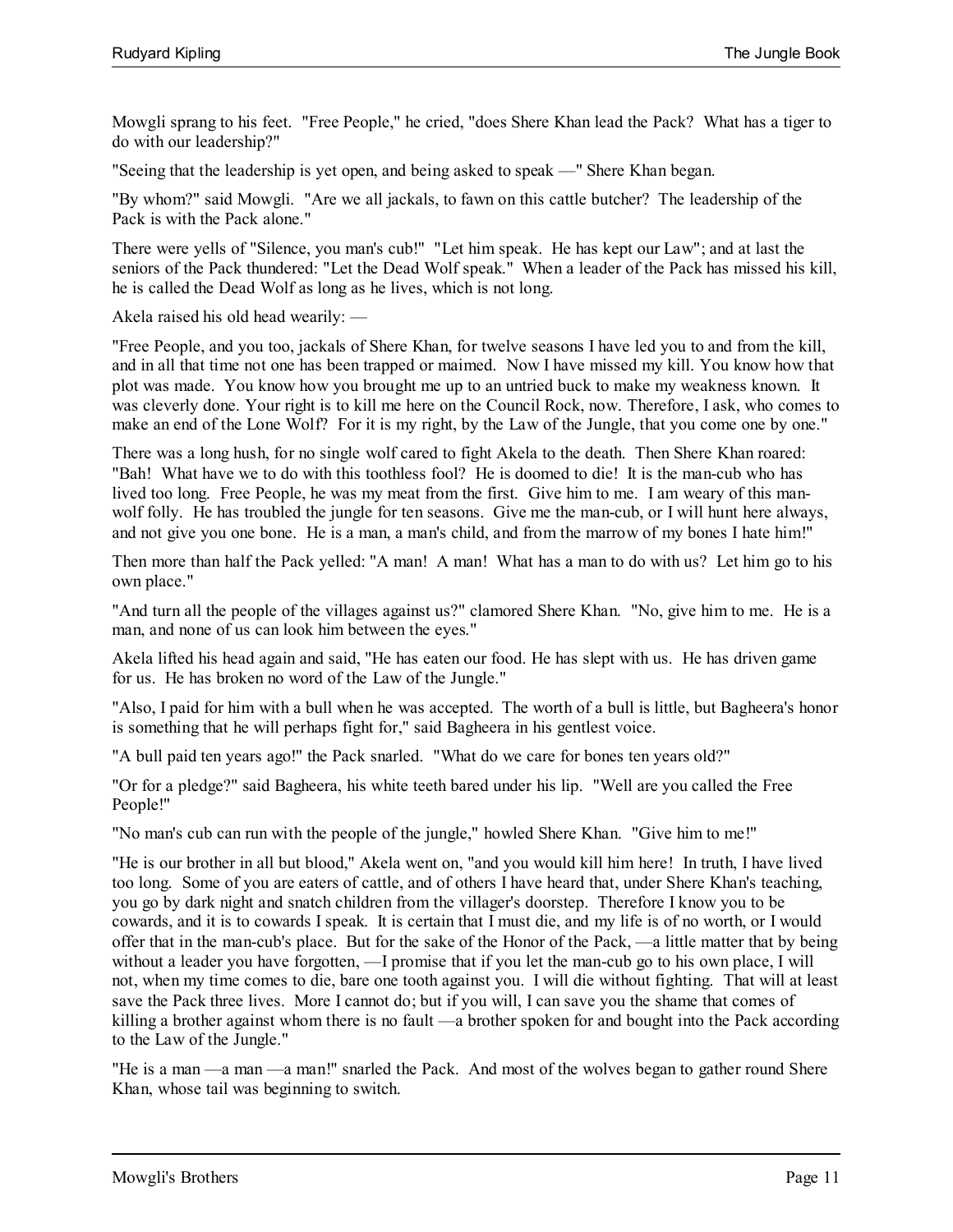"Now the business is in your hands," said Bagheera to Mowgli. "We can do no more except fight."

Mowgli stood upright —the fire pot in his hands. Then he stretched out his arms, and yawned in the face of the Council; but he was furious with rage and sorrow, for, wolflike, the wolves had never told him how they hated him. "Listen you!" he cried. "There is no need for this dog's jabber. You have told me so often tonight that I am a man (and indeed I would have been a wolf with you to my life's end) that I feel your words are true. So I do not call you my brothers any more, but sag [dogs], as a man should. What you will do, and what you will not do, is not yours to say. That matter is with me; and that we may see the matter more plainly, I, the man, have brought here a little of the Red Flower which you, dogs, fear."

He flung the fire pot on the ground, and some of the red coals lit a tuft of dried moss that flared up, as all the Council drew back in terror before the leaping flames.

Mowgli thrust his dead branch into the fire till the twigs lit and crackled, and whirled it above his head among the cowering wolves.

"You are the master," said Bagheera in an undertone. "Save Akela from the death. He was ever your friend."

Akela, the grim old wolf who had never asked for mercy in his life, gave one piteous look at Mowgli as the boy stood all naked, his long black hair tossing over his shoulders in the light of the blazing branch that made the shadows jump and quiver.

"Good!" said Mowgli, staring round slowly. "I see that you are dogs. I go from you to my own people if they be my own people. The jungle is shut to me, and I must forget your talk and your companionship. But I will be more merciful than you are. Because I was all but your brother in blood, I promise that when I am a man among men I will not betray you to men as you have betrayed me." He kicked the fire with his foot, and the sparks flew up. "There shall be no war between any of us in the Pack. But here is a debt to pay before I go." He strode forward to where Shere Khan sat blinking stupidly at the flames, and caught him by the tuft on his chin. Bagheera followed in case of accidents. "Up, dog!" Mowgli cried. "Up, when a man speaks, or I will set that coat ablaze!"

Shere Khan's ears lay flat back on his head, and he shut his eyes, for the blazing branch was very near.

"This cattle-killer said he would kill me in the Council because he had not killed me when I was a cub. Thus and thus, then, do we beat dogs when we are men. Stir a whisker, Lungri, and I ram the Red Flower down your gullet!" He beat Shere Khan over the head with the branch, and the tiger whimpered and whined in an agony of fear.

"Pah! Singed jungle cat —go now! But remember when next I come to the Council Rock, as a man should come, it will be with Shere Khan's hide on my head. For the rest, Akela goes free to live as he pleases. You will not kill him, because that is not my will. Nor do I think that you will sit here any longer, lolling out your tongues as though you were somebodies, instead of dogs whom I drive out thus! Go!" The fire was burning furiously at the end of the branch, and Mowgli struck right and left round the circle, and the wolves ran howling with the sparks burning their fur. At last there were only Akela, Bagheera, and perhaps ten wolves that had taken Mowgli's part. Then something began to hurt Mowgli inside him, as he had never been hurt in his life before, and he caught his breath and sobbed, and the tears ran down his face.

"What is it? What is it?" he said. "I do not wish to leave the jungle, and I do not know what this is. Am I dying, Bagheera?"

"No, Little Brother. That is only tears such as men use," said Bagheera. "Now I know you are a man, and a man's cub no longer. The jungle is shut indeed to you henceforward. Let them fall, Mowgli. They are only tears." So Mowgli sat and cried as though his heart would break; and he had never cried in all his life before.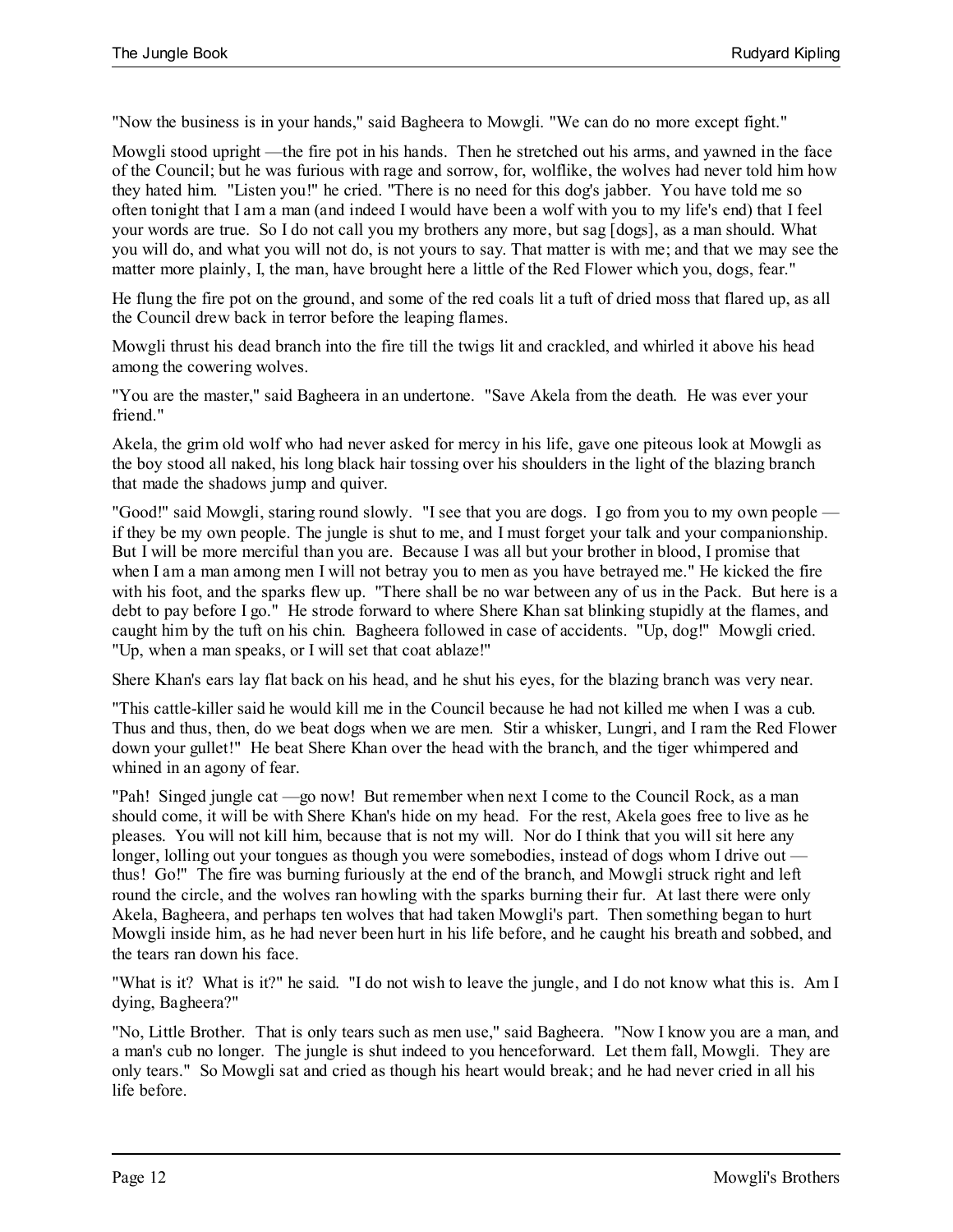"Now," he said, "I will go to men. But first I must say farewell to my mother." And he went to the cave where she lived with Father Wolf, and he cried on her coat, while the four cubs howled miserably.

"You will not forget me?" said Mowgli.

"Never while we can follow a trail," said the cubs. "Come to the foot of the hill when you are a man, and we will talk to you; and we will come into the croplands to play with you by night."

"Come soon!" said Father Wolf. "Oh, wise little frog, come again soon; for we be old, your mother and I."

"Come soon," said Mother Wolf, "little naked son of mine. For, listen, child of man, I loved you more than ever I loved my cubs."

"I will surely come," said Mowgli. "And when I come it will be to lay out Shere Khan's hide upon the Council Rock. Do not forget me! Tell them in the jungle never to forget me!"

The dawn was beginning to break when Mowgli went down the hillside alone, to meet those mysterious things that are called men.

### **Hunting-Song of the Seeonee Pack**

*As the dawn was breaking the Sambhur belled Once, twice and again! And a doe leaped up, and a doe leaped up From the pond in the wood where the wild deer sup. This I, scouting alone, beheld, Once, twice and again!*

*As the dawn was breaking the Sambhur belled Once, twice and again! And a wolf stole back, and a wolf stole back To carry the word to the waiting pack, And we sought and we found and we bayed on his track Once, twice and again!*

*As the dawn was breaking the Wolf Pack yelled Once, twice and again! Feet in the jungle that leave no mark! Eyes that can see in the dark —the dark! Tongue —give tongue to it! Hark! O hark! Once, twice and again!*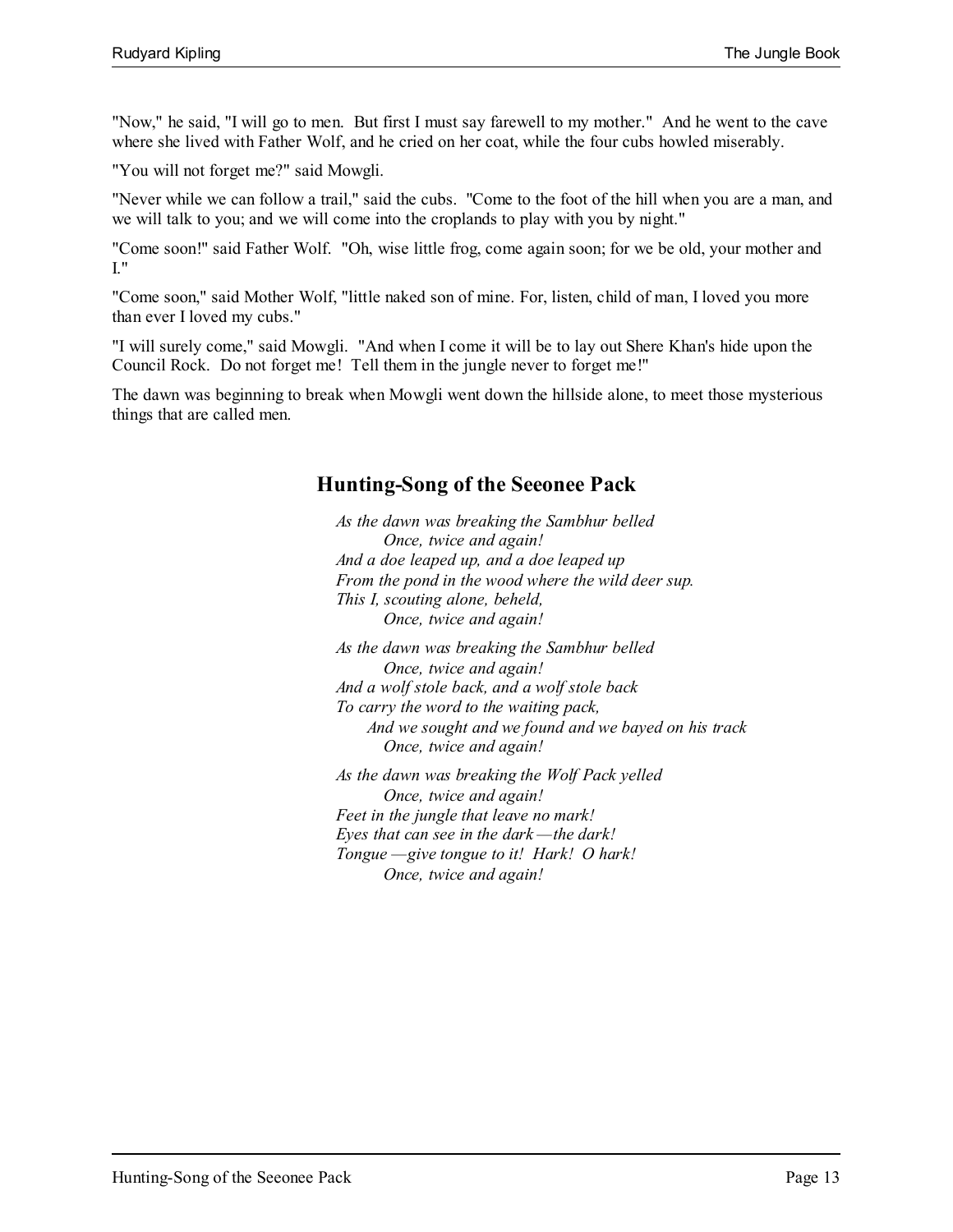# **Kaa's Hunting**

 *His spots are the joy of the Leopard: his horns are the Buffalo's pride. Be clean, for the strength of the hunter is known by the gloss of his hide. If you find that the Bullock can toss you, or the heavy-browed Sambhur can gore; You need not stop work to inform us: we knew it ten seasons before. Oppress not the cubs of the stranger, but hail them as Sister and Brother, For though they are little and fubsy, it may be the Bear is their mother. "There is none like to me!" says the Cub in the pride of his earliest kill; But the jungle is large and the Cub he is small. Let him think and be still. Maxims of Baloo*

All that is told here happened some time before Mowgli was turned out of the Seeonee Wolf Pack, or revenged himself on Shere Khan the tiger. It was in the days when Baloo was teaching him the Law of the Jungle. The big, serious, old brown bear was delighted to have so quick a pupil, for the young wolves will only learn as much of the Law of the Jungle as applies to their own pack and tribe, and run away as soon as they can repeat the Hunting Verse —"Feet that make no noise; eyes that can see in the dark; ears that can hear the winds in their lairs, and sharp white teeth, all these things are the marks of our brothers except Tabaqui the Jackal and the Hyaena whom we hate." But Mowgli, as a man-cub, had to learn a great deal more than this. Sometimes Bagheera the Black Panther would come lounging through the jungle to see how his pet was getting on, and would purr with his head against a tree while Mowgli recited the day's lesson to Baloo. The boy could climb almost as well as he could swim, and swim almost as well as he could run. So Baloo, the Teacher of the Law, taught him the Wood and Water Laws: how to tell a rotten branch from a sound one; how to speak politely to the wild bees when he came upon a hive of them fifty feet above ground; what to say to Mang the Bat when he disturbed him in the branches at midday; and how to warn the water-snakes in the pools before he splashed down among them. None of the Jungle People like being disturbed, and all are very ready to fly at an intruder. Then, too, Mowgli was taught the Strangers' Hunting Call, which must be repeated aloud till it is answered, whenever one of the Jungle-People hunts outside his own grounds. It means, translated, "Give me leave to hunt here because I am hungry." And the answer is, "Hunt then for food, but not for pleasure."

All this will show you how much Mowgli had to learn by heart, and he grew very tired of saying the same thing over a hundred times. But, as Baloo said to Bagheera, one day when Mowgli had been cuffed and run off in a temper, "A man's cub is a man's cub, and he must learn all the Law of the Jungle."

"But think how small he is," said the Black Panther, who would have spoiled Mowgli if he had had his own way. "How can his little head carry all your long talk?"

"Is there anything in the jungle too little to be killed? No. That is why I teach him these things, and that is why I hit him, very softly, when he forgets."

"Softly! What dost you know of softness, old Iron-feet?" Bagheera grunted. "His face is all bruised today by your — softness. Ugh."

"Better he should be bruised from head to foot by me who love him than that he should come to harm through ignorance," Baloo answered very earnestly. "I am now teaching him the Master Words of the Jungle that shall protect him with the birds and the Snake People, and all that hunt on four feet, except his own pack. He can now claim protection, if he will only remember the words, from all in the jungle. Is not that worth a little beating?"

"Well, look to it then that you dost not kill the man-cub. He is no tree trunk to sharpen your blunt claws upon. But what are those Master Words? I am more likely to give help than to ask it" —Bagheera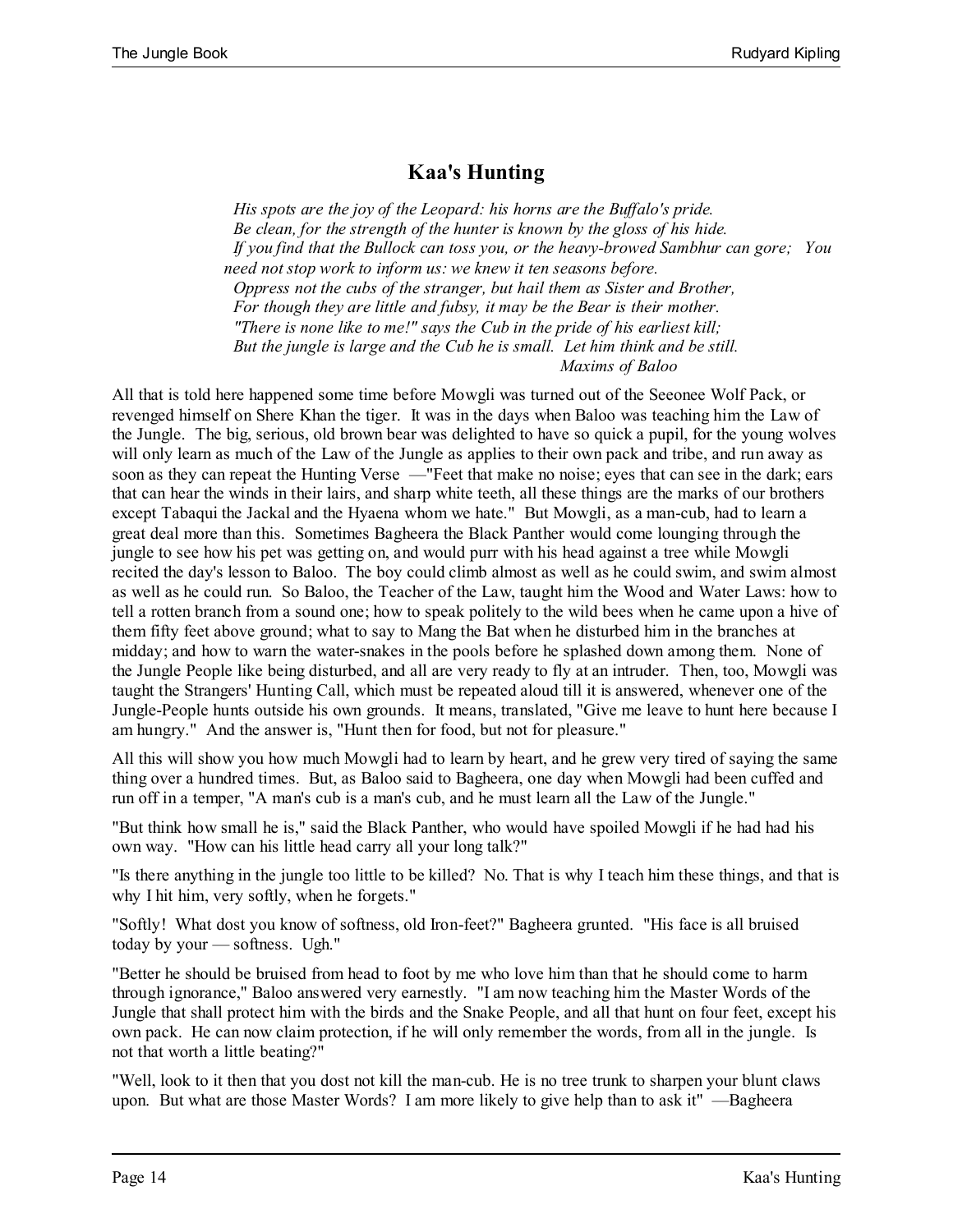stretched out one paw and admired the steel-blue, ripping-chisel talons at the end of it —"still I should like to know."

"I will call Mowgli and he shall say them —if he will. Come, Little Brother!"

"My head is ringing like a bee tree," said a sullen little voice over their heads, and Mowgli slid down a tree trunk very angry and indignant, adding as he reached the ground: "I come for Bagheera and not for you, fat old Baloo!"

"That is all one to me," said Baloo, though he was hurt and grieved. "Tell Bagheera, then, the Master Words of the Jungle that I have taught you this day."

"Master Words for which people?" said Mowgli, delighted to show off. "The jungle has many tongues. I know them all."

"A little you know, but not much. See, O Bagheera, they never thank their teacher. Not one small wolfling has ever come back to thank old Baloo for his teachings. Say the word for the Hunting-People, then —great scholar."

"We be of one blood, you and I," said Mowgli, giving the words the Bear accent which all the Hunting People use.

"Good. Now for the birds."

Mowgli repeated, with the Kite's whistle at the end of the sentence.

"Now for the Snake-People," said Bagheera.

The answer was a perfectly indescribable hiss, and Mowgli kicked up his feet behind, clapped his hands together to applaud himself, and jumped on to Bagheera's back, where he sat sideways, drumming with his heels on the glossy skin and making the worst faces he could think of at Baloo.

"There —there! That was worth a little bruise," said the brown bear tenderly. "Some day you will remember me." Then he turned aside to tell Bagheera how he had begged the Master Words from Hathi the Wild Elephant, who knows all about these things, and how Hathi had taken Mowgli down to a pool to get the Snake Word from a water-snake, because Baloo could not pronounce it, and how Mowgli was now reasonably safe against all accidents in the jungle, because neither snake, bird, nor beast would hurt him.

"No one then is to be feared," Baloo wound up, patting his big furry stomach with pride.

"Except his own tribe," said Bagheera, under his breath; and then aloud to Mowgli, "Have a care for my ribs, Little Brother! What is all this dancing up and down?"

Mowgli had been trying to make himself heard by pulling at Bagheera's shoulder fur and kicking hard. When the two listened to him he was shouting at the top of his voice, "And so I shall have a tribe of my own, and lead them through the branches all day long."

"What is this new folly, little dreamer of dreams?" said Bagheera.

"Yes, and throw branches and dirt at old Baloo," Mowgli went on. "They have promised me this. Ah!"

"Whoof!" Baloo's big paw scooped Mowgli off Bagheera's back, and as the boy lay between the big forepaws he could see the Bear was angry.

"Mowgli," said Baloo, "you have been talking with the *Bandar-log* —the Monkey People."

Mowgli looked at Bagheera to see if the Panther was angry too, and Bagheera's eyes were as hard as jade stones.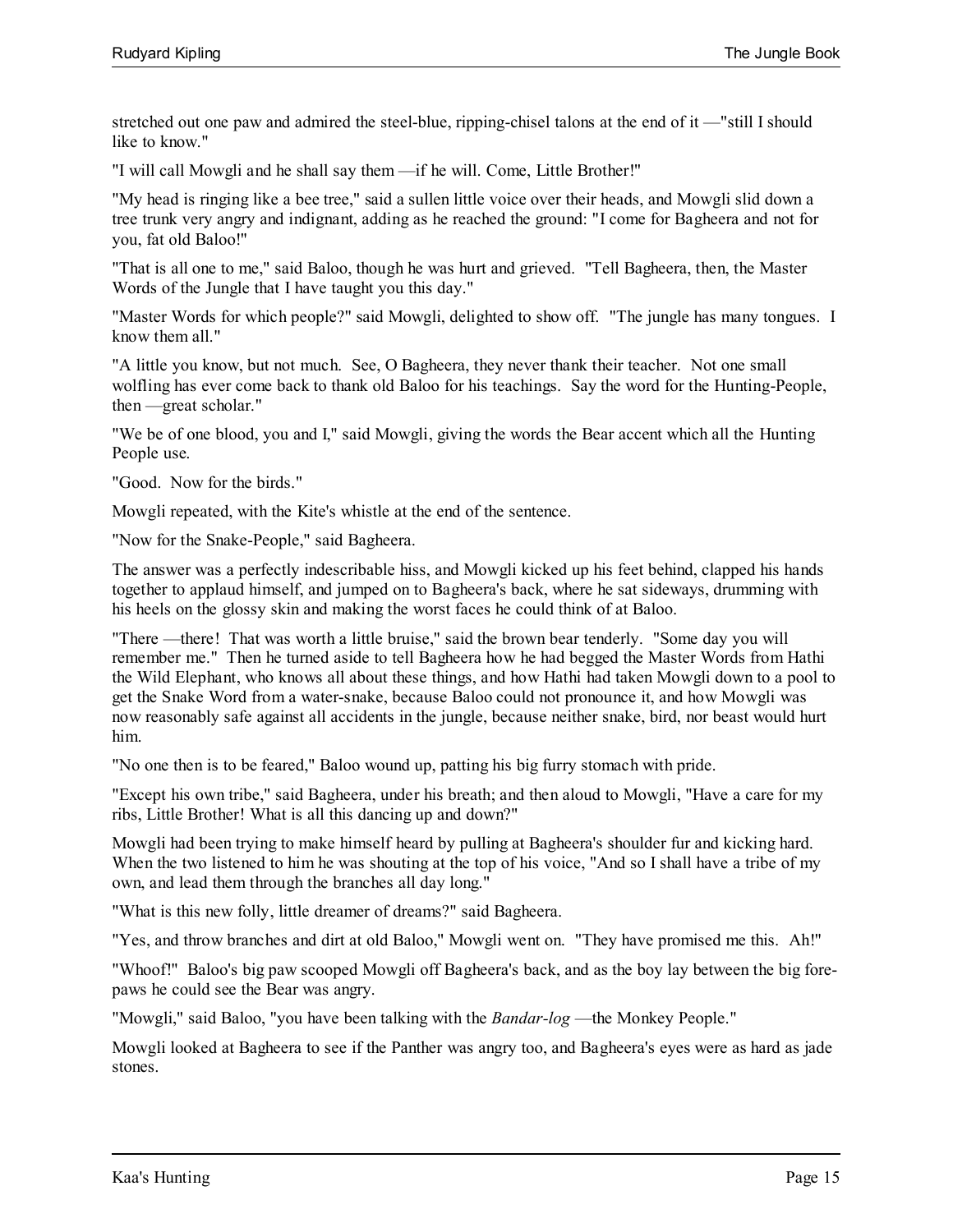"You have been with the Monkey People —the gray apes —the people without a law —the eaters of everything. That is great shame."

"When Baloo hurt my head," said Mowgli (he was still on his back), "I went away, and the gray apes came down from the trees and had pity on me. No one else cared." He snuffled a little.

"The pity of the Monkey People!" Baloo snorted. "The stillness of the mountain stream! The cool of the summer sun! And then, man-cub?"

"And then, and then, they gave me nuts and pleasant things to eat, and they —they carried me in their arms up to the top of the trees and said I was their blood brother except that I had no tail, and should be their leader some day."

"They have no leader," said Bagheera. "They lie. They have always lied."

"They were very kind and bade me come again. Why have I never been taken among the Monkey People? They stand on their feet as I do. They do not hit me with their hard paws. They play all day. Let me get up! Bad Baloo, let me up! I will play with them again."

"Listen, man-cub," said the Bear, and his voice rumbled like thunder on a hot night. "I have taught you all the Law of the Jungle for all the peoples of the jungle —except the Monkey-Folk who live in the trees. They have no law. They are outcasts. They have no speech of their own, but use the stolen words which they overhear when they listen, and peep, and wait up above in the branches. Their way is not our way. They are without leaders. They have no remembrance. They boast and chatter and pretend that they are a great people about to do great affairs in the jungle, but the falling of a nut turns their minds to laughter and all is forgotten. We of the jungle have no dealings with them. We do not drink where the monkeys drink; we do not go where the monkeys go; we do not hunt where they hunt; we do not die where they die. Have you ever heard me speak of the *Bandar-log* till today?"

"No," said Mowgli in a whisper, for the forest was very still now Baloo had finished.

"The Jungle-People put them out of their mouths and out of their minds. They are very many, evil, dirty, shameless, and they desire, if they have any fixed desire, to be noticed by the Jungle People. But we do not notice them even when they throw nuts and filth on our heads."

He had hardly spoken when a shower of nuts and twigs spattered down through the branches; and they could hear coughings and howlings and angry jumpings high up in the air among the thin branches.

"The Monkey-People are forbidden," said Baloo, "forbidden to the Jungle-People. Remember."

"Forbidden," said Bagheera, "but I still think Baloo should have warned you against them."

"I —I? How was I to guess he would play with such dirt. The Monkey People! Faugh!"

A fresh shower came down on their heads and the two trotted away, taking Mowgli with them. What Baloo had said about the monkeys was perfectly true. They belonged to the tree-tops, and as beasts very seldom look up, there was no occasion for the monkeys and the Jungle-People to cross each other's path. But whenever they found a sick wolf, or a wounded tiger, or bear, the monkeys would torment him, and would throw sticks and nuts at any beast for fun and in the hope of being noticed. Then they would howl and shriek senseless songs, and invite the Jungle-People to climb up their trees and fight them, or would start furious battles over nothing among themselves, and leave the dead monkeys where the Jungle-People could see them. They were always just going to have a leader, and laws and customs of their own, but they never did, because their memories would not hold over from day to day, and so they compromised things by making up a saying, "What the *Bandar-log* think now the jungle will think later," and that comforted them a great deal. None of the beasts could reach them, but on the other hand none of the beasts would notice them, and that was why they were so pleased when Mowgli came to play with them, and they heard how angry Baloo was.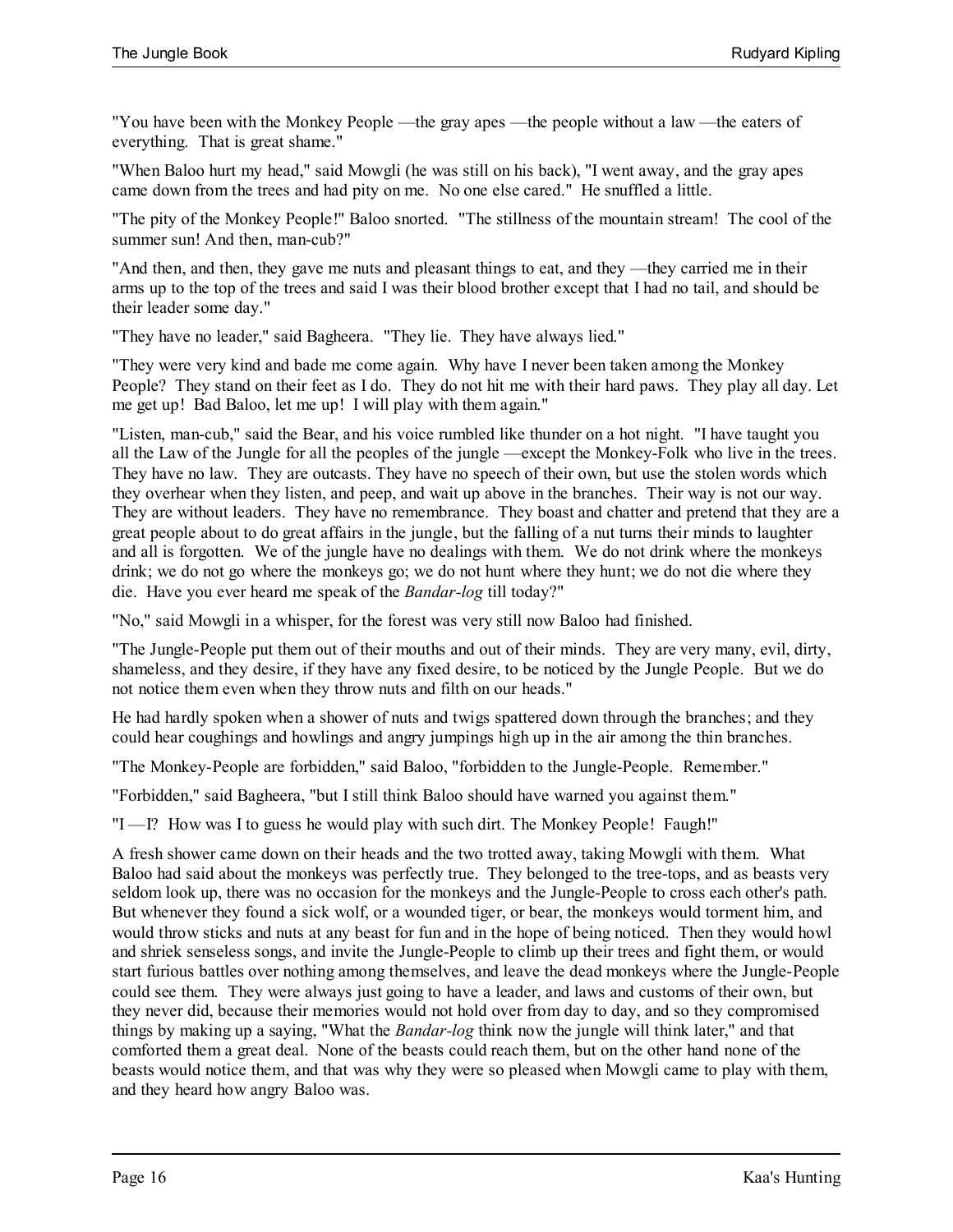They never meant to do any more —the *Bandar-log* never mean anything at all; but one of them invented what seemed to him a brilliant idea, and he told all the others that Mowgli would be a useful person to keep in the tribe, because he could weave sticks together for protection from the wind; so, if they caught him, they could make him teach them. Of course Mowgli, as a woodcutter's child, inherited all sorts of instincts, and used to make little huts of fallen branches without thinking how he came to do it. The Monkey-People, watching in the trees, considered his play most wonderful. This time, they said, they were really going to have a leader and become the wisest people in the jungle —so wise that everyone else would notice and envy them. Therefore they followed Baloo and Bagheera and Mowgli through the jungle very quietly till it was time for the midday nap, and Mowgli, who was very much ashamed of himself, slept between the Panther and the Bear, resolving to have no more to do with the Monkey People.

The next thing he remembered was feeling hands on his legs and arms —hard, strong, little hands —and then a swash of branches in his face, and then he was staring down through the swaying boughs as Baloo woke the jungle with his deep cries and Bagheera bounded up the trunk with every tooth bared. The *Bandar-log* howled with triumph and scuffled away to the upper branches where Bagheera dared not follow, shouting: "He has noticed us! Bagheera has noticed us. All the Jungle-People admire us for our skill and our cunning." Then they began their flight; and the flight of the Monkey-People through treeland is one of the things nobody can describe. They have their regular roads and crossroads, up hills and down hills, all laid out from fifty to seventy or a hundred feet above ground, and by these they can travel even at night if necessary. Two of the strongest monkeys caught Mowgli under the arms and swung off with him through the treetops, twenty feet at a bound. Had they been alone they could have gone twice as fast, but the boy's weight held them back. Sick and giddy as Mowgli was he could not help enjoying the wild rush, though the glimpses of earth far down below frightened him, and the terrible check and jerk at the end of the swing over nothing but empty air brought his heart between his teeth. His escort would rush him up a tree till he felt the thinnest topmost branches crackle and bend under them, and then with a cough and a whoop would fling themselves into the air outward and downward, and bring up, hanging by their hands or their feet to the lower limbs of the next tree. Sometimes he could see for miles and miles across the still green jungle, as a man on the top of a mast can see for miles across the sea, and then the branches and leaves would lash him across the face, and he and his two guards would be almost down to earth again. So, bounding and crashing and whooping and yelling, the whole tribe of *Bandar-log* swept along the tree-roads with Mowgli their prisoner.

For a time he was afraid of being dropped. Then he grew angry but knew better than to struggle, and then he began to think. The first thing was to send back word to Baloo and Bagheera, for, at the pace the monkeys were going, he knew his friends would be left far behind. It was useless to look down, for he could only see the topsides of the branches, so he stared upward and saw, far away in the blue, Rann the Kite balancing and wheeling as he kept watch over the jungle waiting for things to die. Rann saw that the monkeys were carrying something, and dropped a few hundred yards to find out whether their load was good to eat. He whistled with surprise when he saw Mowgli being dragged up to a treetop and heard him give the Kite call for —"We be of one blood, you and I." The waves of the branches closed over the boy, but Chil balanced away to the next tree in time to see the little brown face come up again. "Mark my trail!" Mowgli shouted. "Tell Baloo of the Seeonee Pack and Bagheera of the Council Rock."

"In whose name, Brother?" Rann had never seen Mowgli before, though of course he had heard of him.

"Mowgli, the Frog. Man-cub they call me! Mark my tra-il!"

The last words were shrieked as he was being swung through the air, but Rann nodded and rose up till he looked no bigger than a speck of dust, and there he hung, watching with his telescope eyes the swaying of the treetops as Mowgli's escort whirled along.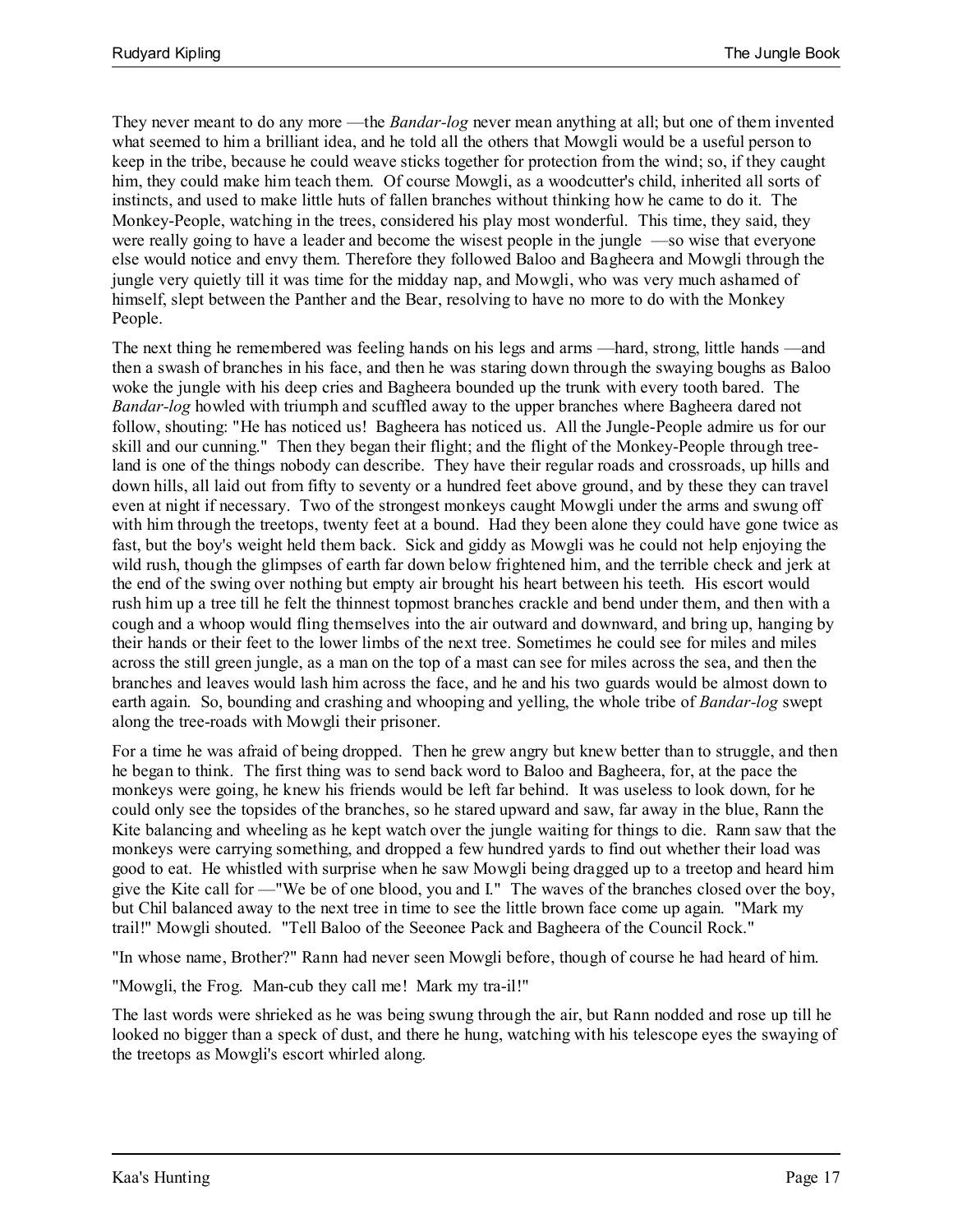"They never go far," he said with a chuckle. "They never do what they set out to do. Always pecking at new things are the *Bandar-log*. This time, if I have any eye-sight, they have pecked down trouble for themselves, for Baloo is no fledgling and Bagheera can, as I know, kill more than goats."

So he rocked on his wings, his feet gathered up under him, and waited.

Meantime, Baloo and Bagheera were furious with rage and grief. Bagheera climbed as he had never climbed before, but the thin branches broke beneath his weight, and he slipped down, his claws full of bark.

"Why didst you not warn the man-cub?" he roared to poor Baloo, who had set off at a clumsy trot in the hope of overtaking the monkeys. "What was the use of half slaying him with blows if you didst not warn him?"

"Havee! O havee! We —we may catch them yet!" Baloo panted.

"At that speed! It would not tire a wounded cow. Teacher of the Law —cub-beater —a mile of that rolling to and fro would burst you open. Sit still and think! Make a plan. This is no time for chasing. They may drop him if we follow too close."

"Arrula! Whoo! They may have dropped him already, being tired of carrying him. Who can trust the *Bandar-log*? Put dead bats on my head! Give me black bones to eat! Roll me into the hives of the wild bees that I may be stung to death, and bury me with the Hyaena, for I am most miserable of bears! Arulala! Wahooa! O Mowgli, Mowgli! Why did I not warn you against the Monkey-Folk instead of breaking your head? Now perhaps I may have knocked the day's lesson out of his mind, and he will be alone in the jungle without the Master Words."

Baloo clasped his paws over his ears and rolled to and fro moaning.

"At least he gave me all the Words correctly a little time ago," said Bagheera impatiently. "Baloo, you have neither memory nor respect. What would the jungle think if I, the Black Panther, curled myself up like Ikki the Porcupine, and howled?"

"What do I care what the jungle thinks? He may be dead by now."

"Unless and until they drop him from the branches in sport, or kill him out of idleness, I have no fear for the man-cub. He is wise and well taught, and above all he has the eyes that make the Jungle-People afraid. But (and it is a great evil) he is in the power of the *Bandar-log*, and they, because they live in trees, have no fear of any of our people." Bagheera licked one forepaw thoughtfully.

"Fool that I am! Oh, fat, brown, root-digging fool that I am," said Baloo, uncoiling himself with a jerk, "it is true what Hathi the Wild Elephant says: `To each his own fear'; and they, the *Bandar-log*, fear Kaa the Rock Snake. He can climb as well as they can. He steals the young monkeys in the night. The whisper of his name makes their wicked tails cold. Let us go to Kaa."

"What will he do for us? He is not of our tribe, being footless —and with most evil eyes," said Bagheera.

"He is very old and very cunning. Above all, he is always hungry," said Baloo hopefully. "Promise him many goats."

"He sleeps for a full month after he has once eaten. He may be asleep now, and even were he awake what if he would rather kill his own goats?" Bagheera, who did not know much about Kaa, was naturally suspicious.

"Then in that case, you and I together, old hunter, might make him see reason." Here Baloo rubbed his faded brown shoulder against the Panther, and they went off to look for Kaa the Rock Python.

They found him stretched out on a warm ledge in the afternoon sun, admiring his beautiful new coat, for he had been in retirement for the last ten days changing his skin, and now he was very splendid —darting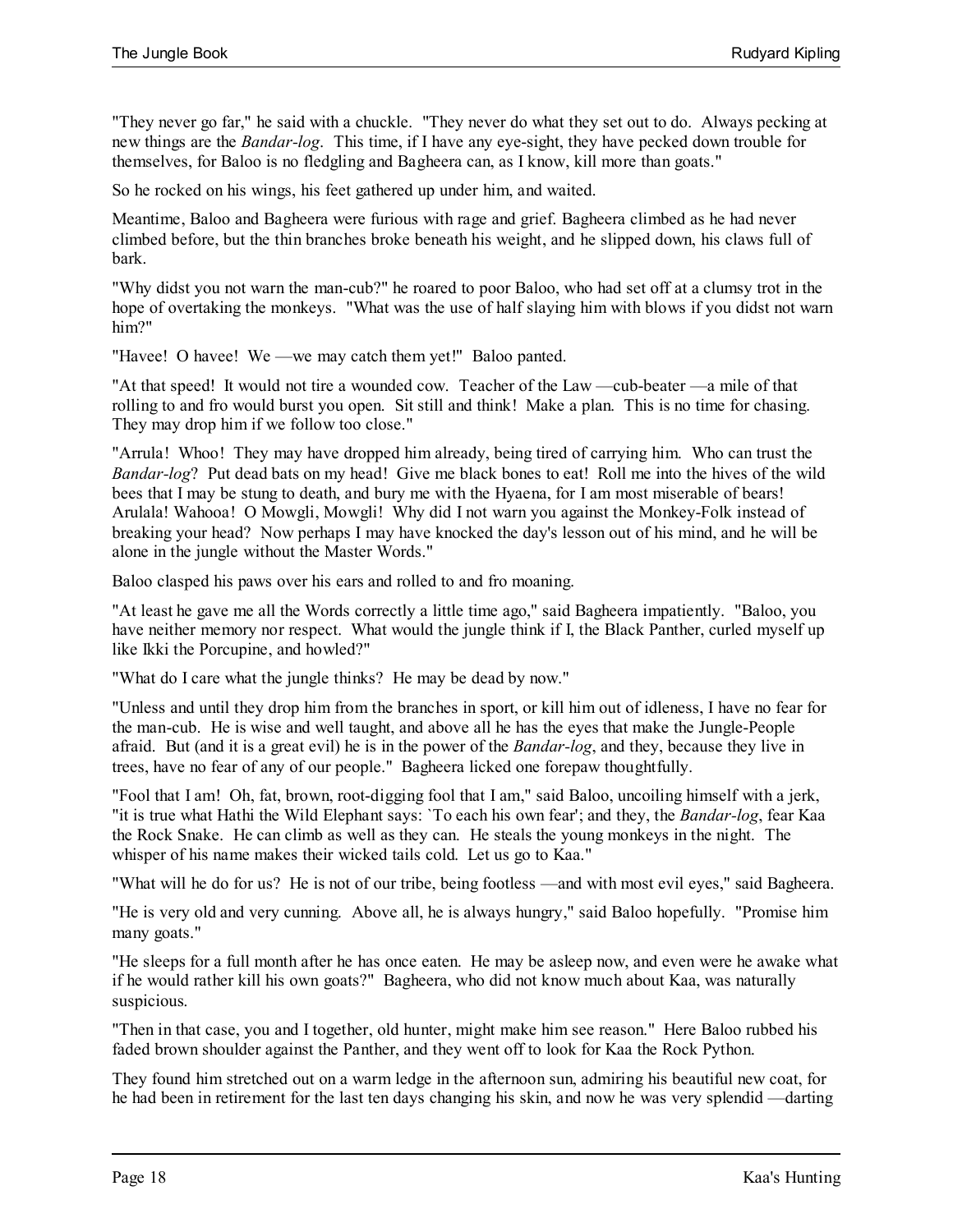his big blunt-nosed head along the ground, and twisting the thirty feet of his body into fantastic knots and curves, and licking his lips as he thought of his dinner to come.

"He has not eaten," said Baloo, with a grunt of relief, as soon as he saw the beautifully mottled brown and yellow jacket. "Be careful, Bagheera! He is always a little blind after he has changed his skin, and very quick to strike."

Kaa was not a poison snake —in fact he rather despised the poison snakes as cowards —but his strength lay in his hug, and when he had once lapped his huge coils round anybody there was no more to be said. "Good hunting!" cried Baloo, sitting up on his haunches. Like all snakes of his breed Kaa was rather deaf, and did not hear the call at first. Then he curled up ready for any accident, his head lowered.

"Good hunting for us all," he answered. "Oho, Baloo, what dost you do here? Good hunting, Bagheera. One of us at least needs food. Is there any news of game afoot? A doe now, or even a young buck? I am as empty as a dried well."

"We are hunting," said Baloo carelessly. He knew that you must not hurry Kaa. He is too big.

"Give me permission to come with you," said Kaa. "A blow more or less is nothing to you, Bagheera or Baloo, but I —I have to wait and wait for days in a wood-path and climb half a night on the mere chance of a young ape. Psshaw! The branches are not what they were when I was young. Rotten twigs and dry boughs are they all."

"Maybe your great weight has something to do with the matter," said Baloo.

"I am a fair length —a fair length," said Kaa with a little pride. "But for all that, it is the fault of this newgrown timber. I came very near to falling on my last hunt —very near indeed —and the noise of my slipping, for my tail was not tight wrapped around the tree, waked the *Bandar-log*, and they called me most evil names."

"Footless, yellow earth-worm," said Bagheera under his whiskers, as though he were trying to remember something.

"Sssss! Have they ever called me that?" said Kaa.

"Something of that kind it was that they shouted to us last moon, but we never noticed them. They will say anything —even that you have lost all your teeth, and will not face anything bigger than a kid, because (they are indeed shameless, these *Bandar-log*) —because you are afraid of the he-goat's horns," Bagheera went on sweetly.

Now a snake, especially a wary old python like Kaa, very seldom shows that he is angry, but Baloo and Bagheera could see the big swallowing muscles on either side of Kaa's throat ripple and bulge.

"The *Bandar-log* have shifted their grounds," he said quietly. "When I came up into the sun today I heard them whooping among the tree-tops."

"It —it is the *Bandar-log* that we follow now," said Baloo, but the words stuck in his throat, for that was the first time in his memory that one of the Jungle-People had owned to being interested in the doings of the monkeys.

"Beyond doubt then it is no small thing that takes two such hunters —leaders in their own jungle I am certain —on the trail of the *Bandar-log*," Kaa replied courteously, as he swelled with curiosity.

"Indeed," Baloo began, "I am no more than the old and sometimes very foolish Teacher of the Law to the Seeonee wolf-cubs, and Bagheera here —"

"Is Bagheera," said the Black Panther, and his jaws shut with a snap, for he did not believe in being humble. "The trouble is this, Kaa. Those nut-stealers and pickers of palm leaves have stolen away our man-cub of whom you have perhaps heard."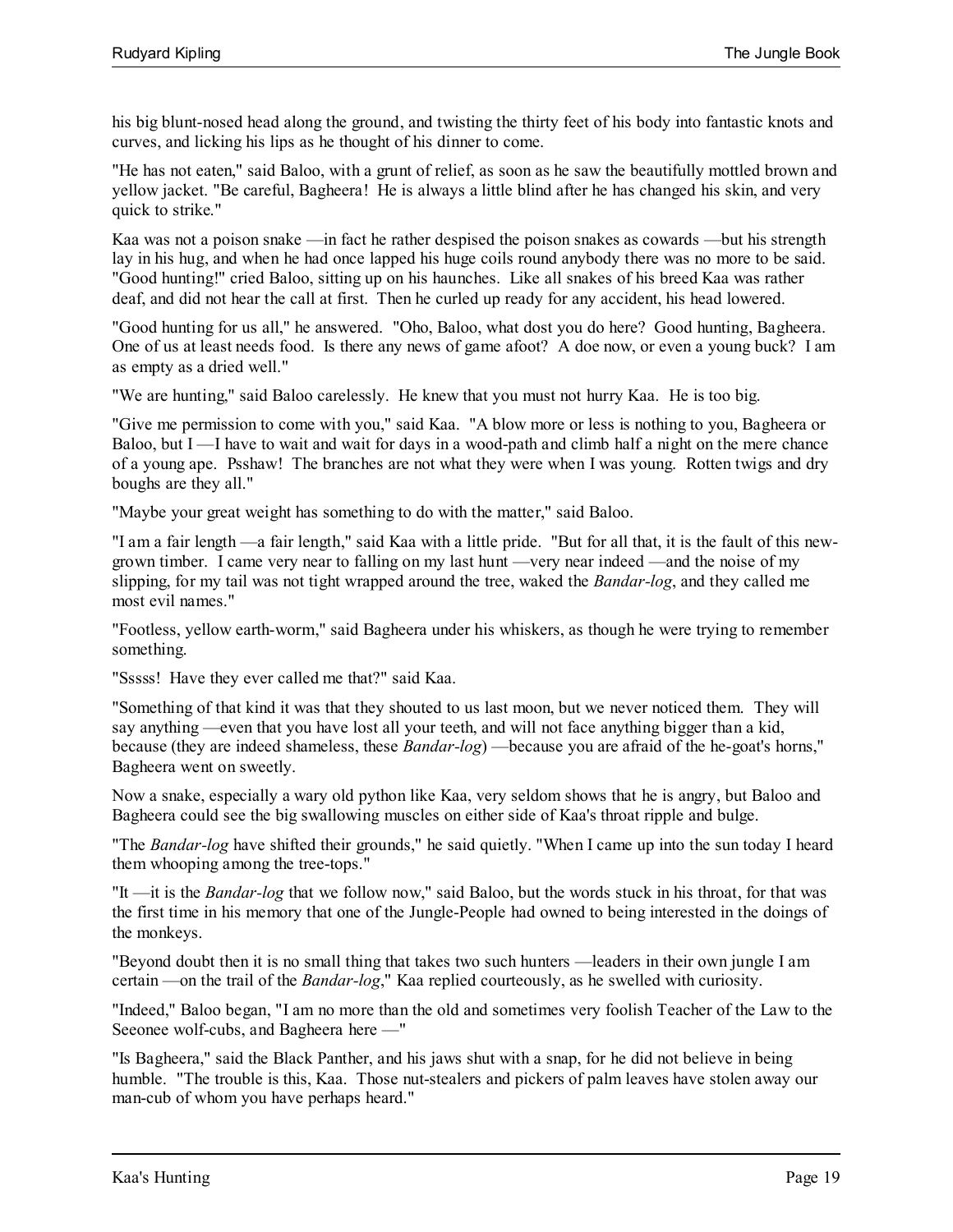"I heard some news from Ikki (his quills make him presumptuous) of a man-thing that was entered into a wolf pack, but I did not believe. Ikki is full of stories half heard and very badly told."

"But it is true. He is such a man-cub as never was," said Baloo. "The best and wisest and boldest of mancubs —my own pupil, who shall make the name of Baloo famous through all the jungles; and besides, I —we —love him, Kaa."

"Ts! Ts!" said Kaa, weaving his head to and fro. "I also have known what love is. There are tales I could tell that —"

"That need a clear night when we are all well fed to praise properly," said Bagheera quickly. "Our mancub is in the hands of the *Bandar-log* now, and we know that of all the Jungle-People they fear Kaa alone."

"They fear me alone. They have good reason," said Kaa. "Chattering, foolish, vain —vain, foolish, and chattering, are the monkeys. But a man-thing in their hands is in no good luck. They grow tired of the nuts they pick, and throw them down. They carry a branch half a day, meaning to do great things with it, and then they snap it in two. That man-thing is not to be envied. They called me also —`yellow fish' was it not?"

"Worm —worm —earth-worm," said Bagheera, "as well as other things which I cannot now say for shame."

"We must remind them to speak well of their master. Aaa-ssp! We must help their wandering memories. Now, whither went they with the cub?"

"The jungle alone knows. Toward the sunset, I believe," said Baloo. "We had thought that you would know, Kaa."

"I? How? I take them when they come in my way, but I do not hunt the *Bandar-log*, or frogs —or green scum on a water-hole, for that matter."

"Up, Up! Up, Up! Hillo! Illo! Illo, look up, Baloo of the Seeonee Wolf Pack!"

Baloo looked up to see where the voice came from, and there was Rann the Kite, sweeping down with the sun shining on the upturned flanges of his wings. It was near Rann's bedtime, but he had ranged all over the jungle looking for the Bear and had missed him in the thick foliage.

"What is it?" said Baloo.

"I have seen Mowgli among the *Bandar-log*. He bade me tell you. I watched. The *Bandar-log* have taken him beyond the river to the monkey city —to the Cold Lairs. They may stay there for a night, or ten nights, or an hour. I have told the bats to watch through the dark time. That is my message. Good hunting, all you below!"

"Full gorge and a deep sleep to you, Rann," cried Bagheera. "I will remember you in my next kill, and put aside the head for you alone, O best of kites!"

"It is nothing. It is nothing. The boy held the Master Word. I could have done no less," and Rann circled up again to his roost.

"He has not forgotten to use his tongue," said Baloo with a chuckle of pride. "To think of one so young remembering the Master Word for the birds too while he was being pulled across trees!"

"It was most firmly driven into him," said Bagheera. "But I am proud of him, and now we must go to the Cold Lairs."

They all knew where that place was, but few of the Jungle People ever went there, because what they called the Cold Lairs was an old deserted city, lost and buried in the jungle, and beasts seldom use a place that men have once used. The wild boar will, but the hunting tribes do not. Besides, the monkeys lived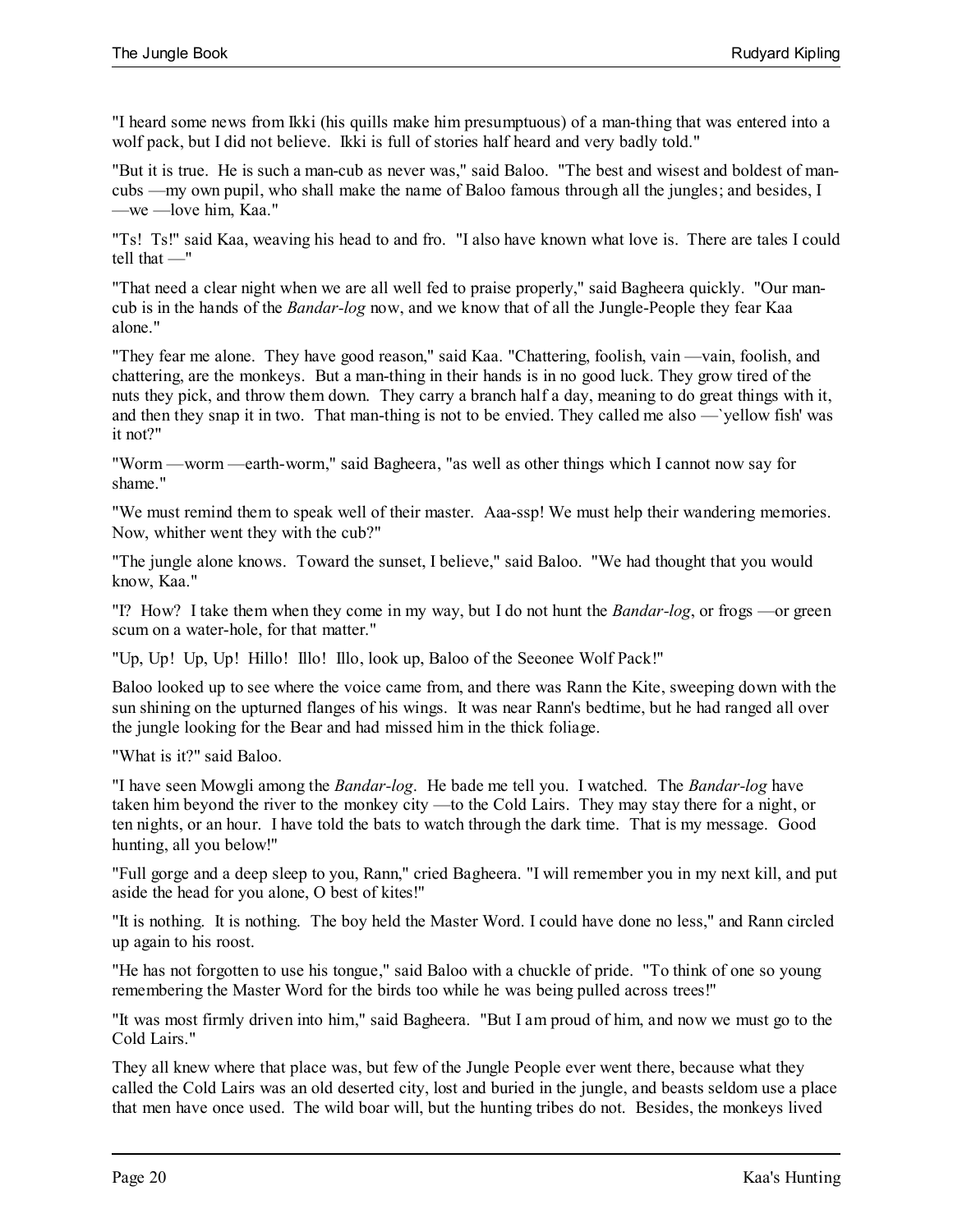there as much as they could be said to live anywhere, and no self-respecting animal would come within eyeshot of it except in times of drought, when the half-ruined tanks and reservoirs held a little water.

"It is half a night's journey —at full speed," said Bagheera, and Baloo looked very serious. "I will go as fast as I can," he said anxiously.

"We dare not wait for you. Follow, Baloo. We must go on the quick-foot —Kaa and I."

"Feet or no feet, I can keep abreast of all your four," said Kaa shortly. Baloo made one effort to hurry, but had to sit down panting, and so they left him to come on later, while Bagheera hurried forward, at the quick panther-canter. Kaa said nothing, but, strive as Bagheera might, the huge Rock-python held level with him. When they came to a hill stream, Bagheera gained, because he bounded across while Kaa swam, his head and two feet of his neck clearing the water, but on level ground Kaa made up the distance.

"By the Broken Lock that freed me," said Bagheera, when twilight had fallen, "you are no slow goer!"

"I am hungry," said Kaa. "Besides, they called me speckled frog."

"Worm —earth-worm, and yellow to boot."

"All one. Let us go on," and Kaa seemed to pour himself along the ground, finding the shortest road with his steady eyes, and keeping to it.

In the Cold Lairs the Monkey-People were not thinking of Mowgli's friends at all. They had brought the boy to the Lost City, and were very much pleased with themselves for the time. Mowgli had never seen an Indian city before, and though this was almost a heap of ruins it seemed very wonderful and splendid. Some king had built it long ago on a little hill. You could still trace the stone causeways that led up to the ruined gates where the last splinters of wood hung to the worn, rusted hinges. Trees had grown into and out of the walls; the battlements were tumbled down and decayed, and wild creepers hung out of the windows of the towers on the walls in bushy hanging clumps.

A great roofless palace crowned the hill, and the marble of the courtyards and the fountains was split, and stained with red and green, and the very cobblestones in the courtyard where the king's elephants used to live had been thrust up and apart by grasses and young trees. From the palace you could see the rows and rows of roofless houses that made up the city looking like empty honeycombs filled with blackness; the shapeless block of stone that had been an idol in the square where four roads met; the pits and dimples at street corners where the public wells once stood, and the shattered domes of temples with wild figs sprouting on their sides. The monkeys called the place their city, and pretended to despise the Jungle-People because they lived in the forest. And yet they never knew what the buildings were made for nor how to use them. They would sit in circles on the hall of the king's council chamber, and scratch for fleas and pretend to be men; or they would run in and out of the roofless houses and collect pieces of plaster and old bricks in a corner, and forget where they had hidden them, and fight and cry in scuffling crowds, and then break off to play up and down the terraces of the king's garden, where they would shake the rose trees and the oranges in sport to see the fruit and flowers fall. They explored all the passages and dark tunnels in the palace and the hundreds of little dark rooms, but they never remembered what they had seen and what they had not; and so drifted about in ones and twos or crowds telling each other that they were doing as men did. They drank at the tanks and made the water all muddy, and then they fought over it, and then they would all rush together in mobs and shout: "There is no one in the jungle so wise and good and clever and strong and gentle as the *Bandar-log*." Then all would begin again till they grew tired of the city and went back to the tree-tops, hoping the Jungle-People would notice them.

Mowgli, who had been trained under the Law of the Jungle, did not like or understand this kind of life. The monkeys dragged him into the Cold Lairs late in the afternoon, and instead of going to sleep, as Mowgli would have done after a long journey, they joined hands and danced about and sang their foolish songs. One of the monkeys made a speech and told his companions that Mowgli's capture marked a new thing in the history of the *Bandar-log*, for Mowgli was going to show them how to weave sticks and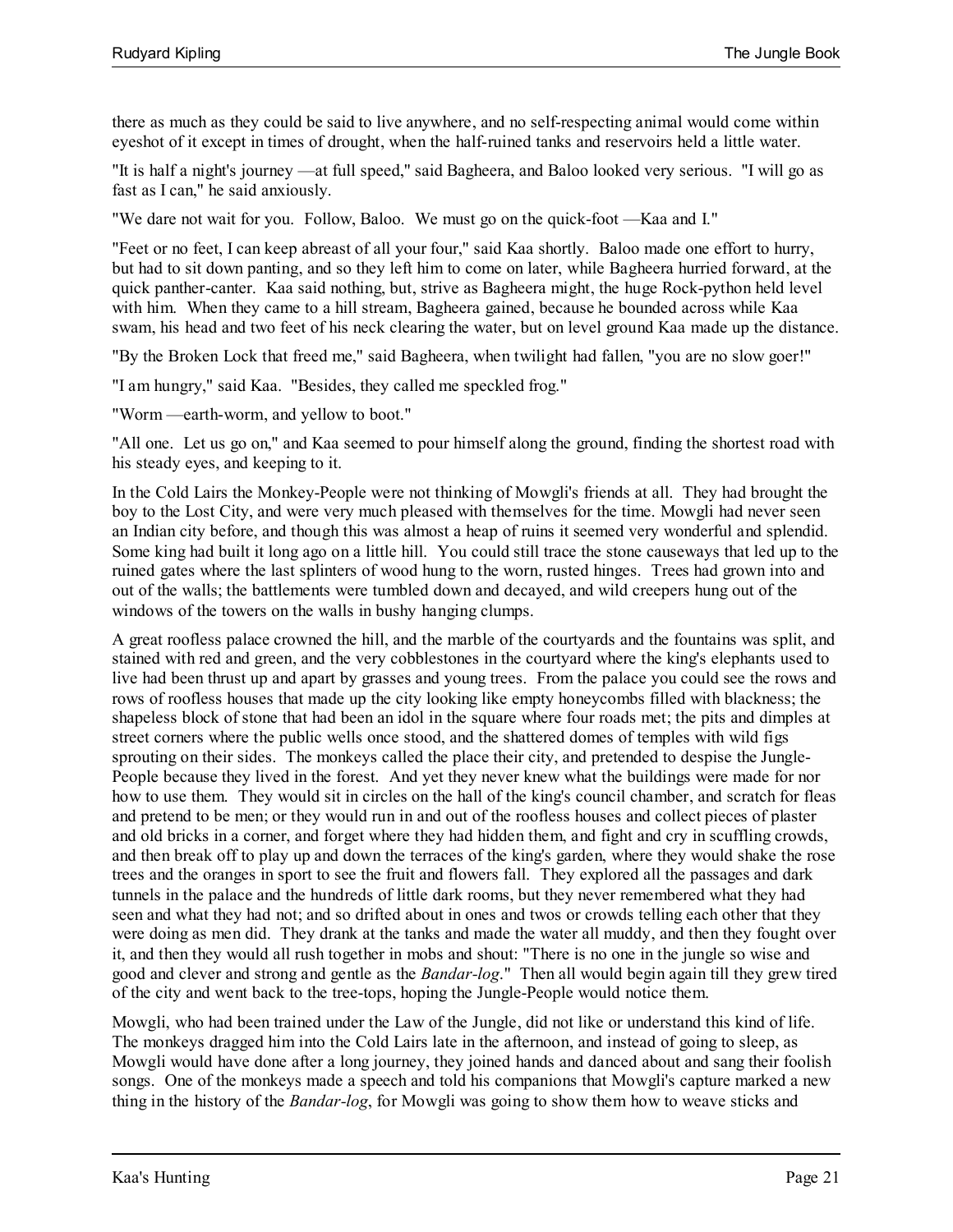canes together as a protection against rain and cold. Mowgli picked up some creepers and began to work them in and out, and the monkeys tried to imitate; but in a very few minutes they lost interest and began to pull their friends' tails or jump up and down on all fours, coughing.

"I wish to eat," said Mowgli. "I am a stranger in this part of the jungle. Bring me food, or give me leave to hunt here."

Twenty or thirty monkeys bounded away to bring him nuts and wild pawpaws. But they fell to fighting on the road, and it was too much trouble to go back with what was left of the fruit. Mowgli was sore and angry as well as hungry, and he roamed through the empty city giving the Strangers' Hunting Call from time to time, but no one answered him, and Mowgli felt that he had reached a very bad place indeed. "All that Baloo has said about the *Bandar-log* is true," he thought to himself. "They have no Law, no Hunting Call, and no leaders —nothing but foolish words and little picking thievish hands. So if I am starved or killed here, it will be all my own fault. But I must try to return to my own jungle. Baloo will surely beat me, but that is better than chasing silly rose leaves with the *Bandar-log*."

No sooner had he walked to the city wall than the monkeys pulled him back, telling him that he did not know how happy he was, and pinching him to make him grateful. He set his teeth and said nothing, but went with the shouting monkeys to a terrace above the red sandstone reservoirs that were half-full of rain water. There was a ruined summer-house of white marble in the center of the terrace, built for queens dead a hundred years ago. The domed roof had half fallen in and blocked up the underground passage from the palace by which the queens used to enter. But the walls were made of screens of marble tracery —beautiful milk-white fretwork, set with agates and cornelians and jasper and lapis lazuli, and as the moon came up behind the hill it shone through the open work, casting shadows on the ground like black velvet embroidery. Sore, sleepy, and hungry as he was, Mowgli could not help laughing when the *Bandar-log* began, twenty at a time, to tell him how great and wise and strong and gentle they were, and how foolish he was to wish to leave them. "We are great. We are free. We are wonderful. We are the most wonderful people in all the jungle! We all say so, and so it must be true," they shouted. "Now as you are a new listener and can carry our words back to the Jungle-People so that they may notice us in future, we will tell you all about our most excellent selves." Mowgli made no objection, and the monkeys gathered by hundreds and hundreds on the terrace to listen to their own speakers singing the praises of the *Bandar-log*, and whenever a speaker stopped for want of breath they would all shout together: "This is true; we all say so." Mowgli nodded and blinked, and said "Yes" when they asked him a question, and his head spun with the noise. "Tabaqui the Jackal must have bitten all these people," he said to himself, "and now they have madness. Certainly this is dewanee, the madness. Do they never go to sleep? Now there is a cloud coming to cover that moon. If it were only a big enough cloud I might try to run away in the darkness. But I am tired."

That same cloud was being watched by two good friends in the ruined ditch below the city wall, for Bagheera and Kaa, knowing well how dangerous the Monkey-People were in large numbers, did not wish to run any risks. The monkeys never fight unless they are a hundred to one, and few in the jungle care for those odds.

"I will go to the west wall," Kaa whispered, "and come down swiftly with the slope of the ground in my favor. They will not throw themselves upon my back in their hundreds, but —"

"I know it," said Bagheera. "Would that Baloo were here, but we must do what we can. When that cloud covers the moon I shall go to the terrace. They hold some sort of council there over the boy."

"Good hunting," said Kaa grimly, and glided away to the west wall. That happened to be the least ruined of any, and the big snake was delayed awhile before he could find a way up the stones. The cloud hid the moon, and as Mowgli wondered what would come next he heard Bagheera's light feet on the terrace. The Black Panther had raced up the slope almost without a sound and was striking —he knew better than to waste time in biting —right and left among the monkeys, who were seated round Mowgli in circles fifty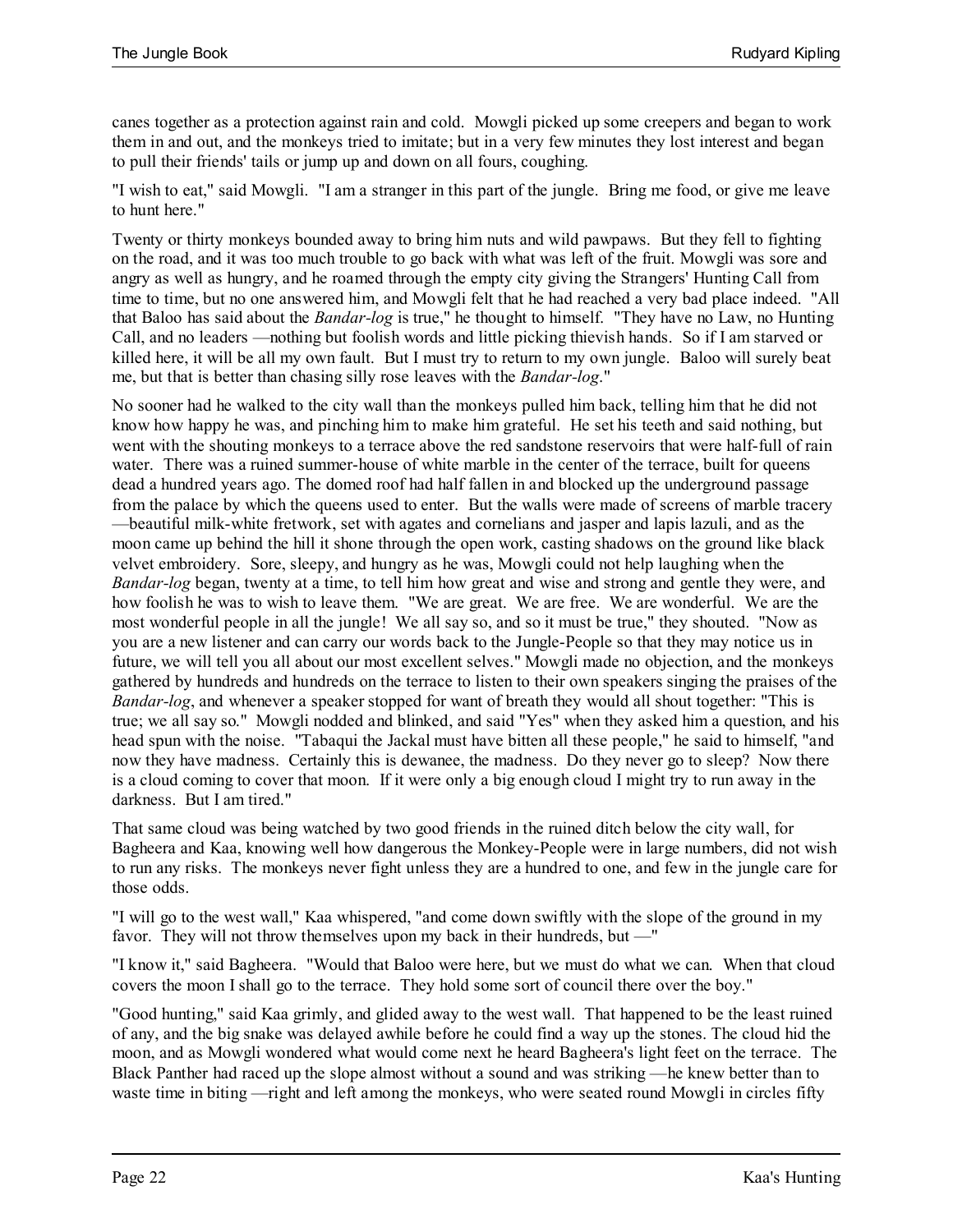and sixty deep. There was a howl of fright and rage, and then as Bagheera tripped on the rolling kicking bodies beneath him, a monkey shouted: "There is only one here! Kill him! Kill." A scuffling mass of monkeys, biting, scratching, tearing, and pulling, closed over Bagheera, while five or six laid hold of Mowgli, dragged him up the wall of the summerhouse and pushed him through the hole of the broken dome. A man-trained boy would have been badly bruised, for the fall was a good fifteen feet, but Mowgli fell as Baloo had taught him to fall, and landed on his feet.

"Stay there," shouted the monkeys, "till we have killed your friends, and later we will play with you —if the Poison-People leave you alive."

"We be of one blood, you and I," said Mowgli, quickly giving the Snake's Call. He could hear rustling and hissing in the rubbish all round him and gave the Call a second time, to make sure.

"Even ssso! Down hoods all!" said half a dozen low voices (every ruin in India becomes sooner or later a dwelling place of snakes, and the old summerhouse was alive with cobras). "Stand still, Little Brother, for your feet may do us harm."

Mowgli stood as quietly as he could, peering through the open work and listening to the furious din of the fight round the Black Panther —the yells and chatterings and scufflings, and Bagheera's deep, hoarse cough as he backed and bucked and twisted and plunged under the heaps of his enemies. For the first time since he was born, Bagheera was fighting for his life.

"Baloo must be at hand; Bagheera would not have come alone," Mowgli thought. And then he called aloud: "To the tank, Bagheera. Roll to the water tanks. Roll and plunge! Get to the water!"

Bagheera heard, and the cry that told him Mowgli was safe gave him new courage. He worked his way desperately, inch by inch, straight for the reservoirs, halting in silence. Then from the ruined wall nearest the jungle rose up the rumbling war-shout of Baloo. The old Bear had done his best, but he could not come before. "Bagheera," he shouted, "I am here. I climb! I havee! Ahuwora! The stones slip under my feet! Wait my coming, O most infamous *Bandar-log*!" He panted up the terrace only to disappear to the head in a wave of monkeys, but he threw himself squarely on his haunches, and, spreading out his forepaws, hugged as many as he could hold, and then began to hit with a regular bat-bat-bat, like the flipping strokes of a paddle wheel. A crash and a splash told Mowgli that Bagheera had fought his way to the tank where the monkeys could not follow. The Panther lay gasping for breath, his head just out of the water, while the monkeys stood three deep on the red steps, dancing up and down with rage, ready to spring upon him from all sides if he came out to help Baloo. It was then that Bagheera lifted up his dripping chin, and in despair gave the Snake's Call for protection —"We be of one blood, you and I" for he believed that Kaa had turned tail at the last minute. Even Baloo, half smothered under the monkeys on the edge of the terrace, could not help chuckling as he heard the Black Panther asking for help.

Kaa had only just worked his way over the west wall, landing with a wrench that dislodged a coping stone into the ditch. He had no intention of losing any advantage of the ground, and coiled and uncoiled himself once or twice, to be sure that every foot of his long body was in working order. All that while the fight with Baloo went on, and the monkeys yelled in the tank round Bagheera, and Mang the Bat, flying to and fro, carried the news of the great battle over the jungle, till even Hathi the Wild Elephant trumpeted, and, far away, scattered bands of the Monkey-Folk woke and came leaping along the treeroads to help their comrades in the Cold Lairs, and the noise of the fight roused all the day birds for miles round. Then Kaa came straight, quickly, and anxious to kill. The fighting strength of a python is in the driving blow of his head backed by all the strength and weight of his body. If you can imagine a lance, or a battering ram, or a hammer weighing nearly half a ton driven by a cool, quiet mind living in the handle of it, you can roughly imagine what Kaa was like when he fought. A python four or five feet long can knock a man down if he hits him fairly in the chest, and Kaa was thirty feet long, as you know. His first stroke was delivered into the heart of the crowd round Baloo. It was sent home with shut mouth in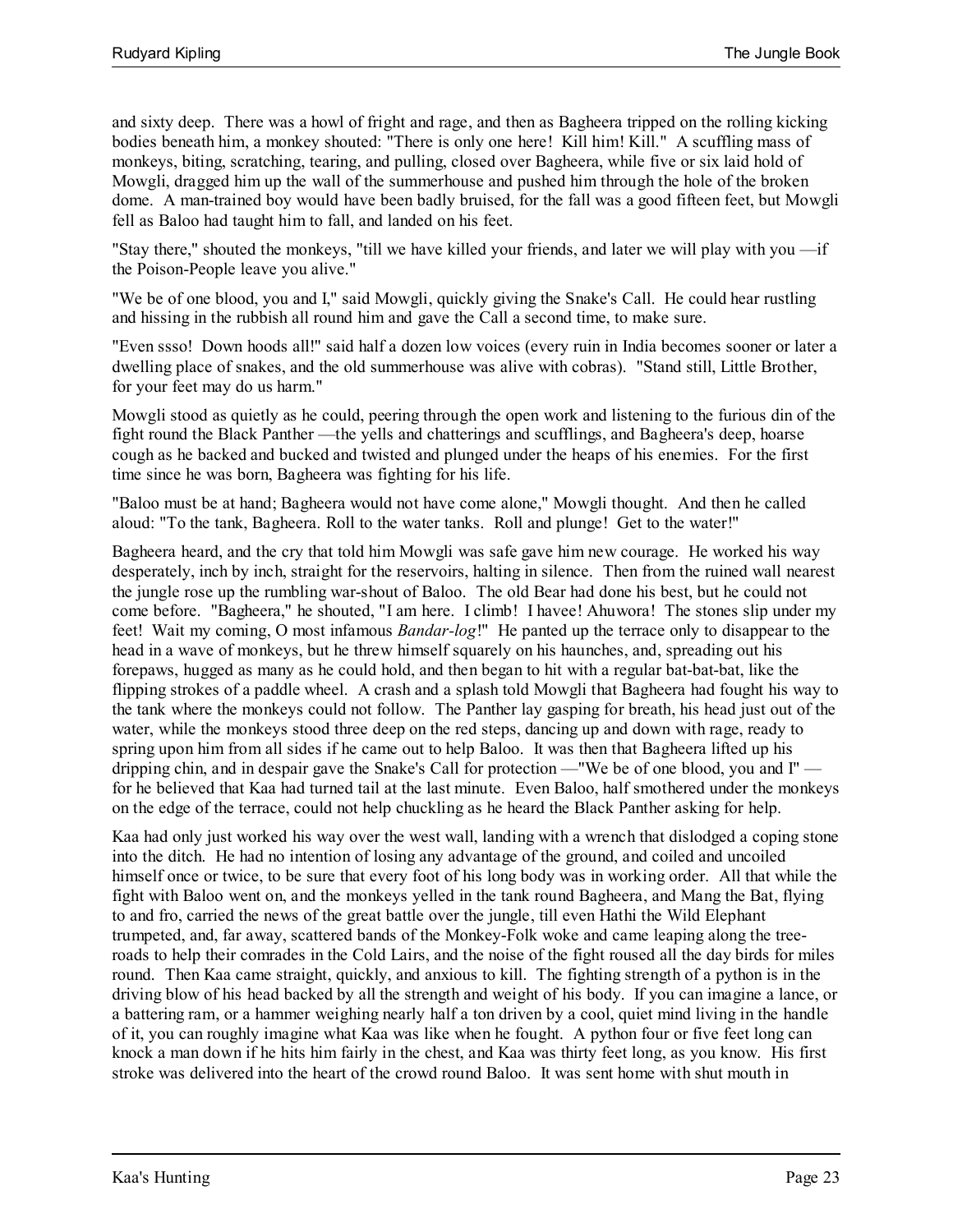silence, and there was no need of a second. The monkeys scattered with cries of —"Kaa! It is Kaa! Run! Run!"

Generations of monkeys had been scared into good behavior by the stories their elders told them of Kaa, the night thief, who could slip along the branches as quietly as moss grows, and steal away the strongest monkey that ever lived; of old Kaa, who could make himself look so like a dead branch or a rotten stump that the wisest were deceived, till the branch caught them. Kaa was everything that the monkeys feared in the jungle, for none of them knew the limits of his power, none of them could look him in the face, and none had ever come alive out of his hug. And so they ran, stammering with terror, to the walls and the roofs of the houses, and Baloo drew a deep breath of relief. His fur was much thicker than Bagheera's, but he had suffered sorely in the fight. Then Kaa opened his mouth for the first time and spoke one long hissing word, and the far-away monkeys, hurrying to the defense of the Cold Lairs, stayed where they were, cowering, till the loaded branches bent and crackled under them. The monkeys on the walls and the empty houses stopped their cries, and in the stillness that fell upon the city Mowgli heard Bagheera shaking his wet sides as he came up from the tank. Then the clamor broke out again. The monkeys leaped higher up the walls. They clung around the necks of the big stone idols and shrieked as they skipped along the battlements, while Mowgli, dancing in the summerhouse, put his eye to the screenwork and hooted owl-fashion between his front teeth, to show his derision and contempt.

"Get the man-cub out of that trap; I can do no more," Bagheera gasped. "Let us take the man-cub and go. They may attack again."

"They will not move till I order them. Stay you sssso!" Kaa hissed, and the city was silent once more. "I could not come before, Brother, but I think I heard you call" —this was to Bagheera.

"I —I may have cried out in the battle," Bagheera answered. "Baloo, are you hurt?

"I am not sure that they did not pull me into a hundred little bearlings," said Baloo, gravely shaking one leg after the other. "Wow! I am sore. Kaa, we owe you, I think, our lives —Bagheera and I."

"No matter. Where is the manling?"

"Here, in a trap. I cannot climb out," cried Mowgli. The curve of the broken dome was above his head.

"Take him away. He dances like Mao the Peacock. He will crush our young," said the cobras inside.

"Hah!" said Kaa with a chuckle, "he has friends everywhere, this manling. Stand back, manling. And hide you, O Poison People. I break down the wall."

Kaa looked carefully till he found a discolored crack in the marble tracery showing a weak spot, made two or three light taps with his head to get the distance, and then lifting up six feet of his body clear of the ground, sent home half a dozen full-power smashing blows, nose-first. The screen-work broke and fell away in a cloud of dust and rubbish, and Mowgli leaped through the opening and flung himself between Baloo and Bagheera —an arm around each big neck.

"Are you hurt?" said Baloo, hugging him softly.

"I am sore, hungry, and not a little bruised. But, oh, they have handled you grievously, my Brothers! You bleed."

"Others also," said Bagheera, licking his lips and looking at the monkey-dead on the terrace and round the tank.

"It is nothing, it is nothing, if you are safe, oh, my pride of all little frogs!" whimpered Baloo.

"Of that we shall judge later," said Bagheera, in a dry voice that Mowgli did not at all like. "But here is Kaa to whom we owe the battle and you owest your life. Thank him according to our customs, Mowgli."

Mowgli turned and saw the great Python's head swaying a foot above his own.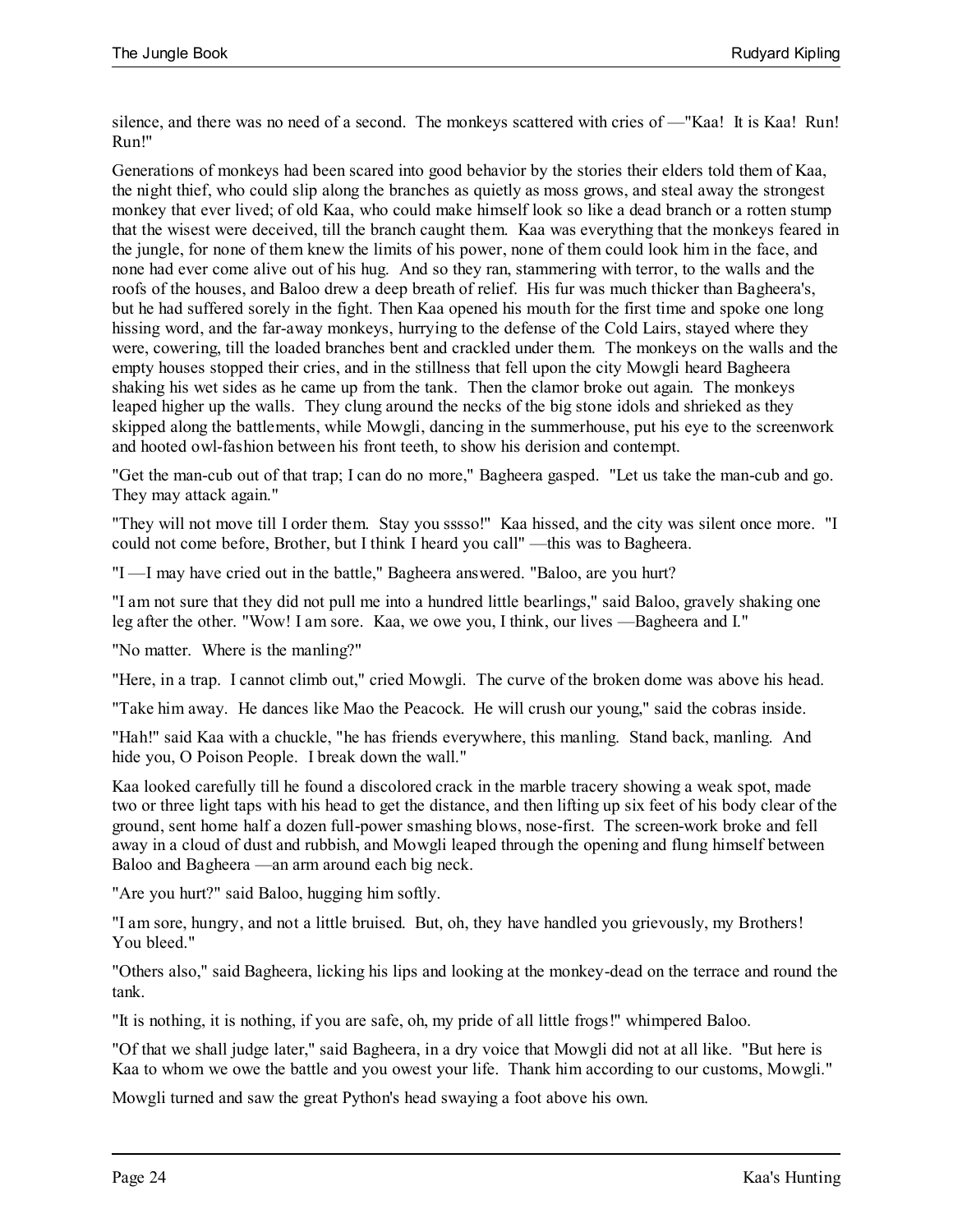"So this is the manling," said Kaa. "Very soft is his skin, and he is not unlike the *Bandar-log*. Have a care, manling, that I do not mistake you for a monkey some twilight when I have newly changed my coat."

"We be one blood, you and I," Mowgli answered. "I take my life from you tonight. My kill shall be your kill if ever you are hungry, O Kaa."

"All thanks, Little Brother," said Kaa, though his eyes twinkled. "And what may so bold a hunter kill? I ask that I may follow when next he goes abroad."

"I kill nothing, —I am too little, —but I drive goats toward such as can use them. When you are empty come to me and see if I speak the truth. I have some skill in these [he held out his hands], and if ever you are in a trap, I may pay the debt which I owe to you, to Bagheera, and to Baloo, here. Good hunting to you all, my masters."

"Well said," growled Baloo, for Mowgli had returned thanks very prettily. The Python dropped his head lightly for a minute on Mowgli's shoulder. "A brave heart and a courteous tongue," said he. "They shall carry you far through the jungle, manling. But now go hence quickly with your friends. Go and sleep, for the moon sets, and what follows it is not well that you shouldst see."

The moon was sinking behind the hills and the lines of trembling monkeys huddled together on the walls and battlements looked like ragged shaky fringes of things. Baloo went down to the tank for a drink and Bagheera began to put his fur in order, as Kaa glided out into the center of the terrace and brought his jaws together with a ringing snap that drew all the monkeys' eyes upon him.

"The moon sets," he said. "Is there yet light enough to see?"

From the walls came a moan like the wind in the tree-tops — "We see, O Kaa."

"Good. Begins now the dance —the Dance of the Hunger of Kaa. Sit still and watch."

He turned twice or thrice in a big circle, weaving his head from right to left. Then he began making loops and figures of eight with his body, and soft, oozy triangles that melted into squares and five-sided figures, and coiled mounds, never resting, never hurrying, and never stopping his low humming song. It grew darker and darker, till at last the dragging, shifting coils disappeared, but they could hear the rustle of the scales.

Baloo and Bagheera stood still as stone, growling in their throats, their neck hair bristling, and Mowgli watched and wondered.

"*Bandar-log*," said the voice of Kaa at last, "can you stir foot or hand without my order? Speak!"

"Without your order we cannot stir foot or hand, O Kaa!"

"Good! Come all one pace nearer to me."

The lines of the monkeys swayed forward helplessly, and Baloo and Bagheera took one stiff step forward with them.

"Nearer!" hissed Kaa, and they all moved again.

Mowgli laid his hands on Baloo and Bagheera to get them away, and the two great beasts started as though they had been waked from a dream.

"Keep your hand on my shoulder," Bagheera whispered. "Keep it there, or I must go back —must go back to Kaa. Aah!"

"It is only old Kaa making circles on the dust," said Mowgli. "Let us go." And the three slipped off through a gap in the walls to the jungle.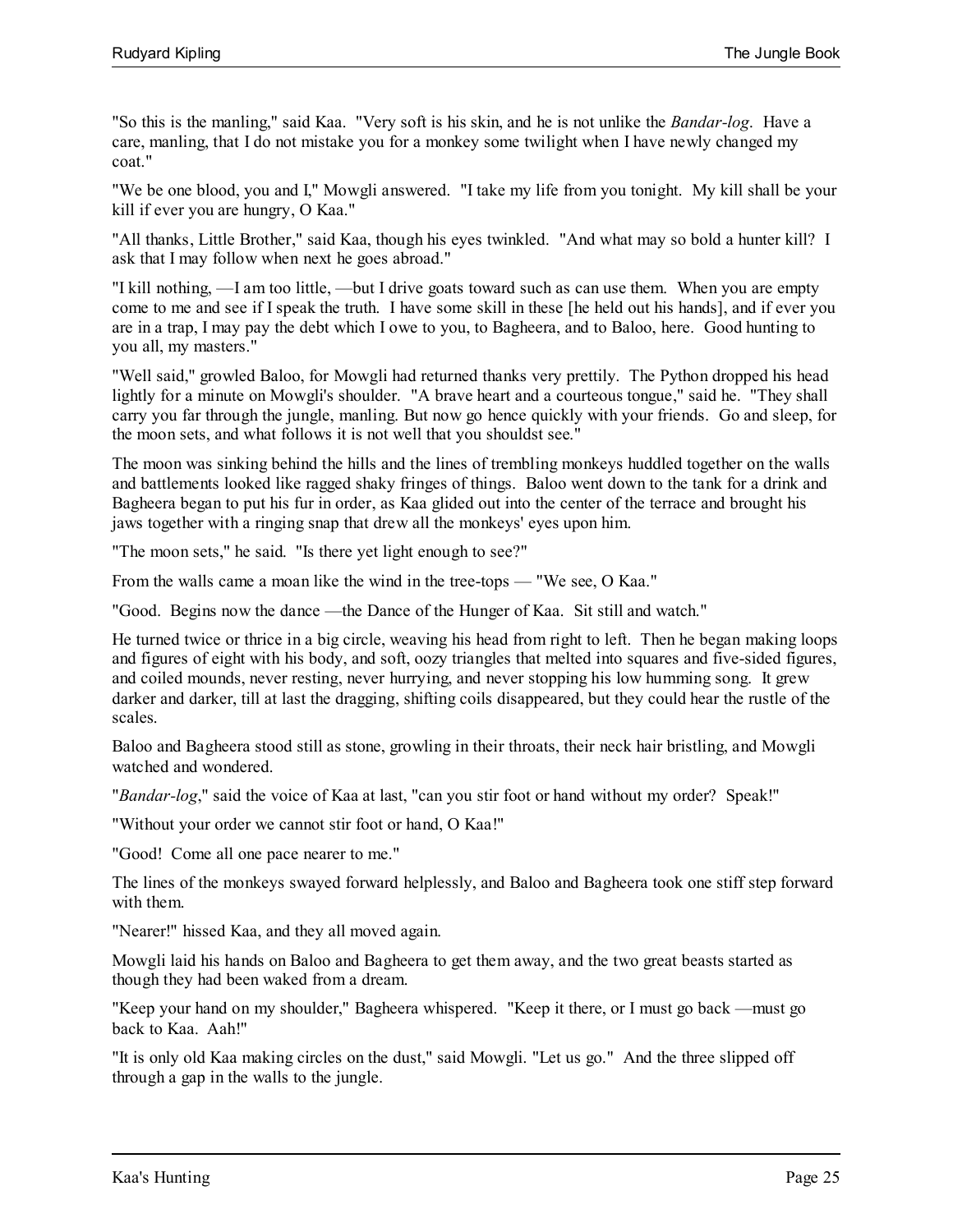"Whoof!" said Baloo, when he stood under the still trees again. "Never more will I make an ally of Kaa," and he shook himself all over.

"He knows more than we," said Bagheera, trembling. "In a little time, had I stayed, I should have walked down his throat."

"Many will walk by that road before the moon rises again," said Baloo. "He will have good hunting after his own fashion."

"But what was the meaning of it all?" said Mowgli, who did not know anything of a python's powers of fascination. "I saw no more than a big snake making foolish circles till the dark came. And his nose was all sore. Ho! Ho!"

"Mowgli," said Bagheera angrily, "his nose was sore on your account, as my ears and sides and paws, and Baloo's neck and shoulders are bitten on your account. Neither Baloo nor Bagheera will be able to hunt with pleasure for many days."

"It is nothing," said Baloo; "we have the man-cub again."

"True, but he has cost us heavily in time which might have been spent in good hunting, in wounds, in hair —I am half plucked along my back —and last of all, in honor. For, remember, Mowgli, I, who am the Black Panther, was forced to call upon Kaa for protection, and Baloo and I were both made stupid as little birds by the Hunger Dance. All this, man-cub, came of your playing with the *Bandar-log*."

"True, it is true," said Mowgli sorrowfully. "I am an evil man-cub, and my stomach is sad in me."

"Mf! What says the Law of the Jungle, Baloo?"

Baloo did not wish to bring Mowgli into any more trouble, but he could not tamper with the Law, so he mumbled: "Sorrow never stays punishment. But remember, Bagheera, he is very little."

"I will remember. But he has done mischief, and blows must be dealt now. Mowgli, have you anything to say?"

"Nothing. I did wrong. Baloo and you are wounded. It is just."

Bagheera gave him half a dozen love-taps from a panther's point of view (they would hardly have waked one of his own cubs), but for a seven-year-old boy they amounted to as severe a beating as you could wish to avoid. When it was all over Mowgli sneezed, and picked himself up without a word.

"Now," said Bagheera, "jump on my back, Little Brother, and we will go home."

One of the beauties of Jungle Law is that punishment settles all scores. There is no nagging afterward.

Mowgli laid his head down on Bagheera's back and slept so deeply that he never waked when he was put down in the home-cave.

#### Road-Song of the *Bandar-Log*

Here we go in a flung festoon, Half-way up to the jealous moon! Don't you envy our pranceful bands? Don't you wish you had extra hands? Wouldn't you like if your tails were —so — Curved in the shape of a Cupid's bow? Now you're angry, but —never mind, Brother, your tail hangs down behind!

Here we sit in a branchy row, Thinking of beautiful things we know;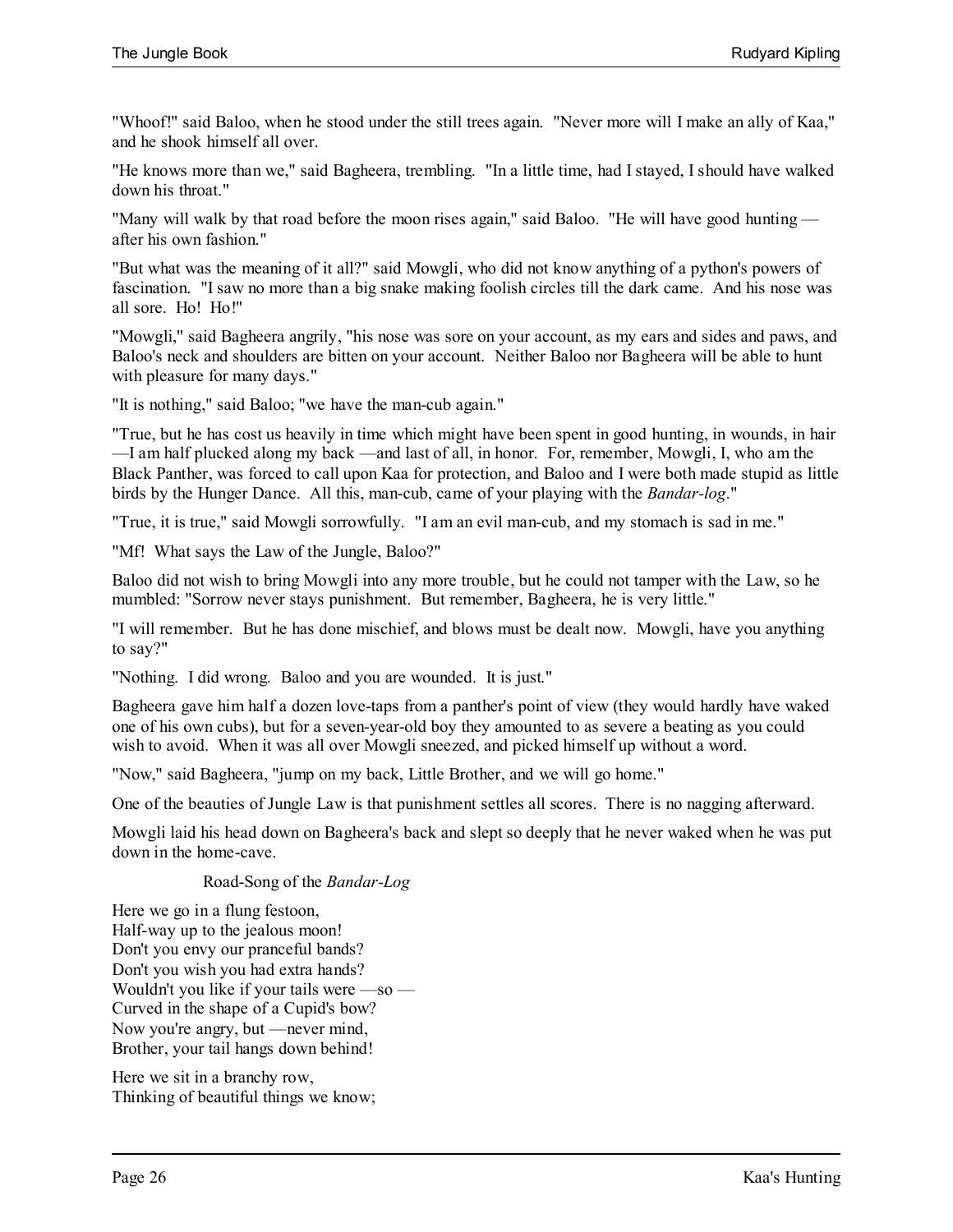Dreaming of deeds that we mean to do, All complete, in a minute or two — Something noble and wise and good, Done by merely wishing we could. We've forgotten, but—never mind, Brother, your tail hangs down behind!

All the talk we ever have heard Uttered by bat or beast or bird— Hide or fin or scale or feather— Jabber it quickly and all together! Excellent! Wonderful! Once again!

Now we are talking just like men! Let's pretend we are ... never mind, Brother, your tail hangs down behind! This is the way of the Monkey-kind.

Then join our leaping lines that scumfish through the pines, That rocket by where, light and high, the wild grape swings. By the rubbish in our wake, and the noble noise we make, Be sure, be sure, we're going to do some splendid things!

#### "Tiger! Tiger!"

 What of the hunting, hunter bold? Brother, the watch was long and cold. What of the quarry you went to kill? Brother, he crops in the jungle still. Where is the power that made your pride? Brother, it ebbs from my flank and side. Where is the havee that you hurry by? Brother, I go to my lair —to die.

Now we must go back to the first tale. When Mowgli left the wolf's cave after the fight with the Pack at the Council Rock, he went down to the plowed lands where the villagers lived, but he would not stop there because it was too near to the jungle, and he knew that he had made at least one bad enemy at the Council. So he hurried on, keeping to the rough road that ran down the valley, and followed it at a steady jog-trot for nearly twenty miles, till he came to a country that he did not know. The valley opened out into a great plain dotted over with rocks and cut up by ravines. At one end stood a little village, and at the other the thick jungle came down in a sweep to the grazing-grounds, and stopped there as though it had been cut off with a hoe. All over the plain, cattle and buffaloes were grazing, and when the little boys in charge of the herds saw Mowgli they shouted and ran away, and the yellow pariah dogs that hang about every Indian village barked. Mowgli walked on, for he was feeling hungry, and when he came to the village gate he saw the big thorn-bush that was drawn up before the gate at twilight, pushed to one side.

"Umph!" he said, for he had come across more than one such barricade in his night rambles after things to eat. "So men are afraid of the People of the Jungle here also." He sat down by the gate, and when a man came out he stood up, opened his mouth, and pointed down it to show that he wanted food. The man stared, and ran back up the one street of the village shouting for the priest, who was a big, fat man dressed in white, with a red and yellow mark on his forehead. The priest came to the gate, and with him at least a hundred people, who stared and talked and shouted and pointed at Mowgli.

"They have no manners, these Men Folk," said Mowgli to himself. "Only the gray ape would behave as they do." So he threw back his long hair and frowned at the crowd.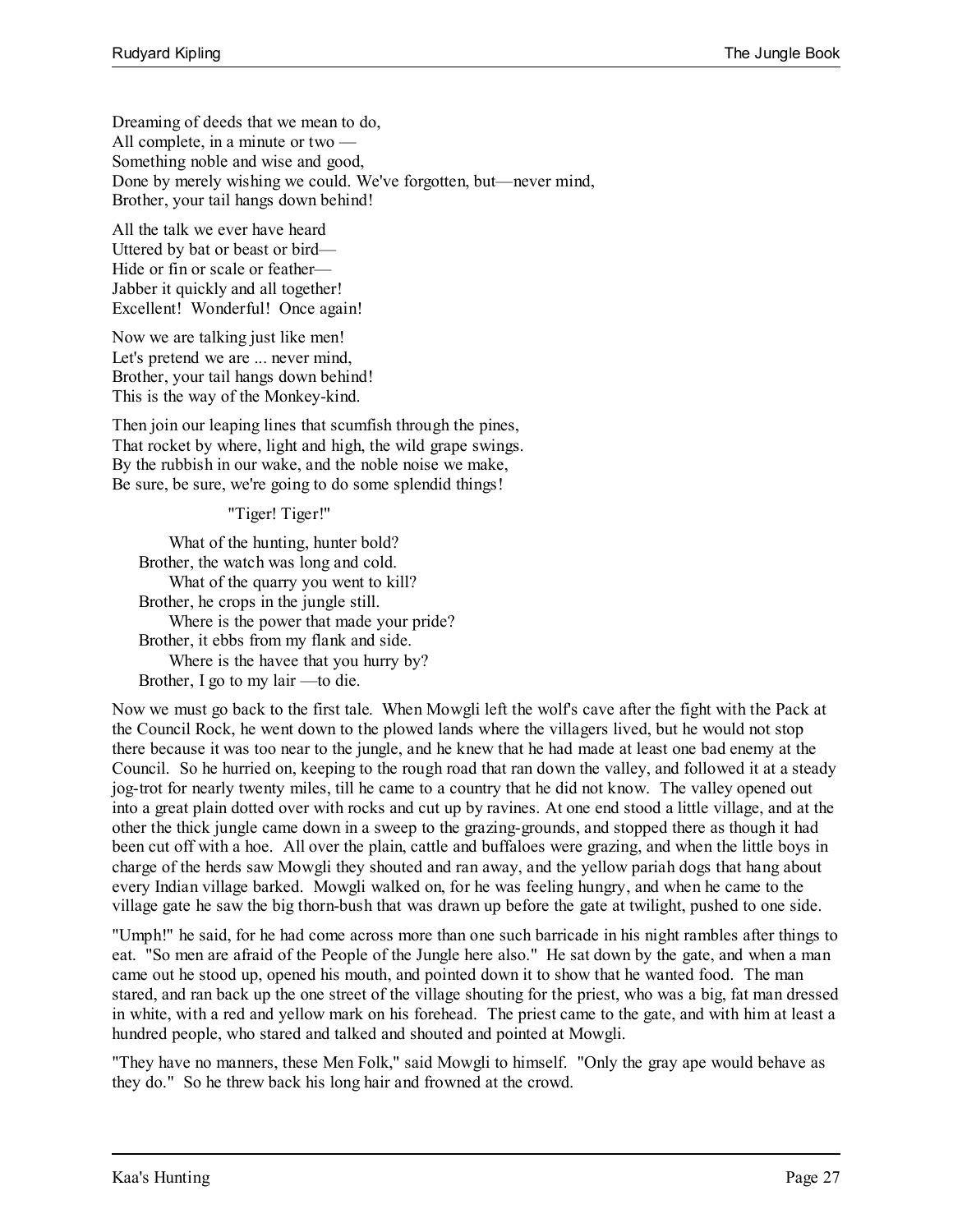"What is there to be afraid of?" said the priest. "Look at the marks on his arms and legs. They are the bites of wolves. He is but a wolf-child run away from the jungle."

Of course, in playing together, the cubs had often nipped Mowgli harder than they intended, and there were white scars all over his arms and legs. But he would have been the last person in the world to call these bites, for he knew what real biting meant.

"Arre! Arre!" said two or three women together. "To be bitten by wolves, poor child! He is a handsome boy. He has eyes like red fire. By my honor, Messua, he is not unlike your boy that was taken by the tiger."

"Let me look," said a woman with heavy copper rings on her wrists and ankles, and she peered at Mowgli under the palm of her hand. "Indeed he is not. He is thinner, but he has the very look of my boy."

The priest was a clever man, and he knew that Messua was wife to the richest villager in the place. So he looked up at the sky for a minute and said solemnly: "What the jungle has taken the jungle has restored. Take the boy into your house, my sister, and forget not to honor the priest who sees so far into the lives of men."

"By the Bull that bought me," said Mowgli to himself, "but all this talking is like another looking-over by the Pack! Well, if I am a man, a man I must become."

The crowd parted as the woman beckoned Mowgli to her hut, where there was a red lacquered bedstead, a great earthen grain chest with funny raised patterns on it, half a dozen copper cooking pots, an image of a Hindu god in a little alcove, and on the wall a real looking glass, such as they sell at the country fairs.

She gave him a long drink of milk and some bread, and then she laid her hand on his head and looked into his eyes; for she thought perhaps that he might be her real son come back from the jungle where the tiger had taken him. So she said, "Nathoo, O Nathoo!" Mowgli did not show that he knew the name. "Dost you not remember the day when I gave you your new shoes?" She touched his foot, and it was almost as hard as horn. "No," she said sorrowfully, "those feet have never worn shoes, but you are very like my Nathoo, and you shalt be my son."

Mowgli was uneasy, because he had never been under a roof before. But as he looked at the thatch, he saw that he could tear it out any time if he wanted to get away, and that the window had no fastenings. "What is the good of a man," he said to himself at last, "if he does not understand man's talk? Now I am as silly and dumb as a man would be with us in the jungle. I must speak their talk."

It was not for fun that he had learned while he was with the wolves to imitate the challenge of bucks in the jungle and the grunt of the little wild pig. So, as soon as Messua pronounced a word Mowgli would imitate it almost perfectly, and before dark he had learned the names of many things in the hut.

There was a difficulty at bedtime, because Mowgli would not sleep under anything that looked so like a panther trap as that hut, and when they shut the door he went through the window. "Give him his will," said Messua's husband. "Remember he can never till now have slept on a bed. If he is indeed sent in the place of our son he will not run away."

So Mowgli stretched himself in some long, clean grass at the edge of the field, but before he had closed his eyes a soft gray nose poked him under the chin.

"Phew!" said Gray Brother (he was the eldest of Mother Wolf's cubs). "This is a poor reward for following you twenty miles. You smellest of wood smoke and cattle —altogether like a man already. Wake, Little Brother; I bring news."

"Are all well in the jungle?" said Mowgli, hugging him.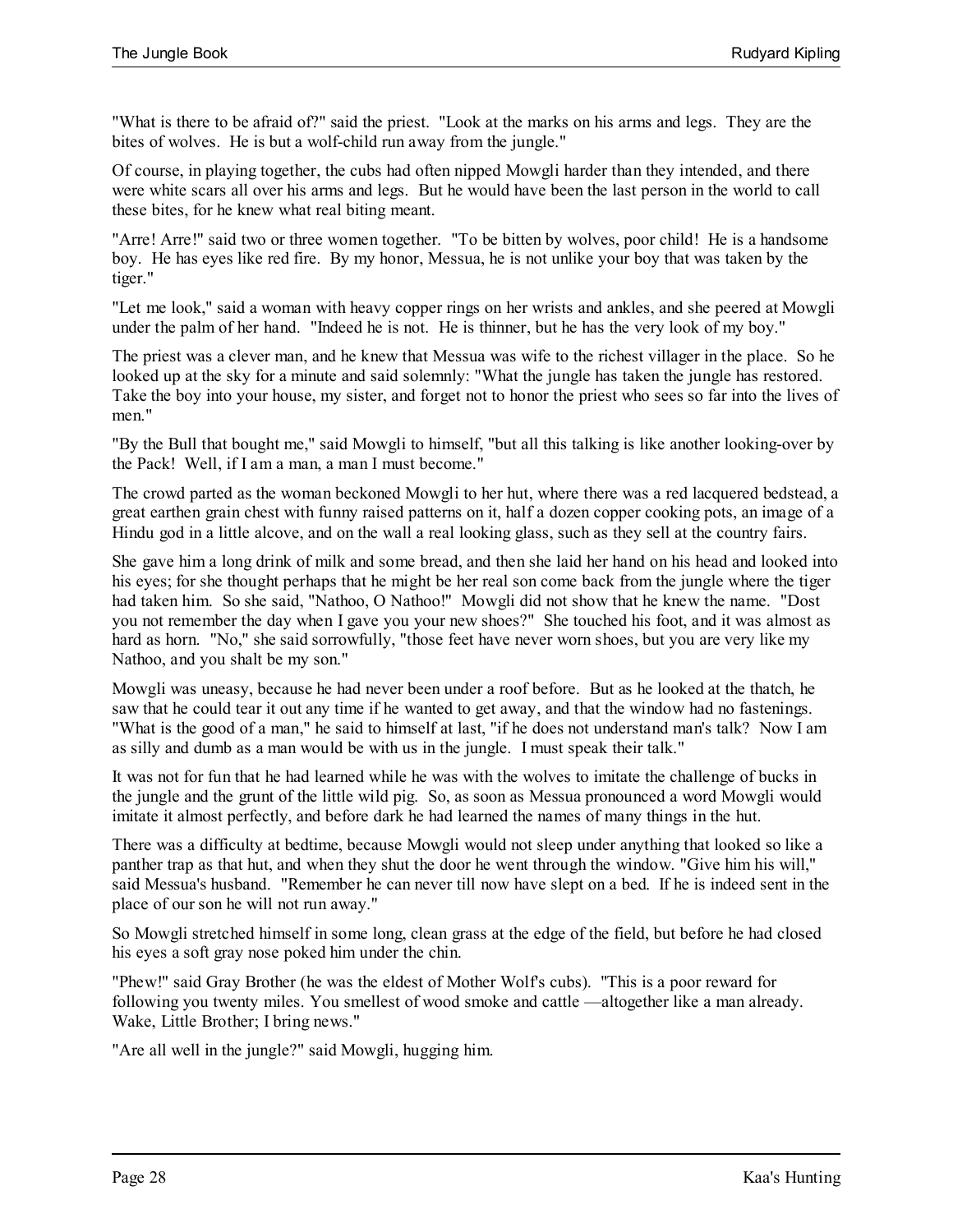"All except the wolves that were burned with the Red Flower. Now, listen. Shere Khan has gone away to hunt far off till his coat grows again, for he is badly singed. When he returns he swears that he will lay your bones in the Waingunga."

"There are two words to that. I also have made a little promise. But news is always good. I am tired tonight, —very tired with new things, Gray Brother, —but bring me the news always."

"You will not forget that you are a wolf? Men will not make you forget?" said Gray Brother anxiously.

"Never. I will always remember that I love you and all in our cave. But also I will always remember that I have been cast out of the Pack."

"And that you mayest be cast out of another pack. Men are only men, Little Brother, and their talk is like the talk of frogs in a pond. When I come down here again, I will wait for you in the bamboos at the edge of the grazing-ground."

For three months after that night Mowgli hardly ever left the village gate, he was so busy learning the ways and customs of men. First he had to wear a cloth round him, which annoyed him horribly; and then he had to learn about money, which he did not in the least understand, and about plowing, of which he did not see the use. Then the little children in the village made him very angry. Luckily, the Law of the Jungle had taught him to keep his temper, for in the jungle life and food depend on keeping your temper; but when they made fun of him because he would not play games or fly kites, or because he mispronounced some word, only the knowledge that it was unsportsmanlike to kill little naked cubs kept him from picking them up and breaking them in two.

He did not know his own strength in the least. In the jungle he knew he was weak compared with the beasts, but in the village people said that he was as strong as a bull.

And Mowgli had not the faintest idea of the difference that caste makes between man and man. When the potter's donkey slipped in the clay pit, Mowgli hauled it out by the tail, and helped to stack the pots for their journey to the market at Khanhiwara. That was very shocking, too, for the potter is a low-caste man, and his donkey is worse. When the priest scolded him, Mowgli threatened to put him on the donkey too, and the priest told Messua's husband that Mowgli had better be set to work as soon as possible; and the village head-man told Mowgli that he would have to go out with the buffaloes next day, and herd them while they grazed. No one was more pleased than Mowgli; and that night, because he had been appointed a servant of the village, as it were, he went off to a circle that met every evening on a masonry platform under a great fig-tree. It was the village club, and the head-man and the watchman and the barber, who knew all the gossip of the village, and old Buldeo, the village hunter, who had a Tower musket, met and smoked. The monkeys sat and talked in the upper branches, and there was a hole under the platform where a cobra lived, and he had his little platter of milk every night because he was sacred; and the old men sat around the tree and talked, and pulled at the big huqas (the water-pipes) till far into the night. They told wonderful tales of gods and men and ghosts; and Buldeo told even more wonderful ones of the ways of beasts in the jungle, till the eyes of the children sitting outside the circle bulged out of their heads. Most of the tales were about animals, for the jungle was always at their door. The deer and the wild pig grubbed up their crops, and now and again the tiger carried off a man at twilight, within sight of the village gates.

Mowgli, who naturally knew something about what they were talking of, had to cover his face not to show that he was laughing, while Buldeo, the Tower musket across his knees, climbed on from one wonderful story to another, and Mowgli's shoulders shook.

Buldeo was explaining how the tiger that had carried away Messua's son was a ghost-tiger, and his body was inhabited by the ghost of a wicked, old money-lender, who had died some years ago. "And I know that this is true," he said, "because Purun Dass always limped from the blow that he got in a riot when his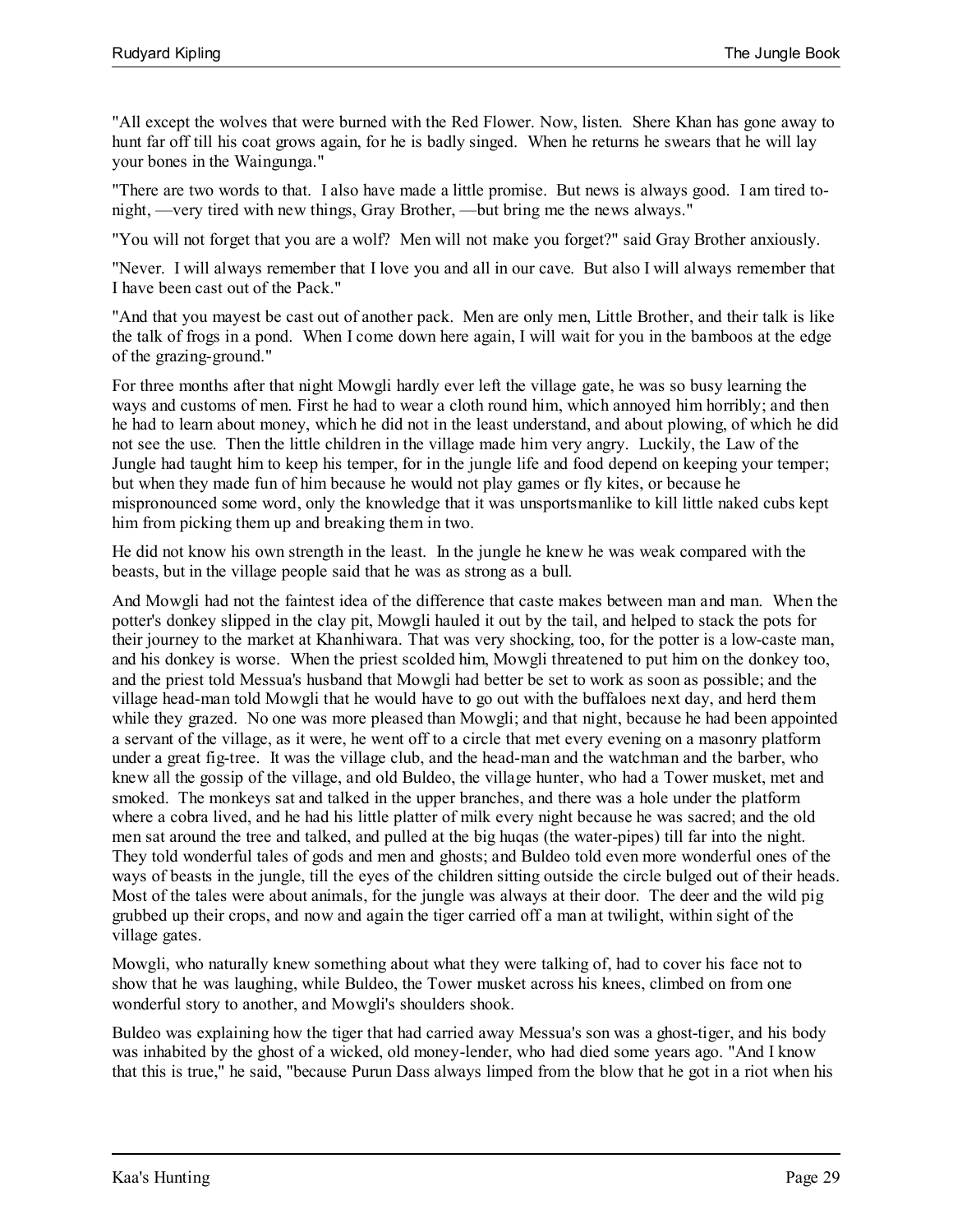account books were burned, and the tiger that I speak of he limps, too, for the tracks of his pads are unequal."

"True, true, that must be the truth," said the gray-beards, nodding together.

"Are all these tales such cobwebs and moon talk?" said Mowgli. "That tiger limps because he was born lame, as everyone knows. To talk of the soul of a money-lender in a beast that never had the courage of a jackal is child's talk."

Buldeo was speechless with surprise for a moment, and the head-man stared.

"Oho! It is the jungle brat, is it?" said Buldeo. "If you are so wise, better bring his hide to Khanhiwara, for the Government has set a hundred rupees on his life. Better still, talk not when your elders speak."

Mowgli rose to go. "All the evening I have lain here listening," he called back over his shoulder, "and, except once or twice, Buldeo has not said one word of truth concerning the jungle, which is at his very doors. How, then, shall I believe the tales of ghosts and gods and goblins which he says he has seen?"

"It is full time that boy went to herding," said the head-man, while Buldeo puffed and snorted at Mowgli's impertinence.

The custom of most Indian villages is for a few boys to take the cattle and buffaloes out to graze in the early morning, and bring them back at night. The very cattle that would trample a white man to death allow themselves to be banged and bullied and shouted at by children that hardly come up to their noses. So long as the boys keep with the herds they are safe, for not even the tiger will charge a mob of cattle. But if they straggle to pick flowers or hunt lizards, they are sometimes carried off. Mowgli went through the village street in the dawn, sitting on the back of Rama, the great herd bull. The slaty-blue buffaloes, with their long, backward-sweeping horns and savage eyes, rose out their byres, one by one, and followed him, and Mowgli made it very clear to the children with him that he was the master. He beat the buffaloes with a long, polished bamboo, and told Kamya, one of the boys, to graze the cattle by themselves, while he went on with the buffaloes, and to be very careful not to stray away from the herd.

An Indian grazing ground is all rocks and scrub and tussocks and little ravines, among which the herds scatter and disappear. The buffaloes generally keep to the pools and muddy places, where they lie wallowing or basking in the warm mud for hours. Mowgli drove them on to the edge of the plain where the Waingunga came out of the jungle; then he dropped from Rama's neck, trotted off to a bamboo clump, and found Gray Brother. "Ah," said Gray Brother, "I have waited here very many days. What is the meaning of this cattle-herding work?"

"It is an order," said Mowgli. "I am a village herd for a while. What news of Shere Khan?"

"He has come back to this country, and has waited here a long time for you. Now he has gone off again, for the game is scarce. But he means to kill you."

"Very good," said Mowgli. "So long as he is away do you or one of the four brothers sit on that rock, so that I can see you as I come out of the village. When he comes back wait for me in the ravine by the dhak tree in the center of the plain. We need not walk into Shere Khan's mouth."

Then Mowgli picked out a shady place, and lay down and slept while the buffaloes grazed round him. Herding in India is one of the laziest things in the world. The cattle move and crunch, and lie down, and move on again, and they do not even low. They only grunt, and the buffaloes very seldom say anything, but get down into the muddy pools one after another, and work their way into the mud till only their noses and staring china-blue eyes show above the surface, and then they lie like logs. The sun makes the rocks dance in the heat, and the herd children hear one kite (never any more) whistling almost out of sight overhead, and they know that if they died, or a cow died, that kite would sweep down, and the next kite miles away would see him drop and follow, and the next, and the next, and almost before they were dead there would be a score of hungry kites come out of nowhere. Then they sleep and wake and sleep again,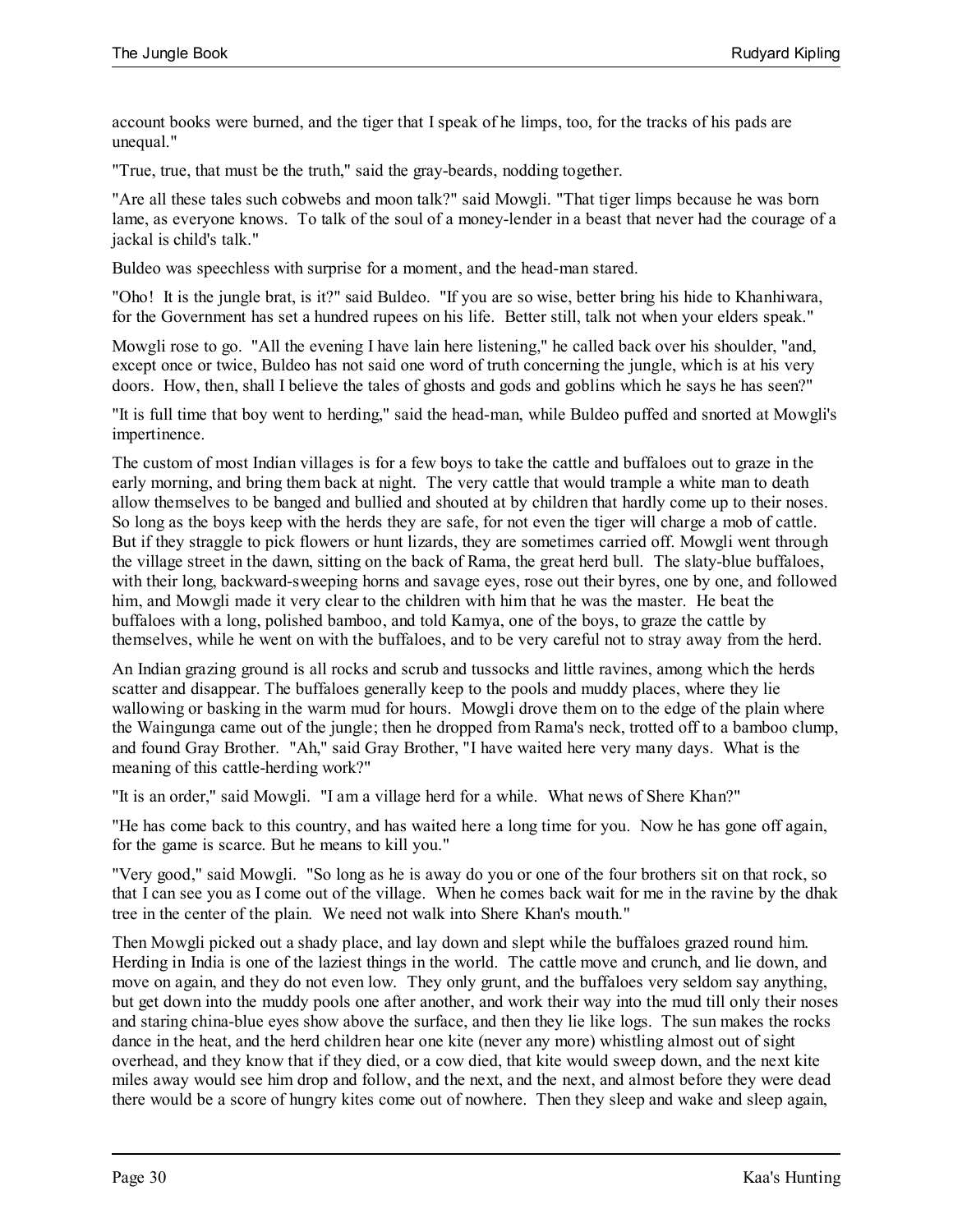and weave little baskets of dried grass and put grasshoppers in them; or catch two praying mantises and make them fight; or string a necklace of red and black jungle nuts; or watch a lizard basking on a rock, or a snake hunting a frog near the wallows. Then they sing long, long songs with odd native quavers at the end of them, and the day seems longer than most people's whole lives, and perhaps they make a mud castle with mud figures of men and horses and buffaloes, and put reeds into the men's hands, and pretend that they are kings and the figures are their armies, or that they are gods to be worshiped. Then evening comes and the children call, and the buffaloes lumber up out of the sticky mud with noises like gunshots going off one after the other, and they all string across the gray plain back to the twinkling village lights.

Day after day Mowgli would lead the buffaloes out to their wallows, and day after day he would see Gray Brother's back a mile and a half away across the plain (so he knew that Shere Khan had not come back), and day after day he would lie on the grass listening to the noises round him, and dreaming of old days in the jungle. If Shere Khan had made a false step with his lame paw up in the jungles by the Waingunga, Mowgli would have heard him in those long, still mornings.

At last a day came when he did not see Gray Brother at the signal place, and he laughed and headed the buffaloes for the ravine by the dhk tree, which was all covered with golden-red flowers. There sat Gray Brother, every bristle on his back lifted.

"He has hidden for a month to throw you off your guard. He crossed the ranges last night with Tabaqui, hot-foot on your trail," said the Wolf, panting.

Mowgli frowned. "I am not afraid of Shere Khan, but Tabaqui is very cunning."

"Have no fear," said Gray Brother, licking his lips a little. "I met Tabaqui in the dawn. Now he is telling all his wisdom to the kites, but he told me everything before I broke his back. Shere Khan's plan is to wait for you at the village gate this evening —for you and for no one else. He is lying up now, in the big dry ravine of the Waingunga."

"Has he eaten today, or does he hunt empty?" said Mowgli, for the answer meant life and death to him.

"He killed at dawn, —a pig, —and he has drunk too. Remember, Shere Khan could never fast, even for the sake of revenge."

"Oh! Fool, fool! What a cub's cub it is! Eaten and drunk too, and he thinks that I shall wait till he has slept! Now, where does he lie up? If there were but ten of us we might pull him down as he lies. These buffaloes will not charge unless they wind him, and I cannot speak their language. Can we get behind his track so that they may smell it?"

"He swam far down the Waingunga to cut that off," said Gray Brother.

"Tabaqui told him that, I know. He would never have thought of it alone." Mowgli stood with his finger in his mouth, thinking. "The big ravine of the Waingunga. That opens out on the plain not half a mile from here. I can take the herd round through the jungle to the head of the ravine and then sweep down but he would slink out at the foot. We must block that end. Gray Brother, canst you cut the herd in two for me?"

"Not I, perhaps —but I have brought a wise helper." Gray Brother trotted off and dropped into a hole. Then there lifted up a huge gray head that Mowgli knew well, and the hot air was filled with the most desolate cry of all the jungle —the hunting howl of a wolf at midday.

"Akela! Akela!" said Mowgli, clapping his hands. "I might have known that you would not forget me. We have a big work in hand. Cut the herd in two, Akela. Keep the cows and calves together, and the bulls and the plow buffaloes by themselves."

The two wolves ran, ladies'-chain fashion, in and out of the herd, which snorted and threw up its head, and separated into two clumps. In one, the cow-buffaloes stood with their calves in the center, and glared and pawed, ready, if a wolf would only stay still, to charge down and trample the life out of him. In the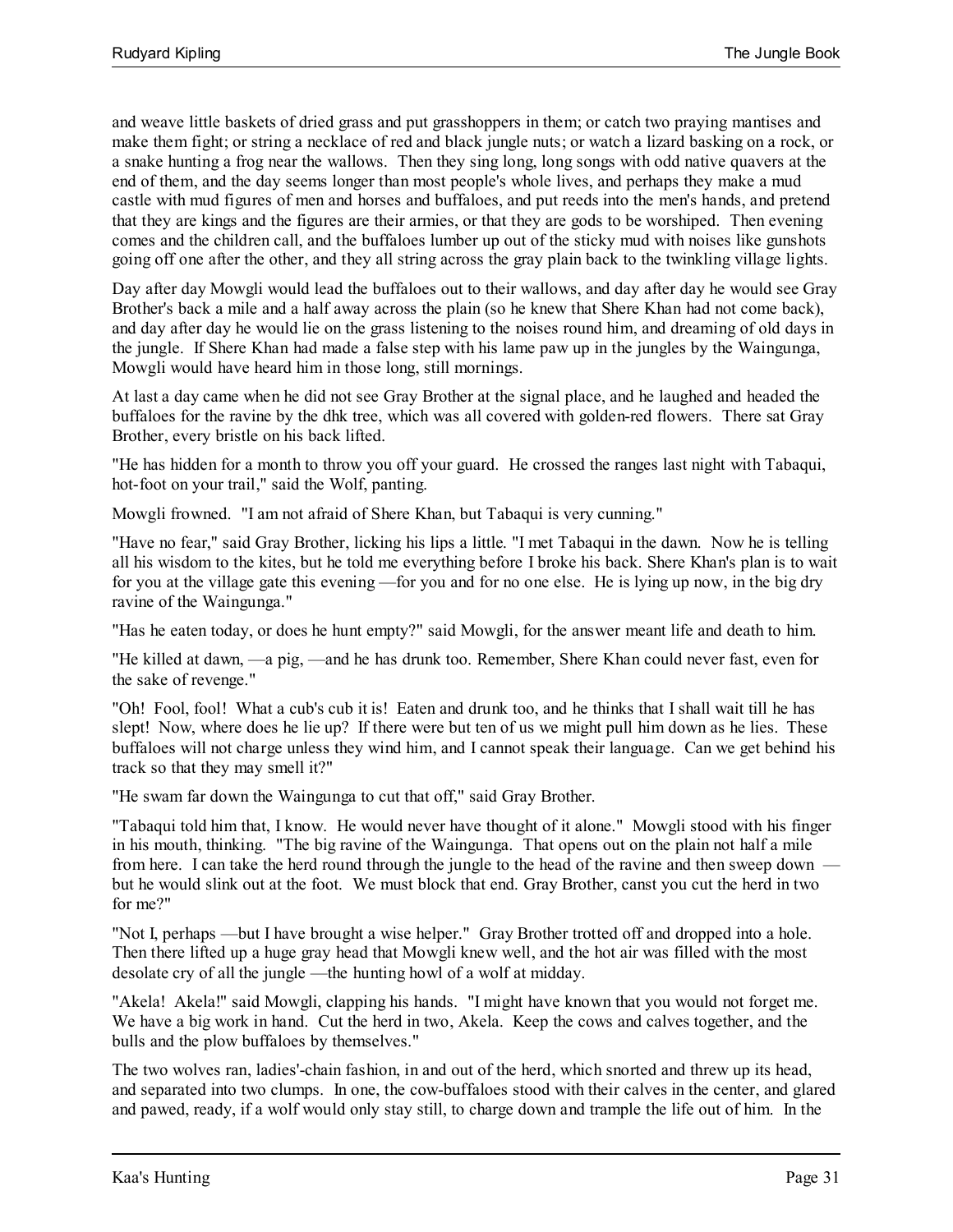other, the bulls and the young bulls snorted and stamped, but though they looked more imposing they were much less dangerous, for they had no calves to protect. No six men could have divided the herd so neatly.

"What orders!" panted Akela. "They are trying to join again."

Mowgli slipped on to Rama's back. "Drive the bulls away to the left, Akela. Gray Brother, when we are gone, hold the cows together, and drive them into the foot of the ravine."

"How far?" said Gray Brother, panting and snapping.

"Till the sides are higher than Shere Khan can jump," shouted Mowgli. "Keep them there till we come down." The bulls swept off as Akela bayed, and Gray Brother stopped in front of the cows. They charged down on him, and he ran just before them to the foot of the ravine, as Akela drove the bulls far to the left.

"Well done! Another charge and they are fairly started. Careful, now —careful, Akela. A snap too much and the bulls will charge. Hujah! This is wilder work than driving black-buck. Didst you think these creatures could move so swiftly?" Mowgli called.

"I have —have hunted these too in my time," gasped Akela in the dust. "Shall I turn them into the jungle?"

"Ay! Turn. Swiftly turn them! Rama is mad with rage. Oh, if I could only tell him what I need of him to-day."

The bulls were turned, to the right this time, and crashed into the standing thicket. The other herd children, watching with the cattle half a mile away, hurried to the village as fast as their legs could carry them, crying that the buffaloes had gone mad and run away.

But Mowgli's plan was simple enough. All he wanted to do was to make a big circle uphill and get at the head of the ravine, and then take the bulls down it and catch Shere Khan between the bulls and the cows; for he knew that after a meal and a full drink Shere Khan would not be in any condition to fight or to clamber up the sides of the ravine. He was soothing the buffaloes now by voice, and Akela had dropped far to the rear, only whimpering once or twice to hurry the rear-guard. It was a long, long circle, for they did not wish to get too near the ravine and give Shere Khan warning. At last Mowgli rounded up the bewildered herd at the head of the ravine on a grassy patch that sloped steeply down to the ravine itself. From that height you could see across the tops of the trees down to the plain below; but what Mowgli looked at was the sides of the ravine, and he saw with a great deal of satisfaction that they ran nearly straight up and down, while the vines and creepers that hung over them would give no foothold to a tiger who wanted to get out.

"Let them breathe, Akela," he said, holding up his hand. "They have not winded him yet. Let them breathe. I must tell Shere Khan who comes. We have him in the trap."

He put his hands to his mouth and shouted down the ravine — it was almost like shouting down a tunnel —and the echoes jumped from rock to rock.

After a long time there came back the drawling, sleepy snarl of a full-fed tiger just wakened.

"Who calls?" said Shere Khan, and a splendid peacock fluttered up out of the ravine screeching.

"I, Mowgli. Cattle thief, it is time to come to the Council Rock! Down —hurry them down, Akela! Down, Rama, down!"

The herd paused for an instant at the edge of the slope, but Akela gave tongue in the full hunting-yell, and they pitched over one after the other, just as steamers shoot rapids, the sand and stones spurting up round them. Once started, there was no chance of stopping, and before they were fairly in the bed of the ravine Rama winded Shere Khan and bellowed.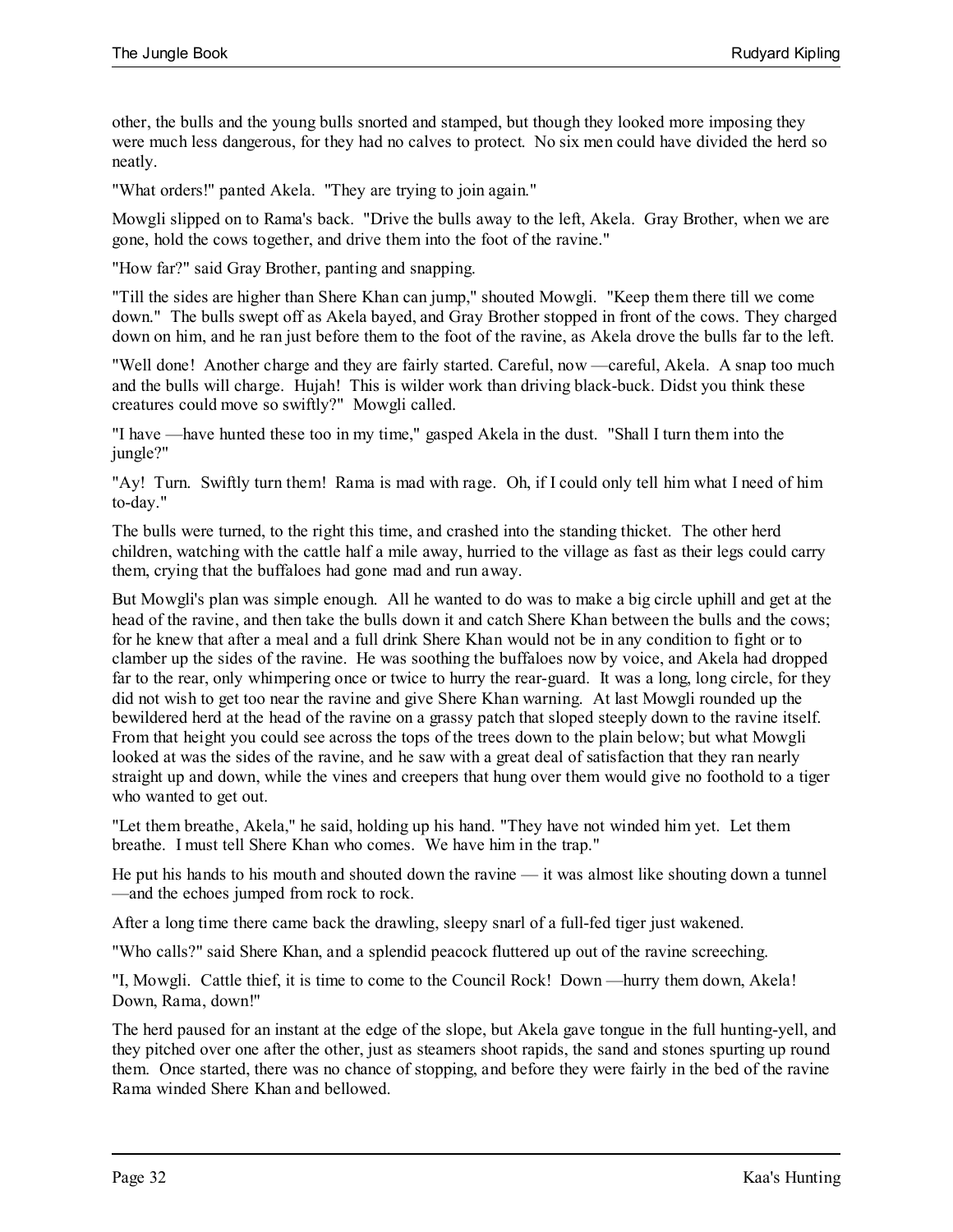"Ha! Ha!" said Mowgli, on his back. "Now you know!" and the torrent of black horns, foaming muzzles, and staring eyes whirled down the ravine just as boulders go down in floodtime; the weaker buffaloes being shouldered out to the sides of the ravine where they tore through the creepers. They knew what the business was before them —the terrible charge of the buffalo herd against which no tiger can hope to stand. Shere Khan heard the thunder of their hoofs, picked himself up, and lumbered down the ravine, looking from side to side for some way of escape, but the walls of the ravine were straight and he had to hold on, heavy with his dinner and his drink, willing to do anything rather than fight. The herd splashed through the pool he had just left, bellowing till the narrow cut rang. Mowgli heard an answering bellow from the foot of the ravine, saw Shere Khan turn (the tiger knew if the worst came to the worst it was better to meet the bulls than the cows with their calves), and then Rama tripped, stumbled, and went on again over something soft, and, with the bulls at his heels, crashed full into the other herd, while the weaker buffaloes were lifted clean off their feet by the shock of the meeting. That charge carried both herds out into the plain, goring and stamping and snorting. Mowgli watched his time, and slipped off Rama's neck, laying about him right and left with his stick.

"Quick, Akela! Break them up. Scatter them, or they will be fighting one another. Drive them away, Akela. Hai, Rama! Hai, hai, hai! my children. Softly now, softly! It is all over."

Akela and Gray Brother ran to and fro nipping the buffaloes' legs, and though the herd wheeled once to charge up the ravine again, Mowgli managed to turn Rama, and the others followed him to the wallows.

Shere Khan needed no more trampling. He was dead, and the kites were coming for him already.

"Brothers, that was a dog's death," said Mowgli, feeling for the knife he always carried in a sheath round his neck now that he lived with men. "But he would never have shown fight. His hide will look well on the Council Rock. We must get to work swiftly."

A boy trained among men would never have dreamed of skinning a ten-foot tiger alone, but Mowgli knew better than anyone else how an animal's skin is fitted on, and how it can be taken off. But it was hard work, and Mowgli slashed and tore and grunted for an hour, while the wolves lolled out their tongues, or came forward and tugged as he ordered them. Presently a hand fell on his shoulder, and looking up he saw Buldeo with the Tower musket. The children had told the village about the buffalo stampede, and Buldeo went out angrily, only too anxious to correct Mowgli for not taking better care of the herd. The wolves dropped out of sight as soon as they saw the man coming.

"What is this folly?" said Buldeo angrily. "To think that you canst skin a tiger! Where did the buffaloes kill him? It is the Lame Tiger too, and there is a hundred rupees on his head. Well, well, we will overlook your letting the herd run off, and perhaps I will give you one of the rupees of the reward when I have taken the skin to Khanhiwara." He fumbled in his waist cloth for flint and steel, and stooped down to singe Shere Khan's whiskers. Most native hunters always singe a tiger's whiskers to prevent his ghost from haunting them.

"Hum!" said Mowgli, half to himself as he ripped back the skin of a forepaw. "So you will take the hide to Khanhiwara for the reward, and perhaps give me one rupee? Now it is in my mind that I need the skin for my own use. Heh! Old man, take away that fire!"

"What talk is this to the chief hunter of the village? Your luck and the stupidity of your buffaloes have helped you to this kill. The tiger has just fed, or he would have gone twenty miles by this time. You canst not even skin him properly, little beggar brat, and forsooth I, Buldeo, must be told not to singe his whiskers. Mowgli, I will not give you one anna of the reward, but only a very big beating. Leave the carcass!"

"By the Bull that bought me," said Mowgli, who was trying to get at the shoulder, "must I stay babbling to an old ape all noon? Here, Akela, this man plagues me."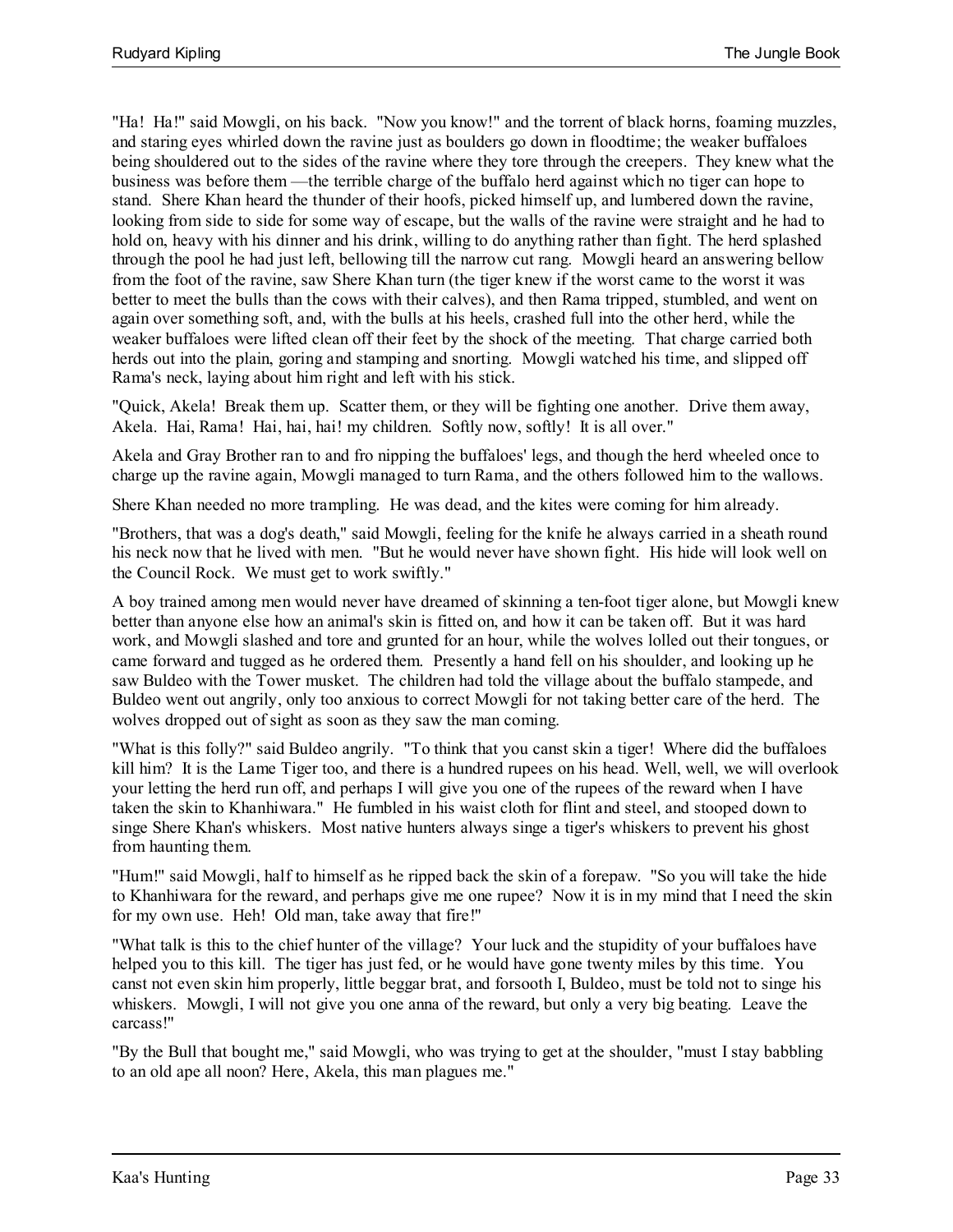Buldeo, who was still stooping over Shere Khan's head, found himself sprawling on the grass, with a gray wolf standing over him, while Mowgli went on skinning as though he were alone in all India.

"You-es," he said, between his teeth. "You are altogether right, Buldeo. You will never give me one anna of the reward. There is an old war between this lame tiger and myself —a very old war, and —I have won."

To do Buldeo justice, if he had been ten years younger he would have taken his chance with Akela had he met the wolf in the woods, but a wolf who obeyed the orders of this boy who had private wars with maneating tigers was not a common animal. It was sorcery, magic of the worst kind, thought Buldeo, and he wondered whether the amulet round his neck would protect him. He lay as still as still, expecting every minute to see Mowgli turn into a tiger too.

"Maharaj! Great King," he said at last in a husky whisper.

"Yes," said Mowgli, without turning his head, chuckling a little.

"I am an old man. I did not know that you wast anything more than a herdsboy. May I rise up and go away, or will your servant tear me to pieces?"

"Go, and peace go with you. Only, another time do not meddle with my game. Let him go, Akela."

Buldeo hobbled away to the village as fast as he could, looking back over his shoulder in case Mowgli should change into something terrible. When he got to the village he told a tale of magic and enchantment and sorcery that made the priest look very grave.

Mowgli went on with his work, but it was nearly twilight before he and the wolves had drawn the great gay skin clear of the body.

"Now we must hide this and take the buffaloes home! Help me to herd them, Akela."

The herd rounded up in the misty twilight, and when they got near the village Mowgli saw lights, and heard the conches and bells in the temple blowing and banging. Half the village seemed to be waiting for him by the gate. "That is because I have killed Shere Khan," he said to himself. But a shower of stones whistled about his ears, and the villagers shouted: "Sorcerer! Wolf's brat! Jungle demon! Go away! Get hence quickly or the priest will turn you into a wolf again. Shoot, Buldeo, shoot!"

The old Tower musket went off with a bang, and a young buffalo bellowed in pain.

"More sorcery!" shouted the villagers. "He can turn bullets. Buldeo, that was your buffalo."

"Now what is this?" said Mowgli, bewildered, as the stones flew thicker.

"They are not unlike the Pack, these brothers of yours," said Akela, sitting down composedly. "It is in my head that, if bullets mean anything, they would cast you out."

"Wolf! Wolf's cub! Go away!" shouted the priest, waving a sprig of the sacred tulsi plant.

"Again? Last time it was because I was a man. This time it is because I am a wolf. Let us go, Akela."

A woman —it was Messua —ran across to the herd, and cried: "Oh, my son, my son! They say you are a sorcerer who can turn himself into a beast at will. I do not believe, but go away or they will kill you. Buldeo says you are a wizard, but I know you have avenged Nathoo's death."

"Come back, Messua!" shouted the crowd. "Come back, or we will stone you."

Mowgli laughed a little short ugly laugh, for a stone had hit him in the mouth. "Run back, Messua. This is one of the foolish tales they tell under the big tree at dusk. I have at least paid for your son's life. Farewell; and run quickly, for I shall send the herd in more swiftly than their brickbats. I am no wizard, Messua. Farewell!"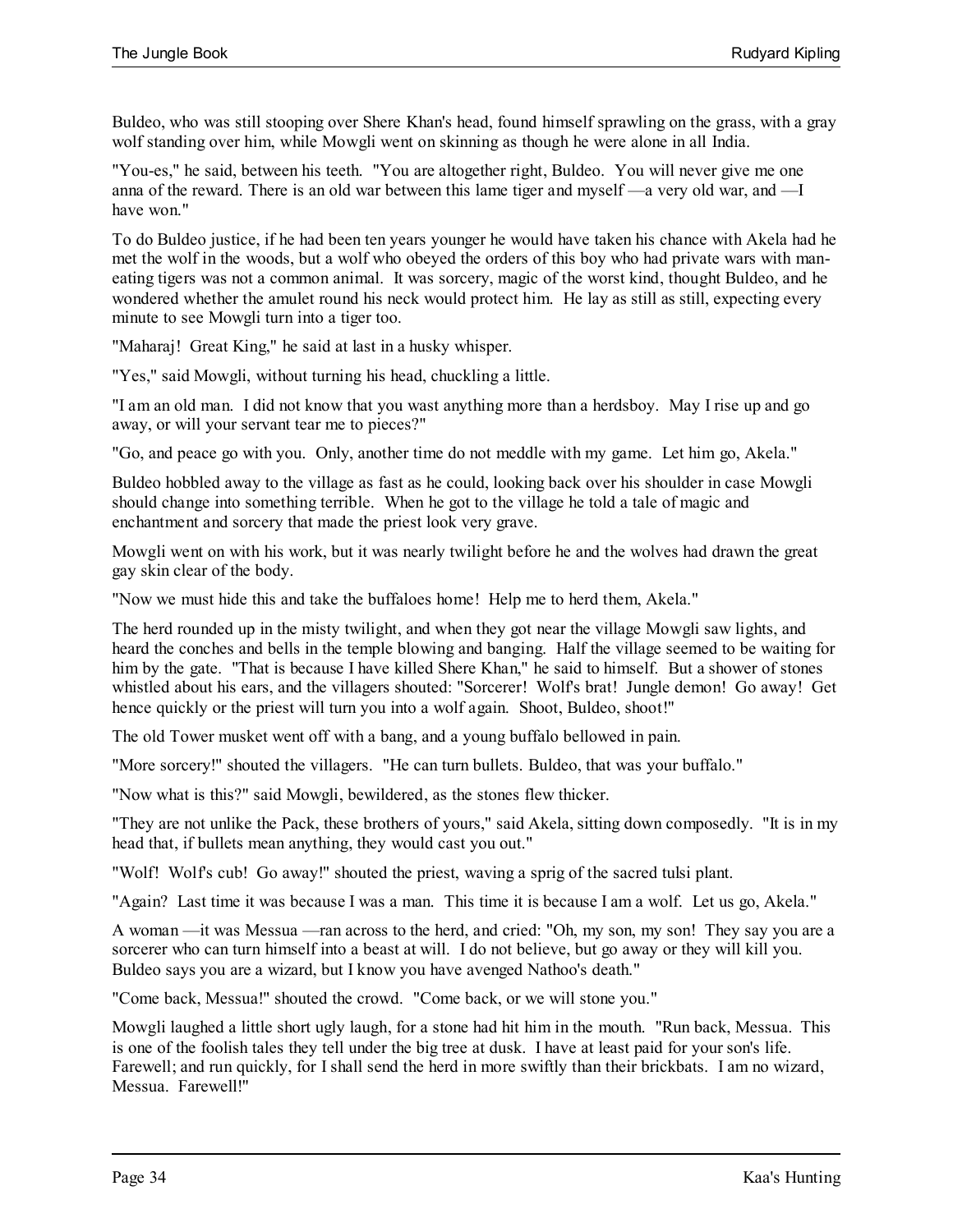"Now, once more, Akela," he cried. "Bring the herd in."

The buffaloes were anxious enough to get to the village. They hardly needed Akela's yell, but charged through the gate like a whirlwind, scattering the crowd right and left.

"Keep count!" shouted Mowgli scornfully. "It may be that I have stolen one of them. Keep count, for I will do your herding no more. Fare you well, children of men, and thank Messua that I do not come in with my wolves and hunt you up and down your street."

He turned on his heel and walked away with the Lone Wolf, and as he looked up at the stars he felt happy. "No more sleeping in traps for me, Akela. Let us get Shere Khan's skin and go away. No, we will not hurt the village, for Messua was kind to me."

When the moon rose over the plain, making it look all milky, the horrified villagers saw Mowgli, with two wolves at his heels and a bundle on his head, trotting across at the steady wolf's trot that eats up the long miles like fire. Then they banged the temple bells and blew the conches louder than ever. And Messua cried, and Buldeo embroidered the story of his adventures in the jungle, till he ended by saying that Akela stood up on his hind legs and talked like a man.

The moon was just going down when Mowgli and the two wolves came to the hill of the Council Rock, and they stopped at Mother Wolf's cave.

"They have cast me out from the Man-Pack, Mother," shouted Mowgli, "but I come with the hide of Shere Khan to keep my word."

Mother Wolf walked stiffly from the cave with the cubs behind her, and her eyes glowed as she saw the skin.

"I told him on that day, when he crammed his head and shoulders into this cave, hunting for your life, Little Frog —I told him that the hunter would be the hunted. It is well done."

"Little Brother, it is well done," said a deep voice in the thicket. "We were lonely in the jungle without you, and Bagheera came running to Mowgli's bare feet. They clambered up the Council Rock together, and Mowgli spread the skin out on the flat stone where Akela used to sit, and pegged it down with four slivers of bamboo, and Akela lay down upon it, and called the old call to the Council, "Look —look well, O Wolves," exactly as he had called when Mowgli was first brought there.

Ever since Akela had been deposed, the Pack had been without a leader, hunting and fighting at their own pleasure. But they answered the call from habit; and some of them were lame from the traps they had fallen into, and some limped from shot wounds, and some were mangy from eating bad food, and many were missing. But they came to the Council Rock, all that were left of them, and saw Shere Khan's striped hide on the rock, and the huge claws dangling at the end of the empty dangling feet. It was then that Mowgli made up a song that came up into his throat all by itself, and he shouted it aloud, leaping up and down on the rattling skin, and beating time with his heels till he had no more breath left, while Gray Brother and Akela howled between the verses.

"Look well, O Wolves. Have I kept my word?" said Mowgli. And the wolves bayed "Yes," and one tattered wolf howled:

"Lead us again, O Akela. Lead us again, O Man-cub, for we be sick of this lawlessness, and we would be the Free People once more."

"Nay," purred Bagheera, "that may not be. When you are full-fed, the madness may come upon you again. Not for nothing are you called the Free People. You fought for freedom, and it is yours. Eat it, O Wolves."

"Man-Pack and Wolf-Pack have cast me out," said Mowgli. "Now I will hunt alone in the jungle."

"And we will hunt with you," said the four cubs.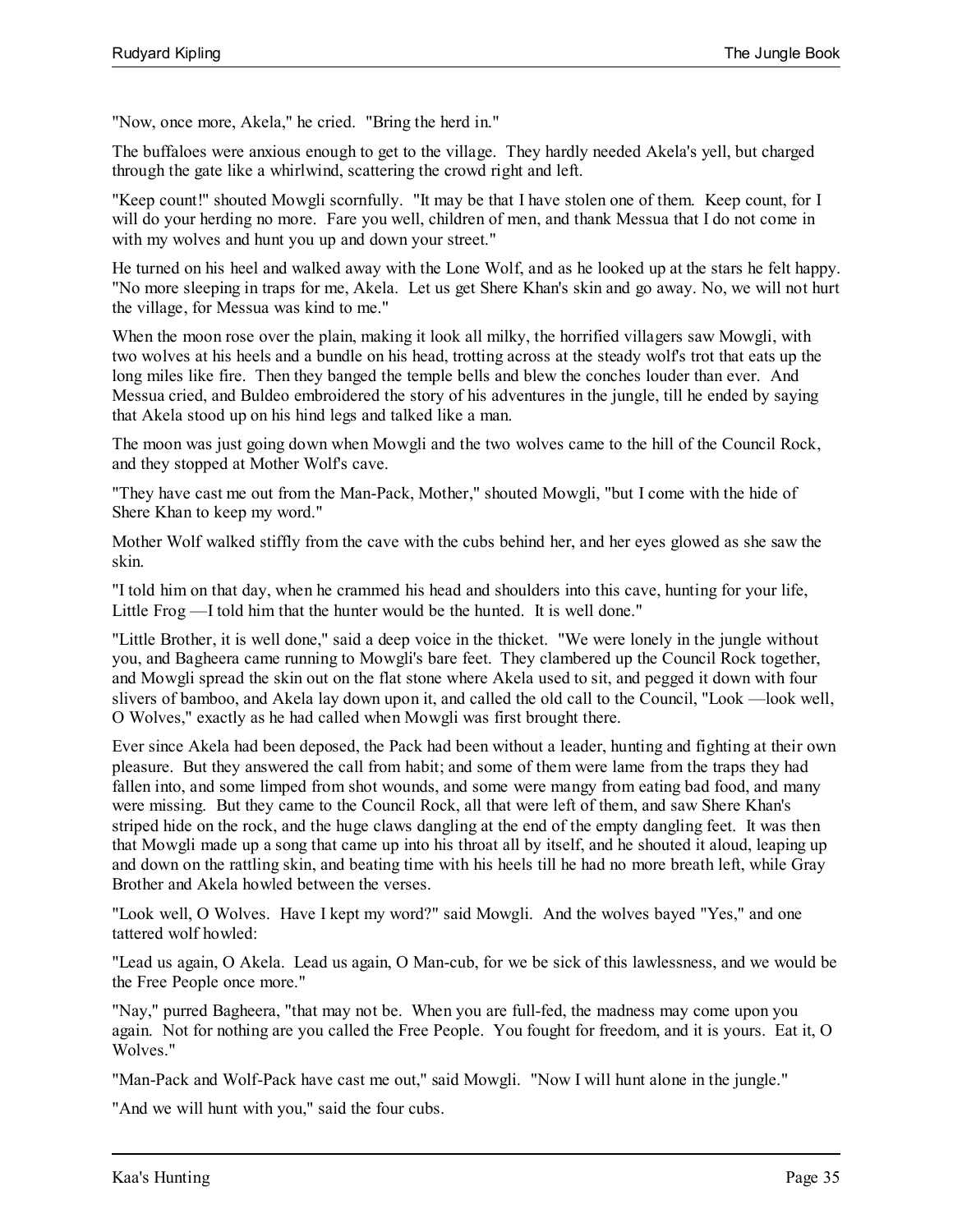So Mowgli went away and hunted with the four cubs in the jungle from that day on. But he was not always alone, because, years afterward, he became a man and married.

But that is a story for grown-ups.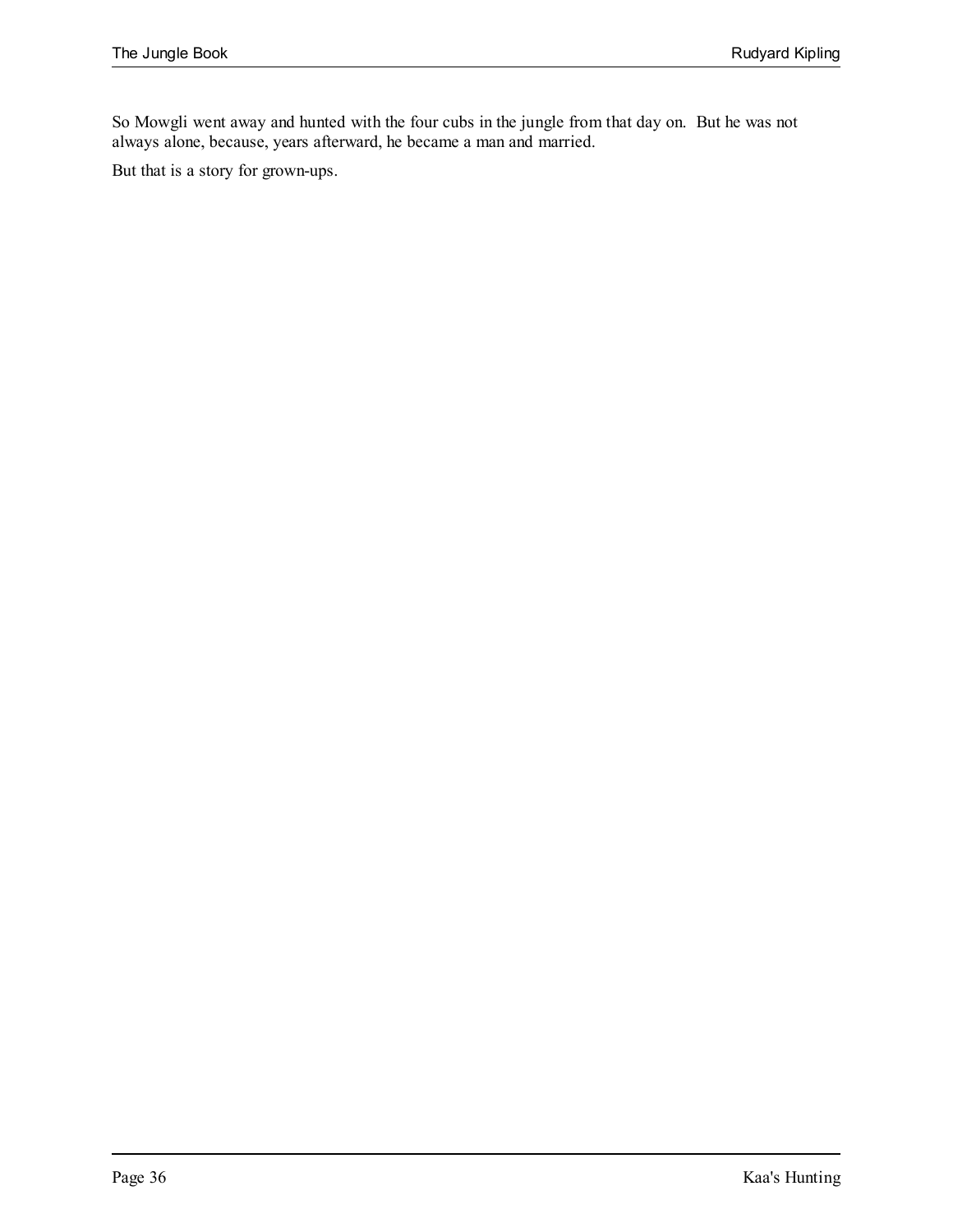## **Mowgli's Song**

#### THAT HE SANG AT THE COUNCIL ROCK WHEN HE DANCED ON SHERE KHAN'S HIDE

*The Song of Mowgli—I, Mowgli, am singing. Let the jungle listen to the things I have done.*

*Shere Khan said he would kill —would kill! At the gates in the twilight he would kill Mowgli, the Frog!*

*He ate and he drank. Drink deep, Shere Khan, for when will you drink again? Sleep and dream of the kill.*

*I am alone on the grazing-grounds. Gray Brother, come to me! Come to me, Lone Wolf, for there is big game afoot!*

*Bring up the great bull buffaloes, the blue-skinned herd bulls with the angry eyes. Drive them to and fro as I order.*

*Sleepest you still, Shere Khan? Wake, oh, wake! Here come I, and the bulls are behind.*

*Rama, the King of the Buffaloes, stamped with his foot. Waters of the Waingunga, whither went Shere Khan?*

*He is not Ikki to dig holes, nor Mao, the Peacock, that he should fly. He is not Mang the Bat, to hang in the branches. Little bamboos that creak together, tell me where he ran?*

*Ow! He is there. Ahoo! He is there. Under the feet of Rama lies the Lame One! Up, Shere Khan!*

*Up and kill! Here is meat; break the necks of the bulls!*

Hsh! *He is asleep. We will not wake him, for his strength is very great. The kites have come down to see it. The black ants have come up to know it. There is a great assembly in his honor.*

Alala! *I have no cloth to wrap me. The kites will see that I am naked. I am ashamed to meet all these people.*

*Lend me your coat, Shere Khan. Lend me your gay striped coat that I may go to the Council Rock.*

*By the Bull that bought me I made a promise —a little promise. Only your coat is lacking before I keep my word.*

*With the knife, with the knife that men use, with the knife of the hunter, I will stoop down for my gift.*

*Waters of the Waingunga, Shere Khan gives me his coat for the love that he bears me. Pull, Gray Brother! Pull, Akela! Heavy is the hide of Shere Khan.*

*The Man Pack are angry. They throw stones and talk child's talk. My mouth is bleeding. Let me run away.*

*Through the night, through the hot night, run swiftly with me, my brothers. We will leave the lights of the village and go to the low moon.*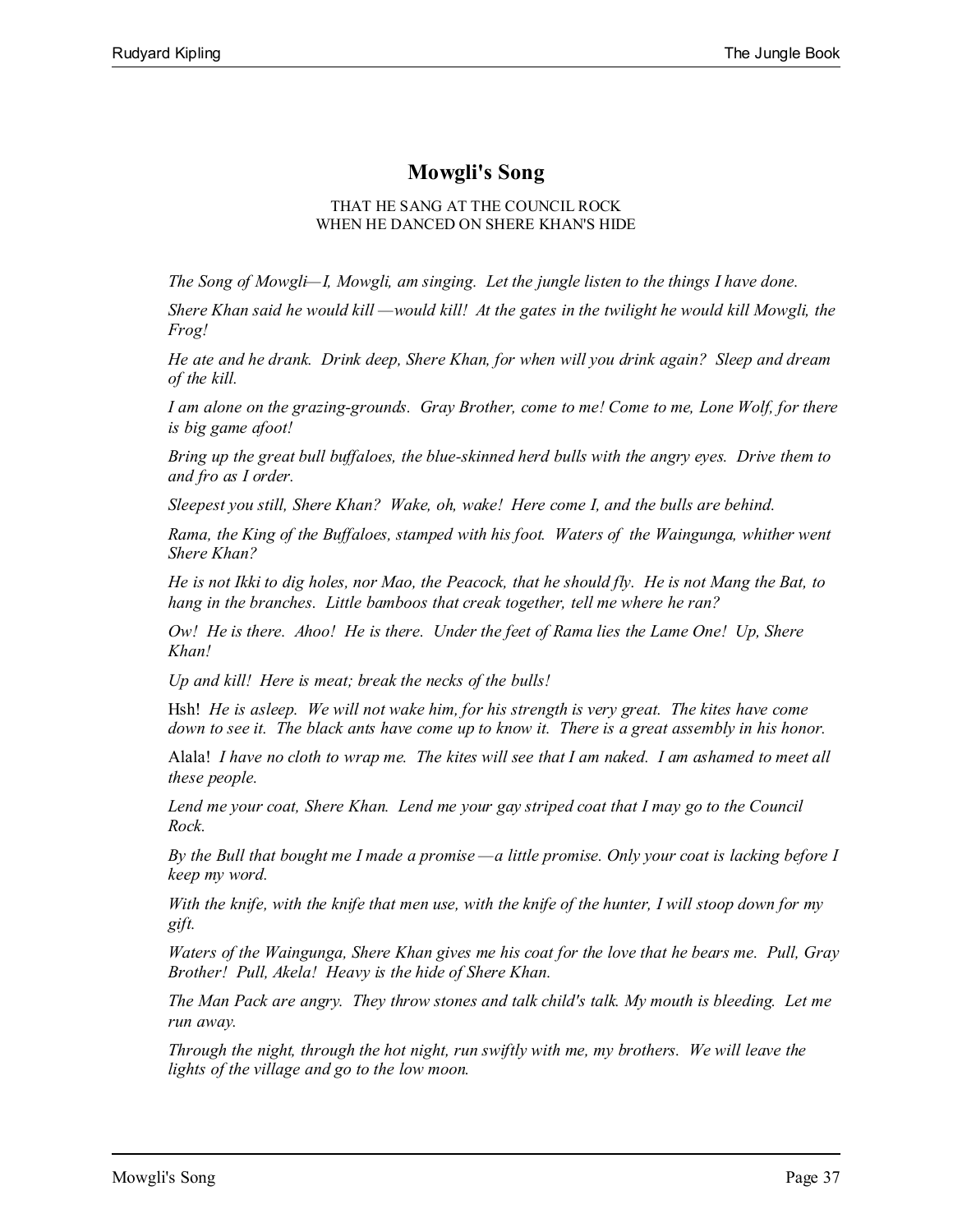*Waters of the Waingunga, the Man-Pack have cast me out. I did them no harm, but they were afraid of me. Why?*

*Wolf Pack, you have cast me out too. The jungle is shut to me and the village gates are shut. Why?*

*As Mang flies between the beasts and birds, so fly I between the village and the jungle. Why?*

*I dance on the hide of Shere Khan, but my heart is very heavy. My mouth is cut and wounded with the stones from the village, but my heart is very light, because I have come back to the jungle. Why?*

*These two things fight together in me as the snakes fight in the spring. The water comes out of my eyes; yet I laugh while it falls. Why?*

*I am two Mowglis, but the hide of Shere Khan is under my feet.*

*All the jungle knows that I have killed Shere Khan. Look —look well, O Wolves!*

Ahae! *My heart is heavy with the things that I do not understand.*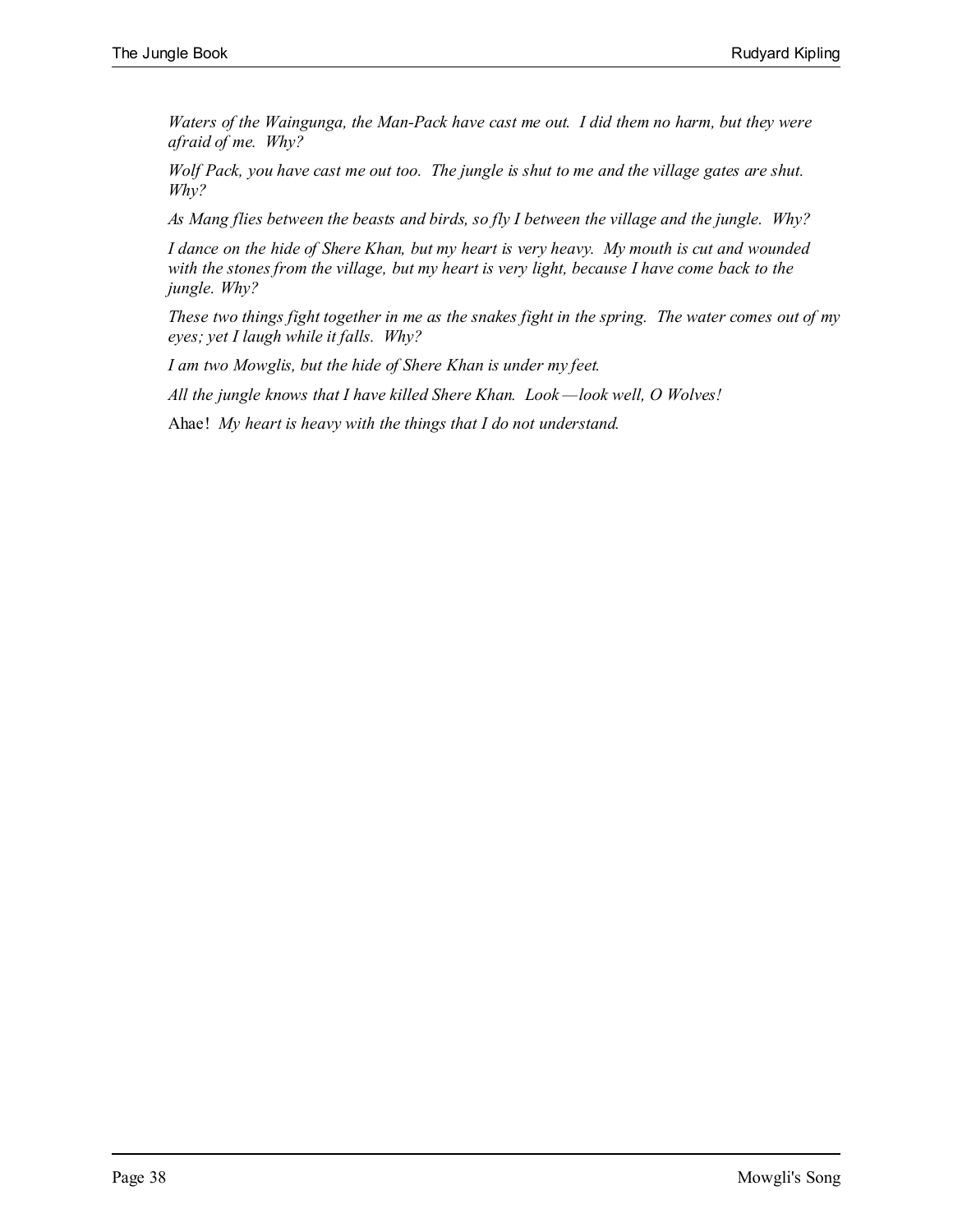### **The White Seal**

*Oh! hush you, my baby, the night is behind us, And black are the waters that sparkled so green. The moon, o'er the combers, looks downward to find us At rest in the hollows that rustle between. Where billow meets billow, then soft be your pillow, Ah, weary wee flipperling, curl at your ease! The storm shall not wake you, nor shark overtake you, Asleep in the arms of the slow-swinging seas! Seal Lullaby*

All these things happened several years ago at a place called Novastoshnah, or North East Point, on the Island of St. Paul, away and away in the Bering Sea. Limmershin, the Winter Wren, told me the tale when he was blown on to the rigging of a steamer going to Japan, and I took him down into my cabin and warmed and fed him for a couple of days till he was fit to fly back to St. Paul's again. Limmershin is a very quaint little bird, but he knows how to tell the truth.

Nobody comes to Novastoshnah except on business, and the only people who have regular business there are the seals. They come in the summer months by hundreds and hundreds of thousands out of the cold gray sea. For Novastoshnah Beach has the finest accommodation for seals of any place in all the world.

Sea Catch knew that, and every spring would swim from whatever place he happened to be in —would swim like a torpedo-boat straight for Novastoshnah and spend a month fighting with his companions for a good place on the rocks, as close to the sea as possible. Sea Catch was fifteen years old, a huge gray fur seal with almost a mane on his shoulders, and long, wicked dog teeth. When he heaved himself up on his front flippers he stood more than four feet clear of the ground, and his weight, if anyone had been bold enough to weigh him, was nearly seven hundred pounds. He was scarred all over with the marks of savage fights, but he was always ready for just one fight more. He would put his head on one side, as though he were afraid to look his enemy in the face; then he would shoot it out like lightning, and when the big teeth were firmly fixed on the other seal's neck, the other seal might get away if he could, but Sea Catch would not help him.

Yet Sea Catch never chased a beaten seal, for that was against the Rules of the Beach. He only wanted room by the sea for his nursery. But as there were forty or fifty thousand other seals hunting for the same thing each spring, the whistling, bellowing, roaring, and blowing on the beach was something frightful.

From a little hill called Hutchinson's Hill, you could look over three and a half miles of ground covered with fighting seals; and the surf was dotted all over with the heads of seals hurrying to land and begin their share of the fighting. They fought in the breakers, they fought in the sand, and they fought on the smooth-worn basalt rocks of the nurseries, for they were just as stupid and unaccommodating as men. Their wives never came to the island until late in May or early in June, for they did not care to be torn to pieces; and the young two-, three-, and four-year-old seals who had not begun housekeeping went inland about half a mile through the ranks of the fighters and played about on the sand dunes in droves and legions, and rubbed off every single green thing that grew. They were called the holluschickie —the bachelors —and there were perhaps two or three hundred thousand of them at Novastoshnah alone.

Sea Catch had just finished his forty-fifth fight one spring when Matkah, his soft, sleek, gentle-eyed wife, came up out of the sea, and he caught her by the scruff of the neck and dumped her down on his reservation, saying gruffly: "Late as usual. Where have you been?"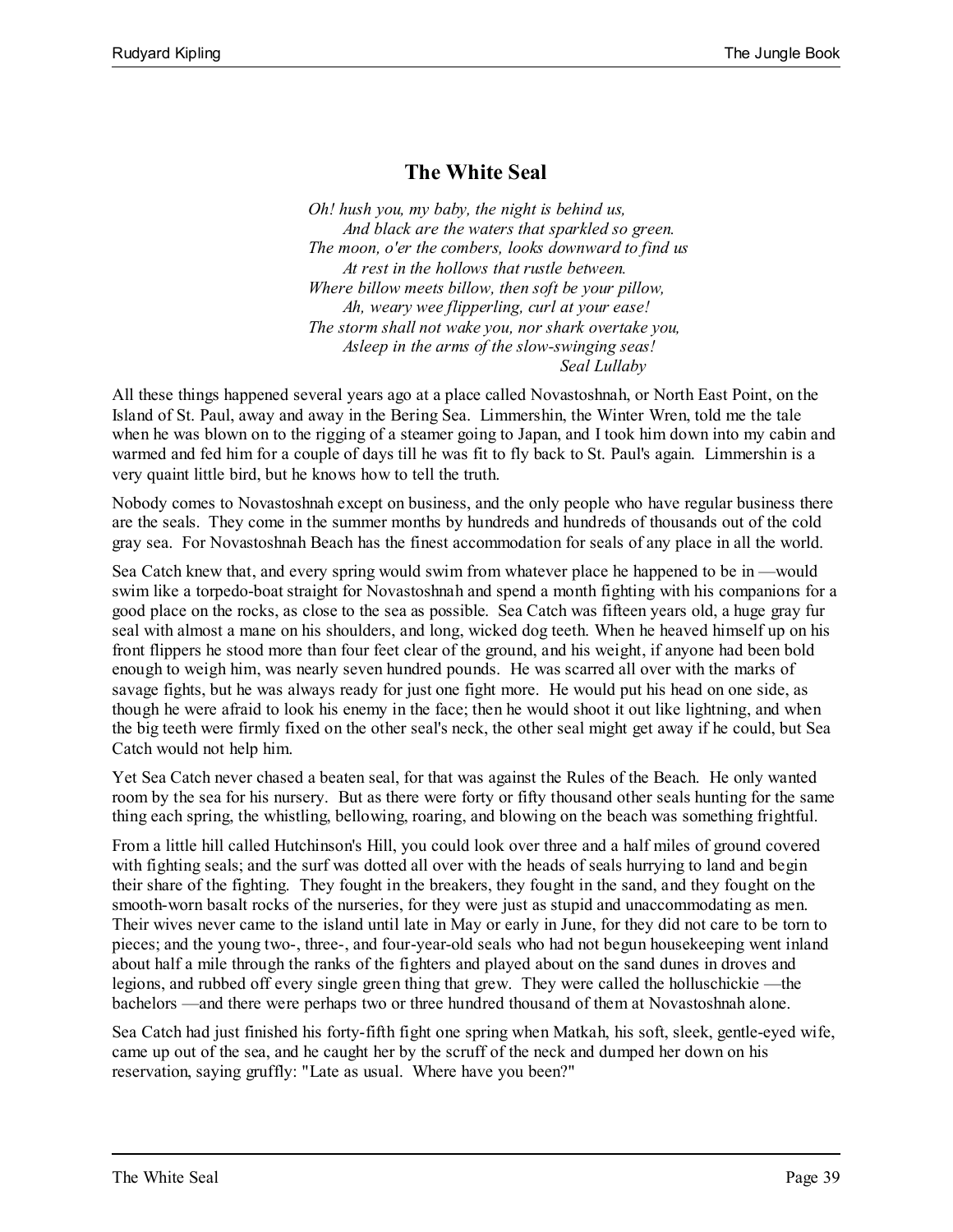It was not the fashion for Sea Catch to eat anything during the four months he stayed on the beaches, and so his temper was generally bad. Matkah knew better than to answer back. She looked round and cooed: "How thoughtful of you. You've taken the old place again."

"I should think I had," said Sea Catch. "Look at me!"

He was scratched and bleeding in twenty places; one eye was almost out, and his sides were torn to ribbons.

"Oh, you men, you men!" Matkah said, fanning herself with her hind flipper. "Why can't you be sensible and settle your places quietly? You look as though you had been fighting with the Killer Whale."

"I haven't been doing anything but fight since the middle of May. The beach is disgracefully crowded this season. I've met at least a hundred seals from Lukannon Beach, house hunting. Why can't people stay where they belong?"

"I've often thought we should be much happier if we hauled out at Otter Island instead of this crowded place," said Matkah.

"Bah! Only the holluschickie go to Otter Island. If we went there they would say we were afraid. We must preserve appearances, my dear."

Sea Catch sunk his head proudly between his fat shoulders and pretended to go to sleep for a few minutes, but all the time he was keeping a sharp lookout for a fight. Now that all the seals and their wives were on the land, you could hear their clamor miles out to sea above the loudest gales. At the lowest counting there were over a million seals on the beach —old seals, mother seals, tiny babies, and holluschickie, fighting, scuffling, bleating, crawling, and playing together —going down to the sea and coming up from it in gangs and regiments, lying over every foot of ground as far as the eye could reach, and skirmishing about in brigades through the fog. It is nearly always foggy at Novastoshnah, except when the sun comes out and makes everything look all pearly and rainbow-colored for a little while.

Kotick, Matkah's baby, was born in the middle of that confusion, and he was all head and shoulders, with pale, watery blue eyes, as tiny seals must be, but there was something about his coat that made his mother look at him very closely.

"Sea Catch," she said, at last, "our baby's going to be white!"

"Empty clam-shells and dry seaweed!" snorted Sea Catch. "There never has been such a thing in the world as a white seal."

"I can't help that," said Matkah; "there's going to be now." And she sang the low, crooning seal song that all the mother seals sing to their babies:

> *You mustn't swim till you're six weeks old, Or your head will be sunk by your heels; And summer gales and Killer Whales Are bad for baby seals. Are bad for baby seals, dear rat, As bad as bad can be; But splash and grow strong,*

*And you can't be wrong. Child of the Open Sea!*

 Of course the little fellow did not understand the words at first. He paddled and scrambled about by his mother's side, and learned to scuffle out of the way when his father was fighting with another seal, and the two rolled and roared up and down the slippery rocks. Matkah used to go to sea to get things to eat, and the baby was fed only once in two days, but then he ate all he could and throve upon it.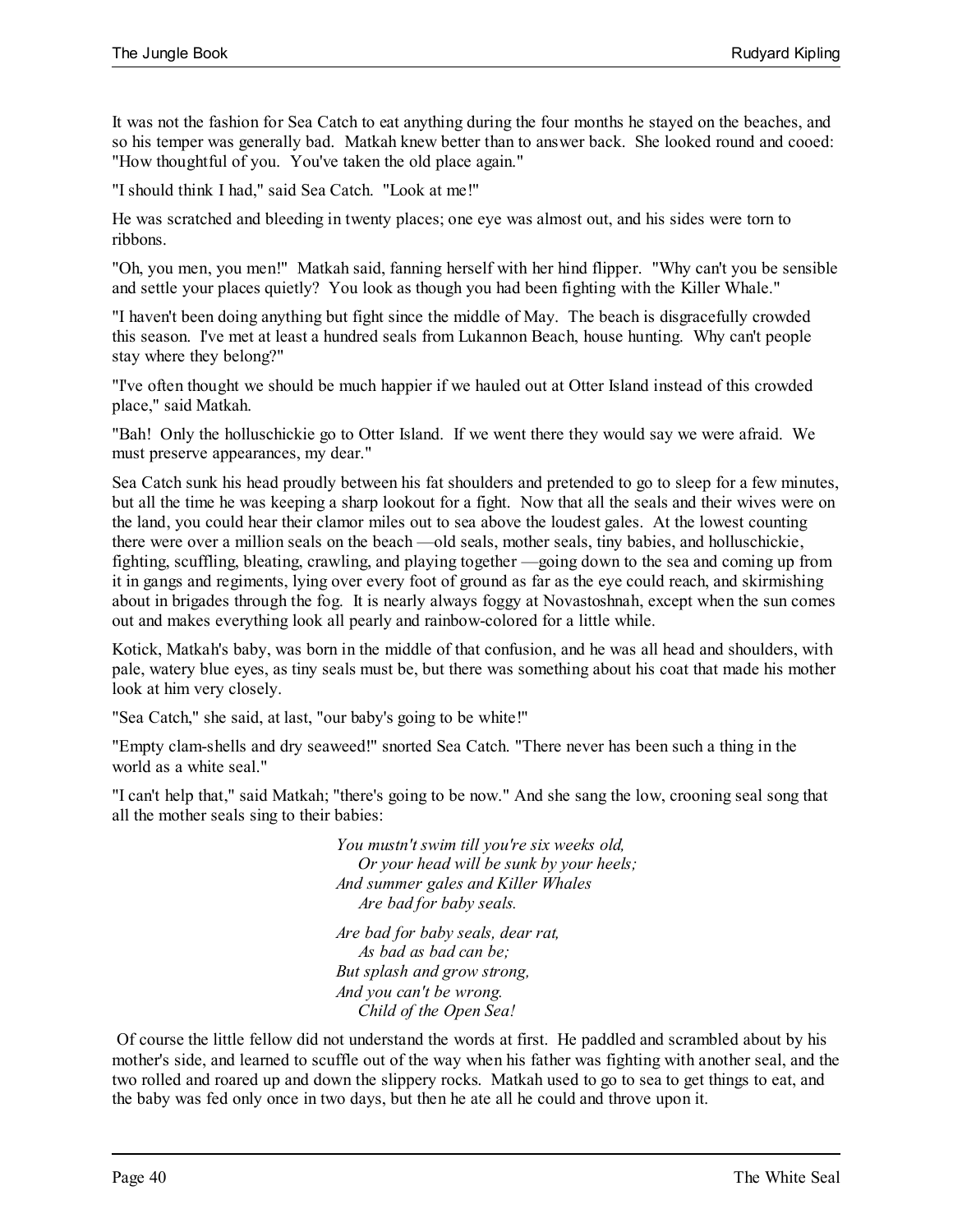The first thing he did was to crawl inland, and there he met tens of thousands of babies of his own age, and they played together like puppies, went to sleep on the clean sand, and played again. The old people in the nurseries took no notice of them, and the holluschickie kept to their own grounds, and the babies had a beautiful playtime.

When Matkah came back from her deep-sea fishing she would go straight to their playground and call as a sheep calls for a lamb, and wait until she heard Kotick bleat. Then she would take the straightest of straight lines in his direction, striking out with her fore flippers and knocking the youngsters head over heels right and left. There were always a few hundred mothers hunting for their children through the playgrounds, and the babies were kept lively. But, as Matkah told Kotick, "So long as you don't lie in muddy water and get mange, or rub the hard sand into a cut or scratch, and so long as you never go swimming when there is a heavy sea, nothing will hurt you here."

Little seals can no more swim than little children, but they are unhappy till they learn. The first time that Kotick went down to the sea a wave carried him out beyond his depth, and his big head sank and his little hind flippers flew up exactly as his mother had told him in the song, and if the next wave had not thrown him back again he would have drowned.

After that, he learned to lie in a beach pool and let the wash of the waves just cover him and lift him up while he paddled, but he always kept his eye open for big waves that might hurt. He was two weeks learning to use his flippers; and all that while he floundered in and out of the water, and coughed and grunted and crawled up the beach and took catnaps on the sand, and went back again, until at last he found that he truly belonged to the water.

Then you can imagine the times that he had with his companions, ducking under the rollers; or coming in on top of a comber and landing with a swash and a splutter as the big wave went whirling far up the beach; or standing up on his tail and scratching his head as the old people did; or playing "I'm the King of the Castle" on slippery, weedy rocks that just stuck out of the wash. Now and then he would see a thin fin, like a big shark's fin, drifting along close to shore, and he knew that that was the Killer Whale, the Grampus, who eats young seals when he can get them; and Kotick would head for the beach like an arrow, and the fin would jig off slowly, as if it were looking for nothing at all.

Late in October the seals began to leave St. Paul's for the deep sea, by families and tribes, and there was no more fighting over the nurseries, and the holluschickie played anywhere they liked. "Next year," said Matkah to Kotick, "you will be a holluschickie; but this year you must learn how to catch fish."

They set out together across the Pacific, and Matkah showed Kotick how to sleep on his back with his flippers tucked down by his side and his little nose just out of the water. No cradle is so comfortable as the long, rocking swell of the Pacific. When Kotick felt his skin tingle all over, Matkah told him he was learning the "feel of the water," and that tingly, prickly feelings meant bad weather coming, and he must swim hard and get away.

"In a little time," she said, "you'll know where to swim to, but just now we'll follow Sea Pig, the Porpoise, for he is very wise." A school of porpoises were ducking and tearing through the water, and little Kotick followed them as fast as he could. "How do you know where to go to?" he panted. The leader of the school rolled his white eye and ducked under. "My tail tingles, youngster," he said. "That means there's a gale behind me. Come along! When you're south of the Sticky Water [he meant the Equator] and your tail tingles, that means there's a gale in front of you and you must head north. Come along! The water feels bad here."

This was one of very many things that Kotick learned, and he was always learning. Matkah taught him to follow the cod and the halibut along the under-sea banks and wrench the rockling out of his hole among the weeds; how to skirt the wrecks lying a hundred fathoms below water and dart like a rifle bullet in at one porthole and out at another as the fishes ran; how to dance on the top of the waves when the lightning was racing all over the sky, and wave his flipper politely to the stumpy-tailed Albatross and the Man-of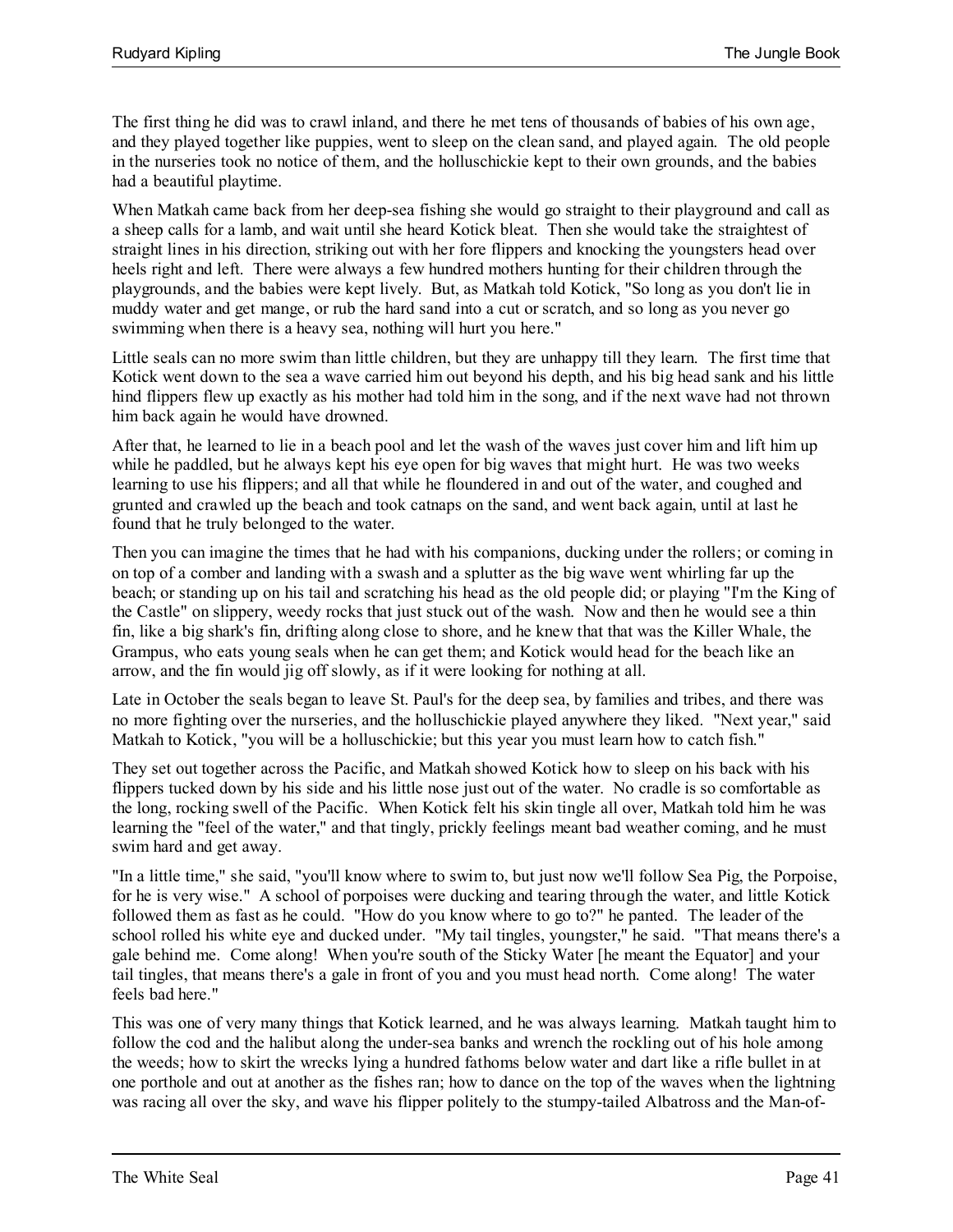war Hawk as they went down the wind; how to jump three or four feet clear of the water like a dolphin, flippers close to the side and tail curved; to leave the flying fish alone because they are all bony; to take the shoulder-piece out of a cod at full speed ten fathoms deep, and never to stop and look at a boat or a ship, but particularly a row-boat. At the end of six months what Kotick did not know about deep-sea fishing was not worth the knowing. And all that time he never set flipper on dry ground.

One day, however, as he was lying half asleep in the warm water somewhere off the Island of Juan Fernandez, he felt faint and lazy all over, just as human people do when the spring is in their legs, and he remembered the good firm beaches of Novastoshnah seven thousand miles away, the games his companions played, the smell of the seaweed, the seal roar, and the fighting. That very minute he turned north, swimming steadily, and as he went on he met scores of his mates, all bound for the same place, and they said: "Greeting, Kotick! This year we are all holluschickie, and we can dance the Fire-dance in the breakers off Lukannon and play on the new grass. But where did you get that coat?"

Kotick's fur was almost pure white now, and though he felt very proud of it, he only said, "Swim quickly! My bones are aching for the land." And so they all came to the beaches where they had been born, and heard the old seals, their fathers, fighting in the rolling mist.

That night Kotick danced the Fire-dance with the yearling seals. The sea is full of fire on summer nights all the way down from Novastoshnah to Lukannon, and each seal leaves a wake like burning oil behind him and a flaming flash when he jumps, and the waves break in great phosphorescent streaks and swirls. Then they went inland to the holluschickie grounds and rolled up and down in the new wild wheat and told stories of what they had done while they had been at sea. They talked about the Pacific as boys would talk about a wood that they had been nutting in, and if anyone had understood them he could have gone away and made such a chart of that ocean as never was. The three- and four-year-old holluschickie romped down from Hutchinson's Hill crying: "Out of the way, youngsters! The sea is deep and you don't know all that's in it yet. Wait till you've rounded the Horn. Hi, you yearling, where did you get that white coat?"

"I didn't get it," said Kotick. "It grew." And just as he was going to roll the speaker over, a couple of black-haired men with flat red faces came from behind a sand dune, and Kotick, who had never seen a man before, coughed and lowered his head. The holluschickie just bundled off a few yards and sat staring stupidly. The men were no less than Kerick Booterin, the chief of the seal-hunters on the island, and Patalamon, his son. They came from the little village not half a mile from the sea nurseries, and they were deciding what seals they would drive up to the killing pens —for the seals were driven just like sheep —to be turned into seal-skin jackets later on.

"Ho!" said Patalamon. "Look! There's a white seal!"

Kerick Booterin turned nearly white under his oil and smoke, for he was an Aleut, and Aleuts are not clean people. Then he began to mutter a prayer. "Don't touch him, Patalamon. There has never been a white seal since —since I was born. Perhaps it is old Zaharrof's ghost. He was lost last year in the big gale."

"I'm not going near him," said Patalamon. "He's unlucky. Do you really think he is old Zaharrof come back? I owe him for some gulls' eggs."

"Don't look at him," said Kerick. "Head off that drove of four-year-olds. The men ought to skin two hundred to-day, but it's the beginning of the season and they are new to the work. A hundred will do. Quick!"

Patalamon rattled a pair of seal's shoulder bones in front of a herd of holluschickie and they stopped dead, puffing and blowing. Then he stepped near and the seals began to move, and Kerick headed them inland, and they never tried to get back to their companions. Hundreds and hundreds of thousands of seals watched them being driven, but they went on playing just the same. Kotick was the only one who asked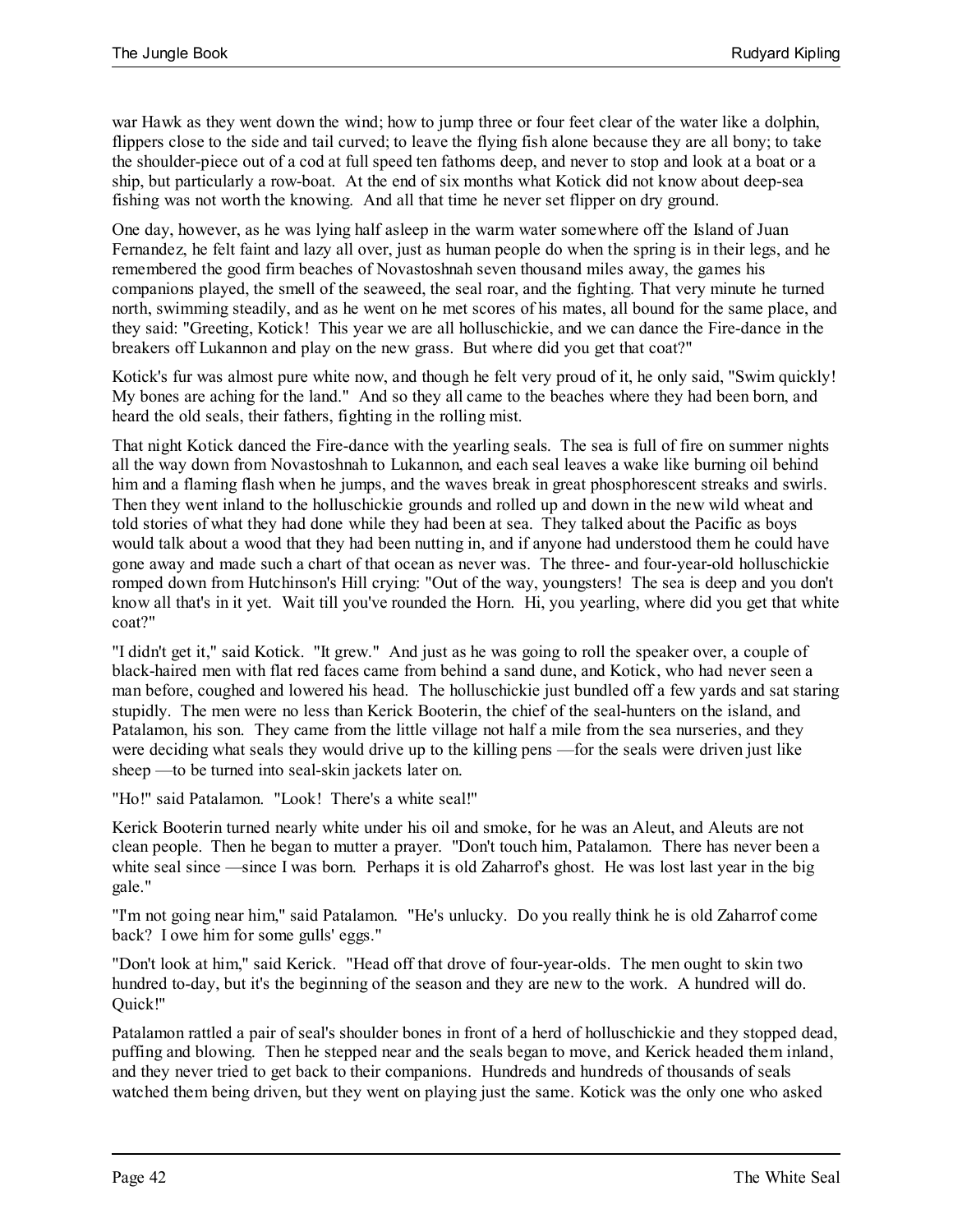questions, and none of his companions could tell him anything, except that the men always drove seals in that way for six weeks or two months of every year.

"I am going to follow," he said, and his eyes nearly popped out of his head as he shuffled along in the wake of the herd.

"The white seal is coming after us," cried Patalamon. "That's the first time a seal has ever come to the killing-grounds alone."

"Hsh! Don't look behind you," said Kerick. "It is Zaharrof's ghost! I must speak to the priest about this."

The distance to the killing-grounds was only half a mile, but it took an hour to cover, because if the seals went too fast Kerick knew that they would get heated and then their fur would come off in patches when they were skinned. So they went on very slowly, past Sea Lion's Neck, past Webster House, till they came to the Salt House just beyond the sight of the seals on the beach. Kotick followed, panting and wondering. He thought that he was at the world's end, but the roar of the seal nurseries behind him sounded as loud as the roar of a train in a tunnel. Then Kerick sat down on the moss and pulled out a heavy pewter watch and let the drove cool off for thirty minutes, and Kotick could hear the fog-dew dripping off the brim of his cap. Then ten or twelve men, each with an iron-bound club three or four feet long, came up, and Kerick pointed out one or two of the drove that were bitten by their companions or too hot, and the men kicked those aside with their heavy boots made of the skin of a walrus's throat, and then Kerick said, "Let go!" and then the men clubbed the seals on the head as fast as they could.

Ten minutes later little Kotick did not recognize his friends any more, for their skins were ripped off from the nose to the hind flippers, whipped off and thrown down on the ground in a pile. That was enough for Kotick. He turned and galloped (a seal can gallop very swiftly for a short time) back to the sea; his little new mustache bristling with horror. At Sea Lion's Neck, where the great sea lions sit on the edge of the surf, he flung himself flipper-overhead into the cool water and rocked there, gasping miserably. "What's here?" said a sea lion gruffly, for as a rule the sea lions keep themselves to themselves.

"Scoochnie! Ochen scoochnie!" ("I'm lonesome, very lonesome!") said Kotick. "They're killing all the holluschickie on all the beaches!"

The Sea Lion turned his head inshore. "Nonsense!" he said. "Your friends are making as much noise as ever. You must have seen old Kerick polishing off a drove. He's done that for thirty years."

"It's horrible," said Kotick, backing water as a wave went over him, and steadying himself with a screw stroke of his flippers that brought him all standing within three inches of a jagged edge of rock.

"Well done for a yearling!" said the Sea Lion, who could appreciate good swimming. "I suppose it is rather awful from your way of looking at it, but if you seals will come here year after year, of course the men get to know of it, and unless you can find an island where no men ever come you will always be driven"

"Isn't there any such island?" began Kotick.

"I've followed the poltoos [the halibut] for twenty years, and I can't say I've found it yet. But look here you seem to have a fondness for talking to your betters —suppose you go to Walrus Islet and talk to Sea Vitch. He may know something. Don't flounce off like that. It's a six-mile swim, and if I were you I should haul out and take a nap first, little one."

Kotick thought that that was good advice, so he swam round to his own beach, hauled out, and slept for half an hour, twitching all over, as seals will. Then he headed straight for Walrus Islet, a little low sheet of rocky island almost due northeast from Novastoshnah, all ledges and rock and gulls' nests, where the walrus herded by themselves.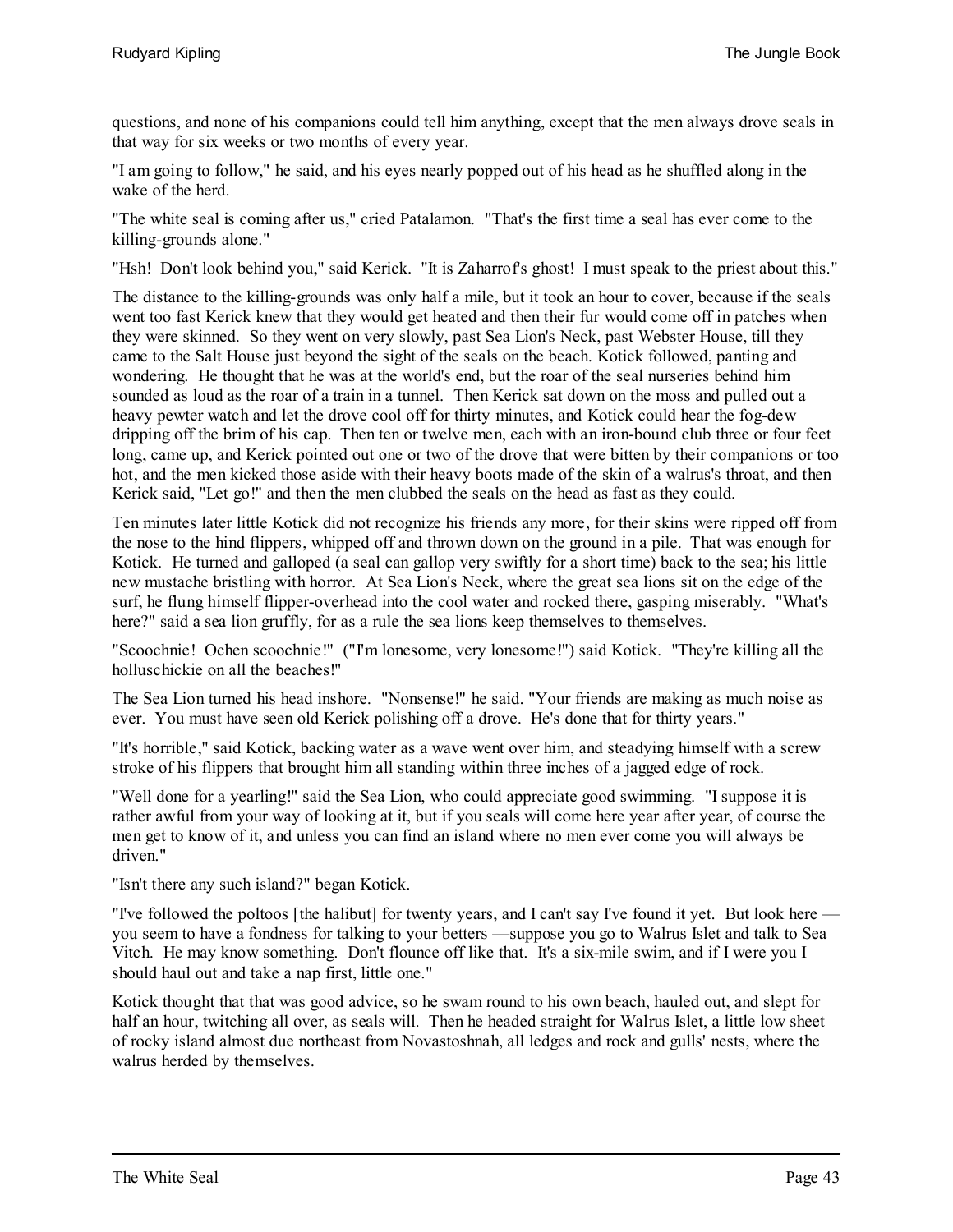He landed close to old Sea Vitch —the big, ugly, bloated, pimpled, fat-necked, long-tusked walrus of the North Pacific, who has no manners except when he is asleep —as he was then, with his hind flippers half in and half out of the surf.

"Wake up!" barked Kotick, for the gulls were making a great noise.

"Hah! Ho! Hmph! What's that?" said Sea Vitch, and he struck the next walrus a blow with his tusks and waked him up, and the next struck the next, and so on till they were all awake and staring in every direction but the right one.

"Hi! It's me," said Kotick, bobbing in the surf and looking like a little white slug.

"Well! May I be —skinned!" said Sea Vitch, and they all looked at Kotick as you can fancy a club full of drowsy old gentlemen would look at a little boy. Kotick did not care to hear any more about skinning just then; he had seen enough of it. So he called out: "Isn't there any place for seals to go where men don't ever come?"

"Go and find out," said Sea Vitch, shutting his eyes. "Run away. We're busy here."

Kotick made his dolphin-jump in the air and shouted as loud as he could: "Clam-eater! Clam-eater!" He knew that Sea Vitch never caught a fish in his life but always rooted for clams and seaweed; though he pretended to be a very terrible person. Naturally the Chickies and the Gooverooskies and the Epatkas the Burgomaster Gulls and the Kittiwakes and the Puffins, who are always looking for a chance to be rude, took up the cry, and —so Limmershin told me —for nearly five minutes you could not have heard a gun fired on Walrus Islet. All the population was yelling and screaming "Clam-eater! Stareek [old man]!" while Sea Vitch rolled from side to side grunting and coughing.

"Now will you tell?" said Kotick, all out of breath.

"Go and ask Sea Cow," said Sea Vitch. "If he is living still, he'll be able to tell you."

"How shall I know Sea Cow when I meet him?" said Kotick, sheering off.

"He's the only thing in the sea uglier than Sea Vitch," screamed a Burgomaster gull, wheeling under Sea Vitch's nose. "Uglier, and with worse manners! Stareek!"

Kotick swam back to Novastoshnah, leaving the gulls to scream. There he found that no one sympathized with him in his little attempt to discover a quiet place for the seals. They told him that men had always driven the holluschickie —it was part of the day's work —and that if he did not like to see ugly things he should not have gone to the killing grounds. But none of the other seals had seen the killing, and that made the difference between him and his friends. Besides, Kotick was a white seal.

"What you must do," said old Sea Catch, after he had heard his son's adventures, "is to grow up and be a big seal like your father, and have a nursery on the beach, and then they will leave you alone. In another five years you ought to be able to fight for yourself." Even gentle Matkah, his mother, said: "You will never be able to stop the killing. Go and play in the sea, Kotick." And Kotick went off and danced the Fire-dance with a very heavy little heart.

That autumn he left the beach as soon as he could, and set off alone because of a notion in his bullet-head. He was going to find Sea Cow, if there was such a person in the sea, and he was going to find a quiet island with good firm beaches for seals to live on, where men could not get at them. So he explored and explored by himself from the North to the South Pacific, swimming as much as three hundred miles in a day and a night. He met with more adventures than can be told, and narrowly escaped being caught by the Basking Shark, and the Spotted Shark, and the Hammerhead, and he met all the untrustworthy ruffians that loaf up and down the seas, and the heavy polite fish, and the scarlet spotted scallops that are moored in one place for hundreds of years, and grow very proud of it; but he never met Sea Cow, and he never found an island that he could fancy.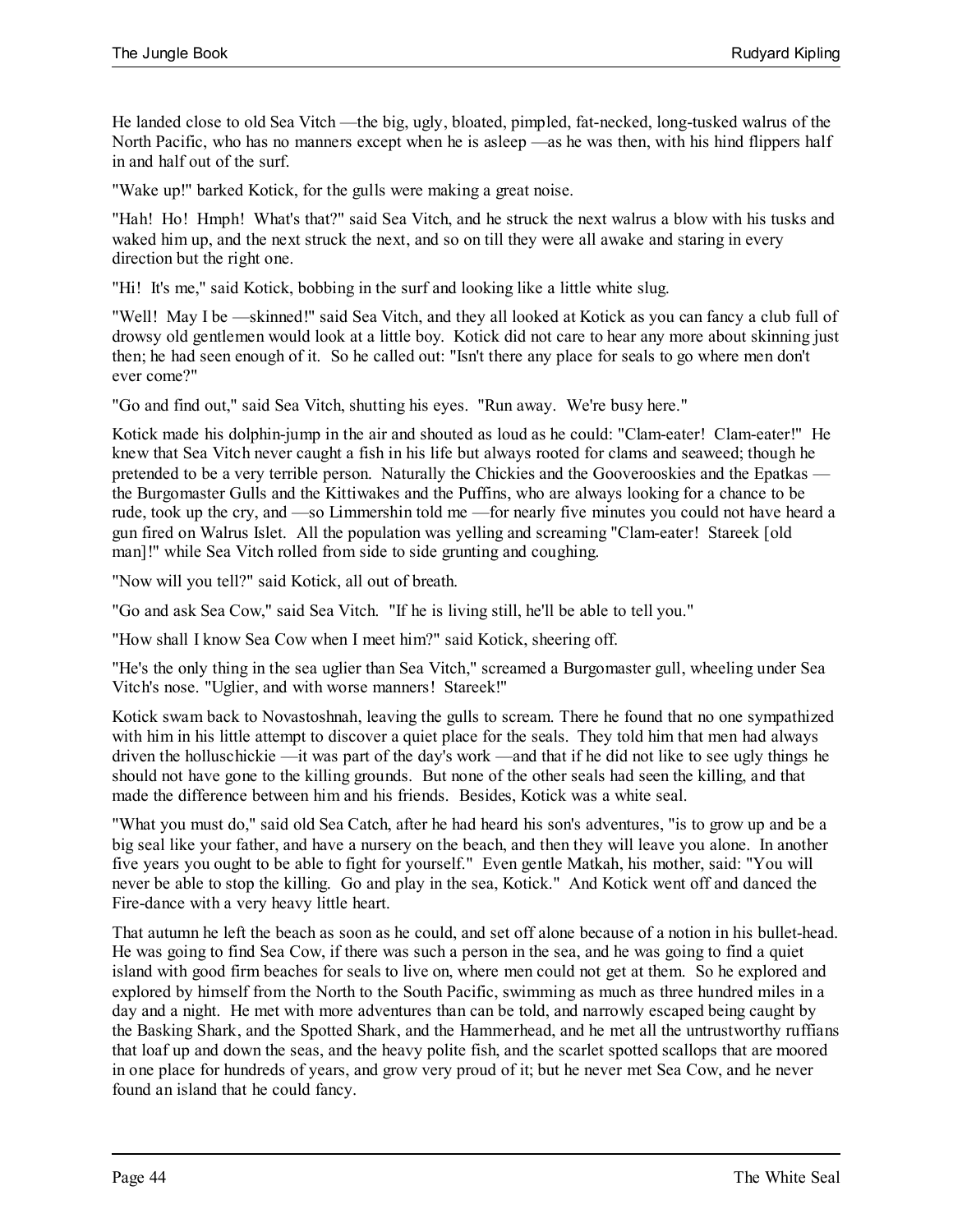If the beach was good and hard, with a slope behind it for seals to play on, there was always the smoke of a whaler on the horizon, boiling down blubber, and Kotick knew what that meant. Or else he could see that seals had once visited the island and been killed off, and Kotick knew that where men had come once they would come again.

He picked up with an old stumpy-tailed albatross, who told him that Kerguelen Island was the very place for peace and quiet, and when Kotick went down there he was all but smashed to pieces against some wicked black cliffs in a heavy sleet-storm with lightning and thunder. Yet as he pulled out against the gale he could see that even there had once been a seal nursery. And it was so in all the other islands that he visited.

Limmershin gave a long list of them, for he said that Kotick spent five seasons exploring, with a four months' rest each year at Novastoshnah, when the holluschickie used to make fun of him and his imaginary islands. He went to the Gallapagos, a horrid dry place on the Equator, where he was nearly baked to death; he went to the Georgia Islands, the Orkneys, Emerald Island, Little Nightingale Island, Gough's Island, Bouvet's Island, the Crossets, and even to a little speck of an island south of the Cape of Good Hope. But everywhere the People of the Sea told him the same things. Seals had come to those islands once upon a time, but men had killed them all off. Even when he swam thousands of miles out of the Pacific and got to a place called Cape Corrientes (that was when he was coming back from Gough's Island), he found a few hundred mangy seals on a rock and they told him that men came there too.

That nearly broke his heart, and he headed round the Horn back to his own beaches; and on his way north he hauled out on an island full of green trees, where he found an old, old seal who was dying, and Kotick caught fish for him and told him all his sorrows. "Now," said Kotick, "I am going back to Novastoshnah, and if I am driven to the killing-pens with the holluschickie I shall not care."

The old seal said, "Try once more. I am the last of the Lost Rookery of Masafuera, and in the days when men killed us by the hundred thousand there was a story on the beaches that some day a white seal would come out of the North and lead the seal people to a quiet place. I am old, and I shall never live to see that day, but others will. Try once more."

And Kotick curled up his mustache (it was a beauty) and said, "I am the only white seal that has ever been born on the beaches, and I am the only seal, black or white, who ever thought of looking for new islands."

This cheered him immensely; and when he came back to Novastoshnah that summer, Matkah, his mother, begged him to marry and settle down, for he was no longer a holluschick but a full-grown sea-catch, with a curly white mane on his shoulders, as heavy, as big, and as fierce as his father. "Give me another season," he said. "Remember, Mother, it is always the seventh wave that goes farthest up the beach."

Curiously enough, there was another seal who thought that she would put off marrying till the next year, and Kotick danced the Fire-dance with her all down Lukannon Beach the night before he set off on his last exploration. This time he went westward, because he had fallen on the trail of a great shoal of halibut, and he needed at least one hundred pounds of fish a day to keep him in good condition. He chased them till he was tired, and then he curled himself up and went to sleep on the hollows of the ground swell that sets in to Copper Island. He knew the coast perfectly well, so about midnight, when he felt himself gently bumped on a weed-bed, he said, "Hm, tide's running strong tonight," and turning over under water opened his eyes slowly and stretched. Then he jumped like a cat, for he saw huge things nosing about in the shoal water and browsing on the heavy fringes of the weeds.

"By the Great Combers of Magellan!" he said, beneath his mustache. "Who in the Deep Sea are these people?"

They were like no walrus, sea lion, seal, bear, whale, shark, fish, squid, or scallop that Kotick had ever seen before. They were between twenty and thirty feet long, and they had no hind flippers, but a shovellike tail that looked as if it had been whittled out of wet leather. Their heads were the most foolish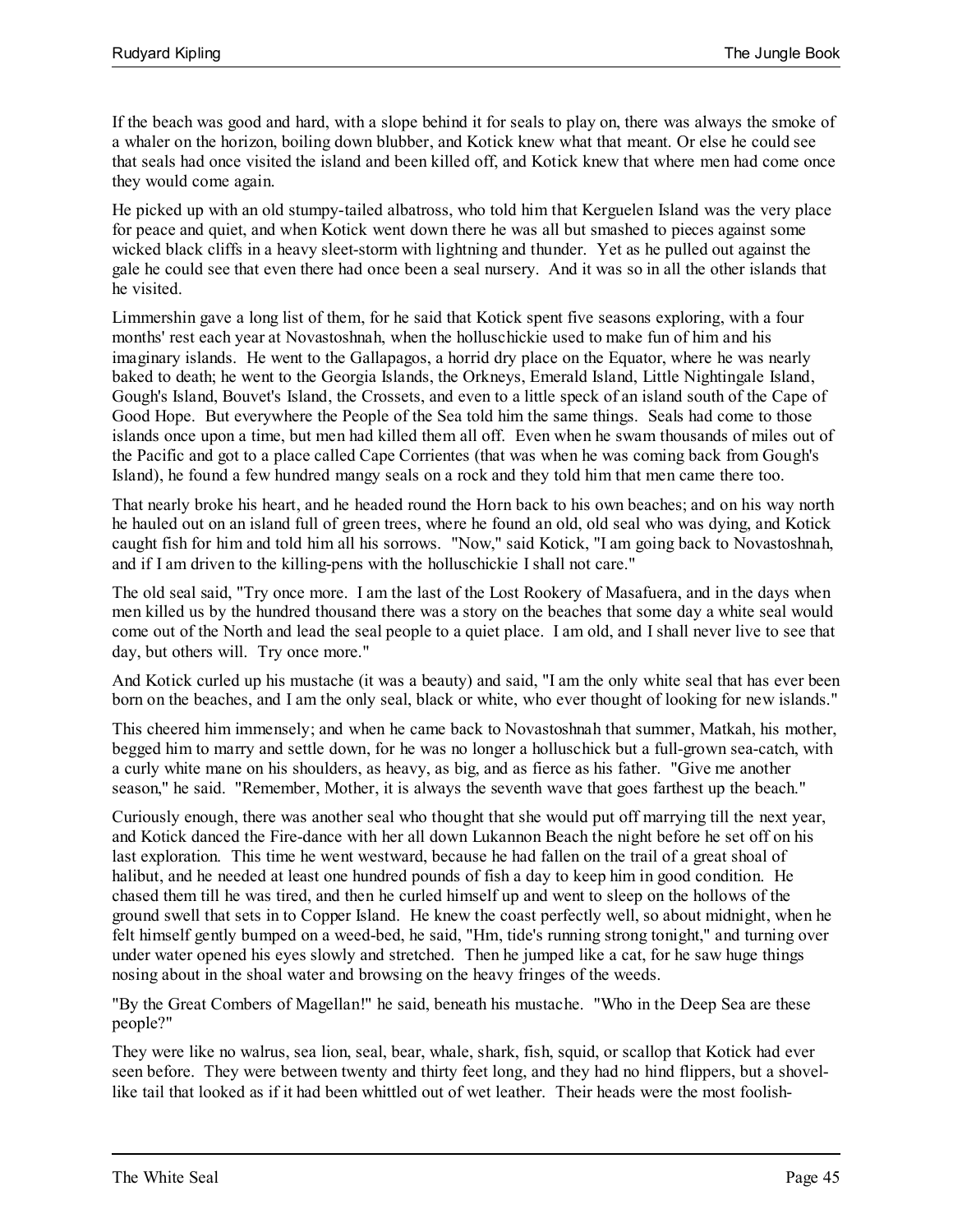looking things you ever saw, and they balanced on the ends of their tails in deep water when they weren't grazing, bowing solemnly to each other and waving their front flippers as a fat man waves his arm.

"Ahem!" said Kotick. "Good sport, gentlemen?" The big things answered by bowing and waving their flippers like the Frog Footman. When they began feeding again Kotick saw that their upper lip was split into two pieces that they could twitch apart about a foot and bring together again with a whole bushel of seaweed between the splits. They tucked the stuff into their mouths and chumped solemnly.

"Messy style of feeding, that," said Kotick. They bowed again, and Kotick began to lose his temper. "Very good," he said. "If you do happen to have an extra joint in your front flipper you needn't show off so. I see you bow gracefully, but I should like to know your names." The split lips moved and twitched; and the glassy green eyes stared, but they did not speak.

"Well!" said Kotick. "You're the only people I've ever met uglier than Sea Vitch —and with worse manners."

Then he remembered in a flash what the Burgomaster gull had screamed to him when he was a little yearling at Walrus Islet, and he tumbled backward in the water, for he knew that he had found Sea Cow at last.

The sea cows went on schlooping and grazing and chumping in the weed, and Kotick asked them questions in every language that he had picked up in his travels; and the Sea People talk nearly as many languages as human beings. But the sea cows did not answer because Sea Cow cannot talk. He has only six bones in his neck where he ought to have seven, and they say under the sea that that prevents him from speaking even to his companions. But, as you know, he has an extra joint in his foreflipper, and by waving it up and down and about he makes what answers to a sort of clumsy telegraphic code.

By daylight Kotick's mane was standing on end and his temper was gone where the dead crabs go. Then the Sea Cow began to travel northward very slowly, stopping to hold absurd bowing councils from time to time, and Kotick followed them, saying to himself, "People who are such idiots as these are would have been killed long ago if they hadn't found out some safe island. And what is good enough for the Sea Cow is good enough for the Sea Catch. All the same, I wish they'd hurry."

It was weary work for Kotick. The herd never went more than forty or fifty miles a day, and stopped to feed at night, and kept close to the shore all the time; while Kotick swam round them, and over them, and under them, but he could not hurry them up one-half mile. As they went farther north they held a bowing council every few hours, and Kotick nearly bit off his mustache with impatience till he saw that they were following up a warm current of water, and then he respected them more.

One night they sank through the shiny water —sank like stones —and for the first time since he had known them began to swim quickly. Kotick followed, and the pace astonished him, for he never dreamed that Sea Cow was anything of a swimmer. They headed for a cliff by the shore —a cliff that ran down into deep water, and plunged into a dark hole at the foot of it, twenty fathoms under the sea. It was a long, long swim, and Kotick badly wanted fresh air before he was out of the dark tunnel they led him through.

"My wig!" he said, when he rose, gasping and puffing, into open water at the farther end. "It was a long dive, but it was worth it."

The sea cows had separated and were browsing lazily along the edges of the finest beaches that Kotick had ever seen. There were long stretches of smooth-worn rock running for miles, exactly fitted to make seal-nurseries, and there were play-grounds of hard sand sloping inland behind them, and there were rollers for seals to dance in, and long grass to roll in, and sand dunes to climb up and down, and, best of all, Kotick knew by the feel of the water, which never deceives a true sea catch, that no men had ever come there.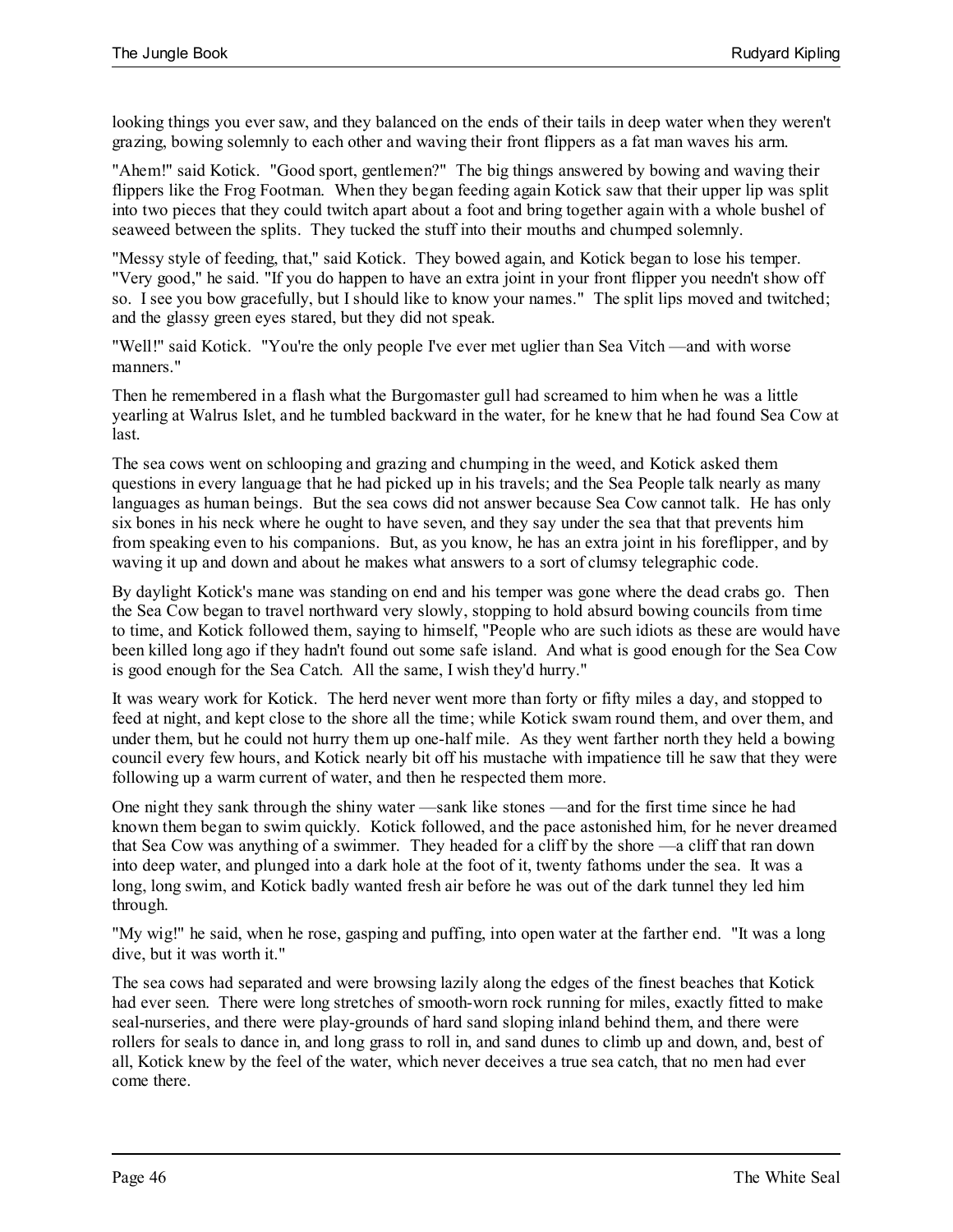The first thing he did was to assure himself that the fishing was good, and then he swam along the beaches and counted up the delightful low sandy islands half hidden in the beautiful rolling fog. Away to the northward, out to sea, ran a line of bars and shoals and rocks that would never let a ship come within six miles of the beach, and between the islands and the mainland was a stretch of deep water that ran up to the perpendicular cliffs, and somewhere below the cliffs was the mouth of the tunnel.

"It's Novastoshnah over again, but ten times better," said Kotick. "Sea Cow must be wiser than I thought. Men can't come down the cliffs, even if there were any men; and the shoals to seaward would knock a ship to splinters. If any place in the sea is safe, this is it."

He began to think of the seal he had left behind him, but though he was in a hurry to go back to Novastoshnah, he thoroughly explored the new country, so that he would be able to answer all questions.

Then he dived and made sure of the mouth of the tunnel, and raced through to the southward. No one but a sea cow or a seal would have dreamed of there being such a place, and when he looked back at the cliffs even Kotick could hardly believe that he had been under them.

He was six days going home, though he was not swimming slowly; and when he hauled out just above Sea Lion's Neck the first person he met was the seal who had been waiting for him, and she saw by the look in his eyes that he had found his island at last.

But the holluschickie and Sea Catch, his father, and all the other seals laughed at him when he told them what he had discovered, and a young seal about his own age said, "This is all very well, Kotick, but you can't come from no one knows where and order us off like this. Remember we've been fighting for our nurseries, and that's a thing you never did. You preferred prowling about in the sea."

The other seals laughed at this, and the young seal began twisting his head from side to side. He had just married that year, and was making a great fuss about it.

"I've no nursery to fight for," said Kotick. "I only want to show you all a place where you will be safe. What's the use of fighting?"

"Oh, if you're trying to back out, of course I've no more to say," said the young seal with an ugly chuckle.

"Will you come with me if I win?" said Kotick. And a green light came into his eye, for he was very angry at having to fight at all.

"Very good," said the young seal carelessly. "If you win, I'll come."

He had no time to change his mind, for Kotick's head was out and his teeth sunk in the blubber of the young seal's neck. Then he threw himself back on his haunches and hauled his enemy down the beach, shook him, and knocked him over. Then Kotick roared to the seals: "I've done my best for you these five seasons past. I've found you the island where you'll be safe, but unless your heads are dragged off your silly necks you won't believe. I'm going to teach you now. Look out for yourselves!"

Limmershin told me that never in his life —and Limmershin sees ten thousand big seals fighting every year —never in all his little life did he see anything like Kotick's charge into the nurseries. He flung himself at the biggest sea catch he could find, caught him by the throat, choked him and bumped him and banged him till he grunted for mercy, and then threw him aside and attacked the next. You see, Kotick had never fasted for four months as the big seals did every year, and his deep-sea swimming trips kept him in perfect condition, and, best of all, he had never fought before. His curly white mane stood up with rage, and his eyes flamed, and his big dog teeth glistened, and he was splendid to look at. Old Sea Catch, his father, saw him tearing past, hauling the grizzled old seals about as though they had been halibut, and upsetting the young bachelors in all directions; and Sea Catch gave a roar and shouted: "He may be a fool, but he is the best fighter on the beaches! Don't tackle your father, my son! He's with you!"

Kotick roared in answer, and old Sea Catch waddled in with his mustache on end, blowing like a locomotive, while Matkah and the seal that was going to marry Kotick cowered down and admired their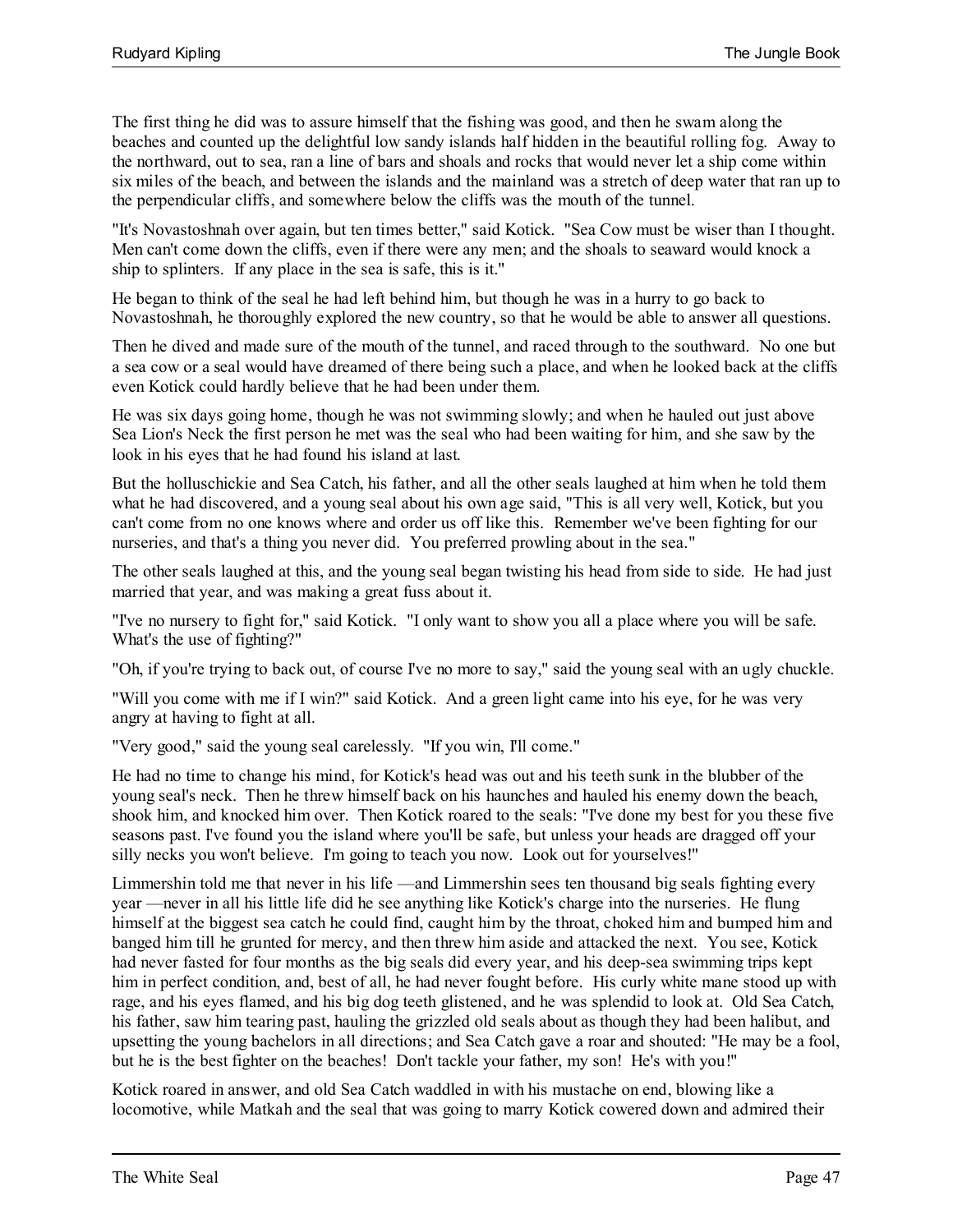men-folk. It was a gorgeous fight, for the two fought as long as there was a seal that dared lift up his head, and when there were none they paraded grandly up and down the beach side by side, bellowing.

At night, just as the Northern Lights were winking and flashing through the fog, Kotick climbed a bare rock and looked down on the scattered nurseries and the torn and bleeding seals. "Now," he said, "I've taught you your lesson."

"My wig!" said old Sea Catch, boosting himself up stiffly, for he was fearfully mauled. "The Killer Whale himself could not have cut them up worse. Son, I'm proud of you, and what's more, I'll come with you to your island —if there is such a place."

"Hear you, fat pigs of the sea. Who comes with me to the Sea Cow's tunnel? Answer, or I shall teach you again," roared Kotick.

There was a murmur like the ripple of the tide all up and down the beaches. "We will come," said thousands of tired voices. "We will follow Kotick, the White Seal."

Then Kotick dropped his head between his shoulders and shut his eyes proudly. He was not a white seal any more, but red from head to tail. All the same he would have scorned to look at or touch one of his wounds.

A week later he and his army (nearly ten thousand holluschickie and old seals) went away north to the Sea Cow's tunnel, Kotick leading them, and the seals that stayed at Novastoshnah called them idiots. But next spring, when they all met off the fishing banks of the Pacific, Kotick's seals told such tales of the new beaches beyond Sea Cow's tunnel that more and more seals left Novastoshnah. Of course it was not all done at once, for the seals are not very clever, and they need a long time to turn things over in their minds, but year after year more seals went away from Novastoshnah, and Lukannon, and the other nurseries, to the quiet, sheltered beaches where Kotick sits all the summer through, getting bigger and fatter and stronger each year, while the holluschickie play around him, in that sea where no man comes.

### **Lukannon**

[This is the great deep-sea song that all the St. Paul seals sing when they are heading back to their beaches in the summer. It is a sort of very sad seal National Anthem.]

> *I met my mates in the morning (and, oh, but I am old!) Where roaring on the ledges the summer ground-swell rolled; I heard them lift the chorus that drowned the breakers' song— The Beaches of Lukannon —two million voices strong.*

> The song of pleasant stations beside the salt lagoons, The song of blowing squadrons that shuffled down the dunes, The song of midnight dances that churned the sea to flame — The Beaches of Lukannon —before the sealers came!

> *I met my mates in the morning (I'll never meet them more!); They came and went in legions that darkened all the shore. And o'er the foam-flecked offing as far as voice could reach We hailed the landing-parties and we sang them up the beach.*

The Beaches of Lukannon —the winter wheat so tall — The dripping, crinkled lichens, and the sea-fog drenching all!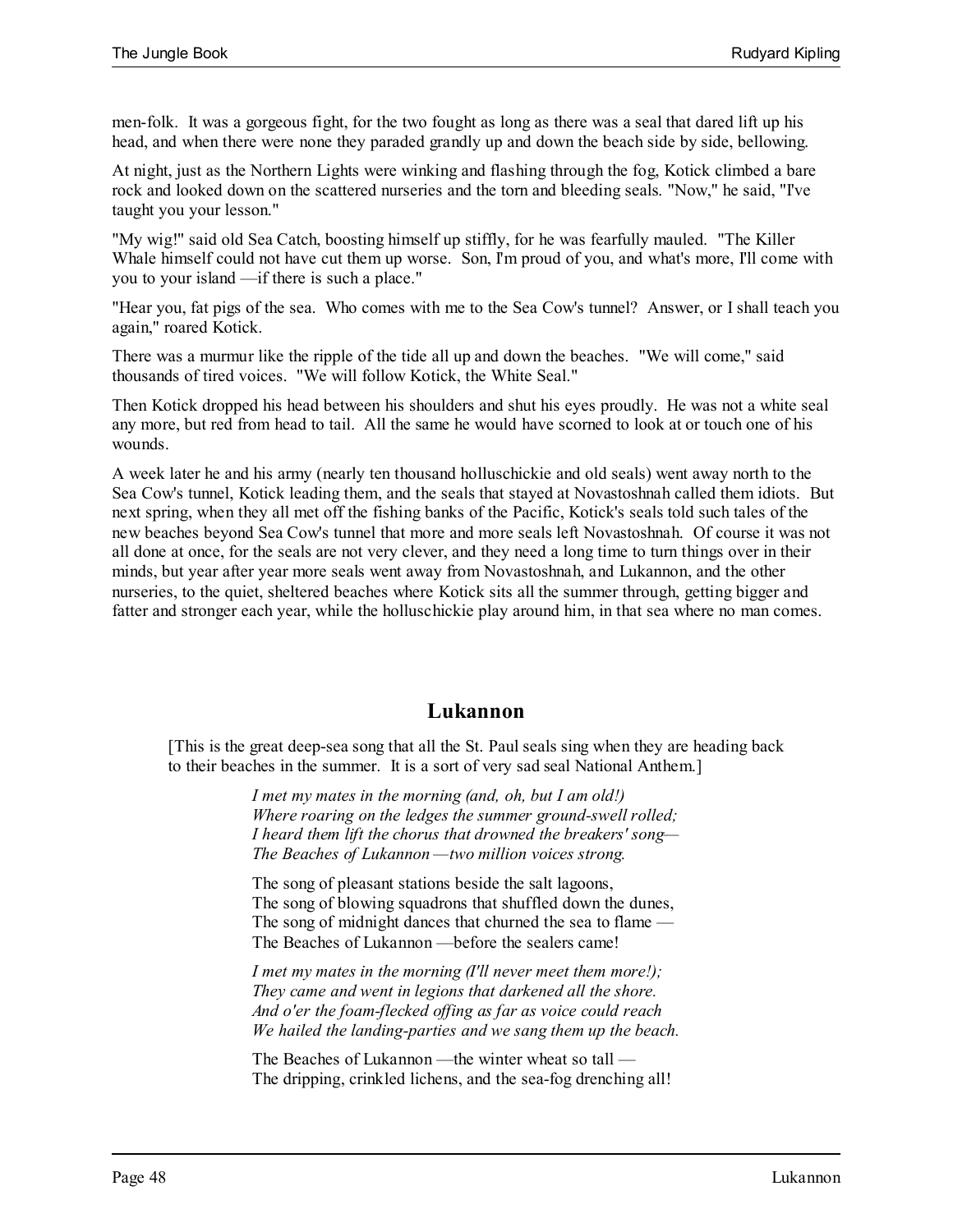The platforms of our playground, all shining smooth and worn! The Beaches of Lukannon —the home where we were born!

*I met my mates in the morning, a broken, scattered band. Men shoot us in the water and club us on the land; Men drive us to the Salt House like silly sheep and tame, And still we sing Lukannon —before the sealers came.*

Wheel down, wheel down to southward; oh, Gooverooska, go! And tell the Deep-Sea Viceroys the story of our woe; Ere, empty as the shark's egg the tempest flings ashore, The Beaches of Lukannon shall know their sons no more!

### **"Rikki-Tikki-Tavi"**

*At the hole where he went in Red-Eye called to Wrinkle-Skin. Hear what little Red-Eye saith: 'Nag, come up and dance with death!'*

*Eye to eye and head to head, (Keep the measure, Nag.) This shall end when one is dead; (At your pleasure, Nag.) Turn for turn and twist for twist — (Run and hide you, Nag.) Hah! The hooded Death has missed! (Woe betide you, Nag!)*

This is the story of the great war that Rikki-tikki-tavi fought single-handed, through the bath-rooms of the big bungalow in Segowlee cantonment. Darzee, the Tailorbird, helped him, and Chuchundra, the muskrat, who never comes out into the middle of the floor, but always creeps round by the wall, gave him advice, but Rikki-tikki did the real fighting.

He was a mongoose, rather like a little cat in his fur and his tail, but quite like a weasel in his head and his habits. His eyes and the end of his restless nose were pink. He could scratch himself anywhere he pleased with any leg, front or back, that he chose to use. He could fluff up his tail till it looked like a bottle brush, and his war cry as he scuttled through the long grass was: "Rikk-tikk-tikki-tikki-tchk!"

One day, a high summer flood washed him out of the burrow where he lived with his father and mother, and carried him, kicking and clucking, down a roadside ditch. He found a little wisp of grass floating there, and clung to it till he lost his senses. When he revived, he was lying in the hot sun on the middle of a garden path, very draggled indeed, and a small boy was saying, "Here's a dead mongoose. Let's have a funeral."

"No," said his mother, "let's take him in and dry him. Perhaps he isn't really dead."

They took him into the house, and a big man picked him up between his finger and thumb and said he was not dead but half choked. So they wrapped him in cotton wool, and warmed him over a little fire, and he opened his eyes and sneezed.

"Now," said the big man (he was an Englishman who had just moved into the bungalow), "don't frighten him, and we'll see what he'll do."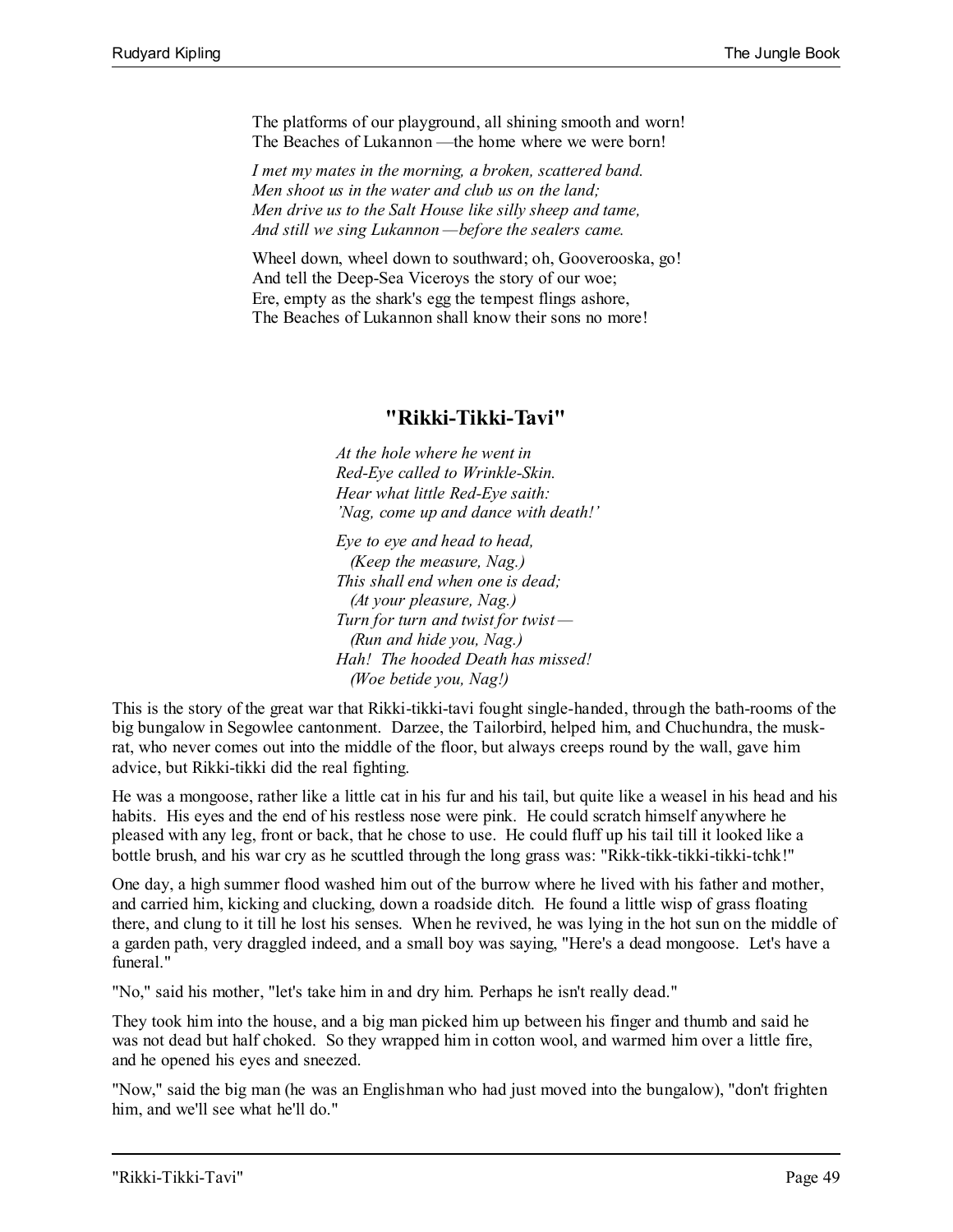It is the hardest thing in the world to frighten a mongoose, because he is eaten up from nose to tail with curiosity. The motto of all the mongoose family is "Run and find out," and Rikki-tikki was a true mongoose. He looked at the cotton wool, decided that it was not good to eat, ran all round the table, sat up and put his fur in order, scratched himself, and jumped on the small boy's shoulder.

"Don't be frightened, Teddy," said his father. "That's his way of making friends."

"Ouch! He's tickling under my chin," said Teddy.

Rikki-tikki looked down between the boy's collar and neck, snuffed at his ear, and climbed down to the floor, where he sat rubbing his nose.

"Good gracious," said Teddy's mother, "and that's a wild creature! I suppose he's so tame because we've been kind to him."

"All mongooses are like that," said her husband. "If Teddy doesn't pick him up by the tail, or try to put him in a cage, he'll run in and out of the house all day long. Let's give him something to eat."

They gave him a little piece of raw meat. Rikki-tikki liked it immensely, and when it was finished he went out into the veranda and sat in the sunshine and fluffed up his fur to make it dry to the roots. Then he felt better.

"There are more things to find out about in this house," he said to himself, "than all my family could find out in all their lives. I shall certainly stay and find out."

He spent all that day roaming over the house. He nearly drowned himself in the bath-tubs, put his nose into the ink on a writing table, and burned it on the end of the big man's cigar, for he climbed up in the big man's lap to see how writing was done. At nightfall he ran into Teddy's nursery to watch how kerosene lamps were lighted, and when Teddy went to bed Rikki-tikki climbed up too. But he was a restless companion, because he had to get up and attend to every noise all through the night, and find out what made it. Teddy's mother and father came in, the last thing, to look at their boy, and Rikki-tikki was awake on the pillow. "I don't like that," said Teddy's mother. "He may bite the child." "He'll do no such thing," said the father. "Teddy's safer with that little beast than if he had a bloodhound to watch him. If a snake came into the nursery now —"

But Teddy's mother wouldn't think of anything so awful.

Early in the morning Rikki-tikki came to early breakfast in the veranda riding on Teddy's shoulder, and they gave him banana and some boiled egg. He sat on all their laps one after the other, because every well-brought-up mongoose always hopes to be a house mongoose some day and have rooms to run about in; and Rikki-tikki's mother (she used to live in the general's house at Segowlee) had carefully told Rikki what to do if ever he came across white men.

Then Rikki-tikki went out into the garden to see what was to be seen. It was a large garden, only half cultivated, with bushes, as big as summer-houses, of Marshal Niel roses, lime and orange trees, clumps of bamboos, and thickets of high grass. Rikki-tikki licked his lips. "This is a splendid hunting-ground," he said, and his tail grew bottle-brushy at the thought of it, and he scuttled up and down the garden, snuffing here and there till he heard very sorrowful voices in a thorn-bush.

It was Darzee, the Tailorbird, and his wife. They had made a beautiful nest by pulling two big leaves together and stitching them up the edges with fibers, and had filled the hollow with cotton and downy fluff. The nest swayed to and fro, as they sat on the rim and cried.

"What is the matter?" asked Rikki-tikki.

"We are very miserable," said Darzee. "One of our babies fell out of the nest yesterday and Nag ate him."

"H'm!" said Rikki-tikki, "that is very sad —but I am a stranger here. Who is Nag?"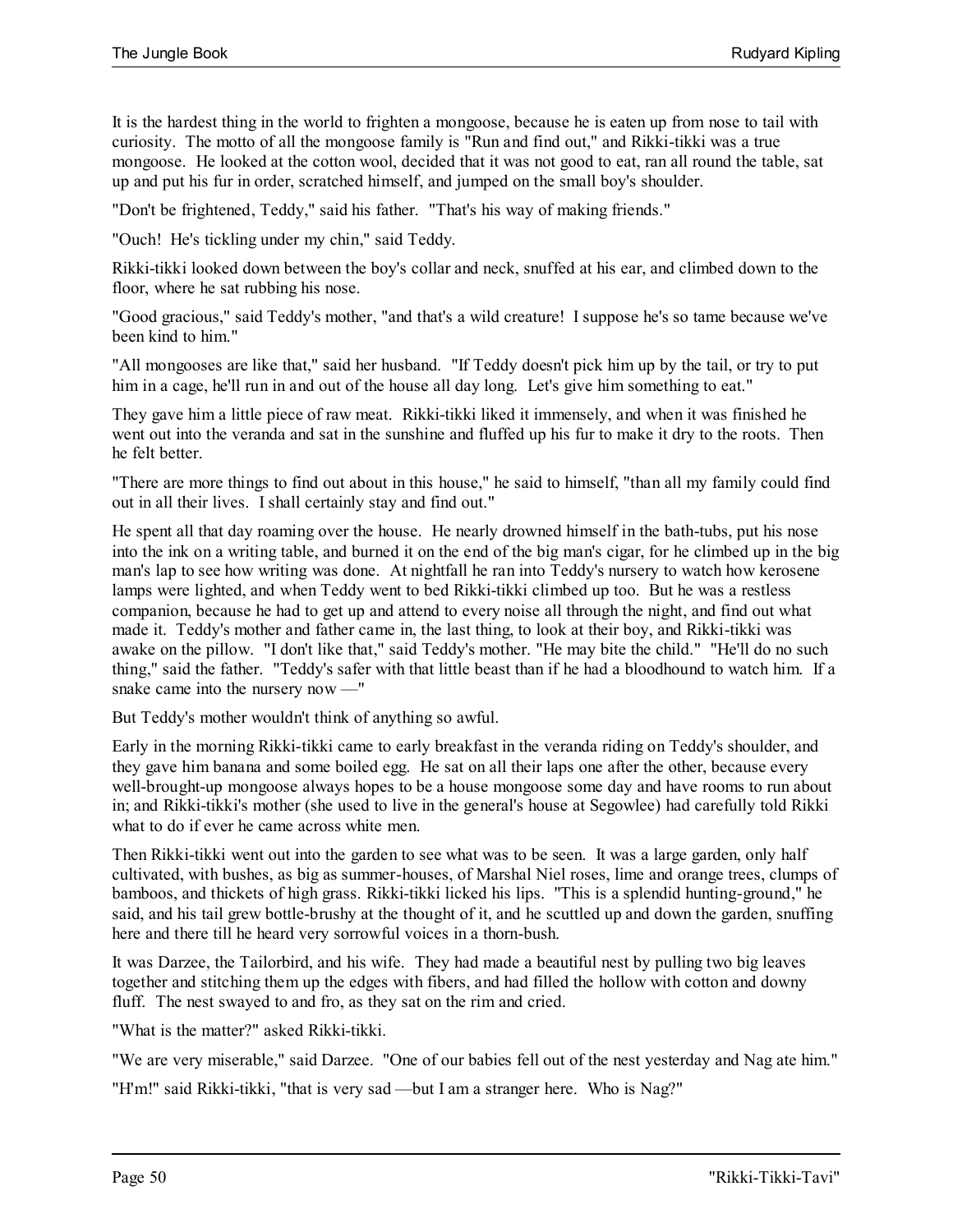Darzee and his wife only cowered down in the nest without answering, for from the thick grass at the foot of the bush there came a low hiss —a horrid cold sound that made Rikki-tikki jump back two clear feet. Then inch by inch out of the grass rose up the head and spread hood of Nag, the big black cobra, and he was five feet long from tongue to tail. When he had lifted one-third of himself clear of the ground, he stayed balancing to and fro exactly as a dandelion tuft balances in the wind, and he looked at Rikki-tikki with the wicked snake's eyes that never change their expression, whatever the snake may be thinking of.

"Who is Nag?" said he. "I am Nag. The great God Brahm put his mark upon all our people, when the first cobra spread his hood to keep the sun off Brahm as he slept. Look, and be afraid!"

He spread out his hood more than ever, and Rikki-tikki saw the spectacle-mark on the back of it that looks exactly like the eye part of a hook-and-eye fastening. He was afraid for the minute, but it is impossible for a mongoose to stay frightened for any length of time, and though Rikki-tikki had never met a live cobra before, his mother had fed him on dead ones, and he knew that all a grown mongoose's business in life was to fight and eat snakes. Nag knew that too and, at the bottom of his cold heart, he was afraid.

"Well," said Rikki-tikki, and his tail began to fluff up again, "marks or no marks, do you think it is right for you to eat fledglings out of a nest?"

Nag was thinking to himself, and watching the least little movement in the grass behind Rikki-tikki. He knew that mongooses in the garden meant death sooner or later for him and his family, but he wanted to get Rikki-tikki off his guard. So he dropped his head a little, and put it on one side.

"Let us talk," he said. "You eat eggs. Why should not I eat birds?"

"Behind you! Look behind you!" sang Darzee.

Rikki-tikki knew better than to waste time in staring. He jumped up in the air as high as he could go, and just under him whizzed by the head of Nagaina, Nag's wicked wife. She had crept up behind him as he was talking, to make an end of him. He heard her savage hiss as the stroke missed. He came down almost across her back, and if he had been an old mongoose he would have known that then was the time to break her back with one bite; but he was afraid of the terrible lashing return stroke of the cobra. He bit, indeed, but did not bite long enough, and he jumped clear of the whisking tail, leaving Nagaina torn and angry.

"Wicked, wicked Darzee!" said Nag, lashing up as high as he could reach toward the nest in the thornbush. But Darzee had built it out of reach of snakes, and it only swayed to and fro.

Rikki-tikki felt his eyes growing red and hot (when a mongoose's eyes grow red, he is angry), and he sat back on his tail and hind legs like a little kangaroo, and looked all round him, and chattered with rage. But Nag and Nagaina had disappeared into the grass. When a snake misses its stroke, it never says anything or gives any sign of what it means to do next. Rikki-tikki did not care to follow them, for he did not feel sure that he could manage two snakes at once. So he trotted off to the gravel path near the house, and sat down to think. It was a serious matter for him.

If you read the old books of natural history, you will find they say that when the mongoose fights the snake and happens to get bitten, he runs off and eats some herb that cures him. That is not true. The victory is only a matter of quickness of eye and quickness of foot —snake's blow against mongoose's jump —and as no eye can follow the motion of a snake's head when it strikes, this makes things much more wonderful than any magic herb. Rikki-tikki knew he was a young mongoose, and it made him all the more pleased to think that he had managed to escape a blow from behind. It gave him confidence in himself, and when Teddy came running down the path, Rikki-tikki was ready to be petted.

But just as Teddy was stooping, something wriggled a little in the dust, and a tiny voice said: "Be careful. I am Death!" It was Karait, the dusty brown snakeling that lies for choice on the dusty earth; and his bite is as dangerous as the cobra's. But he is so small that nobody thinks of him, and so he does the more harm to people.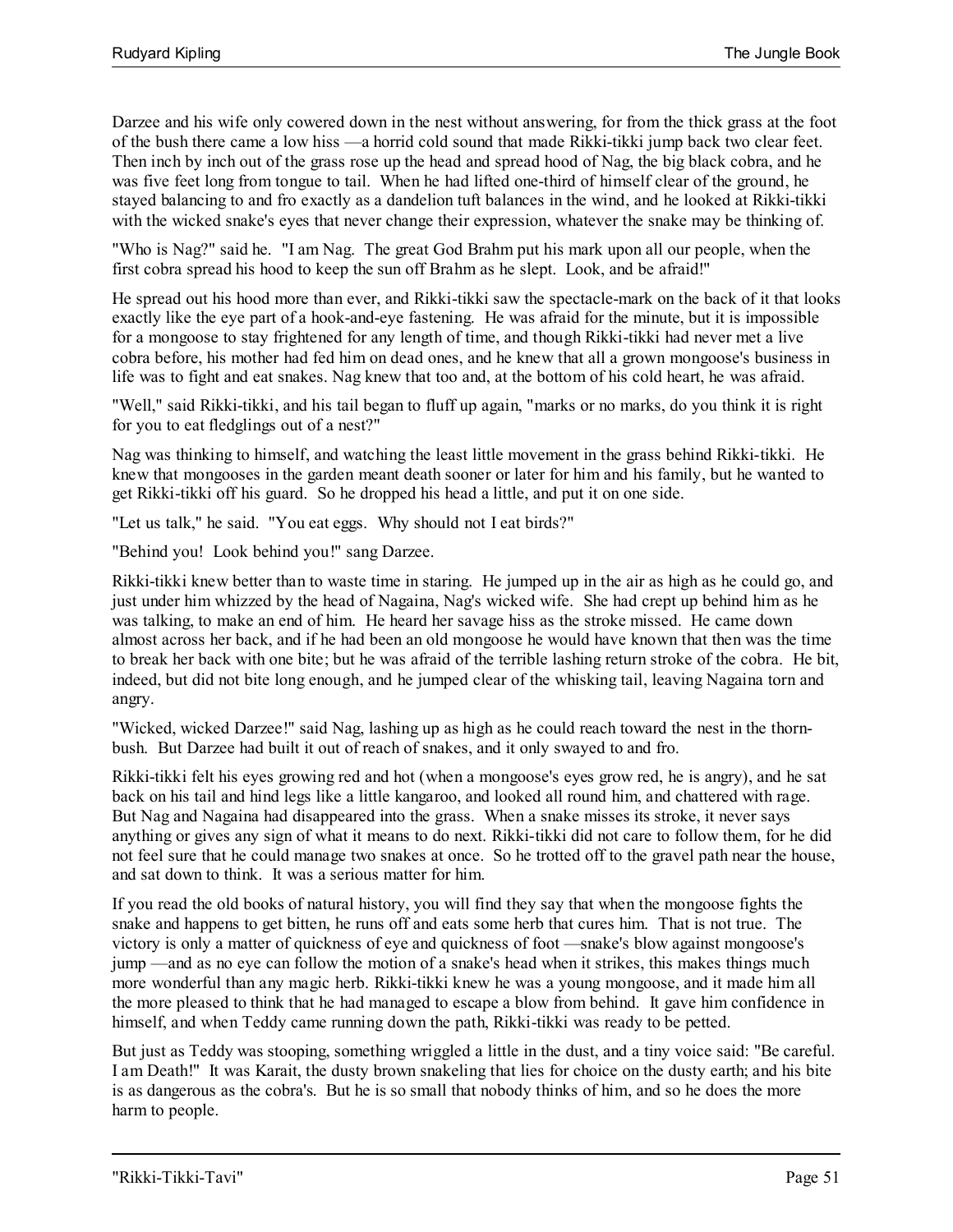Rikki-tikki's eyes grew red again, and he danced up to Karait with the peculiar rocking, swaying motion that he had inherited from his family. It looks very funny, but it is so perfectly balanced a gait that you can fly off from it at any angle you please, and in dealing with snakes this is an advantage. If Rikki-tikki had only known, he was doing a much more dangerous thing than fighting Nag, for Karait is so small, and can turn so quickly, that unless Rikki bit him close to the back of the head, he would get the return stroke in his eye or his lip. But Rikki did not know. His eyes were all red, and he rocked back and forth, looking for a good place to hold. Karait struck out. Rikki jumped sideways and tried to run in, but the wicked little dusty gray head lashed within a fraction of his shoulder, and he had to jump over the body, and the head followed his heels close.

Teddy shouted to the house: "Oh, look here! Our mongoose is killing a snake." And Rikki-tikki heard a scream from Teddy's mother. His father ran out with a stick, but by the time he came up, Karait had lunged out once too far, and Rikki-tikki had sprung, jumped on the snake's back, dropped his head far between his forelegs, bitten as high up the back as he could get hold, and rolled away. That bite paralyzed Karait, and Rikki-tikki was just going to eat him up from the tail, after the custom of his family at dinner, when he remembered that a full meal makes a slow mongoose, and if he wanted all his strength and quickness ready, he must keep himself thin.

He went away for a dust bath under the castor-oil bushes, while Teddy's father beat the dead Karait. "What is the use of that?" thought Rikki-tikki. "I have settled it all;" and then Teddy's mother picked him up from the dust and hugged him, crying that he had saved Teddy from death, and Teddy's father said that he was a providence, and Teddy looked on with big scared eyes. Rikki-tikki was rather amused at all the fuss, which, of course, he did not understand. Teddy's mother might just as well have petted Teddy for playing in the dust. Rikki was thoroughly enjoying himself.

That night at dinner, walking to and fro among the wine-glasses on the table, he might have stuffed himself three times over with nice things. But he remembered Nag and Nagaina, and though it was very pleasant to be patted and petted by Teddy's mother, and to sit on Teddy's shoulder, his eyes would get red from time to time, and he would go off into his long war cry of "Rikk-tikk-tikki-tikki-tchk!"

Teddy carried him off to bed, and insisted on Rikki-tikki sleeping under his chin. Rikki-tikki was too well bred to bite or scratch, but as soon as Teddy was asleep he went off for his nightly walk round the house, and in the dark he ran up against Chuchundra, the musk-rat, creeping around by the wall. Chuchundra is a broken-hearted little beast. He whimpers and cheeps all the night, trying to make up his mind to run into the middle of the room. But he never gets there.

"Don't kill me," said Chuchundra, almost weeping. "Rikki-tikki, don't kill me!"

"Do you think a snake-killer kills muskrats?" said Rikki-tikki scornfully.

"Those who kill snakes get killed by snakes," said Chuchundra, more sorrowfully than ever. "And how am I to be sure that Nag won't mistake me for you some dark night?"

"There's not the least danger," said Rikki-tikki. "But Nag is in the garden, and I know you don't go there."

"My cousin Chua, the rat, told me —" said Chuchundra, and then he stopped.

"Told you what?"

"H'sh! Nag is everywhere, Rikki-tikki. You should have talked to Chua in the garden."

"I didn't —so you must tell me. Quick, Chuchundra, or I'll bite you!"

Chuchundra sat down and cried till the tears rolled off his whiskers. "I am a very poor man," he sobbed. "I never had spirit enough to run out into the middle of the room. H'sh! I mustn't tell you anything. Can't you hear, Rikki-tikki?"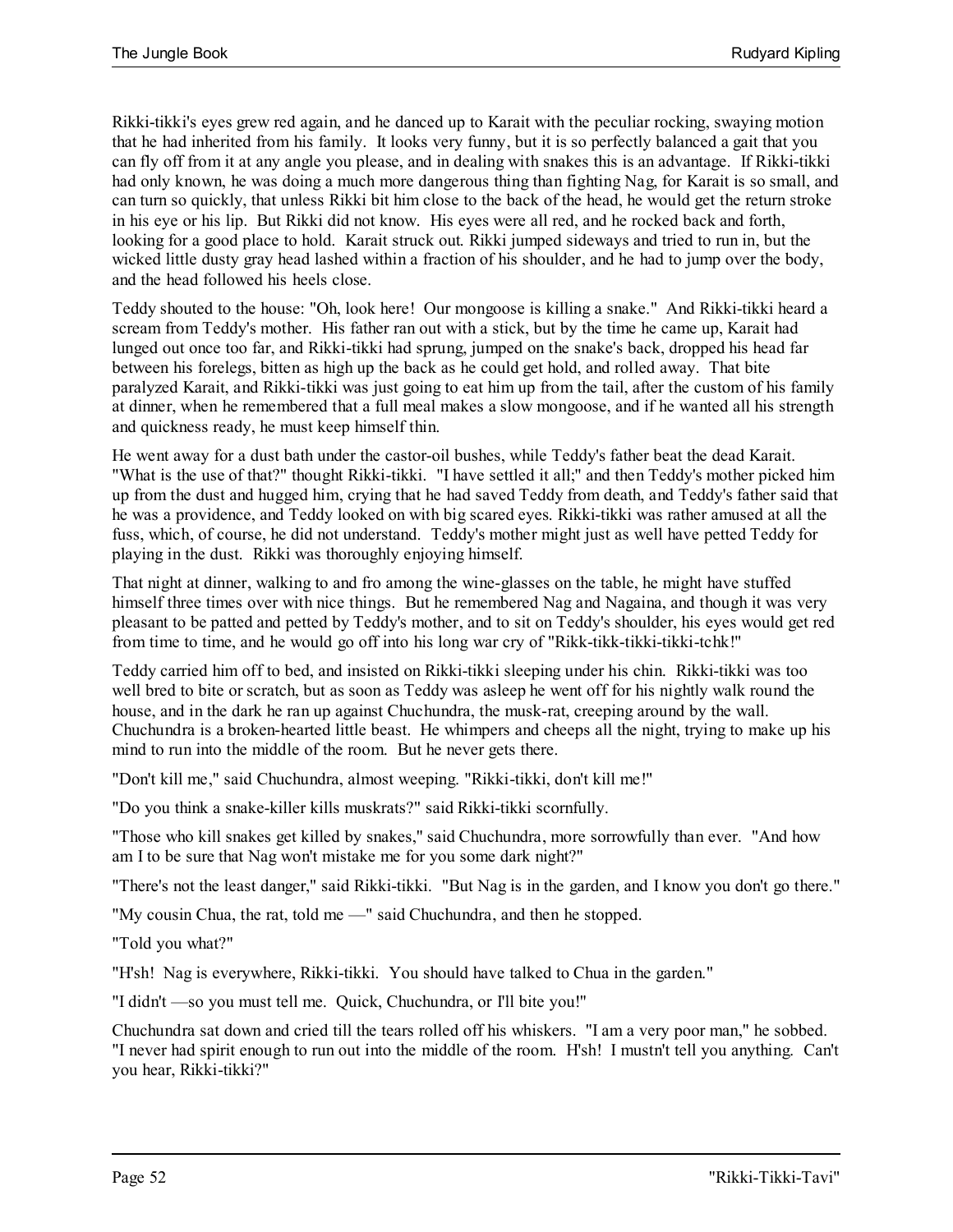Rikki-tikki listened. The house was as still as still, but he thought he could just catch the faintest scratchscratch in the world —a noise as faint as that of a wasp walking on a window-pane —the dry scratch of a snake's scales on brick-work.

"That's Nag or Nagaina," he said to himself, "and he is crawling into the bath-room sluice. You're right, Chuchundra; I should have talked to Chua."

He stole off to Teddy's bath-room, but there was nothing there, and then to Teddy's mother's bathroom. At the bottom of the smooth plaster wall there was a brick pulled out to make a sluice for the bath water, and as Rikki-tikki stole in by the masonry curb where the bath is put, he heard Nag and Nagaina whispering together outside in the moonlight.

"When the house is emptied of people," said Nagaina to her husband, "he will have to go away, and then the garden will be our own again. Go in quietly, and remember that the big man who killed Karait is the first one to bite. Then come out and tell me, and we will hunt for Rikki-tikki together."

"But are you sure that there is anything to be gained by killing the people?" said Nag.

"Everything. When there were no people in the bungalow, did we have any mongoose in the garden? So long as the bungalow is empty, we are king and queen of the garden; and remember that as soon as our eggs in the melon bed hatch (as they may tomorrow), our children will need room and quiet."

"I had not thought of that," said Nag. "I will go, but there is no need that we should hunt for Rikki-tikki afterward. I will kill the big man and his wife, and the child if I can, and come away quietly. Then the bungalow will be empty, and Rikki-tikki will go."

Rikki-tikki tingled all over with rage and hatred at this, and then Nag's head came through the sluice, and his five feet of cold body followed it. Angry as he was, Rikki-tikki was very frightened as he saw the size of the big cobra. Nag coiled himself up, raised his head, and looked into the bathroom in the dark, and Rikki could see his eyes glitter.

"Now, if I kill him here, Nagaina will know; and if I fight him on the open floor, the odds are in his favor. What am I to do?" said Rikki-tikki-tavi.

Nag waved to and fro, and then Rikki-tikki heard him drinking from the biggest water-jar that was used to fill the bath. "That is good," said the snake. "Now, when Karait was killed, the big man had a stick. He may have that stick still, but when he comes in to bathe in the morning he will not have a stick. I shall wait here till he comes. Nagaina —do you hear me? —I shall wait here in the cool till daytime."

There was no answer from outside, so Rikki-tikki knew Nagaina had gone away. Nag coiled himself down, coil by coil, round the bulge at the bottom of the water jar, and Rikki-tikki stayed still as death. After an hour he began to move, muscle by muscle, toward the jar. Nag was asleep, and Rikki-tikki looked at his big back, wondering which would be the best place for a good hold. "If I don't break his back at the first jump," said Rikki, "he can still fight. And if he fights —O Rikki!" He looked at the thickness of the neck below the hood, but that was too much for him; and a bite near the tail would only make Nag savage.

"It must be the head"' he said at last; "the head above the hood. And, when I am once there, I must not let go."

Then he jumped. The head was lying a little clear of the water jar, under the curve of it; and, as his teeth met, Rikki braced his back against the bulge of the red earthenware to hold down the head. This gave him just one second's purchase, and he made the most of it. Then he was battered to and fro as a rat is shaken by a dog —to and fro on the floor, up and down, and around in great circles, but his eyes were red and he held on as the body cart-whipped over the floor, upsetting the tin dipper and the soap dish and the flesh brush, and banged against the tin side of the bath. As he held he closed his jaws tighter and tighter, for he made sure he would be banged to death, and, for the honor of his family, he preferred to be found with his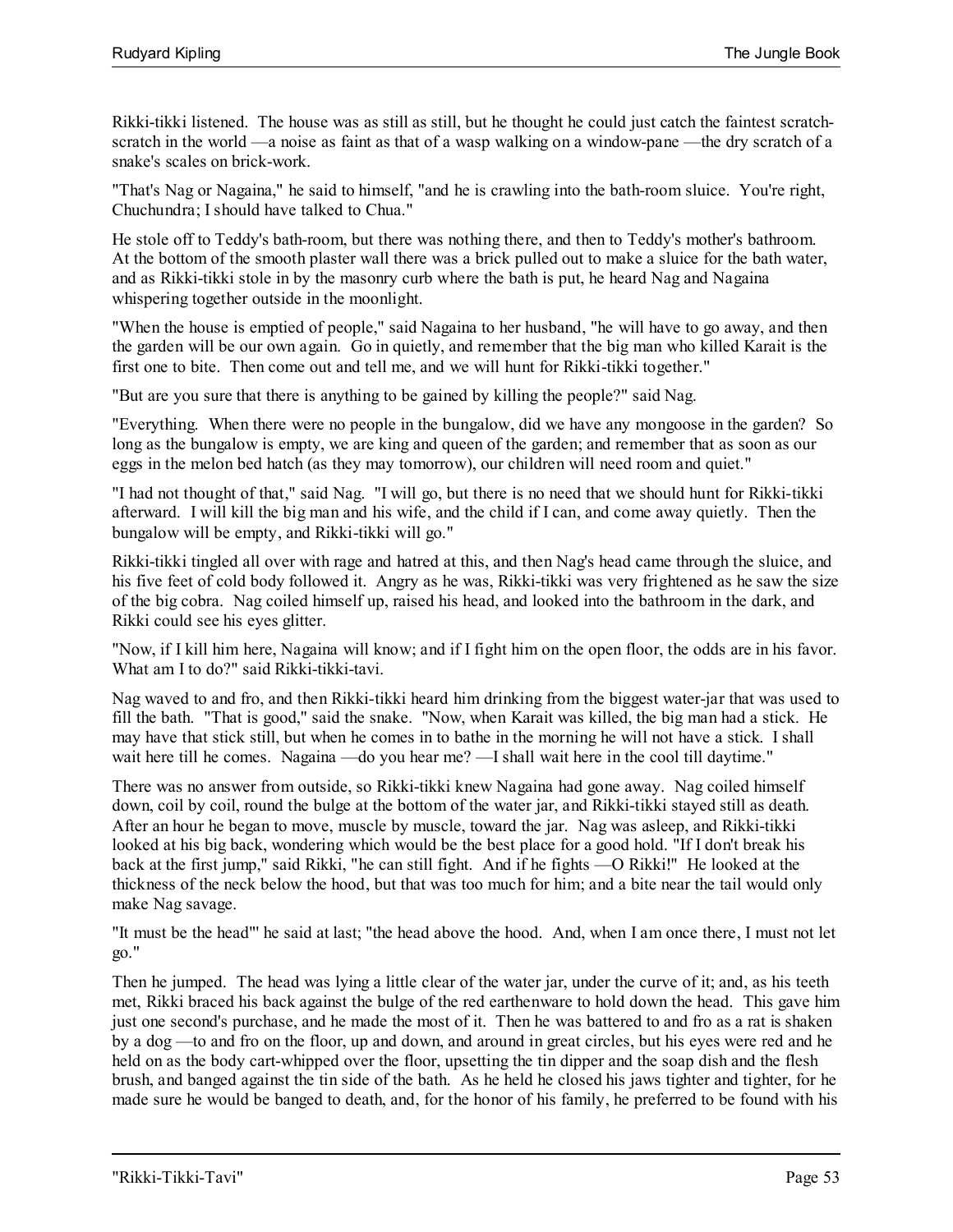teeth locked. He was dizzy, aching, and felt shaken to pieces when something went off like a thunderclap just behind him. A hot wind knocked him senseless and red fire singed his fur. The big man had been wakened by the noise, and had fired both barrels of a shotgun into Nag just behind the hood.

Rikki-tikki held on with his eyes shut, for now he was quite sure he was dead. But the head did not move, and the big man picked him up and said, "It's the mongoose again, Alice. The little chap has saved our lives now."

Then Teddy's mother came in with a very white face, and saw what was left of Nag, and Rikki-tikki dragged himself to Teddy's bedroom and spent half the rest of the night shaking himself tenderly to find out whether he really was broken into forty pieces, as he fancied.

When morning came he was very stiff, but well pleased with his doings. "Now I have Nagaina to settle with, and she will be worse than five Nags, and there's no knowing when the eggs she spoke of will hatch. Goodness! I must go and see Darzee," he said.

Without waiting for breakfast, Rikki-tikki ran to the thornbush where Darzee was singing a song of triumph at the top of his voice. The news of Nag's death was all over the garden, for the sweeper had thrown the body on the rubbish-heap.

"Oh, you stupid tuft of feathers!" said Rikki-tikki angrily. "Is this the time to sing?"

"Nag is dead —is dead —is dead!" sang Darzee. "The valiant Rikki-tikki caught him by the head and held fast. The big man brought the bang-stick, and Nag fell in two pieces! He will never eat my babies again."

"All that's true enough. But where's Nagaina?" said Rikki-tikki, looking carefully round him.

"Nagaina came to the bathroom sluice and called for Nag," Darzee went on, "and Nag came out on the end of a stick —the sweeper picked him up on the end of a stick and threw him upon the rubbish heap. Let us sing about the great, the red-eyed Rikki-tikki!" And Darzee filled his throat and sang.

"If I could get up to your nest, I'd roll your babies out!" said Rikki-tikki. "You don't know when to do the right thing at the right time. You're safe enough in your nest there, but it's war for me down here. Stop singing a minute, Darzee."

"For the great, the beautiful Rikki-tikki's sake I will stop," said Darzee. "What is it, O Killer of the terrible Nag?"

"Where is Nagaina, for the third time?"

"On the rubbish heap by the stables, mourning for Nag. Great is Rikki-tikki with the white teeth."

"Bother my white teeth! Have you ever heard where she keeps her eggs?"

"In the melon bed, on the end nearest the wall, where the sun strikes nearly all day. She hid them there weeks ago."

"And you never thought it worth while to tell me? The end nearest the wall, you said?"

"Rikki-tikki, you are not going to eat her eggs?"

"Not eat exactly; no. Darzee, if you have a grain of sense you will fly off to the stables and pretend that your wing is broken, and let Nagaina chase you away to this bush. I must get to the melon-bed, and if I went there now she'd see me."

Darzee was a feather-brained little fellow who could never hold more than one idea at a time in his head. And just because he knew that Nagaina's children were born in eggs like his own, he didn't think at first that it was fair to kill them. But his wife was a sensible bird, and she knew that cobra's eggs meant young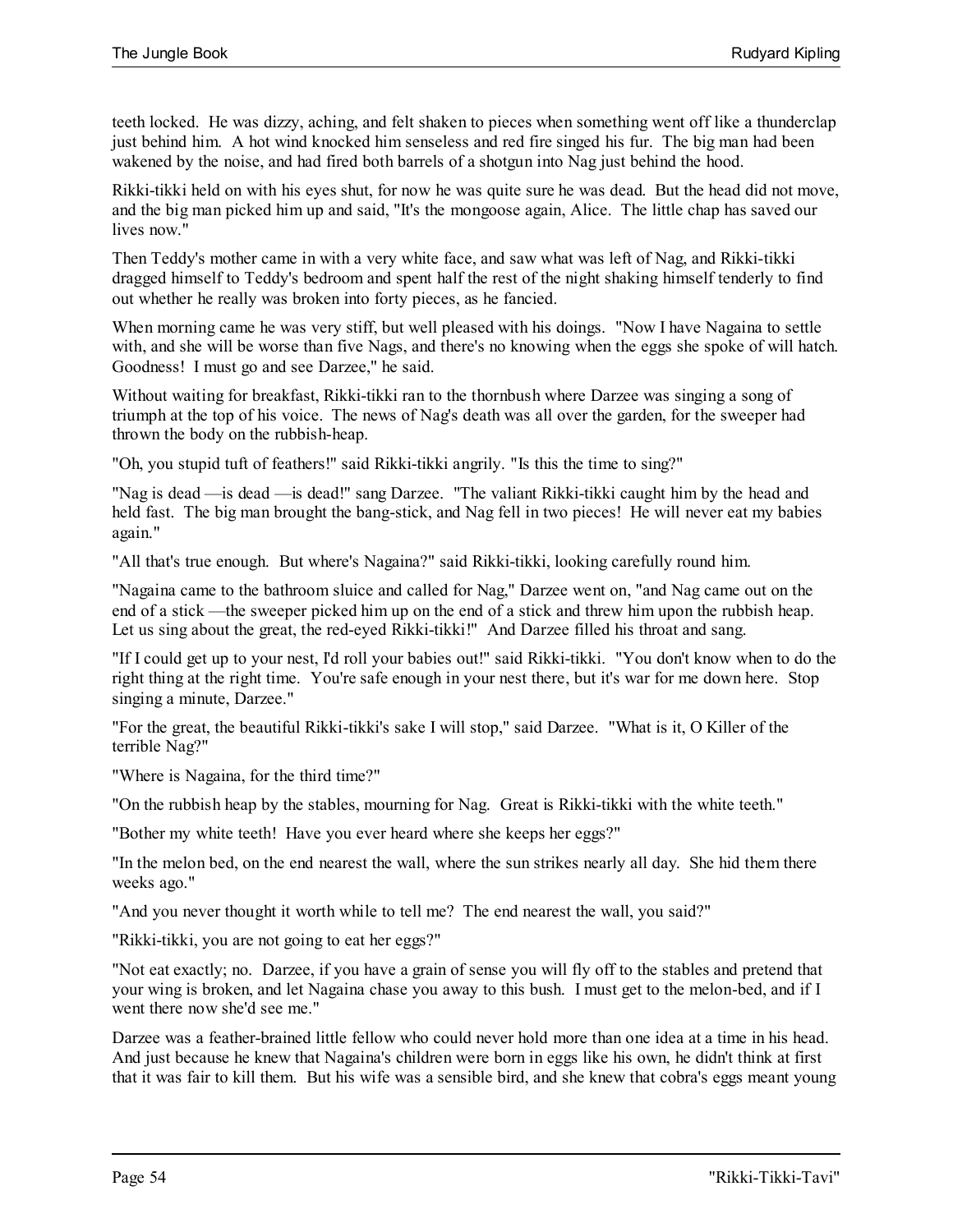cobras later on. So she flew off from the nest, and left Darzee to keep the babies warm, and continue his song about the death of Nag. Darzee was very like a man in some ways.

She fluttered in front of Nagaina by the rubbish heap and cried out, "Oh, my wing is broken! The boy in the house threw a stone at me and broke it." Then she fluttered more desperately than ever.

Nagaina lifted up her head and hissed, "You warned Rikki-tikki when I would have killed him. Indeed and truly, you've chosen a bad place to be lame in." And she moved toward Darzee's wife, slipping along over the dust.

"The boy broke it with a stone!" shrieked Darzee's wife.

"Well! It may be some consolation to you when you're dead to know that I shall settle accounts with the boy. My husband lies on the rubbish heap this morning, but before night the boy in the house will lie very still. What is the use of running away? I am sure to catch you. Little fool, look at me!"

Darzee's wife knew better than to do that, for a bird who looks at a snake's eyes gets so frightened that she cannot move. Darzee's wife fluttered on, piping sorrowfully, and never leaving the ground, and Nagaina quickened her pace.

Rikki-tikki heard them going up the path from the stables, and he raced for the end of the melon patch near the wall. There, in the warm litter above the melons, very cunningly hidden, he found twenty-five eggs, about the size of a bantam's eggs, but with whitish skin instead of shell.

"I was not a day too soon," he said, for he could see the baby cobras curled up inside the skin, and he knew that the minute they were hatched they could each kill a man or a mongoose. He bit off the tops of the eggs as fast as he could, taking care to crush the young cobras, and turned over the litter from time to time to see whether he had missed any. At last there were only three eggs left, and Rikki-tikki began to chuckle to himself, when he heard Darzee's wife screaming:

"Rikki-tikki, I led Nagaina toward the house, and she has gone into the veranda, and —oh, come quickly —she means killing!"

Rikki-tikki smashed two eggs, and tumbled backward down the melon-bed with the third egg in his mouth, and scuttled to the veranda as hard as he could put foot to the ground. Teddy and his mother and father were there at early breakfast, but Rikki-tikki saw that they were not eating anything. They sat stone-still, and their faces were white. Nagaina was coiled up on the matting by Teddy's chair, within easy striking distance of Teddy's bare leg, and she was swaying to and fro, singing a song of triumph.

"Son of the big man that killed Nag," she hissed, "stay still. I am not ready yet. Wait a little. Keep very still, all you three! If you move I strike, and if you do not move I strike. Oh, foolish people, who killed my Nag!"

Teddy's eyes were fixed on his father, and all his father could do was to whisper, "Sit still, Teddy. You mustn't move. Teddy, keep still."

Then Rikki-tikki came up and cried, "Turn round, Nagaina. Turn and fight!"

"All in good time," said she, without moving her eyes. "I will settle my account with you presently. Look at your friends, Rikki-tikki. They are still and white. They are afraid. They dare not move, and if you come a step nearer I strike."

"Look at your eggs," said Rikki-tikki, "in the melon bed near the wall. Go and look, Nagaina!"

The big snake turned half around, and saw the egg on the veranda. "Ah-h! Give it to me," she said.

Rikki-tikki put his paws one on each side of the egg, and his eyes were blood-red. "What price for a snake's egg? For a young cobra? For a young king cobra? For the last —the very last of the brood? The ants are eating all the others down by the melon bed."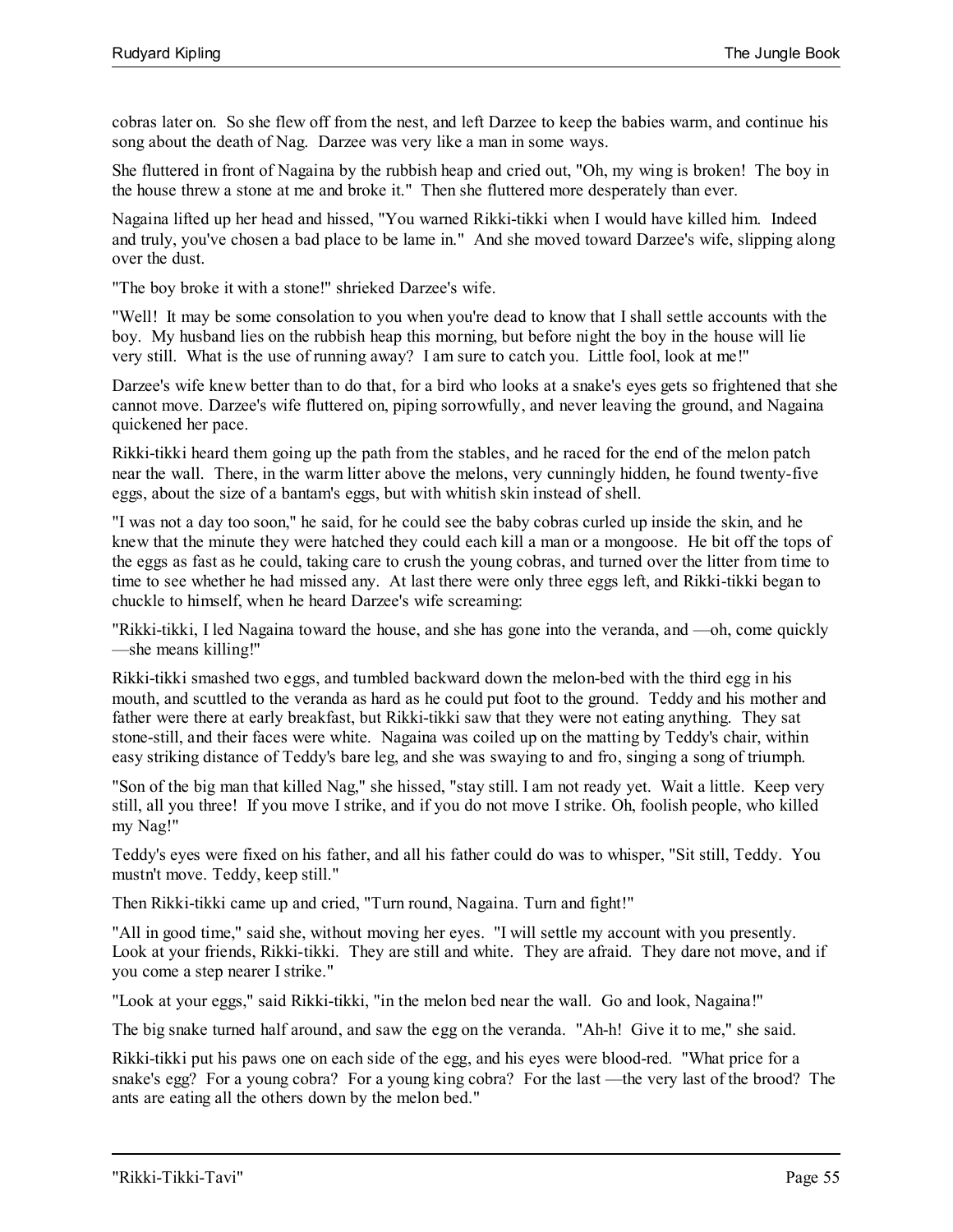Nagaina spun clear round, forgetting everything for the sake of the one egg. Rikki-tikki saw Teddy's father shoot out a big hand, catch Teddy by the shoulder, and drag him across the little table with the teacups, safe and out of reach of Nagaina.

"Tricked! Tricked! Tricked! Rikk-tck-tck!" chuckled Rikki-tikki. "The boy is safe, and it was  $I - I - I$ that caught Nag by the hood last night in the bathroom." Then he began to jump up and down, all four feet together, his head close to the floor. "He threw me to and fro, but he could not shake me off. He was dead before the big man blew him in two. I did it! Rikki-tikki-tck-tck! Come then, Nagaina. Come and fight with me. You shall not be a widow long."

Nagaina saw that she had lost her chance of killing Teddy, and the egg lay between Rikki-tikki's paws. "Give me the egg, Rikki-tikki. Give me the last of my eggs, and I will go away and never come back," she said, lowering her hood.

"Yes, you will go away, and you will never come back. For you will go to the rubbish heap with Nag. Fight, widow! The big man has gone for his gun! Fight!"

Rikki-tikki was bounding all round Nagaina, keeping just out of reach of her stroke, his little eyes like hot coals. Nagaina gathered herself together and flung out at him. Rikki-tikki jumped up and backward. Again and again and again she struck, and each time her head came with a whack on the matting of the veranda and she gathered herself together like a watch spring. Then Rikki-tikki danced in a circle to get behind her, and Nagaina spun round to keep her head to his head, so that the rustle of her tail on the matting sounded like dry leaves blown along by the wind.

He had forgotten the egg. It still lay on the veranda, and Nagaina came nearer and nearer to it, till at last, while Rikki-tikki was drawing breath, she caught it in her mouth, turned to the veranda steps, and flew like an arrow down the path, with Rikki-tikki behind her. When the cobra runs for her life, she goes like a whip-lash flicked across a horse's neck.

Rikki-tikki knew that he must catch her, or all the trouble would begin again. She headed straight for the long grass by the thorn-bush, and as he was running Rikki-tikki heard Darzee still singing his foolish little song of triumph. But Darzee's wife was wiser. She flew off her nest as Nagaina came along, and flapped her wings about Nagaina's head. If Darzee had helped they might have turned her, but Nagaina only lowered her hood and went on. Still, the instant's delay brought Rikki-tikki up to her, and as she plunged into the rat-hole where she and Nag used to live, his little white teeth were clenched on her tail, and he went down with her —and very few mongooses, however wise and old they may be, care to follow a cobra into its hole. It was dark in the hole; and Rikki-tikki never knew when it might open out and give Nagaina room to turn and strike at him. He held on savagely, and stuck out his feet to act as brakes on the dark slope of the hot, moist earth.

Then the grass by the mouth of the hole stopped waving, and Darzee said, "It is all over with Rikki-tikki!" We must sing his death song. Valiant Rikki-tikki is dead! For Nagaina will surely kill him underground."

So he sang a very mournful song that he made up on the spur of the minute, and just as he got to the most touching part, the grass quivered again, and Rikki-tikki, covered with dirt, dragged himself out of the hole leg by leg, licking his whiskers. Darzee stopped with a little shout. Rikki-tikki shook some of the dust out of his fur and sneezed. "It is all over," he said. "The widow will never come out again." And the red ants that live between the grass stems heard him, and began to troop down one after another to see if he had spoken the truth.

Rikki-tikki curled himself up in the grass and slept where he was —slept and slept till it was late in the afternoon, for he had done a hard day's work.

"Now," he said, when he awoke, "I will go back to the house. Tell the Coppersmith, Darzee, and he will tell the garden that Nagaina is dead."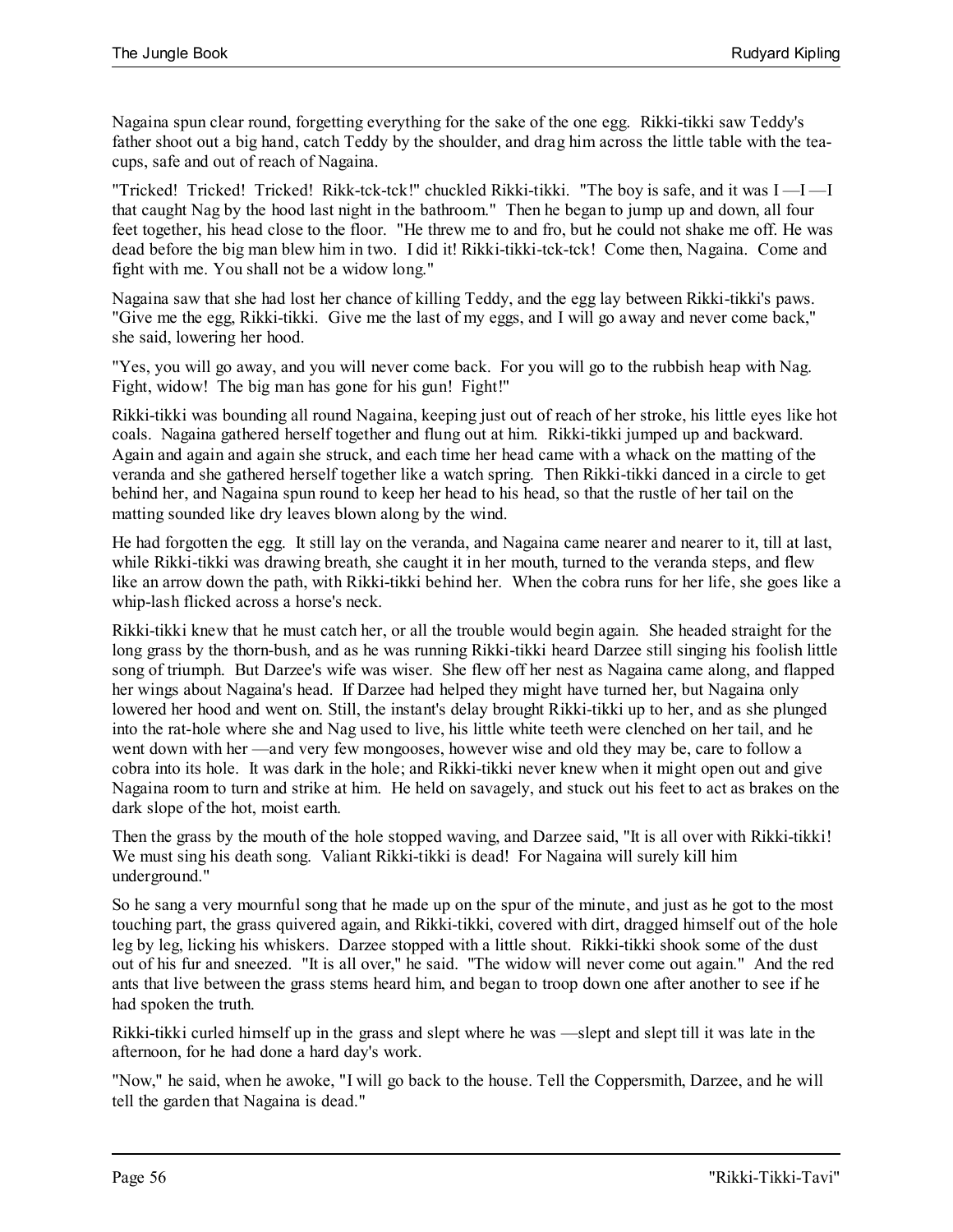The Coppersmith is a bird who makes a noise exactly like the beating of a little hammer on a copper pot; and the reason he is always making it is because he is the town crier to every Indian garden, and tells all the news to everybody who cares to listen. As Rikki-tikki went up the path, he heard his "attention" notes like a tiny dinner gong, and then the steady "Ding-dong-tock! Nag is dead —dong! Nagaina is dead! Ding-dong-tock!" That set all the birds in the garden singing, and the frogs croaking, for Nag and Nagaina used to eat frogs as well as little birds.

When Rikki got to the house, Teddy and Teddy's mother (she looked very white still, for she had been fainting) and Teddy's father came out and almost cried over him; and that night he ate all that was given him till he could eat no more, and went to bed on Teddy's shoulder, where Teddy's mother saw him when she came to look late at night.

"He saved our lives and Teddy's life," she said to her husband. "Just think, he saved all our lives."

Rikki-tikki woke up with a jump, for the mongooses are light sleepers.

"Oh, it's you," said he. "What are you bothering for? All the cobras are dead. And if they weren't, I'm here."

Rikki-tikki had a right to be proud of himself. But he did not grow too proud, and he kept that garden as a mongoose should keep it, with tooth and jump and spring and bite, till never a cobra dared show its head inside the walls.

### **Darzee's Chant**

(Sung in honor of Rikki-tikki-tavi)

*Singer and tailor am I — Doubled the joys that I know — Proud of my lilt to the sky, Proud of the house that I sew — Over and under, so weave I my music —so weave I the house that I sew.*

*Sing to your fledglings again, Mother, oh lift up your head! Evil that plagued us is slain, Death in the garden lies dead. Terror that hid in the roses is impotent —flung on the dung-hill and dead!*

*Who has delivered us, who? Tell me his nest and his name. Rikki, the valiant, the true, Tikki, with eyeballs of flame, Rikk-tikki-tikki, the ivory-fanged, the hunter with eyeballs of flame!*

*Give him the Thanks of the Birds, Bowing with tail feathers spread! Praise him with nightingale words — Nay, I will praise him instead. Hear! I will sing you the praise of the bottle-tailed Rikki, with eyeballs of red!*

(Here Rikki-tikki interrupted, and the rest of the song is lost.)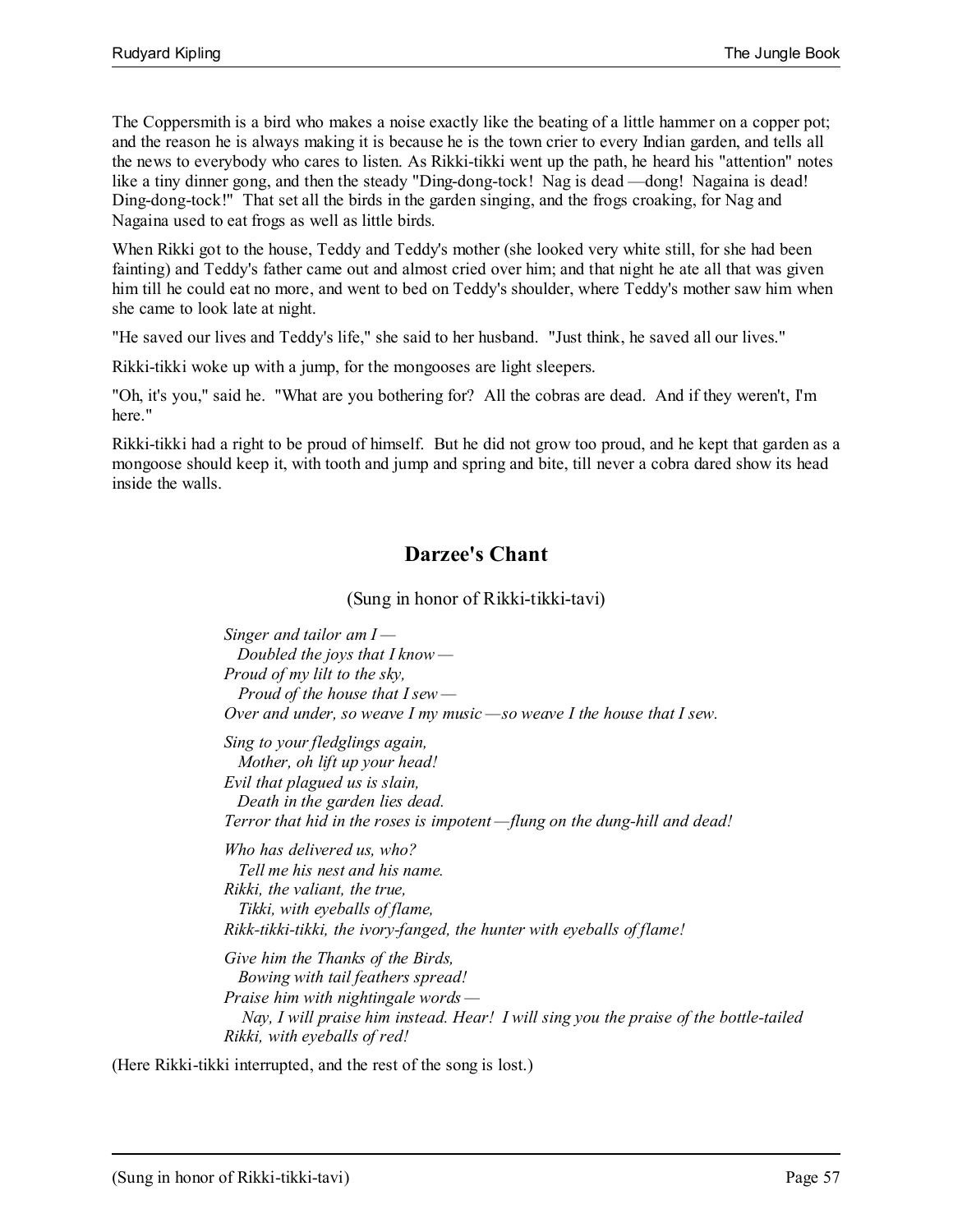## **Toomai of the Elephants**

*I will remember what I was, I am sick of rope and chain I will remember my old strength and all my forest affairs. I will not sell my back to man for a bundle of sugar-cane: I will go out to my own kind, and the wood-folk in their lairs.*

*I will go out until the day, until the morning break Out to the wind's untainted kiss, the water's clean caress; I will forget my ankle-ring and snap my picket stake. I will revisit my lost loves, and playmates masterless!*

Kala Nag, which means Black Snake, had served the Indian Government in every way that an elephant could serve it for forty-seven years, and as he was fully twenty years old when he was caught, that makes him nearly seventy —a ripe age for an elephant. He remembered pushing, with a big leather pad on his forehead, at a gun stuck in deep mud, and that was before the Afghan War of 1842, and he had not then come to his full strength.

His mother Radha Pyari, —Radha the darling, —who had been caught in the same drive with Kala Nag, told him, before his little milk tusks had dropped out, that elephants who were afraid always got hurt. Kala Nag knew that that advice was good, for the first time that he saw a shell burst he backed, screaming, into a stand of piled rifles, and the bayonets pricked him in all his softest places. So, before he was twenty-five, he gave up being afraid, and so he was the best-loved and the best-looked-after elephant in the service of the Government of India. He had carried tents, twelve hundred pounds' weight of tents, on the march in Upper India. He had been hoisted into a ship at the end of a steam crane and taken for days across the water, and made to carry a mortar on his back in a strange and rocky country very far from India, and had seen the Emperor Theodore lying dead in Magdala, and had come back again in the steamer entitled, so the soldiers said, to the Abyssinian War medal. He had seen his fellow elephants die of cold and epilepsy and starvation and sunstroke up at a place called Ali Musjid, ten years later; and afterward he had been sent down thousands of miles south to haul and pile big balks of teak in the timberyards at Moulmein. There he had half killed an insubordinate young elephant who was shirking his fair share of work.

After that he was taken off timber-hauling, and employed, with a few score other elephants who were trained to the business, in helping to catch wild elephants among the Garo hills. Elephants are very strictly preserved by the Indian Government. There is one whole department which does nothing else but hunt them, and catch them, and break them in, and send them up and down the country as they are needed for work.

Kala Nag stood ten fair feet at the shoulders, and his tusks had been cut off short at five feet, and bound round the ends, to prevent them splitting, with bands of copper; but he could do more with those stumps than any untrained elephant could do with the real sharpened ones. When, after weeks and weeks of cautious driving of scattered elephants across the hills, the forty or fifty wild monsters were driven into the last stockade, and the big drop gate, made of tree trunks lashed together, jarred down behind them, Kala Nag, at the word of command, would go into that flaring, trumpeting pandemonium (generally at night, when the flicker of the torches made it difficult to judge distances), and, picking out the biggest and wildest tusker of the mob, would hammer him and hustle him into quiet while the men on the backs of the other elephants roped and tied the smaller ones.

There was nothing in the way of fighting that Kala Nag, the old wise Black Snake, did not know, for he had stood up more than once in his time to the charge of the wounded tiger, and, curling up his soft trunk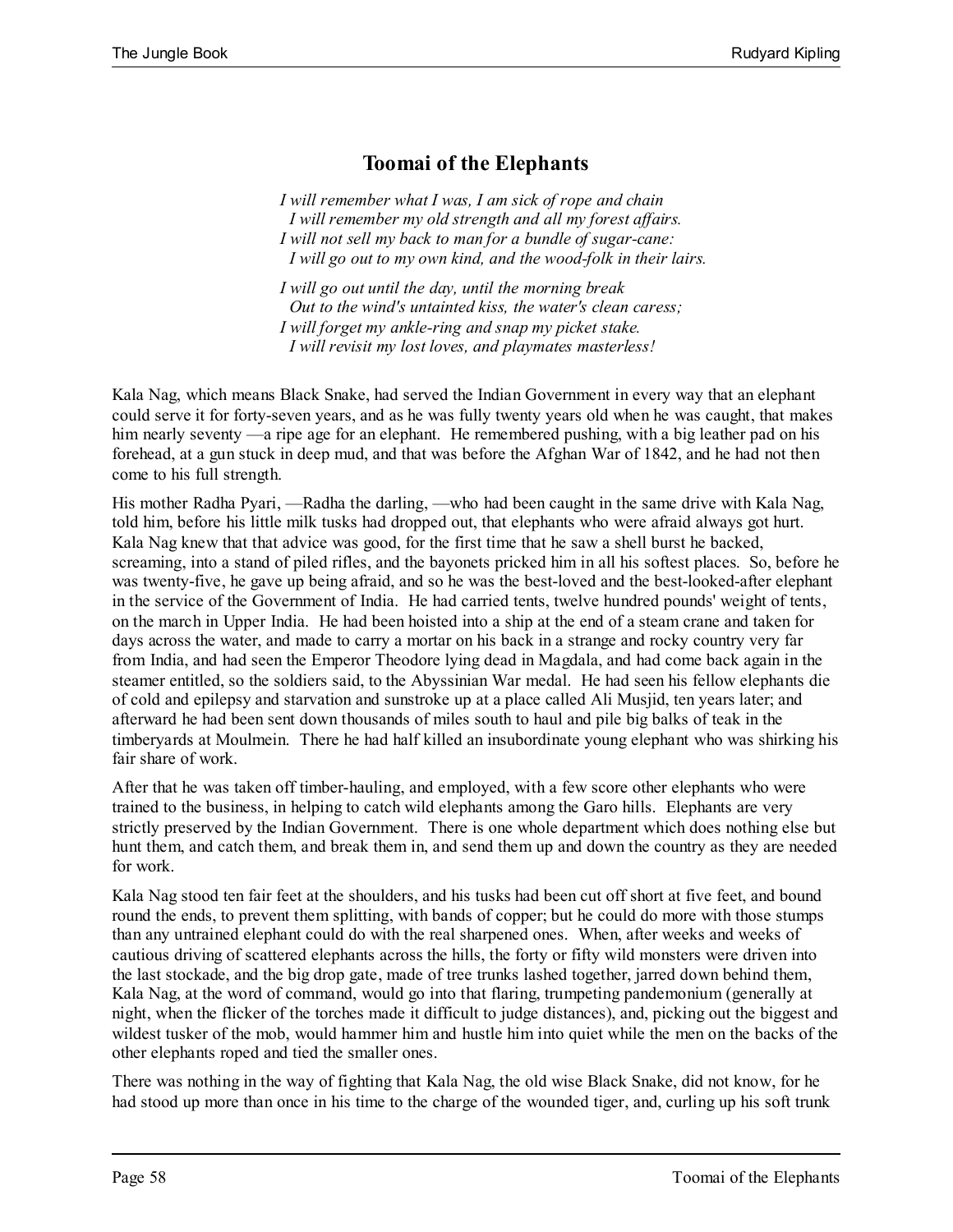to be out of harm's way, had knocked the springing brute sideways in mid-air with a quick sickle cut of his head, that he had invented all by himself; had knocked him over, and kneeled upon him with his huge knees till the life went out with a gasp and a howl, and there was only a fluffy striped thing on the ground for Kala Nag to pull by the tail.

"Yes," said Big Toomai, his driver, the son of Black Toomai who had taken him to Abyssinia, and grandson of Toomai of the Elephants who had seen him caught, "there is nothing that the Black Snake fears except me. He has seen three generations of us feed him and groom him, and he will live to see four."

"He is afraid of me also," said Little Toomai, standing up to his full height of four feet, with only one rag upon him. He was ten years old, the eldest son of Big Toomai, and, according to custom, he would take his father's place on Kala Nag's neck when he grew up, and would handle the heavy iron ankus, the elephant goad, that had been worn smooth by his father, and his grandfather, and his great-grandfather.

He knew what he was talking of; for he had been born under Kala Nag's shadow, had played with the end of his trunk before he could walk, had taken him down to water as soon as he could walk, and Kala Nag would no more have dreamed of disobeying his shrill little orders than he would have dreamed of killing him on that day when Big Toomai carried the little brown baby under Kala Nag's tusks, and told him to salute his master that was to be.

"Yes," said Little Toomai, "he is afraid of me," and he took long strides up to Kala Nag, called him a fat old pig, and made him lift up his feet one after the other.

"Wah!" said Little Toomai, "you are a big elephant," and he wagged his fluffy head, quoting his father. "The Government may pay for elephants, but they belong to us mahouts. When you are old, Kala Nag, there will come some rich rajah, and he will buy you from the Government, on account of your size and your manners, and then you will have nothing to do but to carry gold earrings in your ears, and a gold howdah on your back, and a red cloth covered with gold on your sides, and walk at the head of the processions of the King. Then I shall sit on your neck, O Kala Nag, with a silver ankus, and men will run before us with golden sticks, crying, `Room for the King's elephant!' That will be good, Kala Nag, but not so good as this hunting in the jungles."

"Umph!" said Big Toomai. "You are a boy, and as wild as a buffalo-calf. This running up and down among the hills is not the best Government service. I am getting old, and I do not love wild elephants. Give me brick elephant lines, one stall to each elephant, and big stumps to tie them to safely, and flat, broad roads to exercise upon, instead of this come-and-go camping. Aha, the Cawnpore barracks were good. There was a bazaar close by, and only three hours' work a day."

Little Toomai remembered the Cawnpore elephant-lines and said nothing. He very much preferred the camp life, and hated those broad, flat roads, with the daily grubbing for grass in the forage reserve, and the long hours when there was nothing to do except to watch Kala Nag fidgeting in his pickets.

What Little Toomai liked was to scramble up bridle paths that only an elephant could take; the dip into the valley below; the glimpses of the wild elephants browsing miles away; the rush of the frightened pig and peacock under Kala Nag's feet; the blinding warm rains, when all the hills and valleys smoked; the beautiful misty mornings when nobody knew where they would camp that night; the steady, cautious drive of the wild elephants, and the mad rush and blaze and hullabaloo of the last night's drive, when the elephants poured into the stockade like boulders in a landslide, found that they could not get out, and flung themselves at the heavy posts only to be driven back by yells and flaring torches and volleys of blank cartridge.

Even a little boy could be of use there, and Toomai was as useful as three boys. He would get his torch and wave it, and yell with the best. But the really good time came when the driving out began, and the Keddah —that is, the stockade — looked like a picture of the end of the world, and men had to make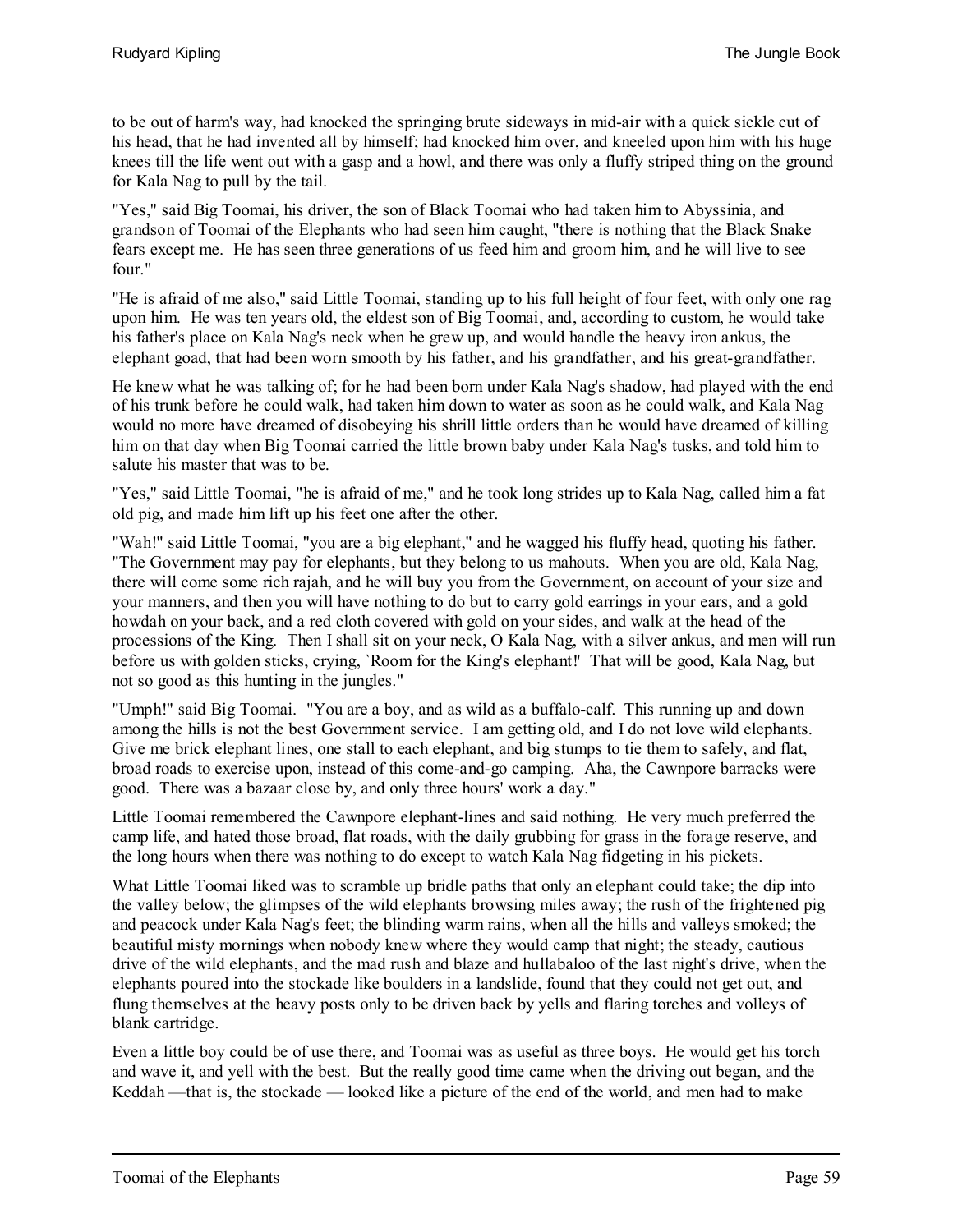signs to one another, because they could not hear themselves speak. Then Little Toomai would climb up to the top of one of the quivering stockade posts, his sun-bleached brown hair flying loose all over his shoulders, and he looking like a goblin in the torch-light. And as soon as there was a lull you could hear his high-pitched yells of encouragement to Kala Nag, above the trumpeting and crashing, and snapping of ropes, and groans of the tethered elephants. "Mael, mael, Kala Nag! (Go on, go on, Black Snake!) Dant do! (Give him the tusk!) Somalo! Somalo! (Careful, careful!) Maro! Mar! (Hit him, hit him!) Mind the post! Arre! Arre! Hai! Yai! Kya-a-ah!" he would shout, and the big fight between Kala Nag and the wild elephant would sway to and fro across the Keddah, and the old elephant catchers would wipe the sweat out of their eyes, and find time to nod to Little Toomai wriggling with joy on the top of the posts.

He did more than wriggle. One night he slid down from the post and slipped in between the elephants and threw up the loose end of a rope, which had dropped, to a driver who was trying to get a purchase on the leg of a kicking young calf (calves always give more trouble than full-grown animals). Kala Nag saw him, caught him in his trunk, and handed him up to Big Toomai, who slapped him then and there, and put him back on the post.

Next morning he gave him a scolding and said, "Are not good brick elephant lines and a little tent carrying enough, that you must needs go elephant catching on your own account, little worthless? Now those foolish hunters, whose pay is less than my pay, have spoken to Petersen Sahib of the matter." Little Toomai was frightened. He did not know much of white men, but Petersen Sahib was the greatest white man in the world to him. He was the head of all the Keddah operations —the man who caught all the elephants for the Government of India, and who knew more about the ways of elephants than any living man.

"What —what will happen?" said Little Toomai.

"Happen! The worst that can happen. Petersen Sahib is a madman. Else why should he go hunting these wild devils? He may even require you to be an elephant catcher, to sleep anywhere in these fever-filled jungles, and at last to be trampled to death in the Keddah. It is well that this nonsense ends safely. Next week the catching is over, and we of the plains are sent back to our stations. Then we will march on smooth roads, and forget all this hunting. But, son, I am angry that you shouldst meddle in the business that belongs to these dirty Assamese jungle folk. Kala Nag will obey none but me, so I must go with him into the Keddah, but he is only a fighting elephant, and he does not help to rope them. So I sit at my ease, as befits a mahout, —not a mere hunter, —a mahout, I say, and a man who gets a pension at the end of his service. Is the family of Toomai of the Elephants to be trodden underfoot in the dirt of a Keddah? Bad one! Wicked one! Worthless son! Go and wash Kala Nag and attend to his ears, and see that there are no thorns in his feet. Or else Petersen Sahib will surely catch you and make you a wild hunter —a follower of elephant's foot tracks, a jungle bear. Bah! Shame! Go!"

Little Toomai went off without saying a word, but he told Kala Nag all his grievances while he was examining his feet. "No matter," said Little Toomai, turning up the fringe of Kala Nag's huge right ear. "They have said my name to Petersen Sahib, and perhaps —and perhaps —and perhaps —who knows? Hai! That is a big thorn that I have pulled out!"

The next few days were spent in getting the elephants together, in walking the newly caught wild elephants up and down between a couple of tame ones to prevent them giving too much trouble on the downward march to the plains, and in taking stock of the blankets and ropes and things that had been worn out or lost in the forest.

Petersen Sahib came in on his clever she-elephant Pudmini; he had been paying off other camps among the hills, for the season was coming to an end, and there was a native clerk sitting at a table under a tree, to pay the drivers their wages. As each man was paid he went back to his elephant, and joined the line that stood ready to start. The catchers, and hunters, and beaters, the men of the regular Keddah, who stayed in the jungle year in and year out, sat on the backs of the elephants that belonged to Petersen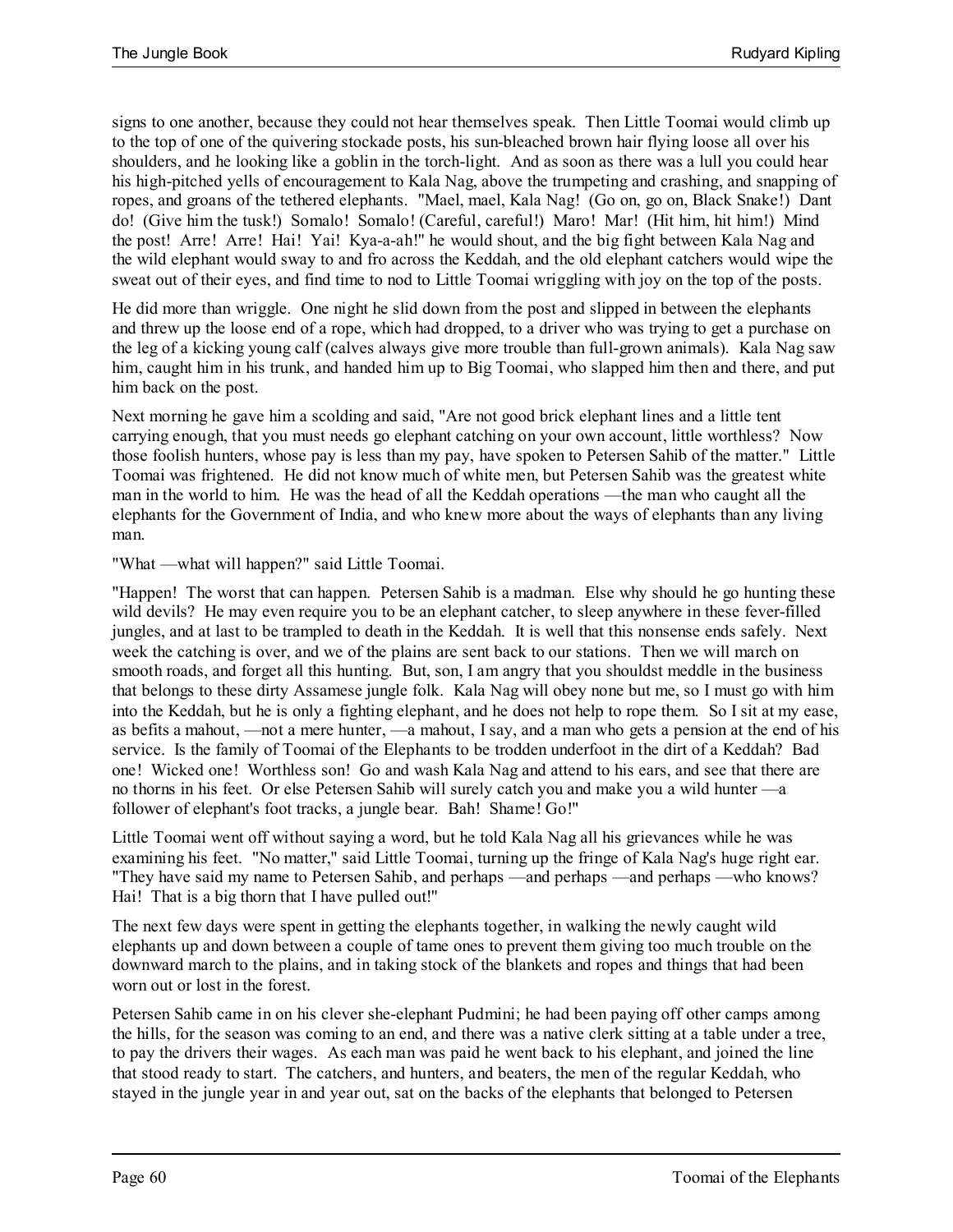Sahib's permanent force, or leaned against the trees with their guns across their arms, and made fun of the drivers who were going away, and laughed when the newly caught elephants broke the line and ran about.

Big Toomai went up to the clerk with Little Toomai behind him, and Machua Appa, the head tracker, said in an undertone to a friend of his, "There goes one piece of good elephant stuff at least. 'Tis a pity to send that young jungle-cock to molt in the plains."

Now Petersen Sahib had ears all over him, as a man must have who listens to the most silent of all living things —the wild elephant. He turned where he was lying all along on Pudmini's back and said, "What is that? I did not know of a man among the plains-drivers who had wit enough to rope even a dead elephant."

"This is not a man, but a boy. He went into the Keddah at the last drive, and threw Barmao there the rope, when we were trying to get that young calf with the blotch on his shoulder away from his mother."

Machua Appa pointed at Little Toomai, and Petersen Sahib looked, and Little Toomai bowed to the earth.

"He throw a rope? He is smaller than a picket-pin. Little one, what is your name?" said Petersen Sahib.

Little Toomai was too frightened to speak, but Kala Nag was behind him, and Toomai made a sign with his hand, and the elephant caught him up in his trunk and held him level with Pudmini's forehead, in front of the great Petersen Sahib. Then Little Toomai covered his face with his hands, for he was only a child, and except where elephants were concerned, he was just as bashful as a child could be.

"Oho!" said Petersen Sahib, smiling underneath his mustache, "and why didst you teach your elephant that trick? Was it to help you steal green corn from the roofs of the houses when the ears are put out to dry?"

"Not green corn, Protector of the Poor, —melons," said Little Toomai, and all the men sitting about broke into a roar of laughter. Most of them had taught their elephants that trick when they were boys. Little Toomai was hanging eight feet up in the air, and he wished very much that he were eight feet underground.

"He is Toomai, my son, Sahib," said Big Toomai, scowling. "He is a very bad boy, and he will end in a jail, Sahib."

"Of that I have my doubts," said Petersen Sahib. "A boy who can face a full Keddah at his age does not end in jails. See, little one, here are four annas to spend in sweetmeats because you have a little head under that great thatch of hair. In time you mayest become a hunter too." Big Toomai scowled more than ever. "Remember, though, that Keddahs are not good for children to play in," Petersen Sahib went on.

"Must I never go there, Sahib?" asked Little Toomai with a big gasp.

"Yes." Petersen Sahib smiled again. "When you have seen the elephants dance. That is the proper time. Come to me when you have seen the elephants dance, and then I will let you go into all the Keddahs."

There was another roar of laughter, for that is an old joke among elephant-catchers, and it means just never. There are great cleared flat places hidden away in the forests that are called elephants' ball-rooms, but even these are only found by accident, and no man has ever seen the elephants dance. When a driver boasts of his skill and bravery the other drivers say, "And when didst you see the elephants dance?"

Kala Nag put Little Toomai down, and he bowed to the earth again and went away with his father, and gave the silver four-anna piece to his mother, who was nursing his baby brother, and they all were put up on Kala Nag's back, and the line of grunting, squealing elephants rolled down the hill path to the plains. It was a very lively march on account of the new elephants, who gave trouble at every ford, and needed coaxing or beating every other minute.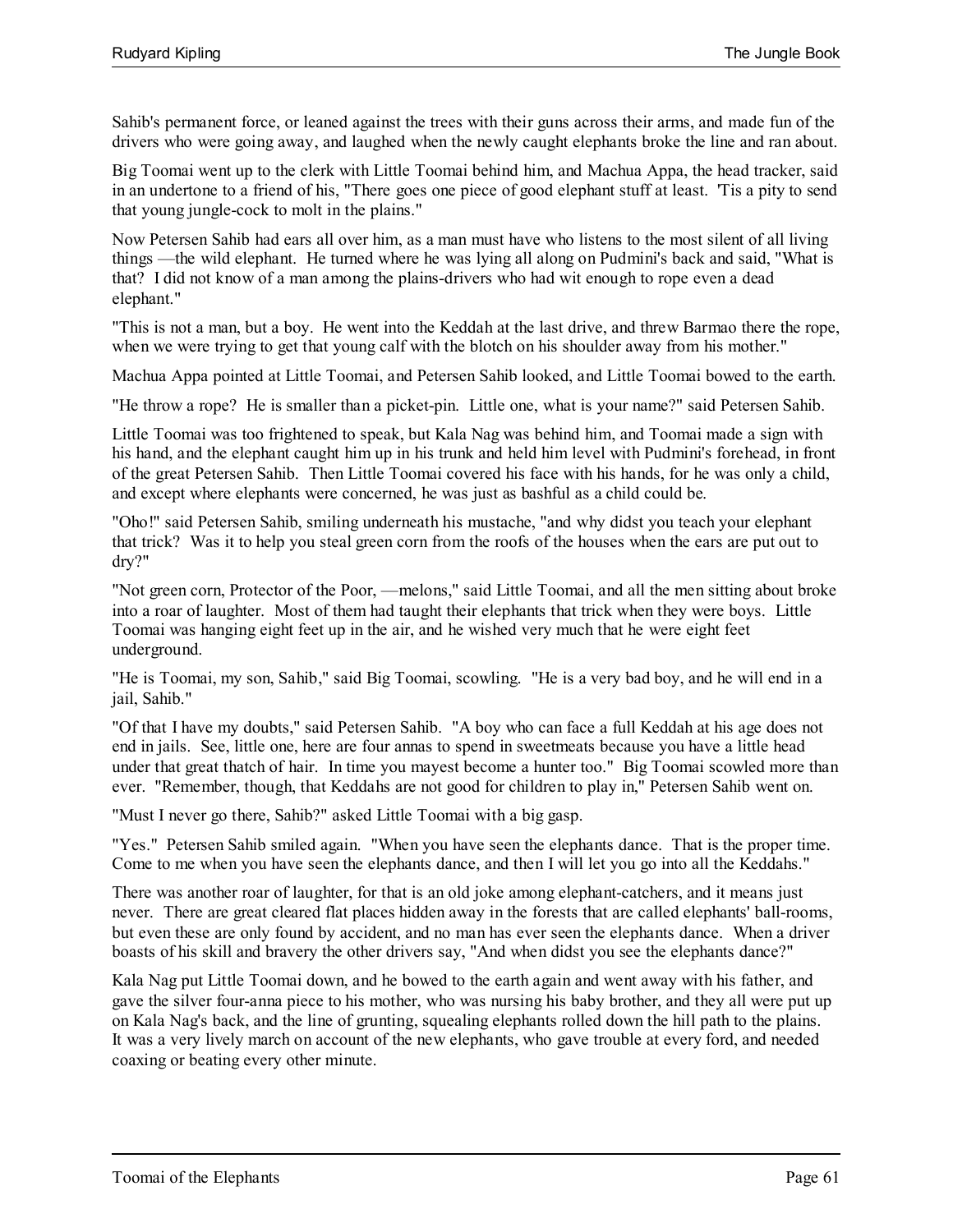Big Toomai prodded Kala Nag spitefully, for he was very angry, but Little Toomai was too happy to speak. Petersen Sahib had noticed him, and given him money, so he felt as a private soldier would feel if he had been called out of the ranks and praised by his commander-in-chief.

"What did Petersen Sahib mean by the elephant dance?" he said, at last, softly to his mother.

Big Toomai heard him and grunted. "That you shouldst never be one of these hill buffaloes of trackers. That was what he meant. Oh, you in front, what is blocking the way?"

An Assamese driver, two or three elephants ahead, turned round angrily, crying: "Bring up Kala Nag, and knock this youngster of mine into good behavior. Why should Petersen Sahib have chosen me to go down with you donkeys of the rice fields? Lay your beast alongside, Toomai, and let him prod with his tusks. By all the Gods of the Hills, these new elephants are possessed, or else they can smell their companions in the jungle." Kala Nag hit the new elephant in the ribs and knocked the wind out of him, as Big Toomai said, "We have swept the hills of wild elephants at the last catch. It is only your carelessness in driving. Must I keep order along the whole line?"

"Hear him!" said the other driver. "We have swept the hills! Ho! Ho! You are very wise, you plains people. Anyone but a mud-head who never saw the jungle would know that they know that the drives are ended for the season. Therefore all the wild elephants to-night will —but why should I waste wisdom on a river-turtle?"

"What will they do?" Little Toomai called out.

"Ohe, little one. Are you there? Well, I will tell you, for you have a cool head. They will dance, and it behooves your father, who has swept all the hills of all the elephants, to double-chain his pickets tonight."

"What talk is this?" said Big Toomai. "For forty years, father and son, we have tended elephants, and we have never heard such moonshine about dances."

"Yes; but a plainsman who lives in a hut knows only the four walls of his hut. Well, leave your elephants unshackled tonight and see what comes. As for their dancing, I have seen the place where —Bapree-bap! How many windings has the Dihang River? Here is another ford, and we must swim the calves. Stop still, you behind there."

And in this way, talking and wrangling and splashing through the rivers, they made their first march to a sort of receiving camp for the new elephants. But they lost their tempers long before they got there.

Then the elephants were chained by their hind legs to their big stumps of pickets, and extra ropes were fitted to the new elephants, and the fodder was piled before them, and the hill drivers went back to Petersen Sahib through the afternoon light, telling the plains drivers to be extra careful that night, and laughing when the plains drivers asked the reason.

Little Toomai attended to Kala Nag's supper, and as evening fell, wandered through the camp, unspeakably happy, in search of a tom-tom. When an Indian child's heart is full, he does not run about and make a noise in an irregular fashion. He sits down to a sort of revel all by himself. And Little Toomai had been spoken to by Petersen Sahib! If he had not found what he wanted, I believe he would have been ill. But the sweetmeat seller in the camp lent him a little tom-tom —a drum beaten with the flat of the hand —and he sat down, cross-legged, before Kala Nag as the stars began to come out, the tom-tom in his lap, and he thumped and he thumped and he thumped, and the more he thought of the great honor that had been done to him, the more he thumped, all alone among the elephant fodder. There was no tune and no words, but the thumping made him happy.

The new elephants strained at their ropes, and squealed and trumpeted from time to time, and he could hear his mother in the camp hut putting his small brother to sleep with an old, old song about the great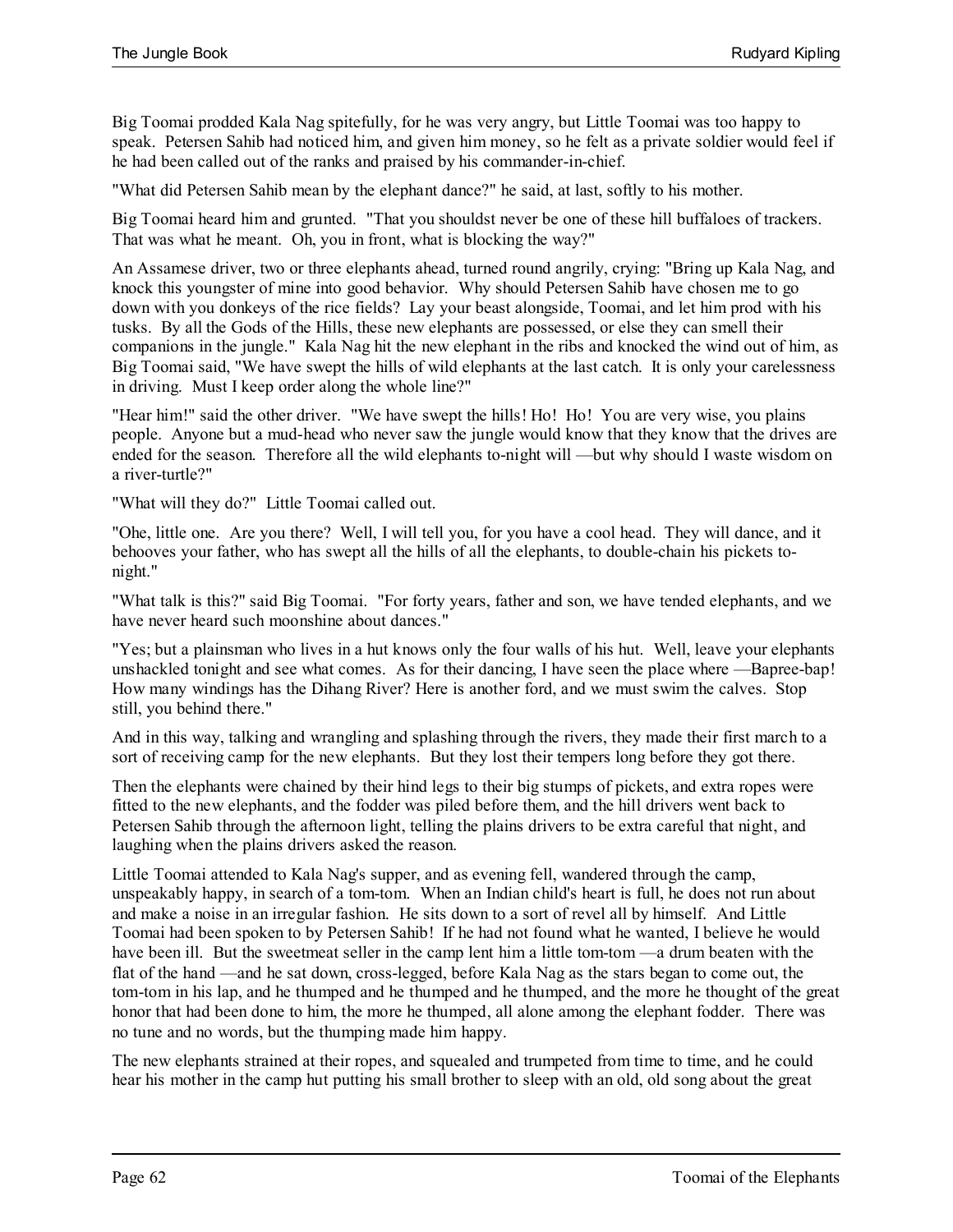God Shiv, who once told all the animals what they should eat. It is a very soothing lullaby, and the first verse says: —

> *Shiv, who poured the harvest and made the winds to blow, Sitting at the doorways of a day of long ago, Gave to each his portion, food and toil and fate, From the King upon the guddee to the Beggar at the gate. All things made he —Shiva the Preserver. Mahadeo! Mahadeo! He made all — Thorn for the camel, fodder for the kine, And mother's heart for sleepy head, O little son of mine!*

Little Toomai came in with a joyous tunk-a-tunk at the end of each verse, till he felt sleepy and stretched himself on the fodder at Kala Nag's side. At last the elephants began to lie down one after another as is their custom, till only Kala Nag at the right of the line was left standing up; and he rocked slowly from side to side, his ears put forward to listen to the night wind as it blew very slowly across the hills. The air was full of all the night noises that, taken together, make one big silence — the click of one bamboo stem against the other, the rustle of something alive in the undergrowth, the scratch and squawk of a halfwaked bird (birds are awake in the night much more often than we imagine), and the fall of water ever so far away. Little Toomai slept for some time, and when he waked it was brilliant moonlight, and Kala Nag was still standing up with his ears cocked. Little Toomai turned, rustling in the fodder, and watched the curve of his big back against half the stars in heaven, and while he watched he heard, so far away that it sounded no more than a pinhole of noise pricked through the stillness, the "hoot-toot" of a wild elephant.

All the elephants in the lines jumped up as if they had been shot, and their grunts at last waked the sleeping mahouts, and they came out and drove in the picket pegs with big mallets, and tightened this rope and knotted that till all was quiet. One new elephant had nearly grubbed up his picket, and Big Toomai took off Kala Nag's leg chain and shackled that elephant fore-foot to hind-foot, but slipped a loop of grass string round Kala Nag's leg, and told him to remember that he was tied fast. He knew that he and his father and his grandfather had done the very same thing hundreds of times before. Kala Nag did not answer to the order by gurgling, as he usually did. He stood still, looking out across the moonlight, his head a little raised and his ears spread like fans, up to the great folds of the Garo hills.

"Tend to him if he grows restless in the night," said Big Toomai to Little Toomai, and he went into the hut and slept. Little Toomai was just going to sleep, too, when he heard the coir string snap with a little "tang," and Kala Nag rolled out of his pickets as slowly and as silently as a cloud rolls out of the mouth of a valley. Little Toomai pattered after him, barefooted, down the road in the moonlight, calling under his breath, "Kala Nag! Kala Nag! Take me with you, O Kala Nag!" The elephant turned, without a sound, took three strides back to the boy in the moonlight, put down his trunk, swung him up to his neck, and almost before Little Toomai had settled his knees, slipped into the forest.

There was one blast of furious trumpeting from the lines, and then the silence shut down on everything, and Kala Nag began to move. Sometimes a tuft of high grass washed along his sides as a wave washes along the sides of a ship, and sometimes a cluster of wild-pepper vines would scrape along his back, or a bamboo would creak where his shoulder touched it. But between those times he moved absolutely without any sound, drifting through the thick Garo forest as though it had been smoke. He was going uphill, but though Little Toomai watched the stars in the rifts of the trees, he could not tell in what direction.

Then Kala Nag reached the crest of the ascent and stopped for a minute, and Little Toomai could see the tops of the trees lying all speckled and furry under the moonlight for miles and miles, and the blue-white mist over the river in the hollow. Toomai leaned forward and looked, and he felt that the forest was awake below him —awake and alive and crowded. A big brown fruit-eating bat brushed past his ear; a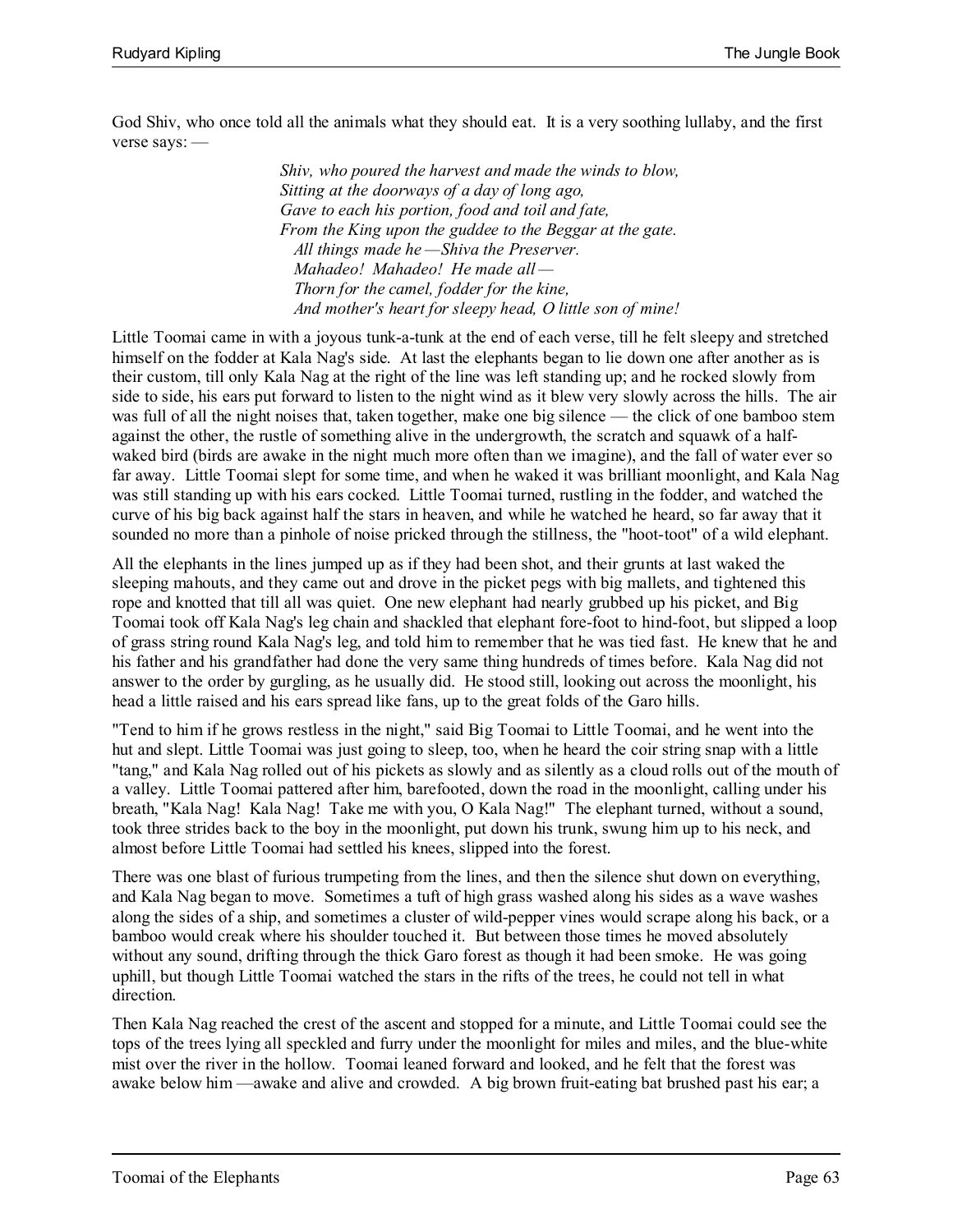porcupine's quills rattled in the thicket; and in the darkness between the tree stems he heard a hog-bear digging hard in the moist warm earth, and snuffing as it digged.

Then the branches closed over his head again, and Kala Nag began to go down into the valley —not quietly this time, but as a runaway gun goes down a steep bank —in one rush. The huge limbs moved as steadily as pistons, eight feet to each stride, and the wrinkled skin of the elbow points rustled. The undergrowth on either side of him ripped with a noise like torn canvas, and the saplings that he heaved away right and left with his shoulders sprang back again and banged him on the flank, and great trails of creepers, all matted together, hung from his tusks as he threw his head from side to side and plowed out his pathway. Then Little Toomai laid himself down close to the great neck lest a swinging bough should sweep him to the ground, and he wished that he were back in the lines again.

The grass began to get squashy, and Kala Nag's feet sucked and squelched as he put them down, and the night mist at the bottom of the valley chilled Little Toomai. There was a splash and a trample, and the rush of running water, and Kala Nag strode through the bed of a river, feeling his way at each step. Above the noise of the water, as it swirled round the elephant's legs, Little Toomai could hear more splashing and some trumpeting both upstream and down —great grunts and angry snortings, and all the mist about him seemed to be full of rolling, wavy shadows.

"Ai!" he said, half aloud, his teeth chattering. "The elephant-folk are out tonight. It is the dance, then!"

Kala Nag swashed out of the water, blew his trunk clear, and began another climb. But this time he was not alone, and he had not to make his path. That was made already, six feet wide, in front of him, where the bent jungle-grass was trying to recover itself and stand up. Many elephants must have gone that way only a few minutes before. Little Toomai looked back, and behind him a great wild tusker with his little pig's eyes glowing like hot coals was just lifting himself out of the misty river. Then the trees closed up again, and they went on and up, with trumpetings and crashings, and the sound of breaking branches on every side of them.

At last Kala Nag stood still between two tree-trunks at the very top of the hill. They were part of a circle of trees that grew round an irregular space of some three or four acres, and in all that space, as Little Toomai could see, the ground had been trampled down as hard as a brick floor. Some trees grew in the center of the clearing, but their bark was rubbed away, and the white wood beneath showed all shiny and polished in the patches of moonlight. There were creepers hanging from the upper branches, and the bells of the flowers of the creepers, great waxy white things like convolvuluses, hung down fast asleep. But within the limits of the clearing there was not a single blade of green — nothing but the trampled earth.

The moonlight showed it all iron gray, except where some elephants stood upon it, and their shadows were inky black. Little Toomai looked, holding his breath, with his eyes starting out of his head, and as he looked, more and more and more elephants swung out into the open from between the tree trunks. Little Toomai could only count up to ten, and he counted again and again on his fingers till he lost count of the tens, and his head began to swim. Outside the clearing he could hear them crashing in the undergrowth as they worked their way up the hillside, but as soon as they were within the circle of the tree trunks they moved like ghosts.

There were white-tusked wild males, with fallen leaves and nuts and twigs lying in the wrinkles of their necks and the folds of their ears; fat, slow-footed she-elephants, with restless, little pinky black calves only three or four feet high running under their stomachs; young elephants with their tusks just beginning to show, and very proud of them; lanky, scraggy old-maid elephants, with their hollow anxious faces, and trunks like rough bark; savage old bull elephants, scarred from shoulder to flank with great weals and cuts of bygone fights, and the caked dirt of their solitary mud baths dropping from their shoulders; and there was one with a broken tusk and the marks of the full-stroke, the terrible drawing scrape, of a tiger's claws on his side.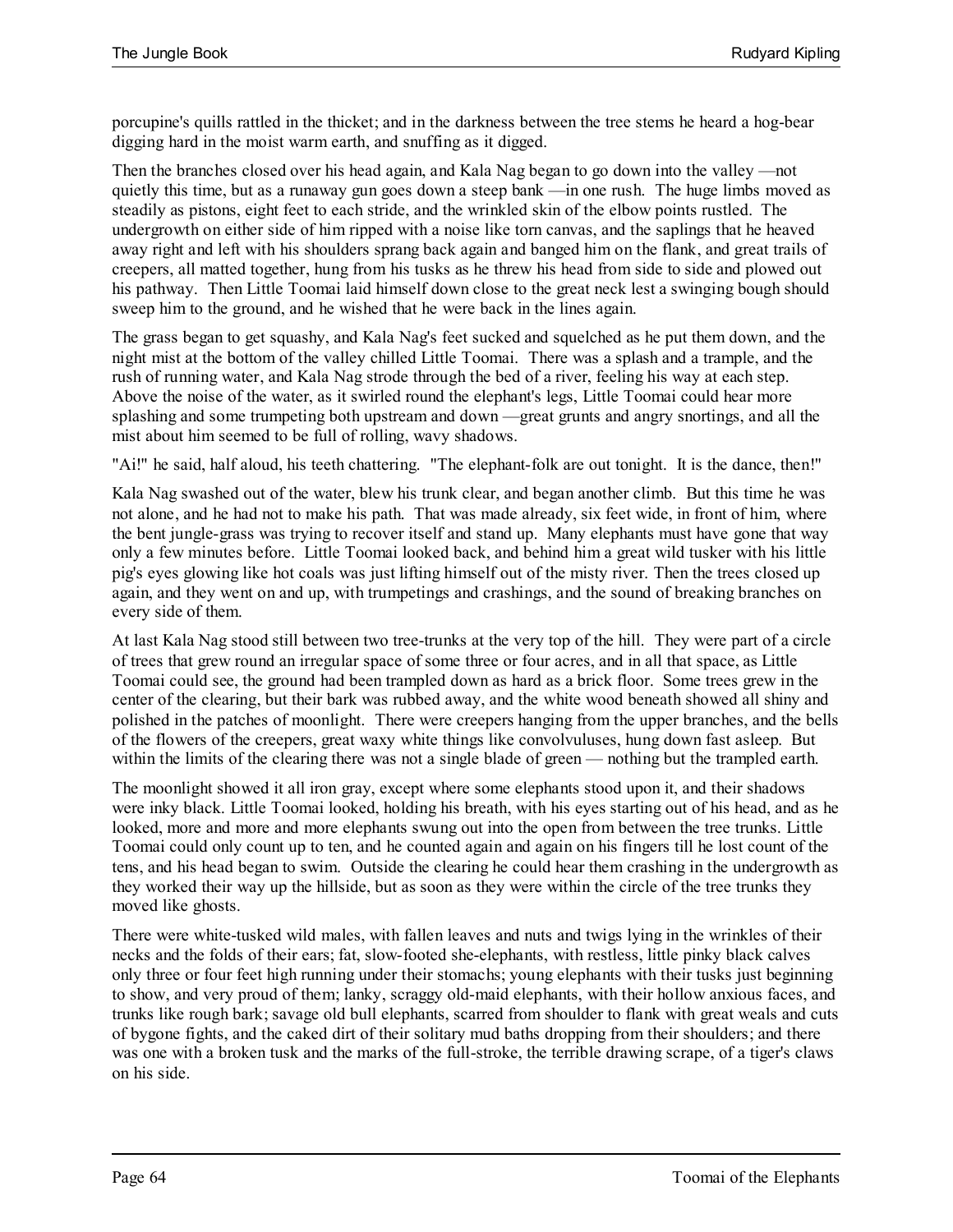They were standing head to head, or walking to and fro across the ground in couples, or rocking and swaying all by themselves — scores and scores of elephants.

Toomai knew that so long as he lay still on Kala Nag's neck nothing would happen to him, for even in the rush and scramble of a Keddah drive a wild elephant does not reach up with his trunk and drag a man off the neck of a tame elephant. And these elephants were not thinking of men that night. Once they started and put their ears forward when they heard the chinking of a leg iron in the forest, but it was Pudmini, Petersen Sahib's pet elephant, her chain snapped short off, grunting, snuffling up the hillside. She must have broken her pickets and come straight from Petersen Sahib's camp; and Little Toomai saw another elephant, one that he did not know, with deep rope galls on his back and breast. He, too, must have run away from some camp in the hills about.

At last there was no sound of any more elephants moving in the forest, and Kala Nag rolled out from his station between the trees and went into the middle of the crowd, clucking and gurgling, and all the elephants began to talk in their own tongue, and to move about.

Still lying down, Little Toomai looked down upon scores and scores of broad backs, and wagging ears, and tossing trunks, and little rolling eyes. He heard the click of tusks as they crossed other tusks by accident, and the dry rustle of trunks twined together, and the chafing of enormous sides and shoulders in the crowd, and the incessant flick and hissh of the great tails. Then a cloud came over the moon, and he sat in black darkness. But the quiet, steady hustling and pushing and gurgling went on just the same. He knew that there were elephants all round Kala Nag, and that there was no chance of backing him out of the assembly; so he set his teeth and shivered. In a Keddah at least there was torchlight and shouting, but here he was all alone in the dark, and once a trunk came up and touched him on the knee.

Then an elephant trumpeted, and they all took it up for five or ten terrible seconds. The dew from the trees above spattered down like rain on the unseen backs, and a dull booming noise began, not very loud at first, and Little Toomai could not tell what it was. But it grew and grew, and Kala Nag lifted up one forefoot and then the other, and brought them down on the ground —one-two, one-two, as steadily as trip-hammers. The elephants were stamping all together now, and it sounded like a war drum beaten at the mouth of a cave. The dew fell from the trees till there was no more left to fall, and the booming went on, and the ground rocked and shivered, and Little Toomai put his hands up to his ears to shut out the sound. But it was all one gigantic jar that ran through him —this stamp of hundreds of heavy feet on the raw earth. Once or twice he could feel Kala Nag and all the others surge forward a few strides, and the thumping would change to the crushing sound of juicy green things being bruised, but in a minute or two the boom of feet on hard earth began again. A tree was creaking and groaning somewhere near him. He put out his arm and felt the bark, but Kala Nag moved forward, still tramping, and he could not tell where he was in the clearing. There was no sound from the elephants, except once, when two or three little calves squeaked together. Then he heard a thump and a shuffle, and the booming went on. It must have lasted fully two hours, and Little Toomai ached in every nerve, but he knew by the smell of the night air that the dawn was coming.

The morning broke in one sheet of pale yellow behind the green hills, and the booming stopped with the first ray, as though the light had been an order. Before Little Toomai had got the ringing out of his head, before even he had shifted his position, there was not an elephant in sight except Kala Nag, Pudmini, and the elephant with the rope-galls, and there was neither sign nor rustle nor whisper down the hillsides to show where the others had gone.

Little Toomai stared again and again. The clearing, as he remembered it, had grown in the night. More trees stood in the middle of it, but the undergrowth and the jungle grass at the sides had been rolled back. Little Toomai stared once more. Now he understood the trampling. The elephants had stamped out more room —had stamped the thick grass and juicy cane to trash, the trash into slivers, the slivers into tiny fibers, and the fibers into hard earth.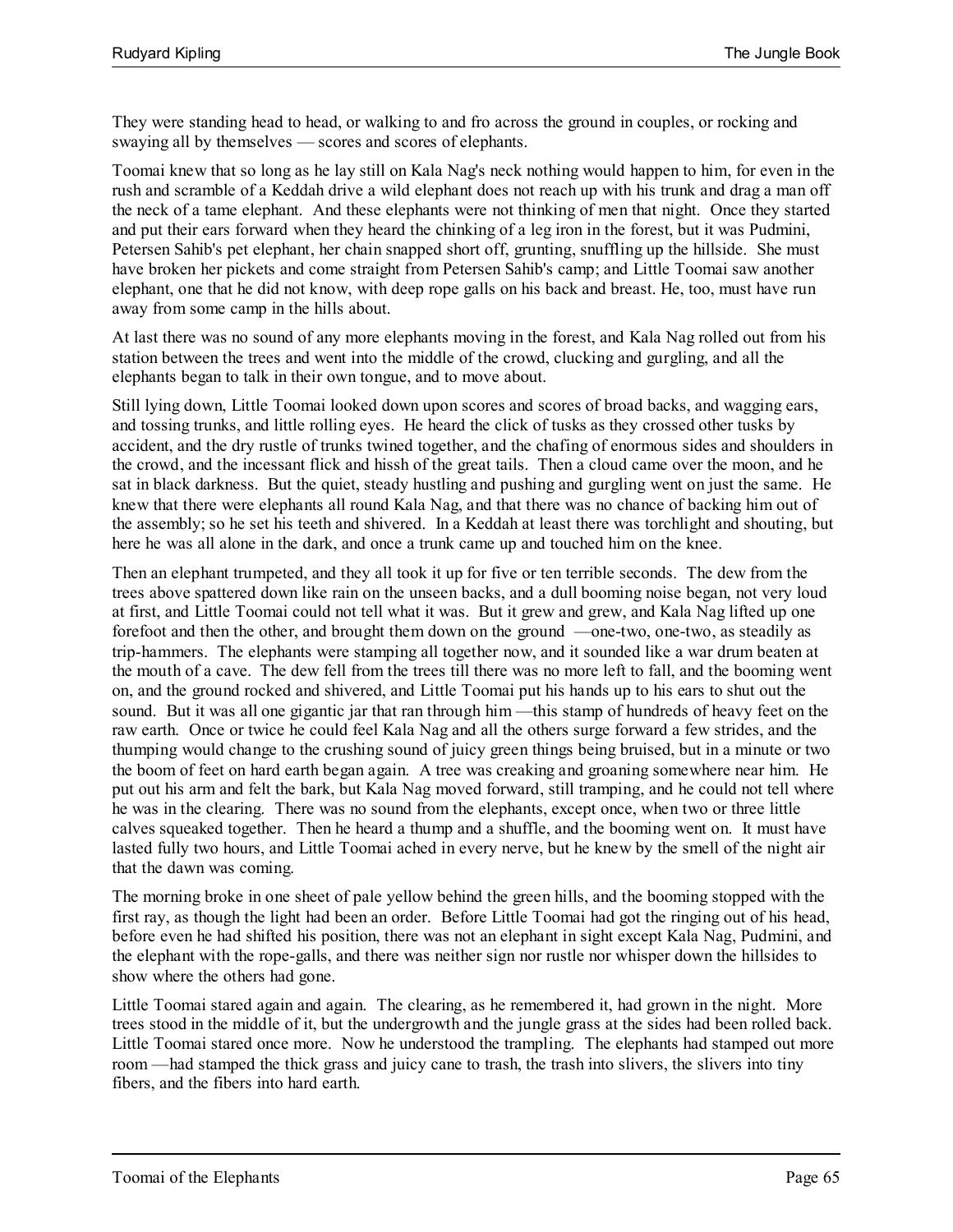"Wah!" said Little Toomai, and his eyes were very heavy. "Kala Nag, my lord, let us keep by Pudmini and go to Petersen Sahib's camp, or I shall drop from your neck."

The third elephant watched the two go away, snorted, wheeled round, and took his own path. He may have belonged to some little native king's establishment, fifty or sixty or a hundred miles away.

Two hours later, as Petersen Sahib was eating early breakfast, his elephants, who had been double chained that night, began to trumpet, and Pudmini, mired to the shoulders, with Kala Nag, very footsore, shambled into the camp. Little Toomai's face was gray and pinched, and his hair was full of leaves and drenched with dew, but he tried to salute Petersen Sahib, and cried faintly: "The dance —the elephant dance! I have seen it, and —I die!" As Kala Nag sat down, he slid off his neck in a dead faint.

But, since native children have no nerves worth speaking of, in two hours he was lying very contentedly in Petersen Sahib's hammock with Petersen Sahib's shooting-coat under his head, and a glass of warm milk, a little brandy, with a dash of quinine, inside of him, and while the old hairy, scarred hunters of the jungles sat three deep before him, looking at him as though he were a spirit, he told his tale in short words, as a child will, and wound up with:

"Now, if I lie in one word, send men to see, and they will find that the elephant folk have trampled down more room in their dance-room, and they will find ten and ten, and many times ten, tracks leading to that dance-room. They made more room with their feet. I have seen it. Kala Nag took me, and I saw. Also Kala Nag is very leg-weary!"

Little Toomai lay back and slept all through the long afternoon and into the twilight, and while he slept Petersen Sahib and Machua Appa followed the track of the two elephants for fifteen miles across the hills. Petersen Sahib had spent eighteen years in catching elephants, and he had only once before found such a dance-place. Machua Appa had no need to look twice at the clearing to see what had been done there, or to scratch with his toe in the packed, rammed earth.

"The child speaks truth," said he. "All this was done last night, and I have counted seventy tracks crossing the river. See, Sahib, where Pudmini's leg-iron cut the bark of that tree! Yes; she was there too."

They looked at one another and up and down, and they wondered. For the ways of elephants are beyond the wit of any man, black or white, to fathom.

"Forty years and five," said Machua Appa, "have I followed my lord, the elephant, but never have I heard that any child of man had seen what this child has seen. By all the Gods of the Hills, it is —what can we say?" and he shook his head.

When they got back to camp it was time for the evening meal. Petersen Sahib ate alone in his tent, but he gave orders that the camp should have two sheep and some fowls, as well as a double ration of flour and rice and salt, for he knew that there would be a feast.

Big Toomai had come up hotfoot from the camp in the plains to search for his son and his elephant, and now that he had found them he looked at them as though he were afraid of them both. And there was a feast by the blazing campfires in front of the lines of picketed elephants, and Little Toomai was the hero of it all. And the big brown elephant catchers, the trackers and drivers and ropers, and the men who know all the secrets of breaking the wildest elephants, passed him from one to the other, and they marked his forehead with blood from the breast of a newly killed jungle-cock, to show that he was a forester, initiated and free of all the jungles.

And at last, when the flames died down, and the red light of the logs made the elephants look as though they had been dipped in blood too, Machua Appa, the head of all the drivers of all the Keddahs —Machua Appa, Petersen Sahib's other self, who had never seen a made road in forty years: Machua Appa, who was so great that he had no other name than Machua Appa, —leaped to his feet, with Little Toomai held high in the air above his head, and shouted: "Listen, my brothers. Listen, too, you my lords in the lines there, for I, Machua Appa, am speaking! This little one shall no more be called Little Toomai, but Toomai of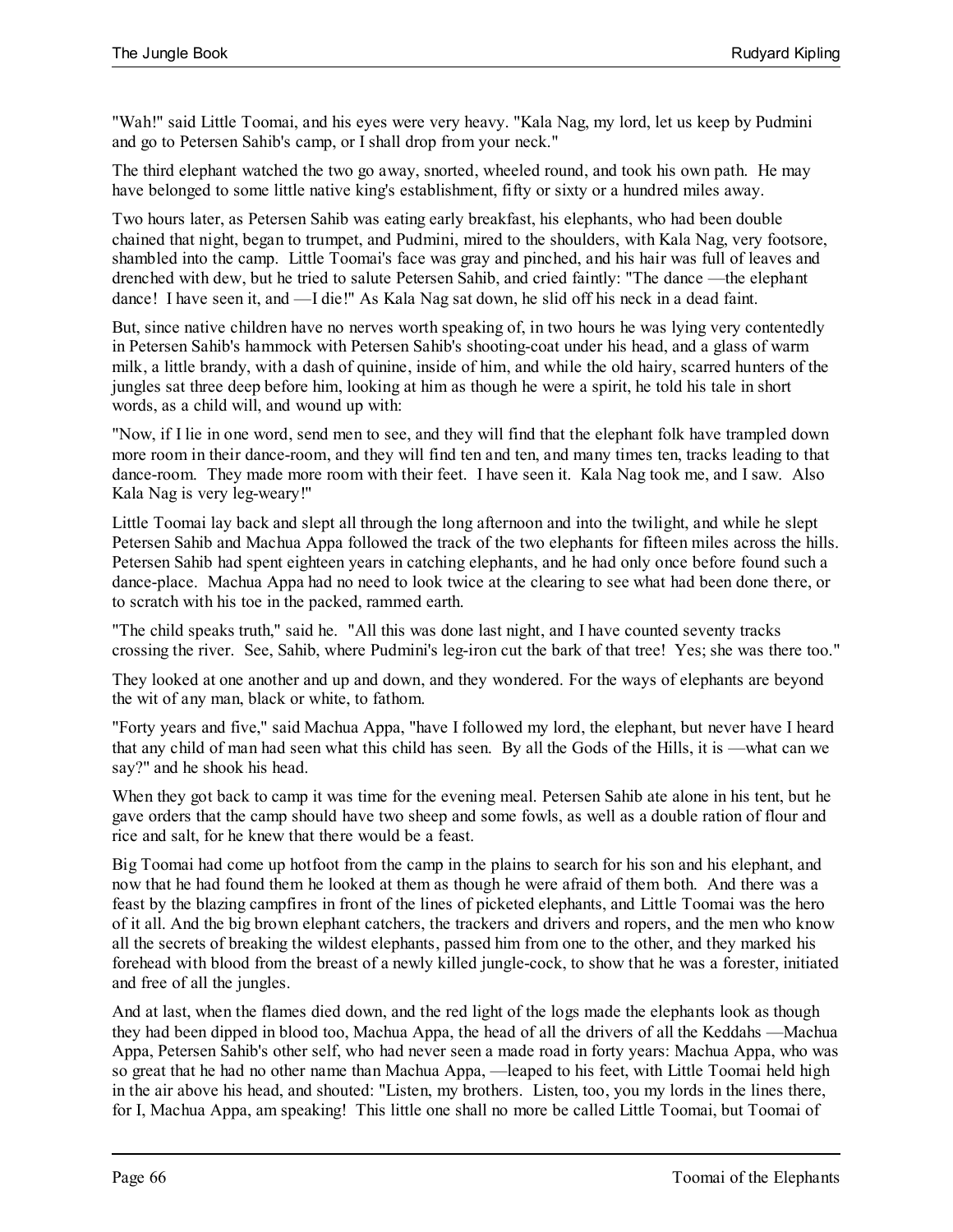the Elephants, as his great-grandfather was called before him. What never man has seen he has seen through the long night, and the favor of the elephant-folk and of the Gods of the Jungles is with him. He shall become a great tracker. He shall become greater than I, even I, Machua Appa! He shall follow the new trail, and the stale trail, and the mixed trail, with a clear eye! He shall take no harm in the Keddah when he runs under their bellies to rope the wild tuskers; and if he slips before the feet of the charging bull elephant, the bull elephant shall know who he is and shall not crush him. Aihai! my lords in the chains," —he whirled up the line of pickets —"here is the little one that has seen your dances in your hidden places, —the sight that never man saw! Give him honor, my lords! Salaam karo, my children. Make your salute to Toomai of the Elephants! Gunga Pershad, ahaa! Hira Guj, Birchi Guj, Kuttar Guj, ahaa! Pudmini, —you have seen him at the dance, and you too, Kala Nag, my pearl among elephants! ahaa! Together! To Toomai of the Elephants. Barrao!"

And at that last wild yell the whole line flung up their trunks till the tips touched their foreheads, and broke out into the full salute —the crashing trumpet-peal that only the Viceroy of India hears, the Salaamut of the Keddah.

But it was all for the sake of Little Toomai, who had seen what never man had seen before —the dance of the elephants at night and alone in the heart of the Garo hills!

# **Shiv and the Grasshopper**

(The song that Toomai's mother sang to the baby)

*Shiv, who poured the harvest and made the winds to blow, Sitting at the doorways of a day of long ago, Gave to each his portion, food and toil and fate, From the King upon the guddee to the Beggar at the gate.* All things made he —Shiva the Preserver. Mahadeo! Mahadeo! He made all, — Thorn for the camel, fodder for the kine, And mother's heart for sleepy head, O little son of mine!  *Wheat he gave to rich folk, millet to the poor, Broken scraps for holy men that beg from door to door; Battle to the tiger, carrion to the kite, And rags and bones to wicked wolves without the wall at night. Naught he found too lofty, none he saw too low — Parbati beside him watched them come and go; Thought to cheat her husband, turning Shiv to jest — Stole the little grasshopper and hid it in her breast.* So she tricked him, Shiva the Preserver. Mahadeo! Mahadeo! Turn and see. Tall are the camels, heavy are the kine, But this was Least of Little Things, O little son of mine! *When the dole was ended, laughingly she said, Master, of a million mouths, is not one unfed?" Laughing, Shiv made answer, "All have had their part,*

*Even he, the little one, hidden 'neath your heart." From her breast she plucked it, Parbati the thief,*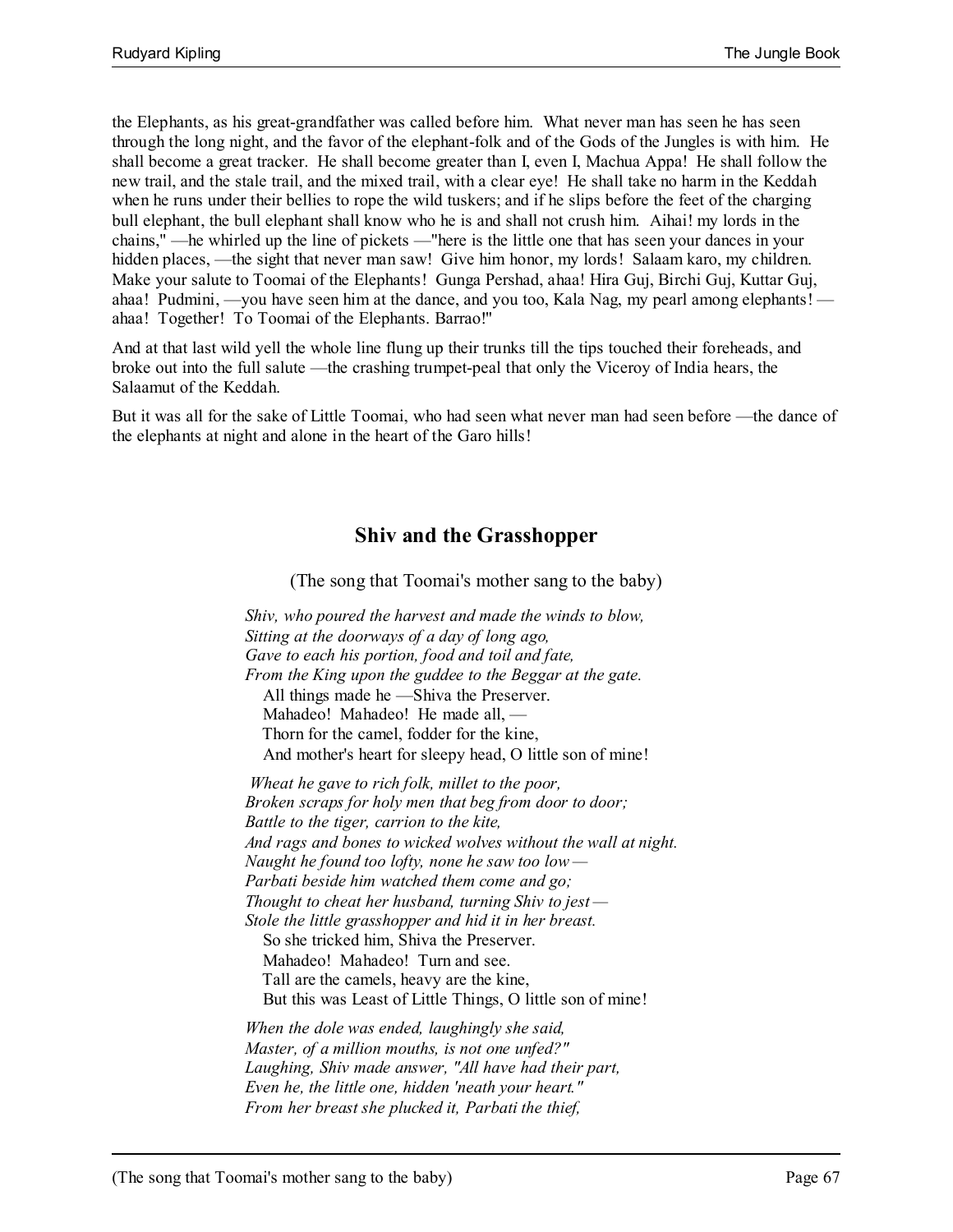*Saw the Least of Little Things gnawed a new-grown leaf! Saw and feared and wondered, making prayer to Shiv, Who hath surely given meat to all that live.* All things made he —Shiva the Preserver. Mahadeo! Mahadeo! He made all, — Thorn for the camel, fodder for the kine, And mother's heart for sleepy head, O little son of mine!

### **Her Majesty's Servants**

*You can work it out by Fractions or by simple Rule of Three, But the way of Tweedle-dum is not the way of Tweedle-dee. You can twist it, you can turn it, you can plait it till you drop, But the way of Pilly Winky's not the way of Winkie Pop!*

It had been raining heavily for one whole month —raining on a camp of thirty thousand men and thousands of camels, elephants, horses, bullocks, and mules all gathered together at a place called Rawal Pindi, to be reviewed by the Viceroy of India. He was receiving a visit from the Amir of Afghanistan —a wild king of a very wild country. The Amir had brought with him for a bodyguard eight hundred men and horses who had never seen a camp or a locomotive before in their lives —savage men and savage horses from somewhere at the back of Central Asia. Every night a mob of these horses would be sure to break their heel ropes and stampede up and down the camp through the mud in the dark, or the camels would break loose and run about and fall over the ropes of the tents, and you can imagine how pleasant that was for men trying to go to sleep. My tent lay far away from the camel lines, and I thought it was safe. But one night a man popped his head in and shouted, "Get out, quick! They're coming! My tent's gone!"

I knew who "they" were, so I put on my boots and waterproof and scuttled out into the slush. Little Vixen, my fox terrier, went out through the other side; and then there was a roaring and a grunting and bubbling, and I saw the tent cave in, as the pole snapped, and begin to dance about like a mad ghost. A camel had blundered into it, and wet and angry as I was, I could not help laughing. Then I ran on, because I did not know how many camels might have got loose, and before long I was out of sight of the camp, plowing my way through the mud.

At last I fell over the tail-end of a gun, and by that knew I was somewhere near the artillery lines where the cannon were stacked at night. As I did not want to plowter about any more in the drizzle and the dark, I put my waterproof over the muzzle of one gun, and made a sort of wigwam with two or three rammers that I found, and lay along the tail of another gun, wondering where Vixen had got to, and where I might be.

Just as I was getting ready to go to sleep I heard a jingle of harness and a grunt, and a mule passed me shaking his wet ears. He belonged to a screw-gun battery, for I could hear the rattle of the straps and rings and chains and things on his saddle pad. The screw-guns are tiny little cannon made in two pieces, that are screwed together when the time comes to use them. They are taken up mountains, anywhere that a mule can find a road, and they are very useful for fighting in rocky country.

Behind the mule there was a camel, with his big soft feet squelching and slipping in the mud, and his neck bobbing to and fro like a strayed hen's. Luckily, I knew enough of beast language —not wild-beast language, but camp-beast language, of course —from the natives to know what he was saying.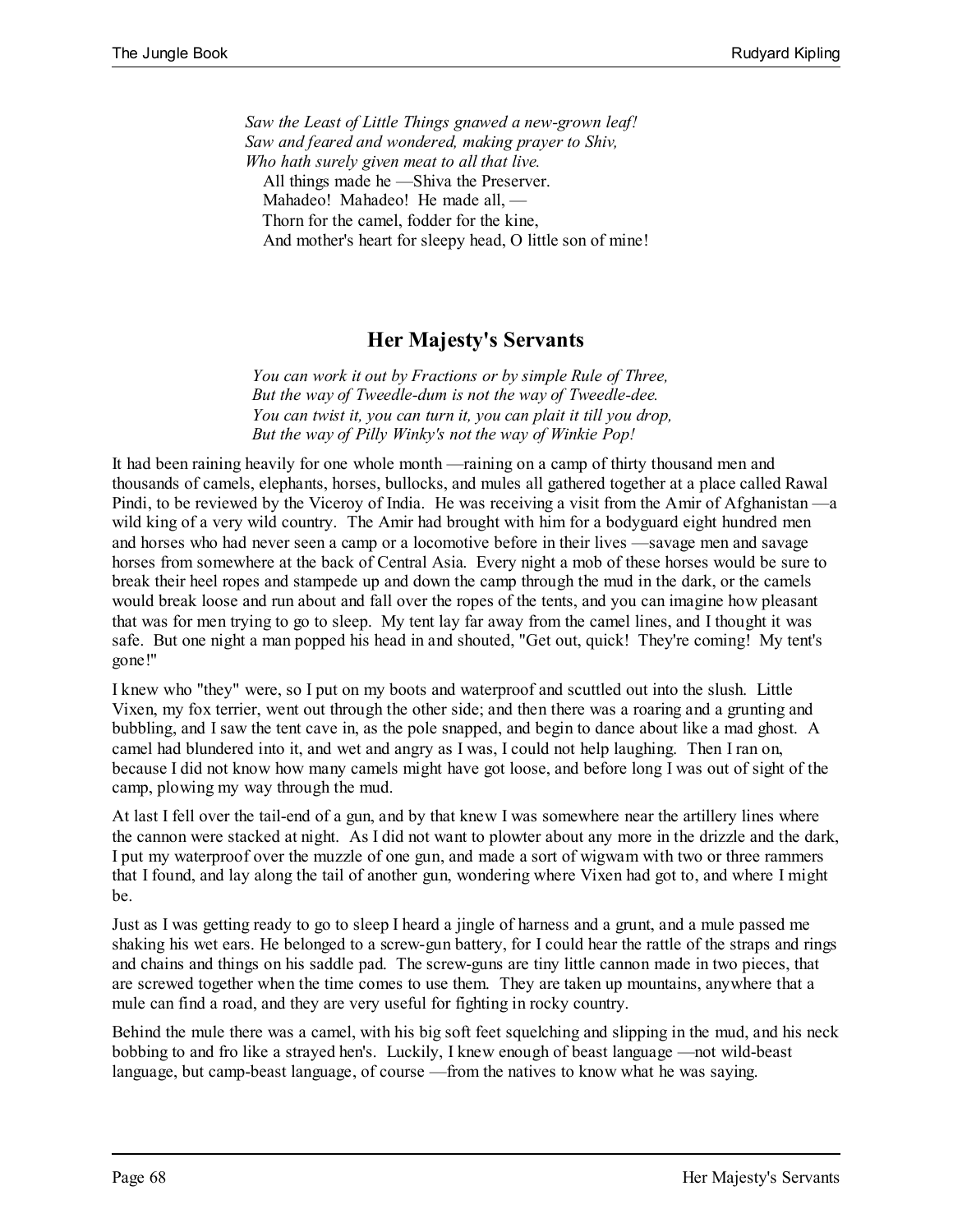He must have been the one that flopped into my tent, for he called to the mule, "What shall I do? Where shall I go? I have fought with a white thing that waved, and it took a stick and hit me on the neck." (That was my broken tent pole, and I was very glad to know it.) "Shall we run on?"

"Oh, it was you," said the mule, "you and your friends, that have been disturbing the camp? All right. You'll be beaten for this in the morning. But I may as well give you something on account now."

I heard the harness jingle as the mule backed and caught the camel two kicks in the ribs that rang like a drum. "Another time," he said, "you'll know better than to run through a mule battery at night, shouting `Thieves and fire!' Sit down, and keep your silly neck quiet."

The camel doubled up camel-fashion, like a two-foot rule, and sat down whimpering. There was a regular beat of hoofs in the darkness, and a big troop-horse cantered up as steadily as though he were on parade, jumped a gun tail, and landed close to the mule.

"It's disgraceful," he said, blowing out his nostrils. "Those camels have racketed through our lines again —the third time this week. How's a horse to keep his condition if he isn't allowed to sleep. Who's here?"

"I'm the breech-piece mule of number two gun of the First Screw Battery," said the mule, "and the other's one of your friends. He's waked me up too. Who are you?"

"Number Fifteen, E troop, Ninth Lancers —Dick Cunliffe's horse. Stand over a little, there."

"Oh, beg your pardon," said the mule. "It's too dark to see much. Aren't these camels too sickening for anything? I walked out of my lines to get a little peace and quiet here."

"My lords," said the camel humbly, "we dreamed bad dreams in the night, and we were very much afraid. I am only a baggage camel of the 39th Native Infantry, and I am not as brave as you are, my lords."

"Then why didn't you stay and carry baggage for the 39th Native Infantry, instead of running all round the camp?" said the mule.

"They were such very bad dreams," said the camel. "I am sorry. Listen! What is that? Shall we run on again?"

"Sit down," said the mule, "or you'll snap your long stick-legs between the guns." He cocked one ear and listened. "Bullocks!" he said. "Gun bullocks. On my word, you and your friends have waked the camp very thoroughly. It takes a good deal of prodding to put up a gun-bullock."

I heard a chain dragging along the ground, and a yoke of the great sulky white bullocks that drag the heavy siege guns when the elephants won't go any nearer to the firing, came shouldering along together. And almost stepping on the chain was another battery mule, calling wildly for "Billy."

"That's one of our recruits," said the old mule to the troop horse. "He's calling for me. Here, youngster, stop squealing. The dark never hurt anybody yet."

The gun-bullocks lay down together and began chewing the cud, but the young mule huddled close to Billy.

"Things!" he said. "Fearful and horrible, Billy! They came into our lines while we were asleep. D'you think they'll kill us?"

"I've a very great mind to give you a number-one kicking," said Billy. "The idea of a fourteen-hand mule with your training disgracing the battery before this gentleman!"

"Gently, gently!" said the troop-horse. "Remember they are always like this to begin with. The first time I ever saw a man (it was in Australia when I was a three-year-old) I ran for half a day, and if I'd seen a camel, I should have been running still."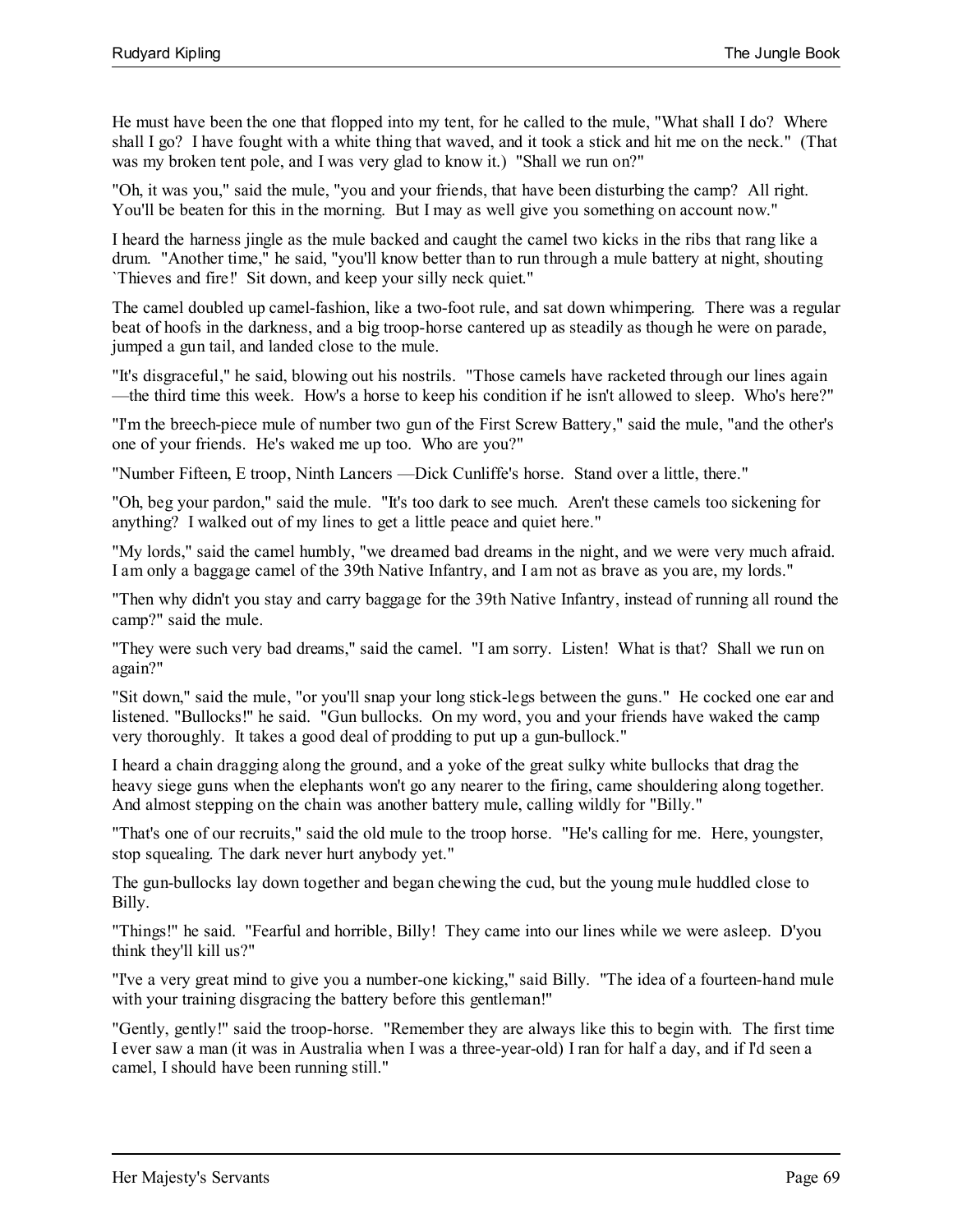Nearly all our horses for the English cavalry are brought to India from Australia, and are broken in by the troopers themselves.

"True enough," said Billy. "Stop shaking, youngster. The first time they put the full harness with all its chains on my back I stood on my forelegs and kicked every bit of it off. I hadn't learned the real science of kicking then, but the battery said they had never seen anything like it."

"But this wasn't harness or anything that jingled," said the young mule. "You know I don't mind that now, Billy. It was Things like trees, and they fell up and down the lines and bubbled; and my head-rope broke, and I couldn't find my driver, and I couldn't find you, Billy, so I ran off with —with these gentlemen."

"H'm!" said Billy. "As soon as I heard the camels were loose I came away on my own account. When a battery —a screw-gun mule calls gun-bullocks gentlemen, he must be very badly shaken up. Who are you fellows on the ground there?"

The gun bullocks rolled their cuds, and answered both together: "The seventh yoke of the first gun of the Big Gun Battery. We were asleep when the camels came, but when we were trampled on we got up and walked away. It is better to lie quiet in the mud than to be disturbed on good bedding. We told your friend here that there was nothing to be afraid of, but he knew so much that he thought otherwise. Wah!"

They went on chewing.

"That comes of being afraid," said Billy. "You get laughed at by gun-bullocks. I hope you like it, young un."

The young mule's teeth snapped, and I heard him say something about not being afraid of any beefy old bullock in the world. But the bullocks only clicked their horns together and went on chewing.

"Now, don't be angry after you've been afraid. That's the worst kind of cowardice," said the troop-horse. "Anybody can be forgiven for being scared in the night, I think, if they see things they don't understand. We've broken out of our pickets, again and again, four hundred and fifty of us, just because a new recruit got to telling tales of whip snakes at home in Australia till we were scared to death of the loose ends of our head-ropes."

"That's all very well in camp," said Billy. "I'm not above stampeding myself, for the fun of the thing, when I haven't been out for a day or two. But what do you do on active service?"

"Oh, that's quite another set of new shoes," said the troop horse. "Dick Cunliffe's on my back then, and drives his knees into me, and all I have to do is to watch where I am putting my feet, and to keep my hind legs well under me, and be bridle-wise."

"What's bridle-wise?" said the young mule.

"By the Blue Gums of the Back Blocks," snorted the troop-horse, "do you mean to say that you aren't taught to be bridle-wise in your business? How can you do anything, unless you can spin round at once when the rein is pressed on your neck? It means life or death to your man, and of course that's life and death to you. Get round with your hind legs under you the instant you feel the rein on your neck. If you haven't room to swing round, rear up a little and come round on your hind legs. That's being bridle-wise."

"We aren't taught that way," said Billy the mule stiffly. "We're taught to obey the man at our head: step off when he says so, and step in when he says so. I suppose it comes to the same thing. Now, with all this fine fancy business and rearing, which must be very bad for your hocks, what do you do?"

"That depends," said the troop-horse. "Generally I have to go in among a lot of yelling, hairy men with knives —long shiny knives, worse than the farrier's knives —and I have to take care that Dick's boot is just touching the next man's boot without crushing it. I can see Dick's lance to the right of my right eye,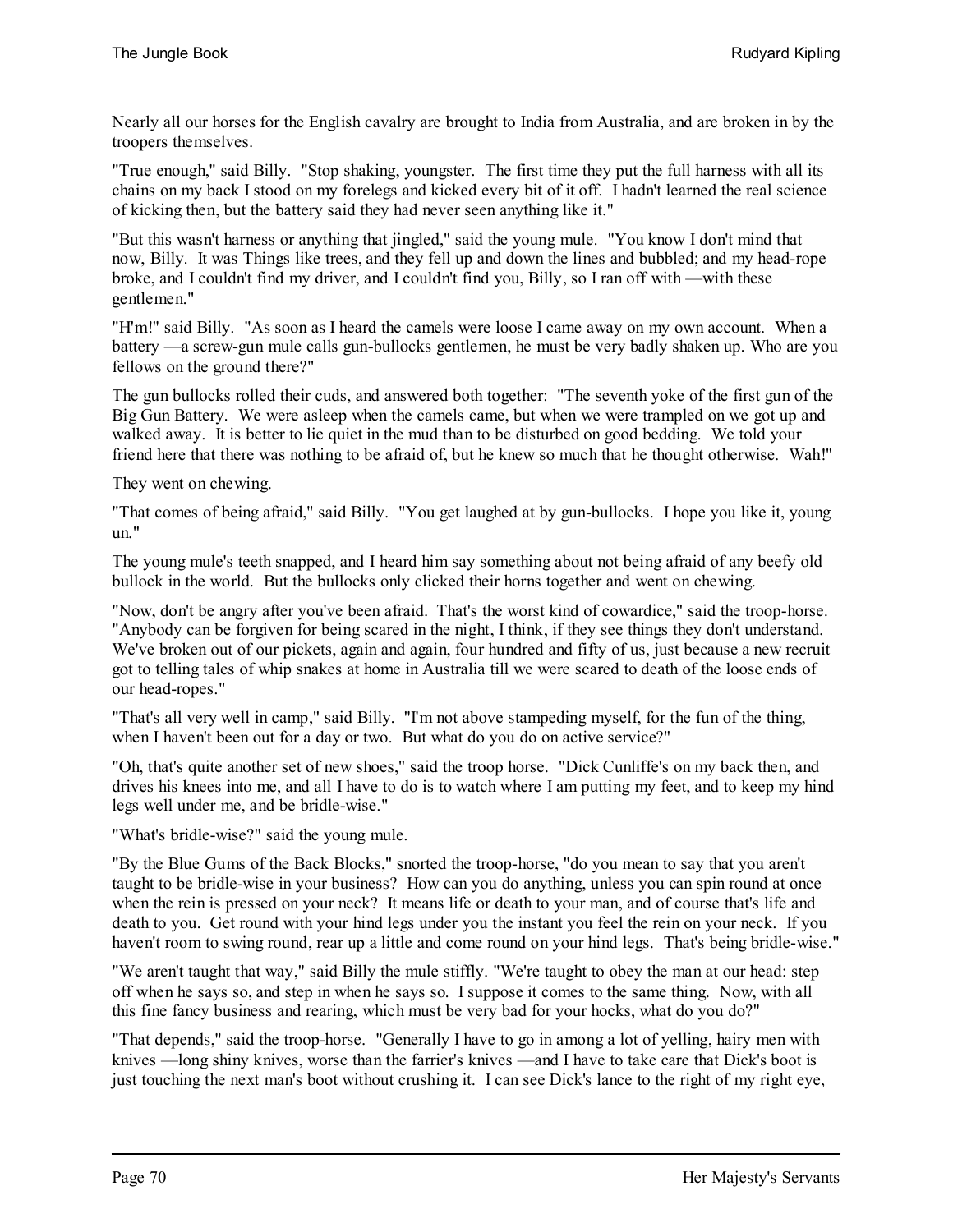and I know I'm safe. I shouldn't care to be the man or horse that stood up to Dick and me when we're in a hurry."

"Don't the knives hurt?" said the young mule.

"Well, I got one cut across the chest once, but that wasn't Dick's fault —"

"A lot I should have cared whose fault it was, if it hurt!" said the young mule.

"You must," said the troop horse. "If you don't trust your man, you may as well run away at once. That's what some of our horses do, and I don't blame them. As I was saying, it wasn't Dick's fault. The man was lying on the ground, and I stretched myself not to tread on him, and he slashed up at me. Next time I have to go over a man lying down I shall step on him —hard."

"H'm!" said Billy. "It sounds very foolish. Knives are dirty things at any time. The proper thing to do is to climb up a mountain with a well-balanced saddle, hang on by all four feet and your ears too, and creep and crawl and wriggle along, till you come out hundreds of feet above anyone else on a ledge where there's just room enough for your hoofs. Then you stand still and keep quiet —never ask a man to hold your head, young un —keep quiet while the guns are being put together, and then you watch the little poppy shells drop down into the tree-tops ever so far below."

"Don't you ever trip?" said the troop-horse.

"They say that when a mule trips you can split a hen's ear," said Billy. "Now and again perhaps a badly packed saddle will upset a mule, but it's very seldom. I wish I could show you our business. It's beautiful. Why, it took me three years to find out what the men were driving at. The science of the thing is never to show up against the sky line, because, if you do, you may get fired at. Remember that, young un. Always keep hidden as much as possible, even if you have to go a mile out of your way. I lead the battery when it comes to that sort of climbing."

"Fired at without the chance of running into the people who are firing!" said the troop-horse, thinking hard. "I couldn't stand that. I should want to charge —with Dick."

"Oh, no, you wouldn't. You know that as soon as the guns are in position they'll do all the charging. That's scientific and neat. But knives —pah!"

The baggage-camel had been bobbing his head to and fro for some time past, anxious to get a word in edgewise. Then I heard him say, as he cleared his throat, nervously:

"I —I —I have fought a little, but not in that climbing way or that running way."

"No. Now you mention it," said Billy, "you don't look as though you were made for climbing or running —much. Well, how was it, old Hay-bales?"

"The proper way," said the camel. "We all sat down —"

"Oh, my crupper and breastplate!" said the troop-horse under his breath. "Sat down!"

"We sat down —a hundred of us," the camel went on, "in a big square, and the men piled our packs and saddles, outside the square, and they fired over our backs, the men did, on all sides of the square."

"What sort of men? Any men that came along?" said the troop-horse. "They teach us in riding school to lie down and let our masters fire across us, but Dick Cunliffe is the only man I'd trust to do that. It tickles my girths, and, besides, I can't see with my head on the ground."

"What does it matter who fires across you?" said the camel. "There are plenty of men and plenty of other camels close by, and a great many clouds of smoke. I am not frightened then. I sit still and wait."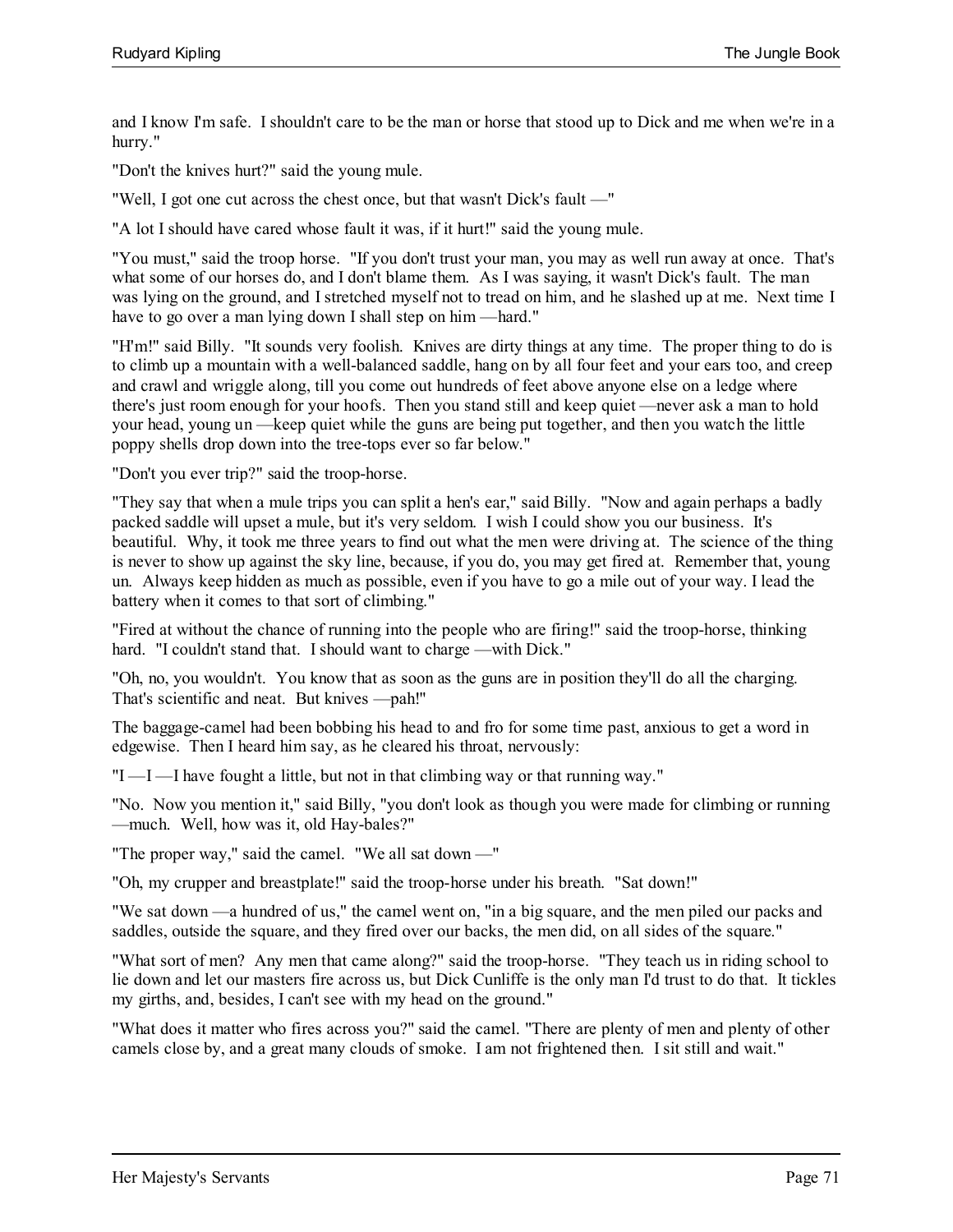"And yet," said Billy, "you dream bad dreams and upset the camp at night. Well, well! Before I'd lie down, not to speak of sitting down, and let a man fire across me, my heels and his head would have something to say to each other. Did you ever hear anything so awful as that?"

There was a long silence, and then one of the gun bullocks lifted up his big head and said, "This is very foolish indeed. There is only one way of fighting."

"Oh, go on," said Billy. "Please don't mind me. I suppose you fellows fight standing on your tails?"

"Only one way," said the two together. (They must have been twins.) "This is that way. To put all twenty yoke of us to the big gun as soon as Two Tails trumpets." ("Two Tails" is camp slang for the elephant.)

"What does Two Tails trumpet for?" said the young mule.

"To show that he is not going any nearer to the smoke on the other side. Two Tails is a great coward. Then we tug the big gun all together —Heya —Hullah! Heeyah! Hullah! We do not climb like cats nor run like calves. We go across the level plain, twenty yoke of us, till we are unyoked again, and we graze while the big guns talk across the plain to some town with mud walls, and pieces of the wall fall out, and the dust goes up as though many cattle were coming home."

"Oh! And you choose that time for grazing?" said the young mule.

"That time or any other. Eating is always good. We eat till we are yoked up again and tug the gun back to where Two Tails is waiting for it. Sometimes there are big guns in the city that speak back, and some of us are killed, and then there is all the more grazing for those that are left. This is Fate. None the less, Two Tails is a great coward. That is the proper way to fight. We are brothers from Hapur. Our father was a sacred bull of Shiva. We have spoken."

"Well, I've certainly learned something tonight," said the troop-horse. "Do you gentlemen of the screwgun battery feel inclined to eat when you are being fired at with big guns, and Two Tails is behind you?"

"About as much as we feel inclined to sit down and let men sprawl all over us, or run into people with knives. I never heard such stuff. A mountain ledge, a well-balanced load, a driver you can trust to let you pick your own way, and I'm your mule. But — the other things —no!" said Billy, with a stamp of his foot.

"Of course," said the troop horse, "everyone is not made in the same way, and I can quite see that your family, on your father's side, would fail to understand a great many things."

"Never you mind my family on my father's side," said Billy angrily, for every mule hates to be reminded that his father was a donkey. "My father was a Southern gentleman, and he could pull down and bite and kick into rags every horse he came across. Remember that, you big brown Brumby!"

Brumby means wild horse without any breeding. Imagine the feelings of Sunol if a car-horse called her a "skate," and you can imagine how the Australian horse felt. I saw the white of his eye glitter in the dark.

"See here, you son of an imported Malaga jackass," he said between his teeth, "I'd have you know that I'm related on my mother's side to Carbine, winner of the Melbourne Cup, and where I come from we aren't accustomed to being ridden over roughshod by any parrot-mouthed, pig-headed mule in a pop-gun peashooter battery. Are you ready?"

"On your hind legs!" squealed Billy. They both reared up facing each other, and I was expecting a furious fight, when a gurgly, rumbly voice, called out of the darkness to the right — "Children, what are you fighting about there? Be quiet."

Both beasts dropped down with a snort of disgust, for neither horse nor mule can bear to listen to an elephant's voice.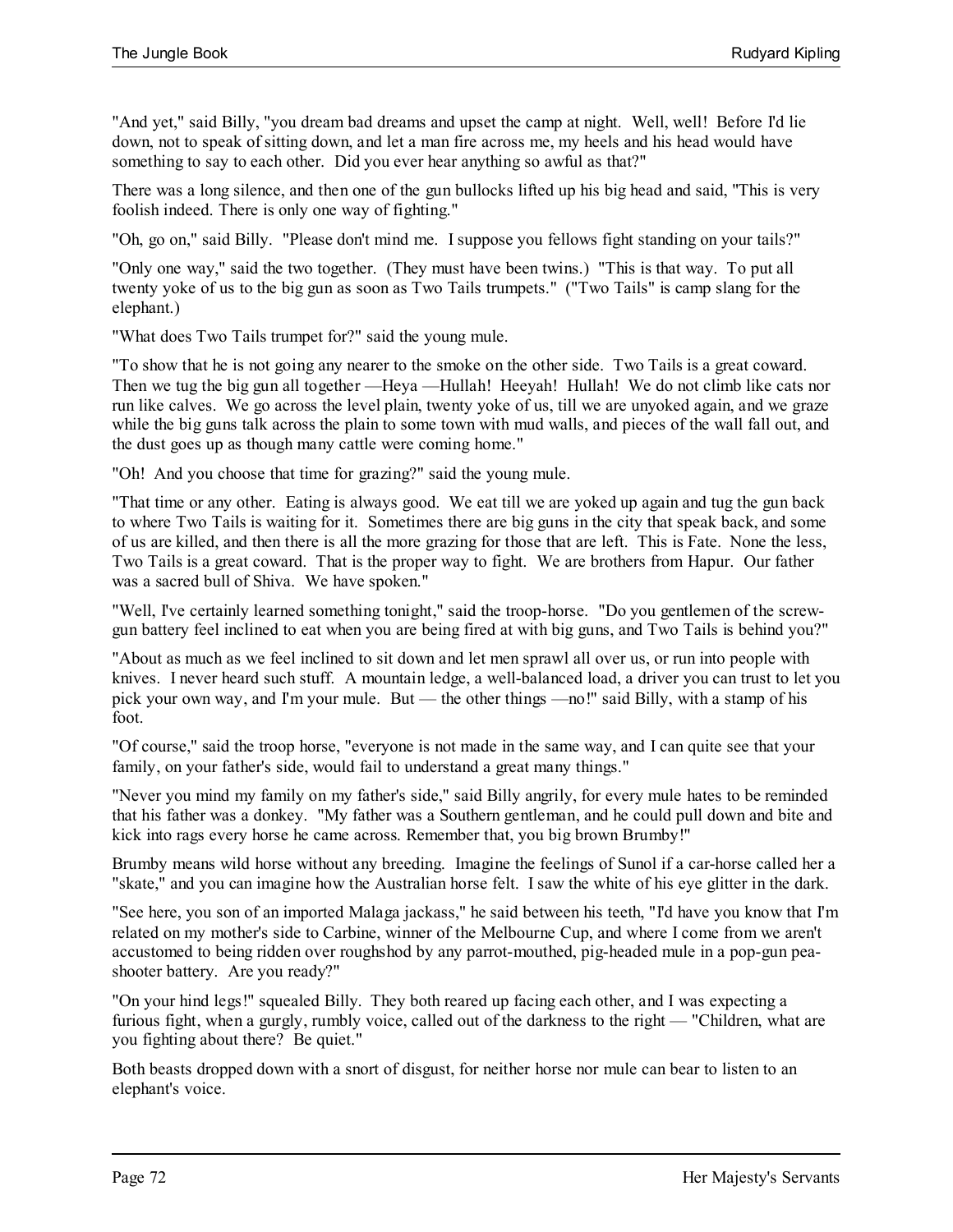"It's Two Tails!" said the troop-horse. "I can't stand him. A tail at each end isn't fair!"

"My feelings exactly," said Billy, crowding into the troop-horse for company. "We're very alike in some things."

"I suppose we've inherited them from our mothers," said the troop horse. "It's not worth quarreling about. Hi! Two Tails, are you tied up?"

"Yes," said Two Tails, with a laugh all up his trunk. "I'm picketed for the night. I've heard what you fellows have been saying. But don't be afraid. I'm not coming over."

The bullocks and the camel said, half aloud, "Afraid of Two Tails —what nonsense!" And the bullocks went on, "We are sorry that you heard, but it is true. Two Tails, why are you afraid of the guns when they fire?"

"Well," said Two Tails, rubbing one hind leg against the other, exactly like a little boy saying a poem, "I don't quite know whether you'd understand."

"We don't, but we have to pull the guns," said the bullocks.

"I know it, and I know you are a good deal braver than you think you are. But it's different with me. My battery captain called me a Pachydermatous Anachronism the other day."

"That's another way of fighting, I suppose?" said Billy, who was recovering his spirits.

"You don't know what that means, of course, but I do. It means betwixt and between, and that is just where I am. I can see inside my head what will happen when a shell bursts, and you bullocks can't."

"I can," said the troop-horse. "At least a little bit. I try not to think about it."

"I can see more than you, and I do think about it. I know there's a great deal of me to take care of, and I know that nobody knows how to cure me when I'm sick. All they can do is to stop my driver's pay till I get well, and I can't trust my driver."

"Ah!" said the troop horse. "That explains it. I can trust Dick."

"You could put a whole regiment of Dicks on my back without making me feel any better. I know just enough to be uncomfortable, and not enough to go on in spite of it."

"We do not understand," said the bullocks.

"I know you don't. I'm not talking to you. You don't know what blood is."

"We do," said the bullocks. "It is red stuff that soaks into the ground and smells."

The troop-horse gave a kick and a bound and a snort.

"Don't talk of it," he said. "I can smell it now, just thinking of it. It makes me want to run —when I haven't Dick on my back."

"But it is not here," said the camel and the bullocks. "Why are you so stupid?"

"It's vile stuff," said Billy. "I don't want to run, but I don't want to talk about it."

"There you are!" said Two Tails, waving his tail to explain.

"Surely. Yes, we have been here all night," said the bullocks.

Two Tails stamped his foot till the iron ring on it jingled. "Oh, I'm not talking to you. You can't see inside your heads."

"No. We see out of our four eyes," said the bullocks. "We see straight in front of us."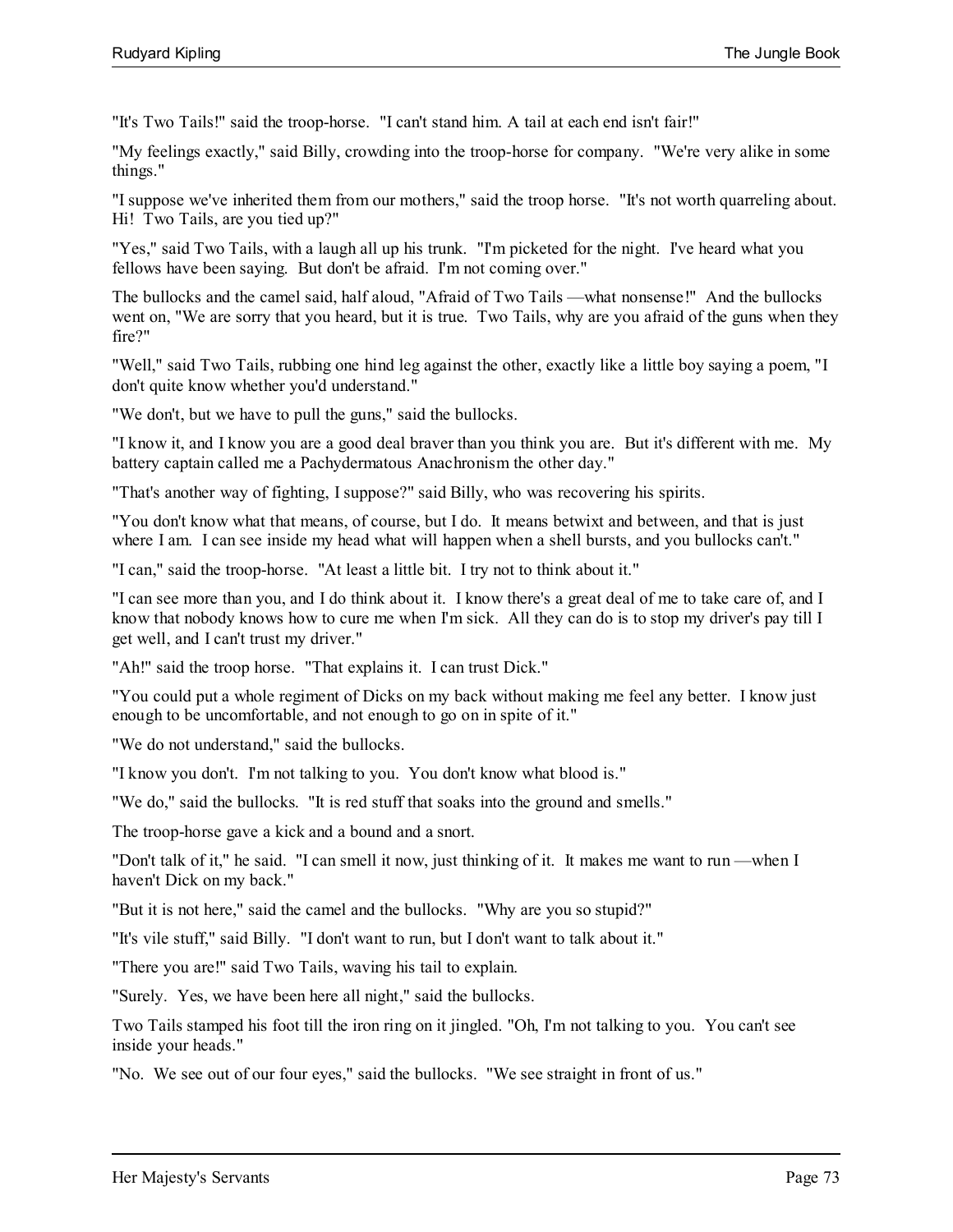"If I could do that and nothing else, you wouldn't be needed to pull the big guns at all. If I was like my captain —he can see things inside his head before the firing begins, and he shakes all over, but he knows too much to run away —if I was like him I could pull the guns. But if I were as wise as all that I should never be here. I should be a king in the forest, as I used to be, sleeping half the day and bathing when I liked. I haven't had a good bath for a month."

"That's all very fine," said Billy. "But giving a thing a long name doesn't make it any better."

"H'sh!" said the troop horse. "I think I understand what Two Tails means."

"You'll understand better in a minute," said Two Tails angrily. "Now you just explain to me why you don't like this!"

He began trumpeting furiously at the top of his trumpet.

"Stop that!" said Billy and the troop horse together, and I could hear them stamp and shiver. An elephant's trumpeting is always nasty, especially on a dark night.

"I shan't stop," said Two Tails. "Won't you explain that, please? Hhrrmph! Rrrt! Rrrmph! Rrrhha!" Then he stopped suddenly, and I heard a little whimper in the dark, and knew that Vixen had found me at last. She knew as well as I did that if there is one thing in the world the elephant is more afraid of than another it is a little barking dog. So she stopped to bully Two Tails in his pickets, and yapped round his big feet. Two Tails shuffled and squeaked. "Go away, little dog!" he said. "Don't snuff at my ankles, or I'll kick at you. Good little dog —nice little doggie, then! Go home, you yelping little beast! Oh, why doesn't someone take her away? She'll bite me in a minute."

"Seems to me," said Billy to the troop horse, "that our friend Two Tails is afraid of most things. Now, if I had a full meal for every dog I've kicked across the parade-ground I should be as fat as Two Tails nearly."

I whistled, and Vixen ran up to me, muddy all over, and licked my nose, and told me a long tale about hunting for me all through the camp. I never let her know that I understood beast talk, or she would have taken all sorts of liberties. So I buttoned her into the breast of my overcoat, and Two Tails shuffled and stamped and growled to himself.

"Extraordinary! Most extraordinary!" he said. "It runs in our family. Now, where has that nasty little beast gone to?"

I heard him feeling about with his trunk.

"We all seem to be affected in various ways," he went on, blowing his nose. "Now, you gentlemen were alarmed, I believe, when I trumpeted."

"Not alarmed, exactly," said the troop-horse, "but it made me feel as though I had hornets where my saddle ought to be. Don't begin again."

"I'm frightened of a little dog, and the camel here is frightened by bad dreams in the night."

"It is very lucky for us that we haven't all got to fight in the same way," said the troop-horse.

"What I want to know," said the young mule, who had been quiet for a long time —"what I want to know is, why we have to fight at all."

"Because we're told to," said the troop-horse, with a snort of contempt.

"Orders," said Billy the mule, and his teeth snapped.

"Hukm hai!" (It is an order!), said the camel with a gurgle, and Two Tails and the bullocks repeated, "Hukm hai!"

"Yes, but who gives the orders?" said the recruit-mule.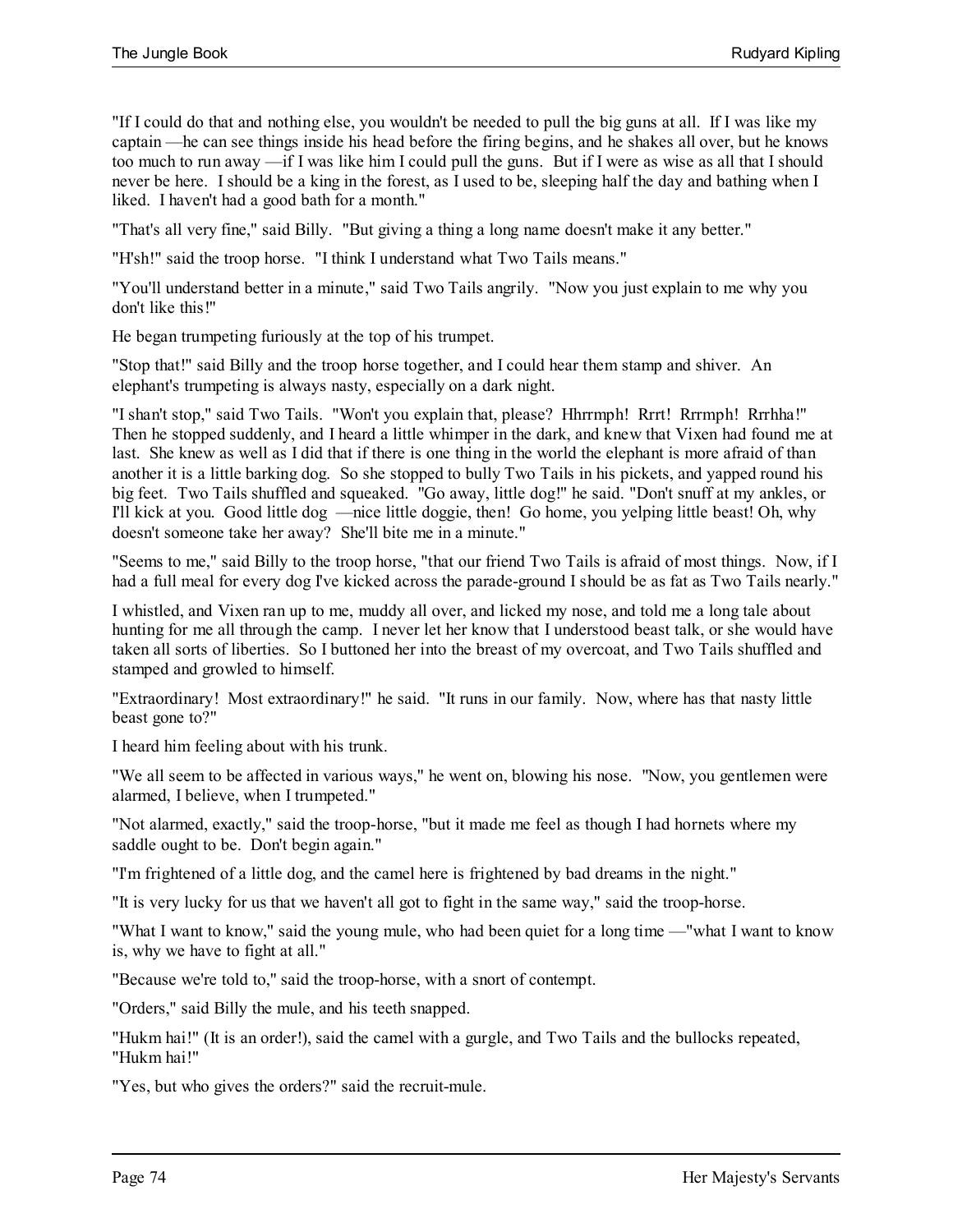"The man who walks at your head —Or sits on your back —Or holds the nose rope —Or twists your tail," said Billy and the troop-horse and the camel and the bullocks one after the other.

"But who gives them the orders?"

"Now you want to know too much, young un," said Billy, "and that is one way of getting kicked. All you have to do is to obey the man at your head and ask no questions."

"He's quite right," said Two Tails. "I can't always obey, because I'm betwixt and between. But Billy's right. Obey the man next to you who gives the order, or you'll stop all the battery, besides getting a thrashing."

The gun-bullocks got up to go. "Morning is coming," they said. "We will go back to our lines. It is true that we only see out of our eyes, and we are not very clever. But still, we are the only people to-night who have not been afraid. Good-night, you brave people."

Nobody answered, and the troop-horse said, to change the conversation, "Where's that little dog? A dog means a man somewhere about."

"Here I am," yapped Vixen, "under the gun tail with my man. You big, blundering beast of a camel you, you upset our tent. My man's very angry."

"Phew!" said the bullocks. "He must be white!"

"Of course he is," said Vixen. "Do you suppose I'm looked after by a black bullock-driver?"

"Huah! Ouach! Ugh!" said the bullocks. "Let us get away quickly."

They plunged forward in the mud, and managed somehow to run their yoke on the pole of an ammunition wagon, where it jammed.

"Now you have done it," said Billy calmly. "Don't struggle. You're hung up till daylight. What on earth's the matter?"

The bullocks went off into the long hissing snorts that Indian cattle give, and pushed and crowded and slued and stamped and slipped and nearly fell down in the mud, grunting savagely.

"You'll break your necks in a minute," said the troop-horse. "What's the matter with white men? I live with 'em."

"They —eat —us! Pull!" said the near bullock. The yoke snapped with a twang, and they lumbered off together.

I never knew before what made Indian cattle so scared of Englishmen. We eat beef —a thing that no cattle-driver touches —and of course the cattle do not like it.

"May I be flogged with my own pad-chains! Who'd have thought of two big lumps like those losing their heads?" said Billy.

"Never mind. I'm going to look at this man. Most of the white men, I know, have things in their pockets," said the troop-horse.

"I'll leave you, then. I can't say I'm over-fond of 'em myself. Besides, white men who haven't a place to sleep in are more than likely to be thieves, and I've a good deal of Government property on my back. Come along, young un, and we'll go back to our lines. Good-night, Australia! See you on parade tomorrow, I suppose. Good-night, old Hay-bale! —try to control your feelings, won't you? Good-night, Two Tails! If you pass us on the ground tomorrow, don't trumpet. It spoils our formation."

Billy the Mule stumped off with the swaggering limp of an old campaigner, as the troop-horse's head came nuzzling into my breast, and I gave him biscuits, while Vixen, who is a most conceited little dog, told him fibs about the scores of horses that she and I kept.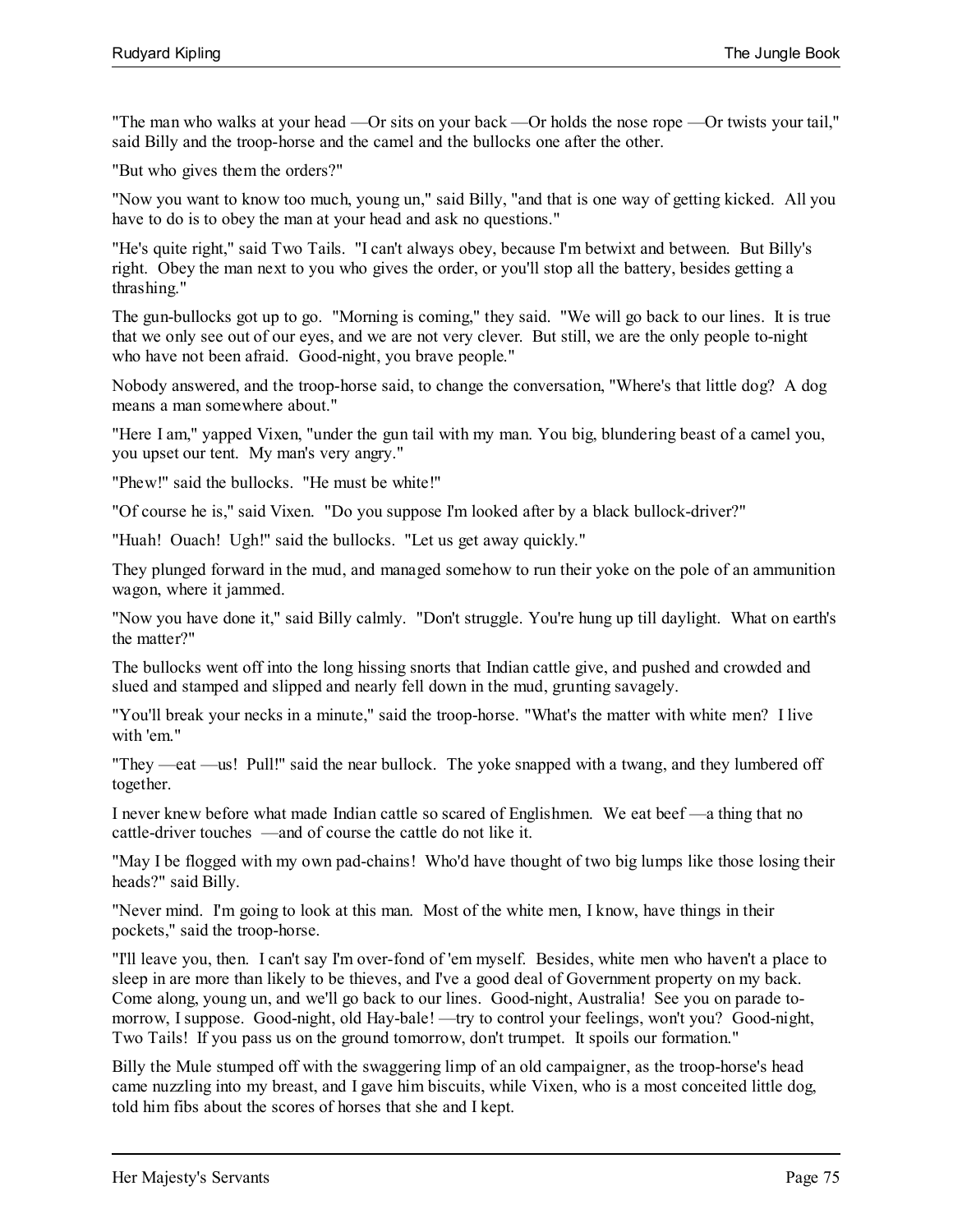"I'm coming to the parade to-morrow in my dog-cart," she said. "Where will you be?"

"On the left hand of the second squadron. I set the time for all my troop, little lady," he said politely. "Now I must go back to Dick. My tail's all muddy, and he'll have two hours' hard work dressing me for parade."

The big parade of all the thirty thousand men was held that afternoon, and Vixen and I had a good place close to the Viceroy and the Amir of Afghanistan, with high, big black hat of astrakhan wool and the great diamond star in the center. The first part of the review was all sunshine, and the regiments went by in wave upon wave of legs all moving together, and guns all in a line, till our eyes grew dizzy. Then the cavalry came up, to the beautiful cavalry canter of "Bonnie Dundee," and Vixen cocked her ear where she sat on the dog-cart. The second squadron of the Lancers shot by, and there was the troop-horse, with his tail like spun silk, his head pulled into his breast, one ear forward and one back, setting the time for all his squadron, his legs going as smoothly as waltz music. Then the big guns came by, and I saw Two Tails and two other elephants harnessed in line to a forty-pounder siege gun, while twenty yoke of oxen walked behind. The seventh pair had a new yoke, and they looked rather stiff and tired. Last came the screw guns, and Billy the mule carried himself as though he commanded all the troops, and his harness was oiled and polished till it winked. I gave a cheer all by myself for Billy the mule, but he never looked right or left.

The rain began to fall again, and for a while it was too misty to see what the troops were doing. They had made a big half circle across the plain, and were spreading out into a line. That line grew and grew and grew till it was three-quarters of a mile long from wing to wing —one solid wall of men, horses, and guns. Then it came on straight toward the Viceroy and the Amir, and as it got nearer the ground began to shake, like the deck of a steamer when the engines are going fast.

Unless you have been there you cannot imagine what a frightening effect this steady come-down of troops has on the spectators, even when they know it is only a review. I looked at the Amir. Up till then he had not shown the shadow of a sign of astonishment or anything else. But now his eyes began to get bigger and bigger, and he picked up the reins on his horse's neck and looked behind him. For a minute it seemed as though he were going to draw his sword and slash his way out through the English men and women in the carriages at the back. Then the advance stopped dead, the ground stood still, the whole line saluted, and thirty bands began to play all together. That was the end of the review, and the regiments went off to their camps in the rain, and an infantry band struck up with —

> *The animals went in two by two, Hurrah! The animals went in two by two, The elephant and the battery mul', and they all got into the Ark For to get out of the rain!*

Then I heard an old grizzled, long-haired Central Asian chief, who had come down with the Amir, asking questions of a native officer.

"Now," said he, "in what manner was this wonderful thing done?"

And the officer answered, "An order was given, and they obeyed."

"But are the beasts as wise as the men?" said the chief.

"They obey, as the men do. Mule, horse, elephant, or bullock, he obeys his driver, and the driver his sergeant, and the sergeant his lieutenant, and the lieutenant his captain, and the captain his major, and the major his colonel, and the colonel his brigadier commanding three regiments, and the brigadier the general, who obeys the Viceroy, who is the servant of the Empress. Thus it is done."

"Would it were so in Afghanistan!" said the chief, "for there we obey only our own wills."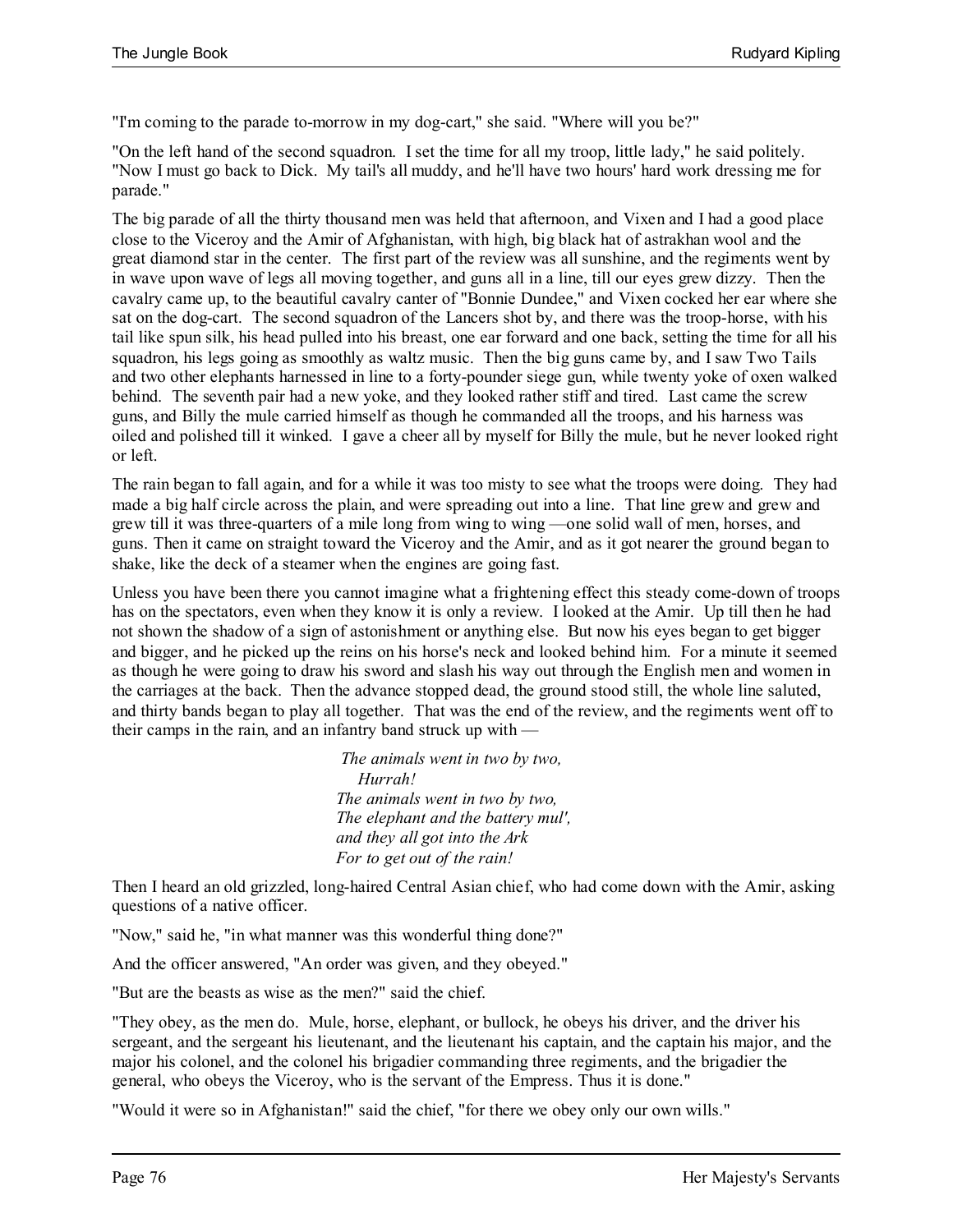"And for that reason," said the native officer, twirling his mustache, "your Amir whom you do not obey must come here and take orders from our Viceroy."

# **Parade Song of the Camp Animals**

# **ELEPHANTS OF THE GUN TEAMS**

*We lent to Alexander the strength of Hercules, The wisdom of our foreheads, the cunning of our knees; We bowed our necks to service: they ne'er were loosed again, — Make way there —way for the ten-foot teams Of the Forty-Pounder train!*

#### **GUN BULLOCKS**

*Those heroes in their harnesses avoid a cannon-ball, And what they know of powder upsets them one and all; Then we come into action and tug the guns again — Make way there —way for the twenty yoke Of the Forty-Pounder train!*

#### **CAVALRY HORSES**

*By the brand on my shoulder, the finest of tunes Is played by the Lancers, Hussars, and Dragoons, And it's sweeter than "Stables" or "Water" to me — The Cavalry Canter of "Bonnie Dundee"!*

*Then feed us and break us and handle and groom, And give us good riders and plenty of room, And launch us in column of squadron and see The way of the war-horse to "Bonnie Dundee"!*

#### **SCREW-GUN MULES**

*As me and my companions were scrambling up a hill, The path was lost in rolling stones, but we went forward still; For we can wriggle and climb, my lads, and turn up everywhere, Oh, it's our delight on a mountain height, with a leg or two to spare!*

*Good luck to every sergeant, then, that lets us pick our road; Bad luck to all the driver-men that cannot pack a load: For we can wriggle and climb, my lads, and turn up everywhere, Oh, it's our delight on a mountain height, with a leg or two to spare!*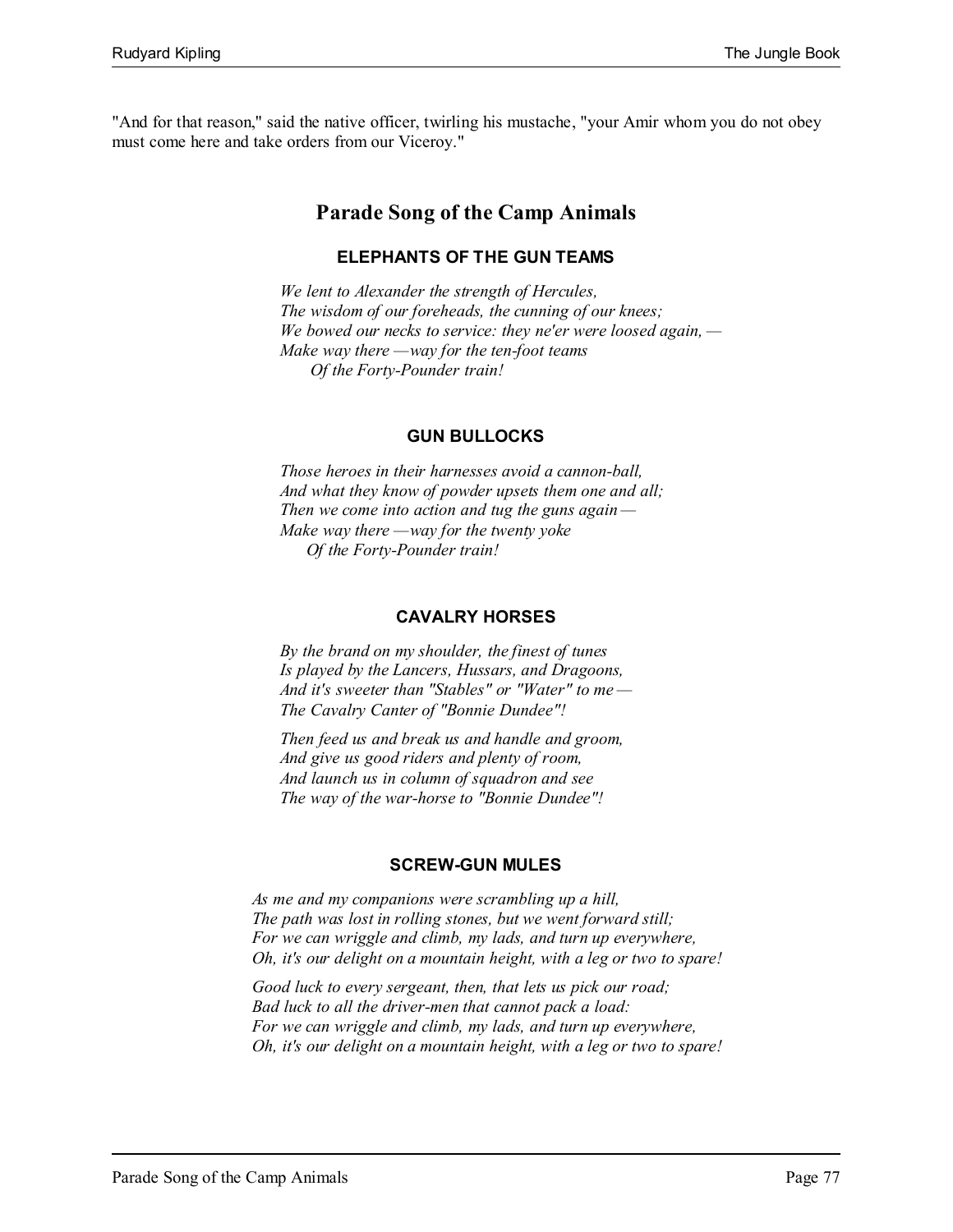### **COMMISSARIAT CAMELS**

*We haven't a camelty tune of our own To help us trollop along, But every neck is a hair trombone (*Rtt-ta-ta-ta! *is a hair trombone!) And this our marching-song:* Can't! Don't! Shan't! Won't! *Pass it along the line! Somebody's pack has slid from his back, Wish it were only mine! Somebody's load has tipped off in the road — Cheer for a halt and a row!* Urrr! Yarrh! Grr! Arrh! *Somebody's catching it now!*

## **ALL THE BEASTS TOGETHER**

*Children of the Camp are we, Serving each in his degree; Children of the yoke and goad, Pack and harness, pad and load. See our line across the plain, Like a heel-rope bent again, Reaching, writhing, rolling far, Sweeping all away to war! While the men that walk beside, Dusty, silent, heavy-eyed, Cannot tell why we or they March and suffer day by day.*

 *Children of the Camp are we, Serving each in his degree; Children of the yoke and goad, Pack and harness, pad and load!*



End